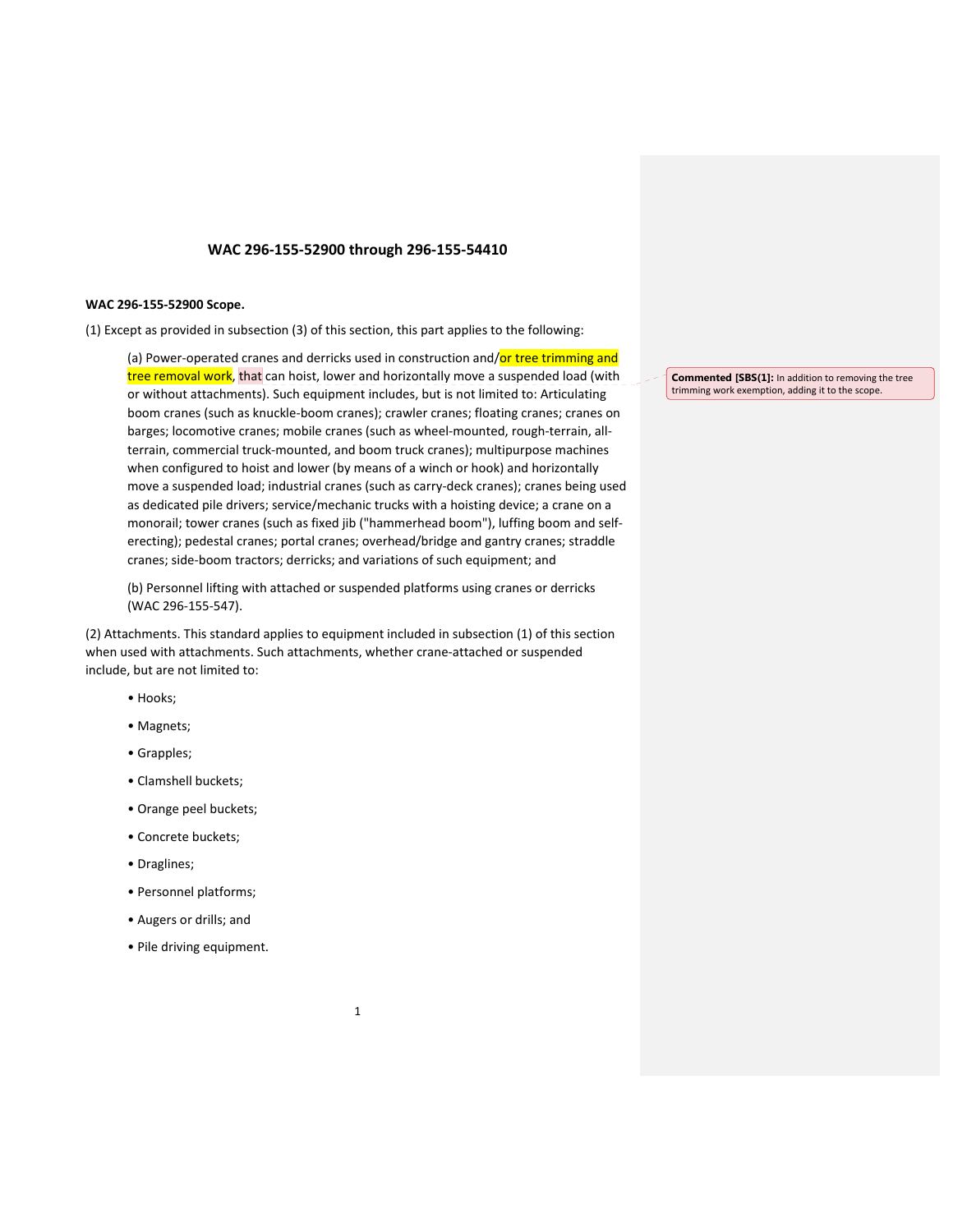(3) The equipment listed below are exempted from WAC 296‐155‐531 and 296‐155‐532 (Crane certifier accreditation and crane certification) through 296‐155‐53300 (Operator qualifications and certification):

(a) Cranes having a maximum rated capacity of one ton or less. See WAC 296‐155‐53414 for additional requirements.

(ba) Powered industrial trucks (forklifts) when configured to hoist and lower (by means of a winch or hook) and horizontally move a suspended load are exempted from WAC 296-155-532 crane certification. Operators must follow the requirements in chapter 296-863 WAC, Forklifts and other powered industrial trucks. When the equipment is configured with a winch, operator qualification and evaluation requirements also apply.

 $(e<sub>b</sub>)$  Service cranes with booms that rotate manually.

(4) The equipment listed below are exempt from this part:

(a) Equipment included in subsection (1) of this section while it has been converted or adapted for nonhoisting/lifting use. Such conversions/adaptations include, but are not limited to, power shovels, excavators and concrete pumps.

(b) Power shovels, excavators, wheel loaders, backhoes, loader backhoes, track loaders. This machinery is also excluded when used with chains, slings or other rigging to lift suspended loads.

(c) Automotive wreckers and tow trucks when used to clear wrecks and haul vehicles.

(d) Equipment originally designed as vehicle‐mounted aerial devices (for lifting personnel) and self‐propelled elevating work platforms.

(e) Hydraulic jacking systems, including telescopic/hydraulic gantries.

(f) Stacker cranes.

(g) Mechanic's truck with a hoisting device when used in activities related to equipment maintenance and repair.

(h) Equipment that hoists by using a come‐a‐long or chainfall.

(i) Dedicated drilling rigs.

(j) Gin poles used for the erection of communication towers.

(k) Tree trimming and tree removal work.

 $(\frac{1}{k})$  Anchor handling or dredge-related operations with a vessel or barge using an affixed A‐frame.

(<del>m</del>l) Roustabouts.

**Commented [SBS(2]:** OSHA currently has this in their scope, making a PIT operator in this scenario required to be crane certified. From my understanding, their intent is for that to only apply when there is a winch being used.

**Commented [SBS(3]:** New language to accommodate OSHA's new operator evaluation language.

**Commented [ICD(4]:** DOSH change. There have been fatalities and injuries in this industry, along with the finding of cranes that should not be used.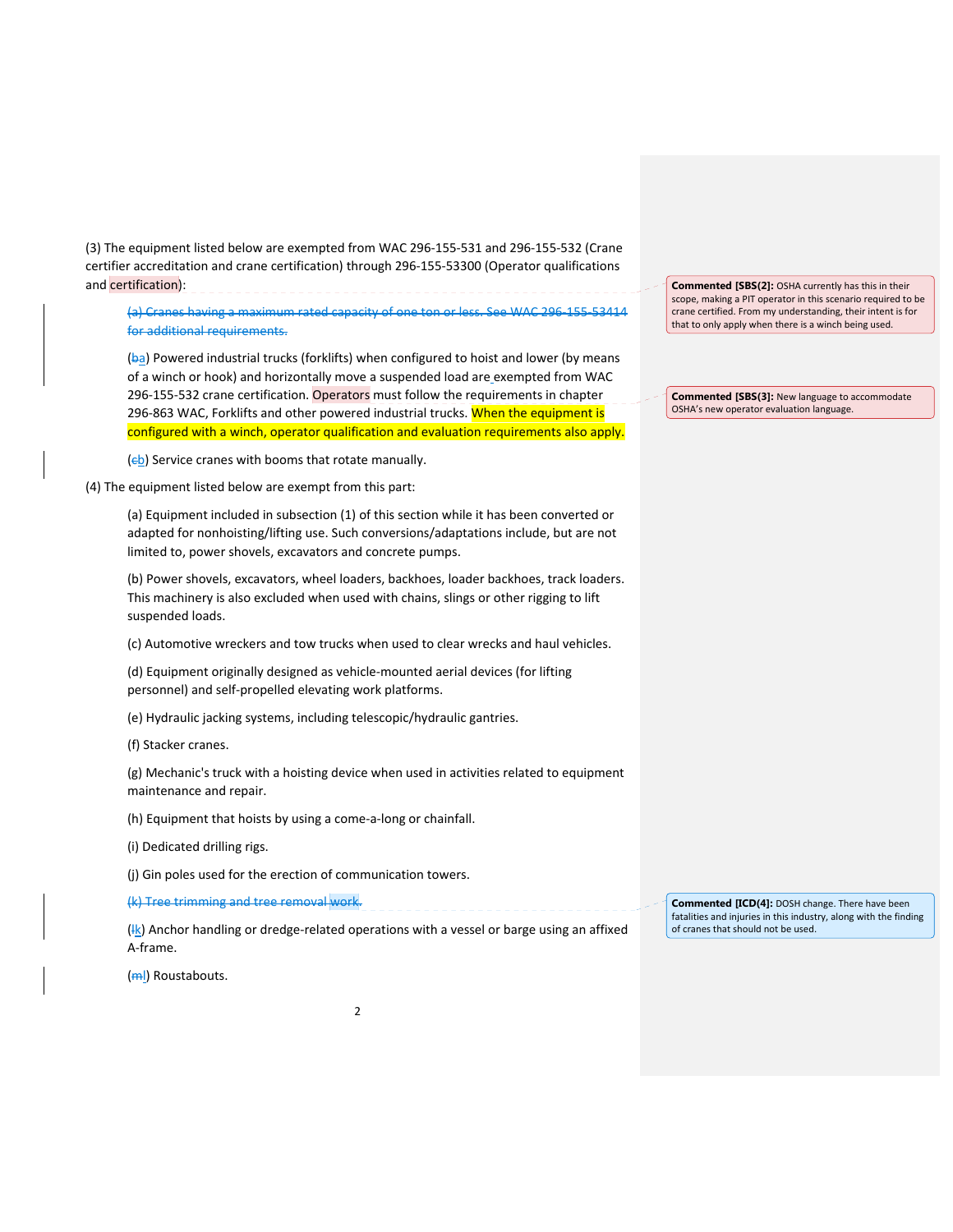$(m)$  Machines equipped with a boom that is limited to up and down movement only and does not rotate.

(on) Conveyors.

 $(p_0)$  Pump hoists with booms that do not rotate.

(q) Cranes and their operators used on‐site in manufacturing facilities or powerhouses for occasional or routine maintenance and repair work.

(r) Helicopter cranes.

(s) Permanently installed overhead/bridge, gantry cranes, semi‐gantry, cantilever gantry, wall cranes, storage bridge cranes, and others having the same fundamental characteristics.

(t) Digger derricks when used for activities that are covered under chapter 296‐45 WAC, Safety standards for electrical workers, or chapter 296‐32 WAC, Safety standards for telecommunications. Cranes other than digger derricks when used for activities that are covered under chapter 296‐45 WAC, Safety standards for electrical workers, or chapter 296‐32 WAC, Safety standards for telecommunications are **NOT** exempt.

(u) Powered industrial trucks (forklifts) except when configured to hoist and lower (by means of a winch or hook) and horizontally move a suspended load.

**Note:** Rigging requirements for material handling is located in Part F‐1 of this chapter.

(5) Digger derricks that do not meet the exemption criteria in subsection (4) of this section must comply with WAC 296‐155‐531 (crane certifier accreditation and crane certification) through WAC 296-155-53300 (Operator qualifications and certification) 180 days after the effective date of this section. 

(6) Where provisions of this standard direct an operator, crewmember, or other employee to take certain actions, you must establish, effectively communicate to the relevant persons, and enforce work rules, to ensure compliance with such provisions.

(7) Work covered by chapter 296‐45 WAC, Safety standards for electrical workers is deemed in compliance with WAC 296‐155‐53408.

(8) WAC 296‐155‐53400 (35) through (39) does not apply to cranes designed for use on railroad tracks, when used on railroad tracks that are used as part of the general railroad system of transportation that is regulated pursuant to the Federal Railroad Administration under C.F.R. 49, Part 213, and that comply with applicable Federal Railroad Administration requirements. See WAC 296‐155‐53400(39).

**Commented [SBS(5]:** Remove underlined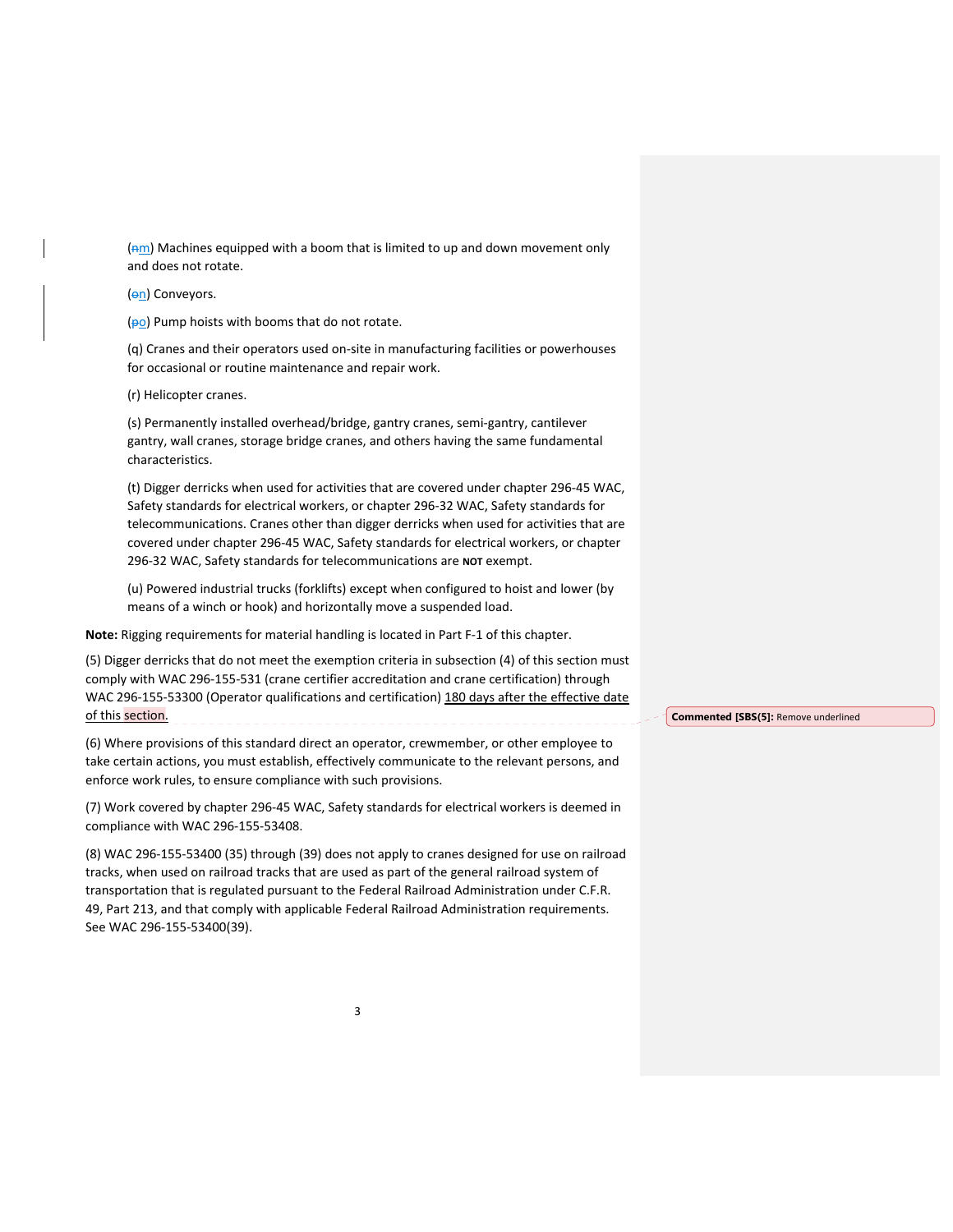### **WAC 296‐155‐52902 Definitions.**

**Accredited crane certifier.** A crane inspector who has been accredited by the department.

**A/D director (assembly/disassembly) director**. An individual who meets the requirements in this part for an A/D director, irrespective of the person's formal job title or whether the person is nonmanagement or management personnel.

**Angle of loading.** The acute angle between horizontal and the leg of the rigging, often referred to as horizontal angle. See Figures 18 and 33.

**Anti two‐block device.** A device that, when activated, disengages all crane functions whose movement can cause two‐blocking.

**Apprentice operator** or **trainee.** A crane operator who has not met requirements established by the department under RCW 49.17.430.

**Articulating boom crane.** A crane whose boom consists of a series of folding, pin connected structural members, typically manipulated to extend or retract by power from hydraulic cylinders.

**Assembly/disassembly.** The assembly and/or disassembly of components or attachments covered under this part. With regard to tower cranes, "erecting and climbing" replaces the term "assembly," and "dismantling" replaces the term "disassembly." Regardless of whether the crane is initially erected to its full height or is climbed in stages, the process of increasing height of the crane is an erection process.

**Assist crane.** A crane used to assist in assembling or disassembling a crane.

**Attachments.** Any device that expands the range of tasks that can be done by the crane/derrick. Examples include, but are not limited to: An auger, drill, magnet, pile‐driver, and boom‐attached personnel platform.

**Audible signal.** A signal made by a distinct sound or series of sounds. Examples include, but are not limited to, sounds made by a bell, horn, or whistle.

**Basket hitch.** A method of rigging a sling in which the sling is passed around the load and both loop eyes or end fittings are attached to the lifting device.

**Below‐the‐hook lifting device.** A device used for attaching loads to a hoist. The device may contain components such as slings, hooks, rigging hardware, and lifting attachments.

**Bird caging.** The twisting of fiber or wire rope in an isolated area of the rope in the opposite direction of the rope lay, thereby causing it to take on the appearance of a bird cage.

**Blocking (also referred to as "cribbing").** Wood or other material used to support equipment or a component and distribute loads to the ground. It is typically used to support latticed boom sections during assembly/disassembly and under outrigger and stabilizer floats.

**Boatswain's chair.** A single‐point adjustable suspension scaffold consisting of a seat or sling (which may be incorporated into a full body harness) designed to support one employee in a sitting position.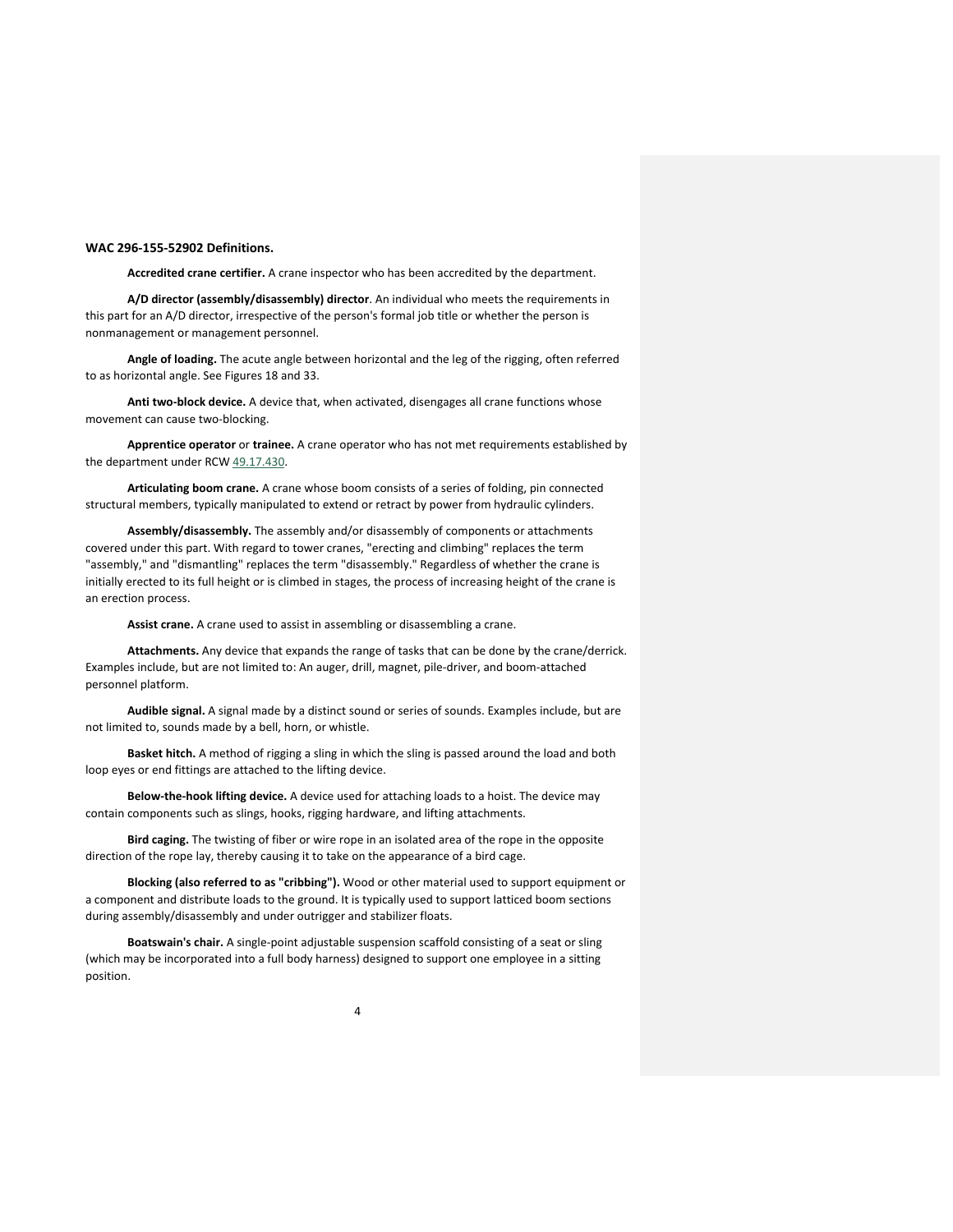**Bogie.** See "travel bogie."

**Boom (other than tower crane).** An inclined spar, strut, or other long structural member which supports the upper hoisting tackle on a crane or derrick. Typically, the length and vertical angle of the boom can be varied to achieve increased height or height and reach when lifting loads. Booms can usually be grouped into general categories of hydraulically extendible, cantilevered type, latticed section, cable supported type or articulating type.

**Boom (tower cranes).** On tower cranes: If the "boom" (i.e., principal horizontal structure) is fixed, it is referred to as a jib; if it is moveable up and down, it is referred to as a boom.

**Boom angle indicator.** A device which measures the angle of the boom relative to horizontal.

**Boom hoist limiting device.** Includes boom hoist disengaging device, boom hoist shut‐off, boom hoist disconnect, boom hoist hydraulic relief, boom hoist kick‐outs, automatic boom stop device, or derricking limiter. This type of device disengages boom hoist power when the boom reaches a predetermined operating angle. It also sets brakes or closes valves to prevent the boom from lowering after power is disengaged.

**Boom length indicator.** Indicates the length of the permanent part of the boom (such as ruled markings on the boom) or, as in some computerized systems, the length of the boom with extensions/attachments.

**Boom stop.** Includes boom stops (belly straps with struts/standoff), telescoping boom stops, attachment boom stops, and backstops. These devices restrict the boom from moving above a certain maximum angle and toppling over backward.

**Boom suspension systems.** A system of pendants, running ropes, sheaves, and other hardware which supports the boom tip and controls the boom angle.

**Braided wire rope.** A wire rope formed by plaiting component wire ropes.

**Bridle wire rope sling.** A sling composed of multiple legs with the top ends gathered in a fitting that goes over the lifting hook.

**Builder.** The builder/constructor of derricks.

**Cable laid endless sling‐mechanical joint.** A wire rope sling made endless from one continuous length of cable laid rope with the ends joined by one or more metallic fittings.

**Cable laid grommet‐hand tucked.** An endless wire rope sling made from one continuous length of rope formed to make a body composed of 6 ropes around a rope core. The rope ends are tucked into the body, thus forming the core. No sleeves are used.

**Center of gravity.** The center of gravity of any object is the point in the object around which its weight is evenly distributed. If you could put a support under that point, you could balance the object on the support.

**Certified crane inspector.** A crane certifier accredited by the department.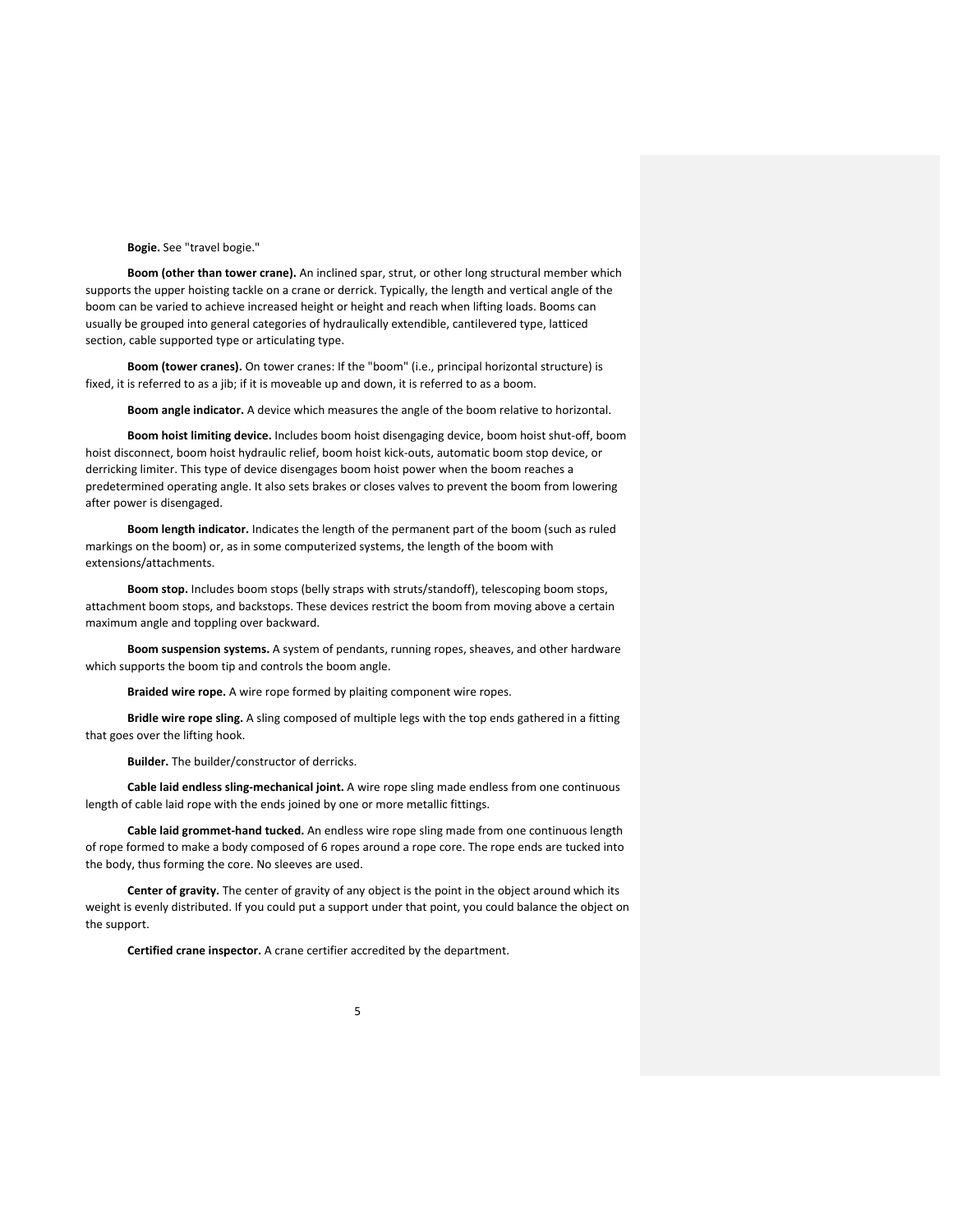**Certified welder.** A welder who meets nationally recognized certification requirements applicable to the task being performed.

**Choker hitch.** A method of rigging a sling in which the sling is passed around the load, then through one loop eye, end fitting, or other device, with the other loop eye or end fitting attached to the lifting device. This hitch can be done with a sliding choker hook or similar device.

**Climbing.** The process in which a tower crane is raised or lowered to a new working height, either by adding or removing tower sections to the top of the crane (top climbing), or by a system in which the entire crane is raised or lowered inside the structure (inside climbing).

**Come‐a‐long.** A mechanical device typically consisting of a chain or cable attached at each end that is used to facilitate movement of materials through leverage.

**Competent person.** One who is capable of identifying existing and predictable hazards in the surroundings or working conditions which are unsanitary, hazardous, or dangerous to employees, and who has authorization to take prompt corrective measures to eliminate them.

**Construction work.** (For the purposes of this part) all or any part of excavation, construction, erection, alteration, repair, demolition, and dismantling of buildings and other structures and all related operations; the excavation, construction, alteration, and repair of sewers, trenches, caissons, conduits, pipelines, roads, and all related operations; the moving of buildings and other structures, and the construction, alteration, repair, or removal of wharfs, docks, bridges, culverts, trestles, piers, abutments, or any other related construction, alteration, repair, or removal work. Construction work does not include the normal day‐to‐day activities at manufacturing facilities or powerhouses.

**Controlled load lowering.** Lowering a load by means of a mechanical hoist drum device that allows a hoisted load to be lowered with maximum control using the gear train or hydraulic components of the hoist mechanism. Controlled load lowering requires the use of the hoist drive motor, rather that the load hoist brake, to lower the load.

**Controlling entity.** An employer that is a prime contractor, general contractor, construction manager or any other legal entity which has the overall responsibility for the construction of the projects, its planning, quality, and completion.

**Counterjib (counterweight jib).** A horizontal member of the tower crane on which the counterweights and usually the hoisting machinery are mounted.

**Counterweight.** Weight used to supplement the weight of equipment in providing stability for lifting loads by counterbalancing those loads.

**Crane.** Power‐operated equipment used in construction that can hoist, lower, and horizontally move a suspended load. "Crane" includes, but is not limited to: Articulating boom cranes, such as knuckle‐boom cranes; crawler cranes; floating cranes; cranes on barges; locomotive cranes; mobile cranes, such as wheel‐mounted, rough‐terrain, all‐terrain, commercial truck mounted, and boom truck cranes; multipurpose machines when configured to hoist and lower by means of a winch or hook and horizontally move a suspended load; industrial cranes, such as carry-deck cranes; dedicated pile drivers; service/mechanic trucks with a hoisting device; a crane on a monorail; tower cranes, such as fixed jib,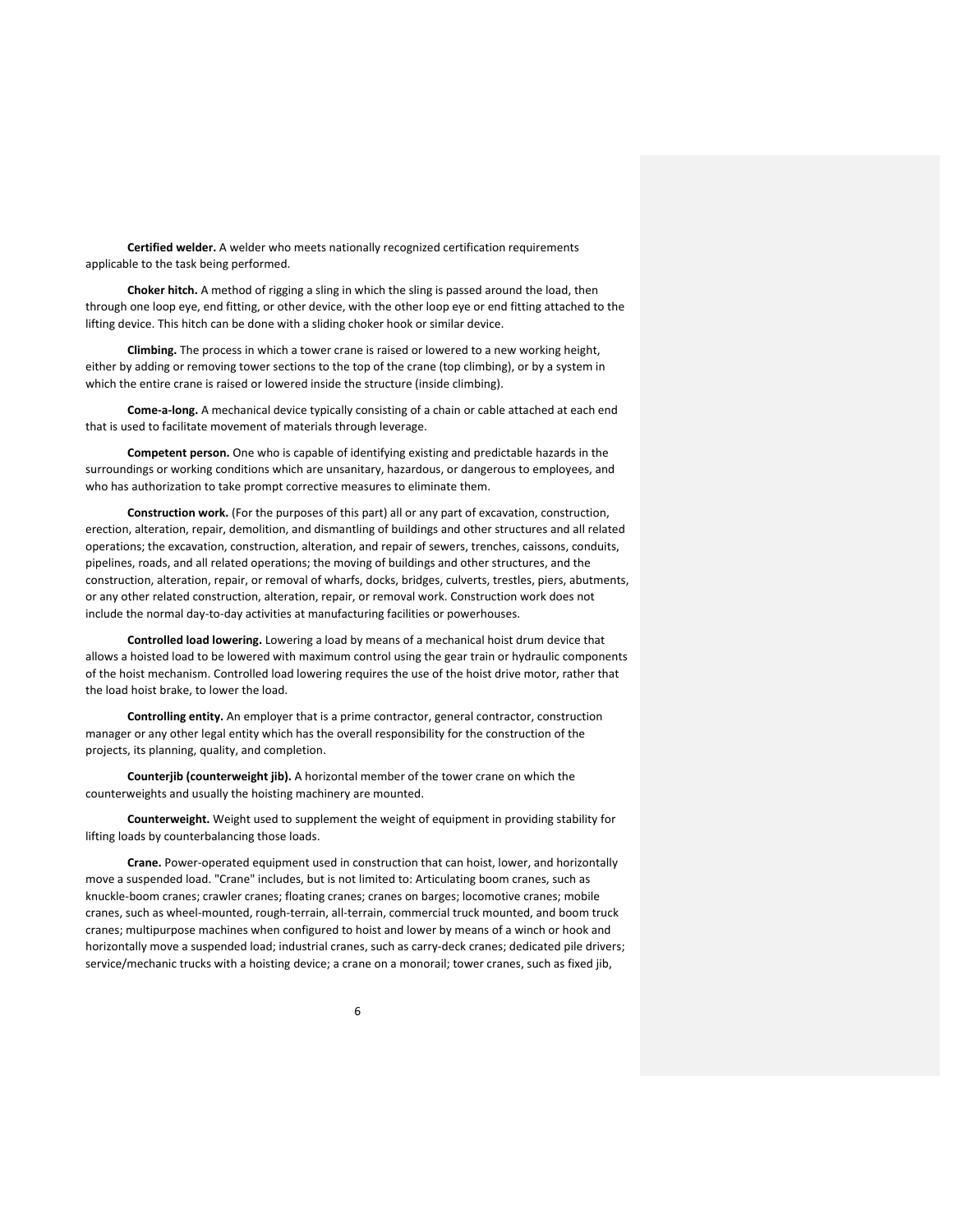hammerhead boom, luffing boom, and self‐erecting; pedestal cranes; portal cranes; overhead and gantry cranes; straddle cranes; side‐boom tractors; derricks; and variations of such equipment.

**Crane/derrick type.** Cranes or derricks as established by American Society of Mechanical Engineers (ASME). Crane operator means an individual engaged in the operation of a crane.

**Crane level indicator.** A device for determining true horizontal (also see safety devices).

**Crawler crane.** Equipment that has a type of base mounting which incorporates a continuous belt of sprocket driven track.

**Critical lift.** A lift that:

• Exceeds 75 percent of the crane or derrick rated load chart capacity; or

• Requires the use of more than one crane or derrick.

**Cross rod.** A wire used to join spirals of metal mesh to form a complete fabric. See Figure 22.

**Crossover points.** Locations on a wire rope which is spooled on a drum where one layer of rope climbs up on and crosses over the previous layer. This takes place at each flange of the drum as the rope is spooled onto the drum, reaches the flange, and begins to wrap back in the opposite direction.

**Dedicated channel.** A line of communication assigned by the employer who controls the communication system to only one signal person and crane/derrick or to a coordinated group of cranes/derricks/signal persons.

**Dedicated drilling rig.** A machine which creates bore holes and/or shafts in the ground.

**Dedicated pile‐driver.** A machine that is designed to function exclusively as a pile‐driver. These machines typically have the ability to both hoist the material that will be pile‐driven and to pile‐drive that material.

**Dedicated spotter (power lines).** To be considered a dedicated spotter, the requirements of WAC 296‐155‐53302 (Signal person qualifications) must be met and his/her sole responsibility is to watch the separation between the power line and the equipment, the load line and load (including rigging and lifting accessories), and ensure through communication with the operator that the applicable minimum approach distance is not breached.

**Derrick.** An apparatus consisting of a mast or equivalent member held at the end by guys or braces, with or without a boom, for use with a hoisting mechanism and operating ropes.

**Design factor.** The ratio between nominal or minimum breaking strength and rated load.

**Digger derrick.** A multipurpose vehicle‐mounted machine which is primarily designed to accommodate components that dig holes, set poles, and position materials and apparatus.

**Directly under the load.** A part or all of an employee is directly beneath the load.

**Dismantling.** Includes dismantling (such as dismantling to shorten a boom or substitute a different component).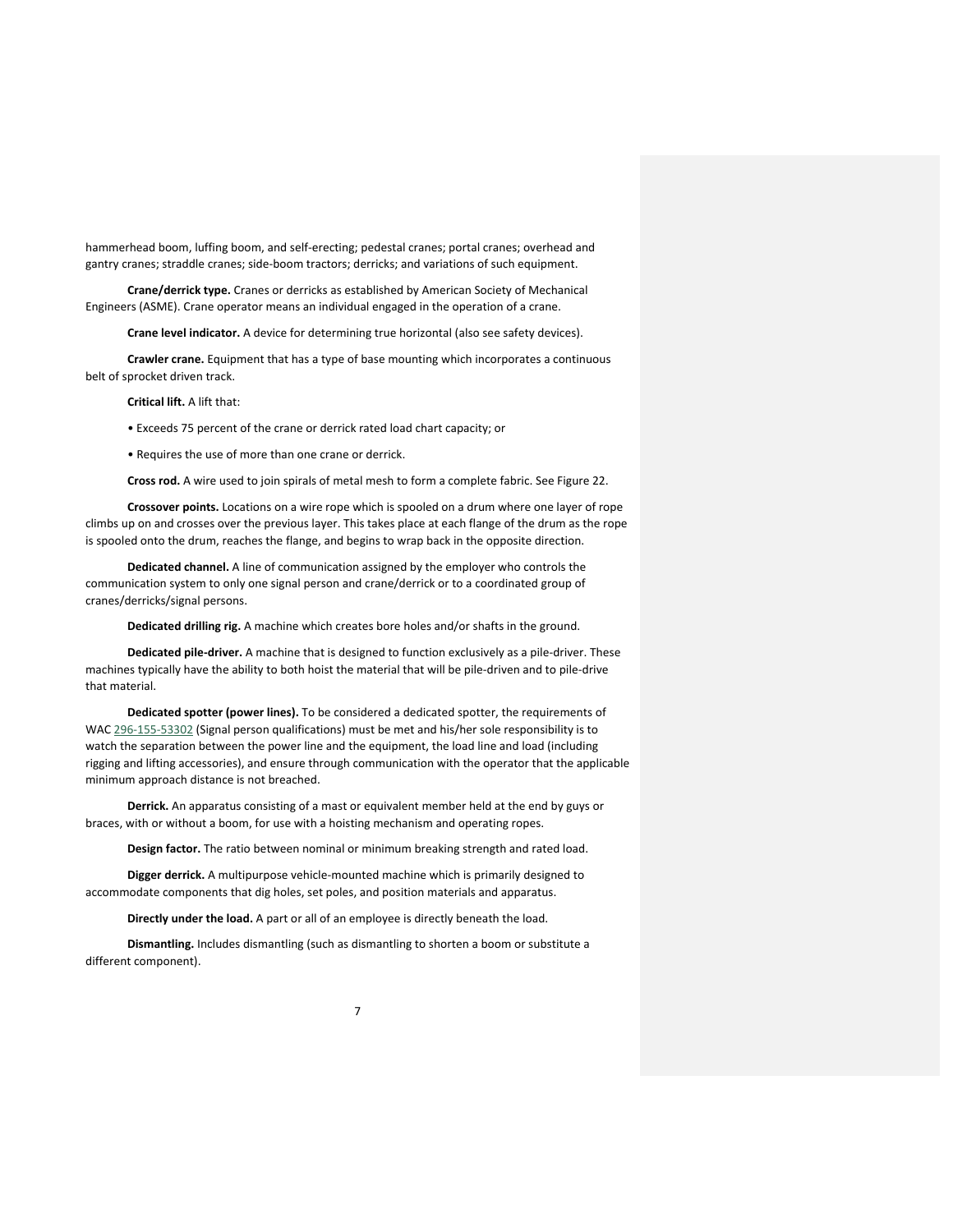**Drum rotation indicator.** A device on a crane or hoist which indicates in which direction and at what relative speed a particular hoist drum is turning.

**Electrical contact.** When a person, object, or equipment makes contact or comes close in proximity with an energized conductor or equipment that allows the passage of current.

**Employer‐made equipment.** Floating cranes/derricks designed and built by an employer for your own use.

**Encroachment.** Where any part of the crane, load line or load (including rigging and lifting accessories) breaches a minimum clearance distance that this part requires to be maintained from a power line.

**Equipment criteria.** Instructions, recommendations, limitations and specifications.

**Fabric (metal mesh).** The flexible portion of the sling exclusive of end fittings consisting of a series of transverse spirals and cross rods.

**Fall protection equipment.** Guardrail systems, safety net systems, personal fall arrest systems, positioning device systems or fall restraint systems.

**Fall restraint system.** A fall protection system that prevents the user from falling any distance. The system is comprised of either a body belt or body harness, along with an anchorage, connectors, and other necessary equipment. The other components typically include a lanyard, and may also include a lifeline and other devices.

**Fall zone.** The area (including, but not limited to, the area directly beneath the load) in which it is reasonably foreseeable that partially or completely suspended materials could fall in the event of an accident.

**Flange points.** A point of contact between rope and drum flange where the rope changes layers.

**Floating cranes/derricks.** Equipment designed by the manufacturer (or employer) for marine use by permanent attachment to a barge, pontoons, vessel or other means of flotation.

**Free fall (of the load line).** When only the brake is used to regulate the descent of the load line (the drive mechanism is not used to drive the load down faster or retard its lowering).

**Free rated load test.** Testing stability and operation of crane, carrier, wheels, tires, tracks, brakes, etc., under load, when lifting without outriggers and/or traveling with the load are permitted at the activity for the type of crane being tested.

**Free surface effect.** The uncontrolled transverse movement of liquids in compartments which reduce a vessel's transverse stability.

**Functional testing.** The testing of a crane, typically done with a light load or no load, to verify the proper operation of a crane's primary function, i.e., hoisting, braking, booming, swinging, etc. A functional test is contrasted to testing the crane's structural integrity with heavy loads.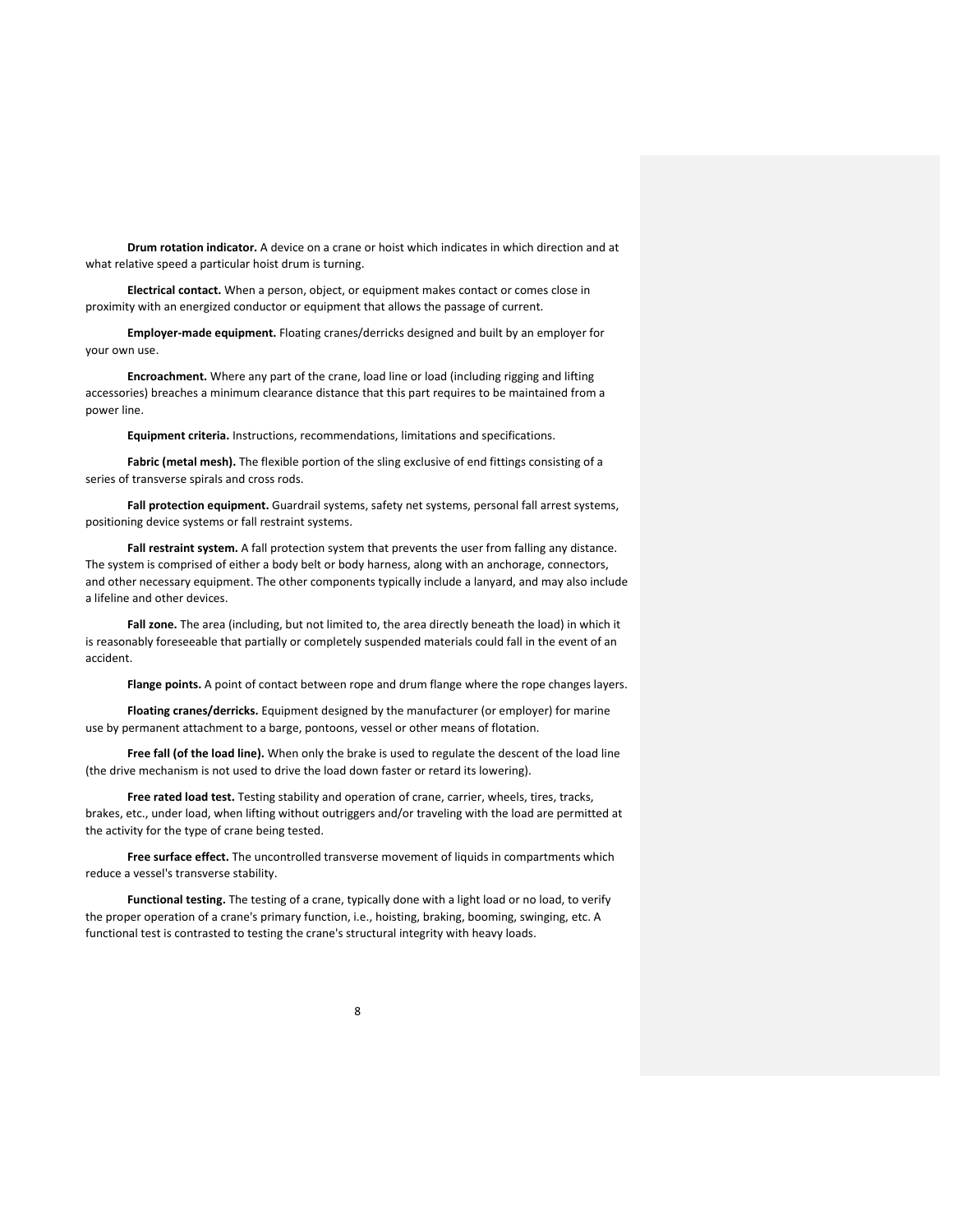**Gin pole derrick.** A boom without a mast which has guys arranged from its top to permit leaning the mast in one or more directions. The load is lifted and lowered by ropes reeved through sheaves or blocks at the top of the mast and the lower block.

**Ground conditions.** The ability of the ground to support the crane/derrick (including slope, compaction, and firmness).

**Ground crew.** Those individuals who are involved in the personnel lift, other than the hoisting equipment operator and the platform occupants. These individuals include riggers, signal persons, and supervision.

**Gudgeon pins.** A pin connecting the mast cap to the mast allowing rotation of the mast.

**Guy.** A rope used to steady or secure the mast, boom, or other member in the desired position.

**Hairpin anchors.** A hairpin‐shaped, guy‐supporting anchor that is placed in footings or walls before concrete is poured and held in place by the cured concrete.

**Hitch (hitched).** A method of rigging (attaching) a sling temporarily to a load or object for the purpose of lifting.

**Hoist.** A mechanical device for lifting and lowering loads by winding rope onto or off a drum.

**Hoisting.** The act of raising, lowering or otherwise moving a load in the air with equipment covered by this standard. As used in this standard, "hoisting" can be done by means other than wire rope/hoist drum equipment.

**Hoisting equipment.** A machine for lifting and lowering a load and moving it horizontally. The machine may be fixed or mobile and be driven manually, by power, or by a combination of both.

**Hook latch.** A mechanical device used to close the throat opening of a hook.

**Insulating link/device.** An insulating device listed, labeled, or accepted by a nationally recognized testing laboratory in accordance with 29 C.F.R. 1910.7.

**Intermediate rail.** The middle member of a barrier along the edges of a platform, located approximately one‐half the distance between the platform floor and top rail.

**Jib.** An extension attached to the boom point to provide added boom length for lifting specified loads. The jib may be in line with the boom or offset to various angles in the vertical plane of the boom. For tower cranes, see boom (tower cranes).

**Jib stop (also referred to as a jib backstop).** The same type of device as a boom stop but is for a fixed or luffing jib.

**Land crane/derrick.** Equipment not originally designed by the manufacturer for marine use by permanent attachment to barges, pontoons, vessels, or other means of flotation.

**Lift director.** A qualified person that has taken and passed a written test, based on the directions laid out in WAC 296‐155‐53301. A qualification cannot exceed a 5‐year period; this qualification must be renewed every 5 years to ensure lift directors maintain qualified status. At a

**Commented [SBS(6]:** New definition for existing required person.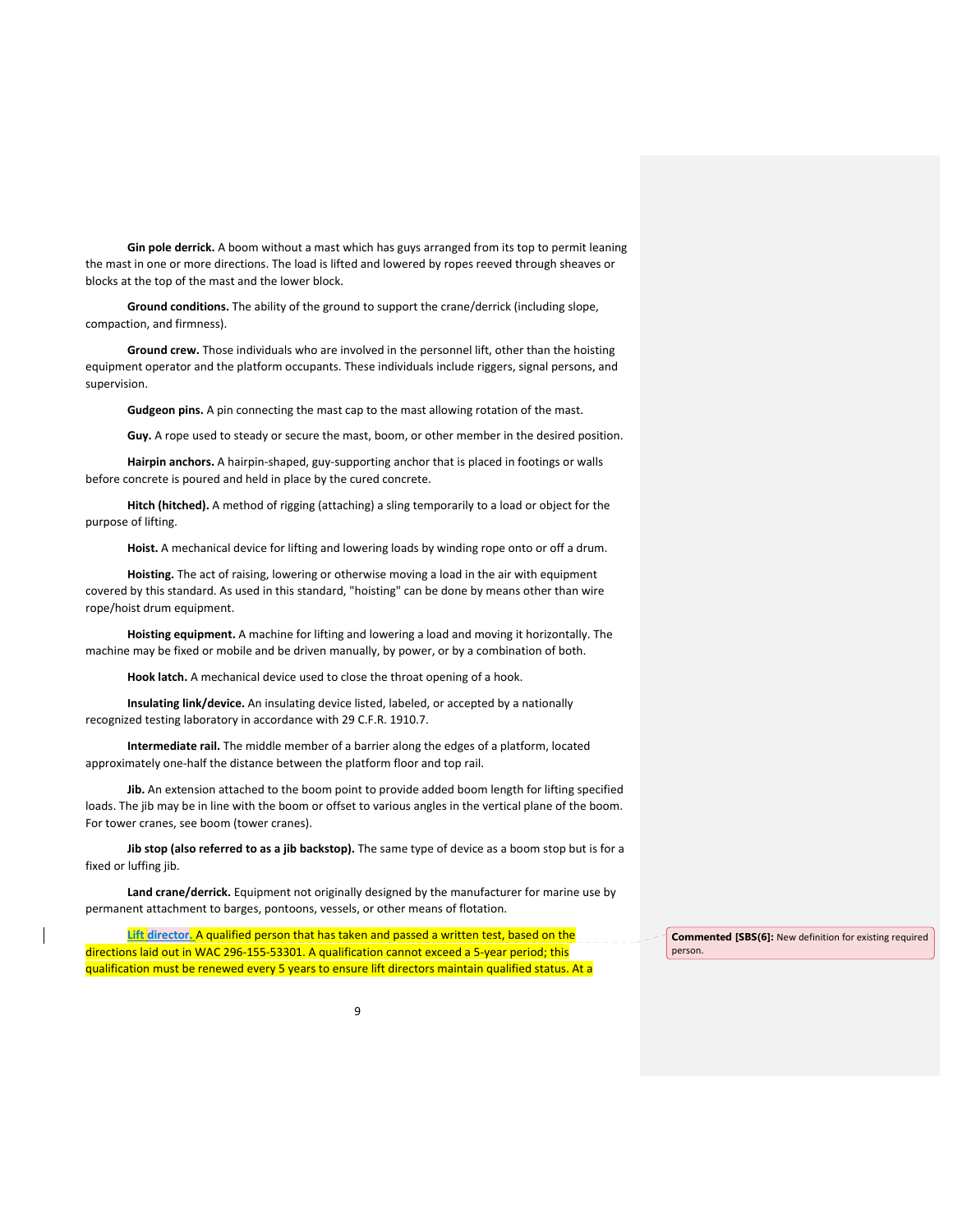# minimum, this renewal must include a documented written exam. A lift director must also be a current qualified rigger.

**List.** The angle of inclination about the longitudinal axis of a barge, pontoons, vessel, or other means of flotation.

**Live boom.** A boom whose lowering is controlled by a brake without the aid of other lowering retarding devices (free‐fall capable).

**Live load line.** A load line whose lowering is controlled by a brake without the aid of other lowering retarding devices (free‐fall capable).

Load. The weight of the object being lifted or lowered, including the weight of the loadattaching equipment such as the load block, ropes, slings, shackles, and any other auxiliary attachment.

**Load moment (or rated capacity) indicator.** A system which aids the equipment operator by sensing the overturning moment on the equipment, i.e., load X radius. It compares this lifting condition to the equipment's rated capacity, and indicates to the operator the percentage of capacity at which the equipment is working. Lights, bells, or buzzers may be incorporated as a warning of an approaching overload condition.

**Load moment (or rated capacity) limiter.** A system which aids the equipment operator by sensing the overturning moment on the equipment, i.e., load X radius. It compares this lifting condition to the equipment's rated capacity, and when the rated capacity is reached, it shuts off power to those equipment functions which can increase the severity of loading on the equipment, e.g., hoisting, telescoping out, or luffing out. Typically, those functions which decrease the severity of loading on the equipment remain operational, e.g., lowering, telescoping in, or luffing in.

**Load ratings.** A set of rated loads for stipulated hoisting equipment configurations and operating conditions.

**Load sustaining/bearing parts.** Those parts of a crane that support the crane or load and upon failure could cause dropping, uncontrolled shifting, or uncontrolled movement of the crane or load.

**Locomotive crane.** A crane mounted on a base or car equipped for travel on a railroad track.

**Luffing boom.** A member hinged to the rotating superstructure and used for supporting the hoisting tackle.

**Luffing jib limiting device.** Similar to a boom hoist limiting device, except that it limits the movement of the luffing jib.

**Marine worksite.** A construction worksite located in, on or above the water.

**Master coupling link.** An alloy steel welded coupling link used as an intermediate link to join alloy steel chain to master links.

**Master link.** Forged or welded steel link used to support all members (legs) of an alloy steel chain sling or wire rope sling.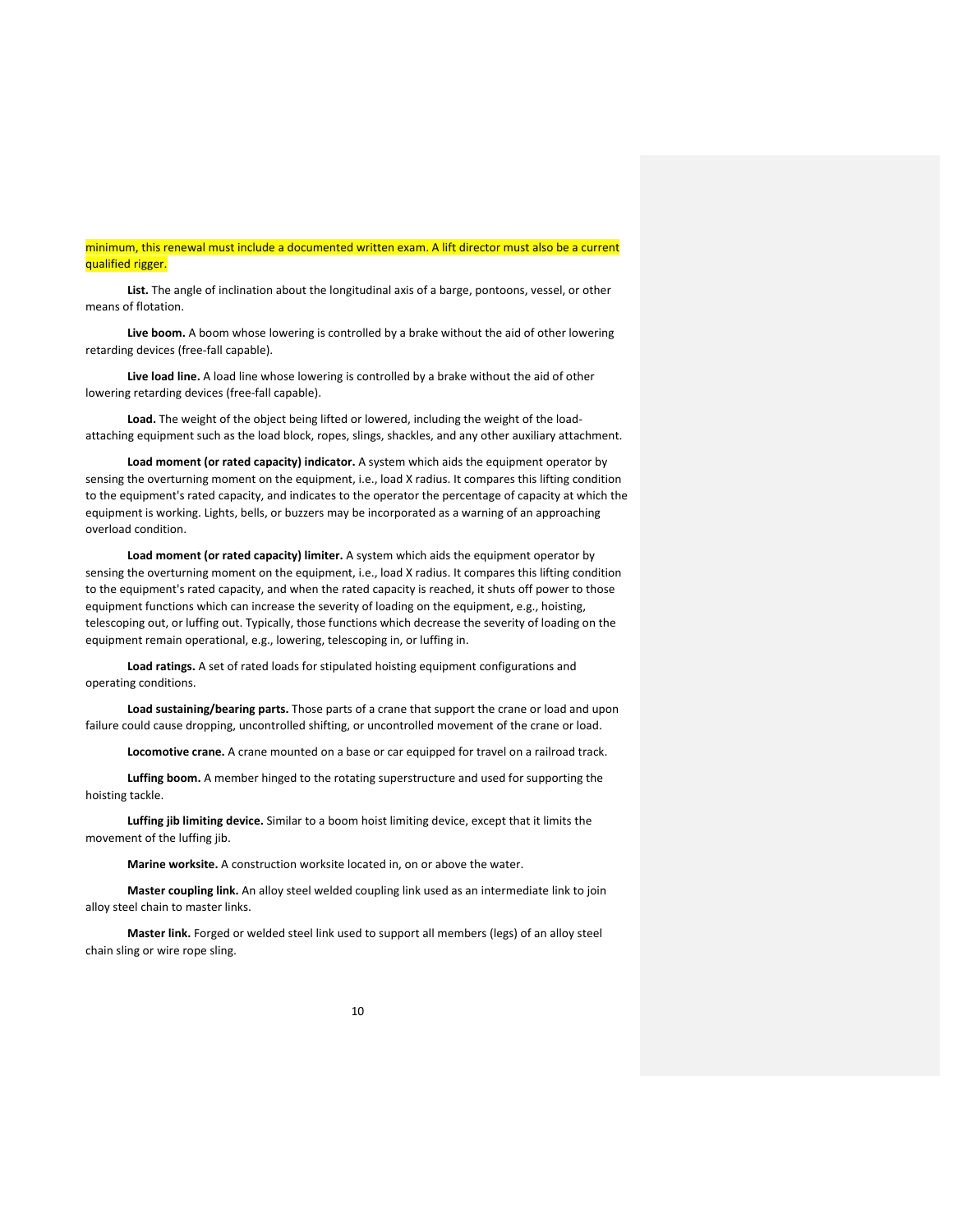**Mechanical coupling link (alloy steel chain).** A nonwelded, mechanically closed link used primarily to attach fittings to alloy steel chain.

**Mobile cranes.** A lifting device incorporating a cable suspended latticed boom or hydraulic telescopic boom designed to be moved between operating locations by transport over the road.

**Moving point‐to‐point.** The times during which an employee is in the process of going to or from a work station.

**Multipurpose machine.** A machine that is designed to be configured in various ways, at least one of which allows it to hoist (by means of a winch or hook) and horizontally move a suspended load. For example, a machine that can rotate and can be configured with removable forks/tongs (for use as a forklift) or with a winch pack, jib (with a hook at the end) or jib used in conjunction with a winch. When configured with the forks/tongs, it is not covered by this part. When configured with a winch pack, jib (with a hook at the end) or jib used in conjunction with a winch, it is covered by this part.

**Multiple lift rigging.** A rigging assembly manufactured by wire rope rigging suppliers that facilitates the attachment of up to 5 independent loads to the hoist rigging of a crane.

**Nationally recognized accrediting agency.** An organization that, due to its independence and expertise, is widely recognized as competent to accredit testing organizations.

**Nonconductive.** Because of the nature and condition of the materials used, and the conditions of use (including environmental conditions and condition of the material), the object in question has the property of not becoming energized (that is, it has high dielectric properties offering a high resistance to the passage of current under the conditions of use).

**Nonstandard tower crane base.** Any deviation from the structural support or base configuration recommended by the crane manufacturer.

**Occasional or routine maintenance and repair work.** Regular, customary and foreseeable work necessary to keep equipment in good repair and/or condition. This also includes regular, customary and foreseeable work necessary to return equipment to sound condition after damage.

**Operational aid.** An accessory that provides information to facilitate operation of a crane or that takes control of particular functions without action of the operator when a limiting condition is sensed. Examples of such devices include, but are not limited to, the following: Anti-two-block device, rated capacity indicator, rated capacity (load) limiter, boom angle or radius indicator, lattice boom hoist disconnect device, boom length indicator, drum rotation indicator, load indicator, and wind speed indicator.

**Operational controls.** Levers, switches, pedals and other devices for controlling equipment operation.

**Operator.** A person who is operating the equipment.

**Outriggers.** Extendable or fixed members attached to the mounting base, which rests on supports at the outer ends, used to support the crane.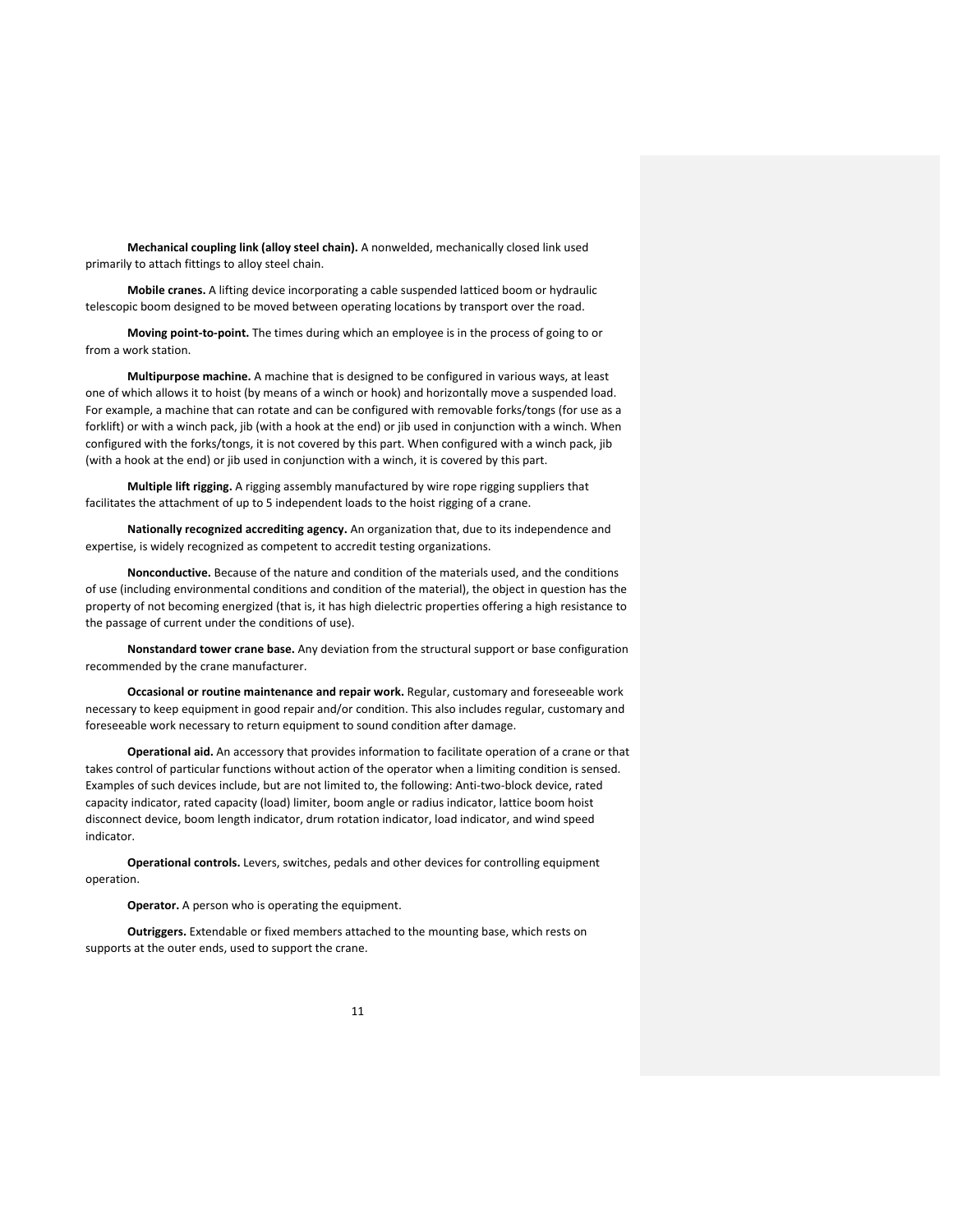**Overhead/bridge and gantry cranes.** Includes overhead/bridge cranes, cranes on monorails, under hung cranes, semigantry, cantilever gantry, wall cranes, storage bridge cranes, launching gantry cranes, and similar equipment, irrespective of whether it travels on tracks, wheels, or other means.

**Pendants.** Includes both wire and bar types. Wire type: A fixed length of wire rope with mechanical fittings at both ends for pinning segments of wire rope together. Bar type: Instead of wire rope, a bar is used. Pendants are typically used in a latticed boom crane system to easily change the length of the boom suspension system without completely changing the rope on the drum when the boom length is increased or decreased.

**Personal fall arrest system.** A system used to arrest an employee in a fall from a working level. It consists of an anchorage, connectors, and a body harness and may include a lanyard, deceleration device, lifeline, or suitable combination of these.

**Personnel lifting.** Raising, lowering, or transporting personnel using a crane/derrick.

**Personnel platform ‐ Boom attached.** A platform attached to the boom of the crane.

**Personnel platform ‐ Suspended.** A platform attached to a crane/derrick using wire rope, chain, or a jointed attachment and that has no installed motion controls for the platform itself.

**Personnel platform suspension system.** The rope or chain slings and other components, including fastening devices, used to connect the crane/derrick to the personnel platform.

**Platform occupant.** A person who is within the guardrail barrier while the personnel platform is in a hoisted position.

**Platform rating.** The maximum capacity of a personnel lifting platform, established by the platform manufacturer, in terms of total weight and the number of occupants allowed.

**Portal crane.** A type of crane consisting of a rotating upper structure, hoist machinery, and boom mounted on top of a structural gantry which may be fixed in one location or have travel capability. The gantry legs or columns usually have portal openings in between to allow passage of traffic beneath the gantry.

**Power controlled lowering.** A system or device in the power train, other than the load hoist brake, that can regulate the lowering rate of speed of the load hoist mechanism.

**Powerhouse.** A plant wherein electric energy is produced by conversion from some other form of energy (e.g., chemical, nuclear, solar, mechanical, or hydraulic) by means of suitable apparatus. This includes all generating station auxiliaries and other associated equipment required for the operation of the plant. Not included are stations producing power exclusively for use with communication systems.

**Power lines.** Electrical distribution and electrical transmission lines.

**Procedures.** Include, but are not limited to: Instructions, diagrams, recommendations, warnings, specifications, protocols, and limitations.

**Proximity alarm.** A device that provides a warning of proximity to a power line that has been listed, labeled or accepted by a nationally recognized testing laboratory in accordance with 29 C.F.R. 1910.7.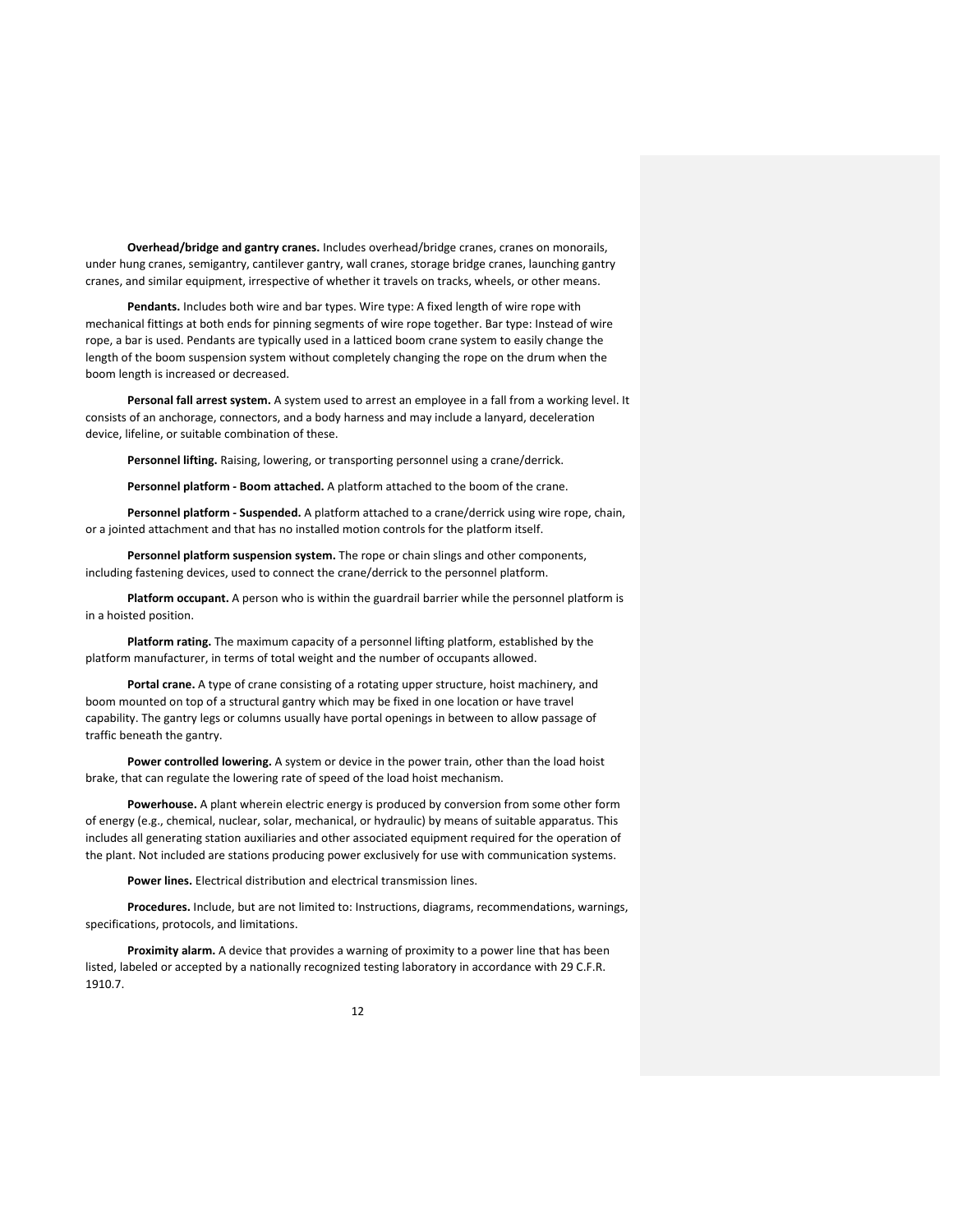**Qualified crane operator.** A crane operator who meets the requirements established by the department under RCW 49.17.430, along with having a current evaluation for the equipment they will be operating.

**Qualified evaluator (not a third party).** A person employed by the signal person's or the rigger's employer (as applicable) who has demonstrated that he/she is competent in accurately assessing whether individuals meet the qualification requirements in this part for a signal person or a rigger.

**Qualified evaluator (third party).** An entity that, due to its independence and expertise, has demonstrated that it is competent in accurately assessing whether individuals meet the qualification requirements in this part for a signal person or a rigger.

**Qualified person.** A person who, by possession of a recognized degree, certificate, or professional standing, or who by extensive knowledge, training and experience, successfully demonstrated the ability to solve/resolve problems relating to the subject matter, the work, or the project.

**Qualified rigger.** A rigger who meets the requirements in WAC 296‐155‐53306.

**Qualified signal person.** A signal person who meets the requirements in WAC 296‐155‐53302.

**Range control limit device.** A device that can be set by an equipment operator to limit movement of the boom or jib tip to a plane or multiple planes.

**Range control warning device.** A device that can be set by an equipment operator to warn that the boom or jib tip is at a plane or multiple planes.

**Rated capacity.** The maximum working load permitted by the manufacturer under specified working conditions. Such working conditions typically include a specific combination of factors such as equipment configuration, radii, boom length, and other parameters of use.

**Rated capacity indicator.** See load moment indicator.

**Rated capacity limiter.** See load moment limiter.

**Repetitive pickup points.** Refer to, when operating on a short cycle operation, the rope being used on a single layer and being spooled repetitively over a short portion of the drum.

**Rotation resistant rope.** A type of wire rope construction which reduces the tendency of a rope to rotate about its axis under load. Usually, this consists of an inner system of core strands laid in one direction covered by an outer system of strands laid in the opposite direction.

RPE. A registered professional engineer licensed under RCW 18.43.040(1).

**RPSE.** A registered professional structural engineer licensed under RCW 18.43.040(1).

**Running wire rope.** A wire rope that moves over sheaves or drums.

**Runway.** A firm, level surface designed, prepared and designated as a path of travel for the weight and configuration of the crane being used to lift and travel with the crane suspended platform. An existing surface may be used as long as it meets these criteria.

**Commented [SBS(7]:** Added language including the evaluation

**Commented [SBS(8]:** Possibly add in lift director as well? Example: …employed by the lift director, signal person's, or the rigger's employer…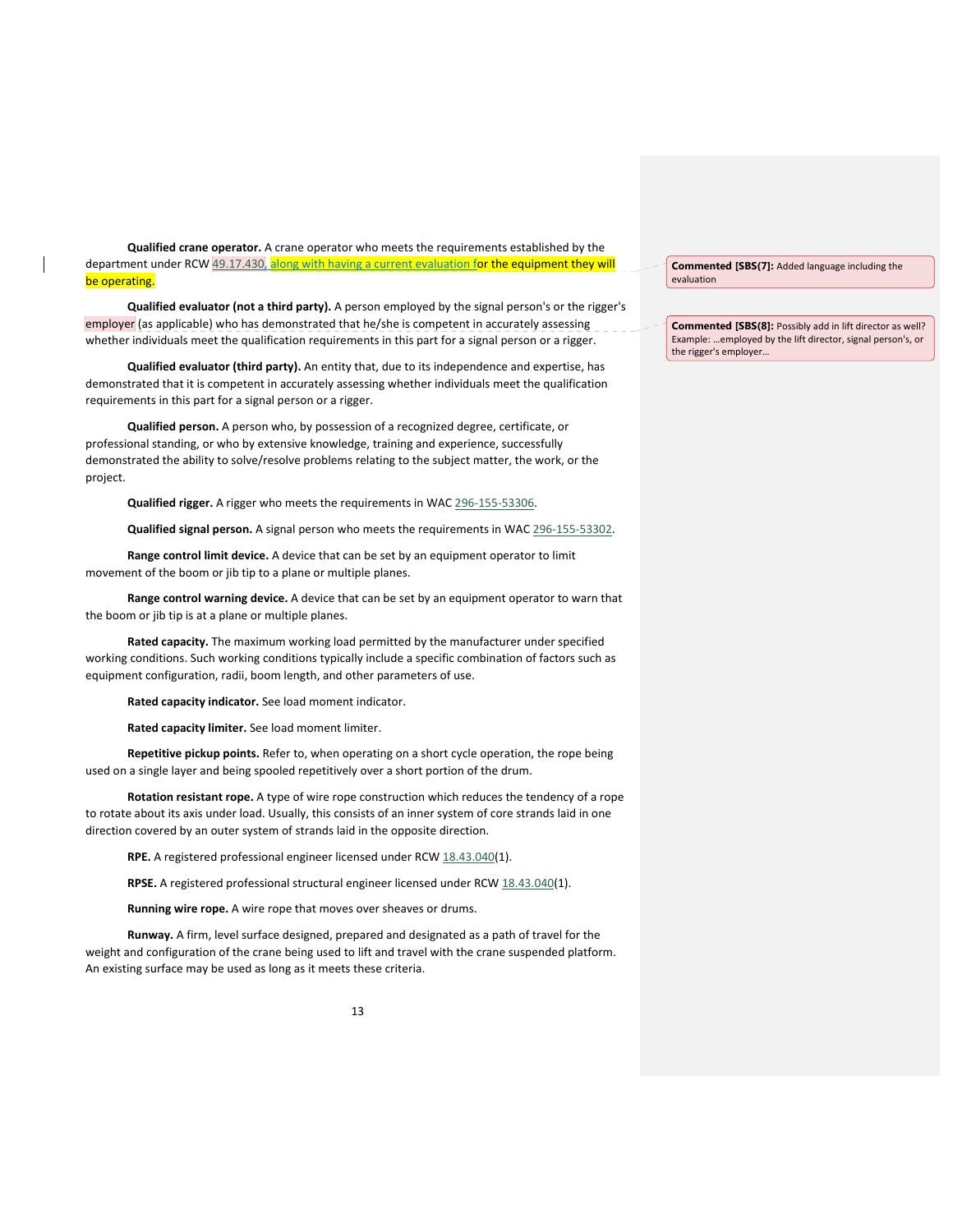**Safety devices.** Examples of safety devices are, but are not limited to, the following: Horn, boom/jib or trolley stops, crane level indicator, hydraulic holding device/check valve, rail clamps, rail stops, brakes, deadman control or forced neutral return control, emergency stop switch, guards, handrails, audible and visual alarms, etc.

**Safety or health standard.** A standard adopted under this chapter.

**Section.** A section of this part, unless otherwise specified.

**Side‐boom crane.** A track‐type or wheel‐type tractor having a boom mounted on the side of the tractor, used for lifting, lowering, or transporting a load suspended on the load hook. The boom or hook can be lifted or lowered in a vertical direction only.

**Sling.** An assembly to be used for lifting when connected to a lifting mechanism. The upper portion of the sling is connected to the lifting mechanism and the lower supports the load, as described in this part.

**Special hazard warnings.** Warnings of site‐specific hazards (for example, proximity of power lines).

**Spiral.** A single transverse coil that is the basic element from which metal mesh is fabricated.

**Stability (flotation device).** The tendency of a barge, pontoons, vessel, or other means of flotation to return to an upright position after having been inclined by an external force.

**Stabilizer.** An extendable or fixed member attached to the mounting base to increase the stability of the crane, but that may not have the capability of relieving all of the weight from the wheels or tracks.

**Standard method.** The hand signals established in the applicable ASME B30 series and WAC 296‐155‐56400, Mobile crane hand signal chart.

**Standing wire rope.** A supporting wire rope which maintains a constant distance between the points of attachment to the two components connected by the wire rope.

**Superstructure.** See upperworks.

**Supporting materials.** Blocking, mats, cribbing, marsh buggies (in marshes/wetlands), or similar supporting materials or devices.

**Taglines.** A rope (usually fiber) attached to a lifted load for purposes of controlling load spinning and pendular motions or used to stabilize a bucket or magnet during material handling operations.

**Tender.** An individual responsible for monitoring and communication with a diver.

**Tilt up or tilt down operation.** Raising/lowering a load from the horizontal to vertical or vertical to horizontal.

**Toe board.** A vertical barrier at foot level, along the edges of the platform, to protect against material from falling over the edge.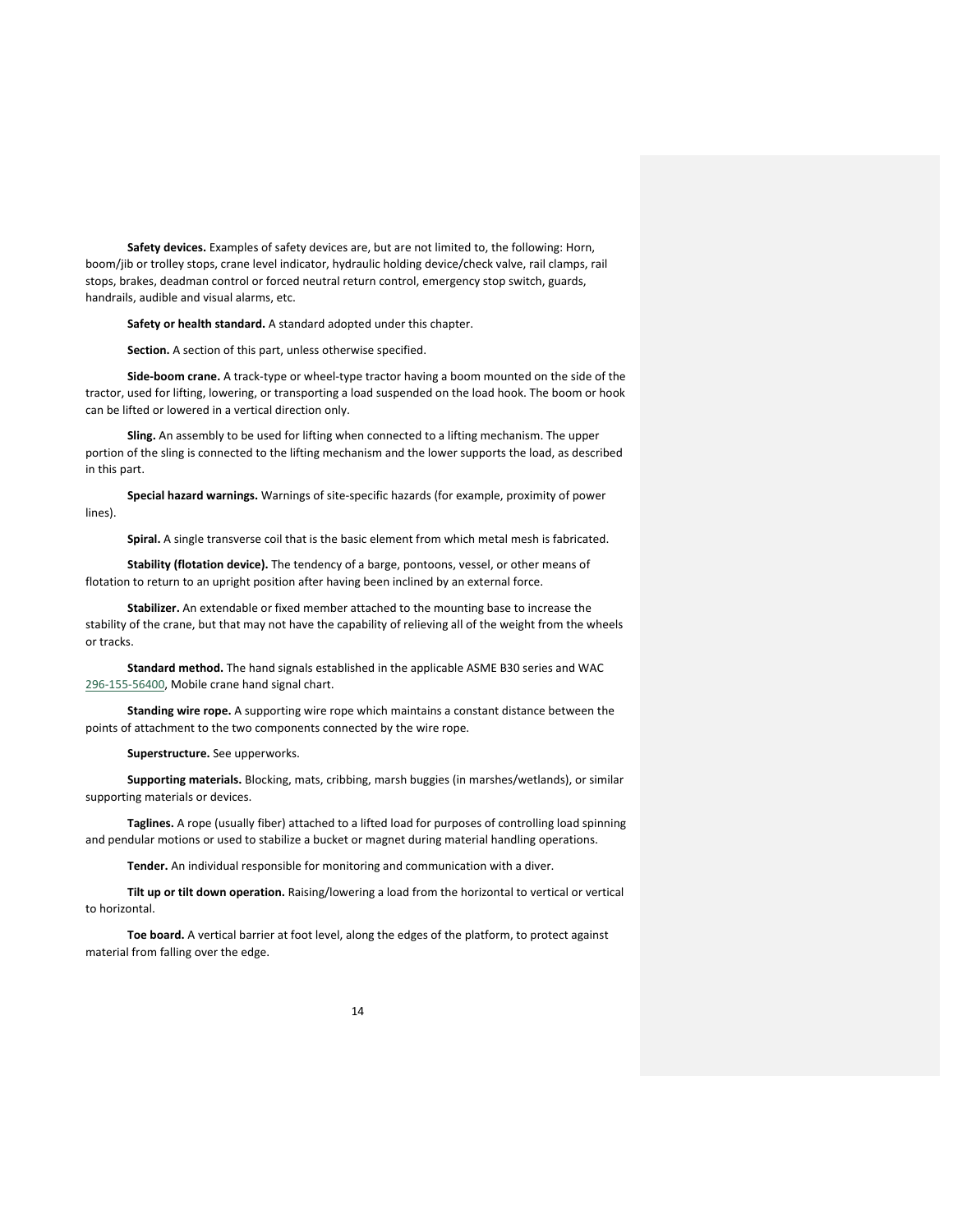**Top rail.** The top member of a barrier along the edges of a platform to protect against persons from falling off the platform.

**Tower crane.** A type of lifting structure which utilizes a vertical mast or tower to support a working boom (jib) in an elevated position. Loads are suspended from the working boom. While the working boom may be of the fixed type (horizontal or angled) or have luffing capability, it can always rotate to swing loads, either by rotating on the top of the tower (top slewing) or by the rotation of the tower (bottom slewing). The tower base may be fixed in one location or ballasted and moveable between locations. Mobile cranes that are configured with a luffing jib and/or tower attachments are not considered tower cranes under this part.

**Travel.** The function of the hoisting equipment moving under its own power from one location to another.

**Travel bogie (tower cranes).** An assembly of two or more axles arranged to permit vertical wheel displacement and equalize the loading on the wheels.

**Trim.** The angle of inclination about the transverse axis of a barge, pontoons, vessel or other means of flotation.

**Two blocking.** A condition in which a component that is uppermost on the hoist line such as the load block, hook block, overhaul ball, or similar component, comes in contact with the boom tip, fixed upper block or similar component. This binds the system and continued application of power can cause failure of the hoist rope or other component.

**Unavailable procedures.** Procedures that are no longer available from the manufacturer, or have never been available from the manufacturer.

### **Upperstructure.** See upperworks.

**Upperworks.** The revolving frame of equipment on which the operating machinery (and many cases the engine) are mounted along with the operator's cab. The counterweight is typically supported on the rear of the upperstructure and the boom or other front end attachment is mounted on the front.

**Up to.** Means "up to and including."

**Vertical hitch.** A method of rigging a sling in which the load is attached to the loop eye or end fitting at one end of the sling and the loop eye or end fitting at the other end is attached to the lifting device. Any hitch less than 5 degrees from the vertical may be considered a vertical hitch.

**Wire rope.** A flexible rope constructed by laying steel wires into various patterns of multiwired strands around a core system to produce a helically wound rope.

**Working load.** The external load applied to the hoisting equipment, including the personnel lifting platform, its contents, and the load attaching equipment, such as lowered load block, shackles, and slings.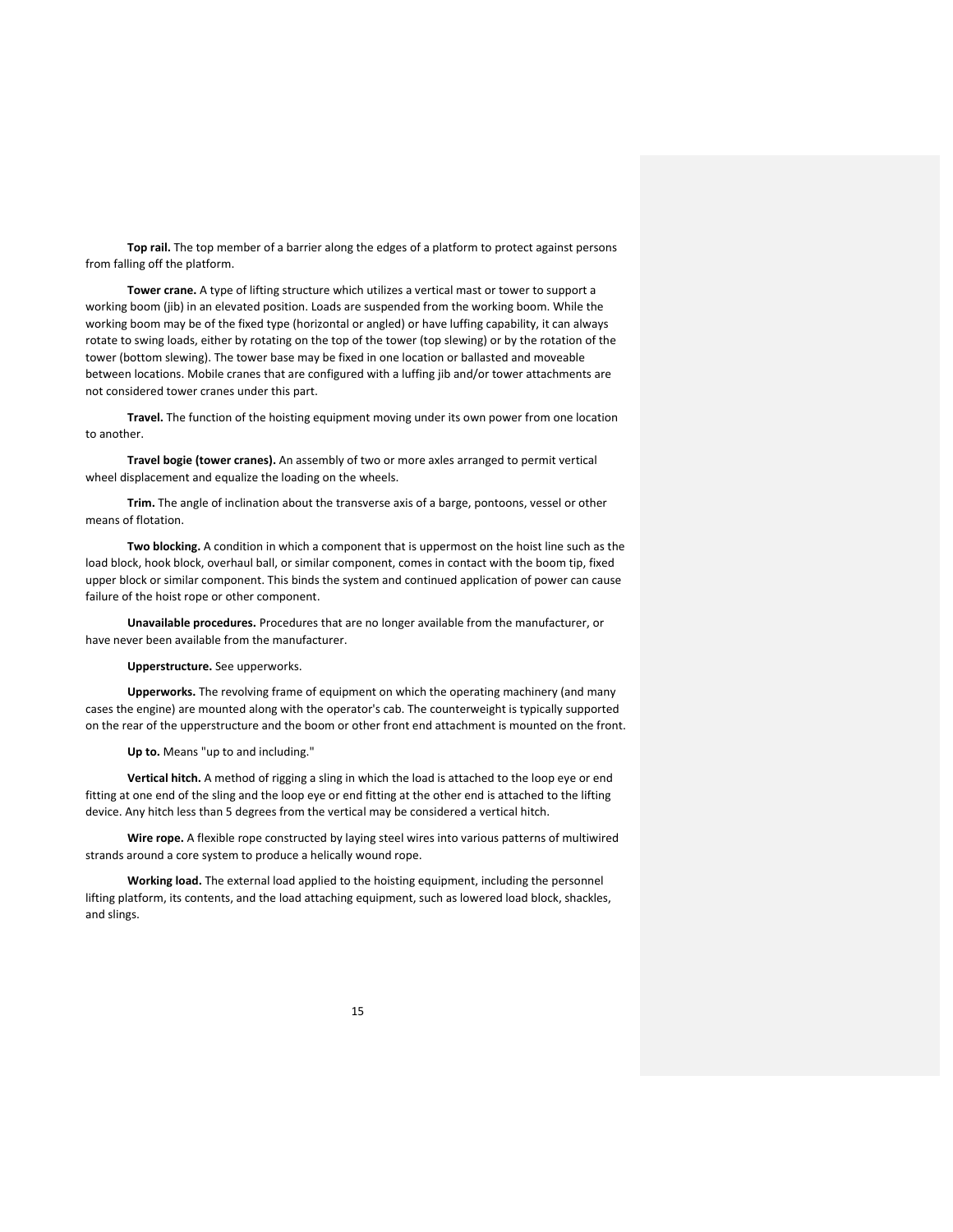# **WAC 296‐155‐53100 Accreditation of crane certifiers of cranes and derricks equipment – requirements.**

(1) Any person engaging in the testing, examination or inspection for the certification of a crane, used in lifting at a construction site, must apply for and obtain a certificate of accreditation from the department pursuant to this rule. For the purposes of this rule an "accredited crane certifier" refers to any individual holding a certificate of accreditation pursuant to this regulation. **purplemental contracts** 

(2) Any person authorized by the department to certify maritime cranes prior to the effective date of this rule may continue to perform services under this regulation until January 1, 2012. Any accredited crane certifier desiring to continue providing services pursuant to this rule must have applied for and obtained a certificate of accreditation under these rules from the department prior to January 1, 2012. Maritime certifiers wishing to perform construction crane certifications must notify the department that they will perform construction crane certifications. In addition, the maritime certifier must specify which cranes they are qualified to inspect under their maritime certificate. The department may issue these individuals a provisional accreditation specifying the crane types they are authorized to inspect which will be valid through December 31, 2011, or upon expiration of their maritime certification, whichever is earlier. Any provisionally accredited crane certifier desiring to continue providing services pursuant to this rule must have applied for and obtained a certificate of accreditation under these rules from the department prior to January 1, 2012.

(32) Crane certifiers accredited by any other state or governmental entity may be authorized to inspect cranes in Washington state provided the certifier submits an application and resume along with the certificate of accreditation from that state or governmental entity, and the types of cranes they are authorized to inspect. The department may issue these individuals a provisional accreditation specifying the crane types they are authorized to inspect which will be valid through December 31, 2011, or upon expiration of their out‐of‐state certification, whichever is earlier. Any provisionally accredited crane certifier desiring to continue providing services pursuant to this rule must have applied for and obtained a certificate of accreditation under these rules from the department prior to January 1, 2012.

(42) No person that has modified, altered, or repaired a crane which affected a load sustaining member of the crane may conduct the certifying inspection and proof load testing of that particular crane within the same certification period.

#### **WAC 296‐155‐53114 Issuance of temporary and annual certificates of operation.**

(1) Accredited crane certifiers will issue a temporary certificate of operation if upon inspection and load proof testing no deficiencies were found that would affect the safe operation of the

**Commented [ICD(9]:** Bill – the language you wanted me to remove has already been removed, probably with the eRules filing.

**Commented [SBS(10R9]:** I still see it on the Washington State Legislature page, updated on 4‐19‐16

**Commented [SBS(11]:** Removed the second portion of this code, which made outdated in effect references

**Commented [SBS(12]:** Remove the underlined portion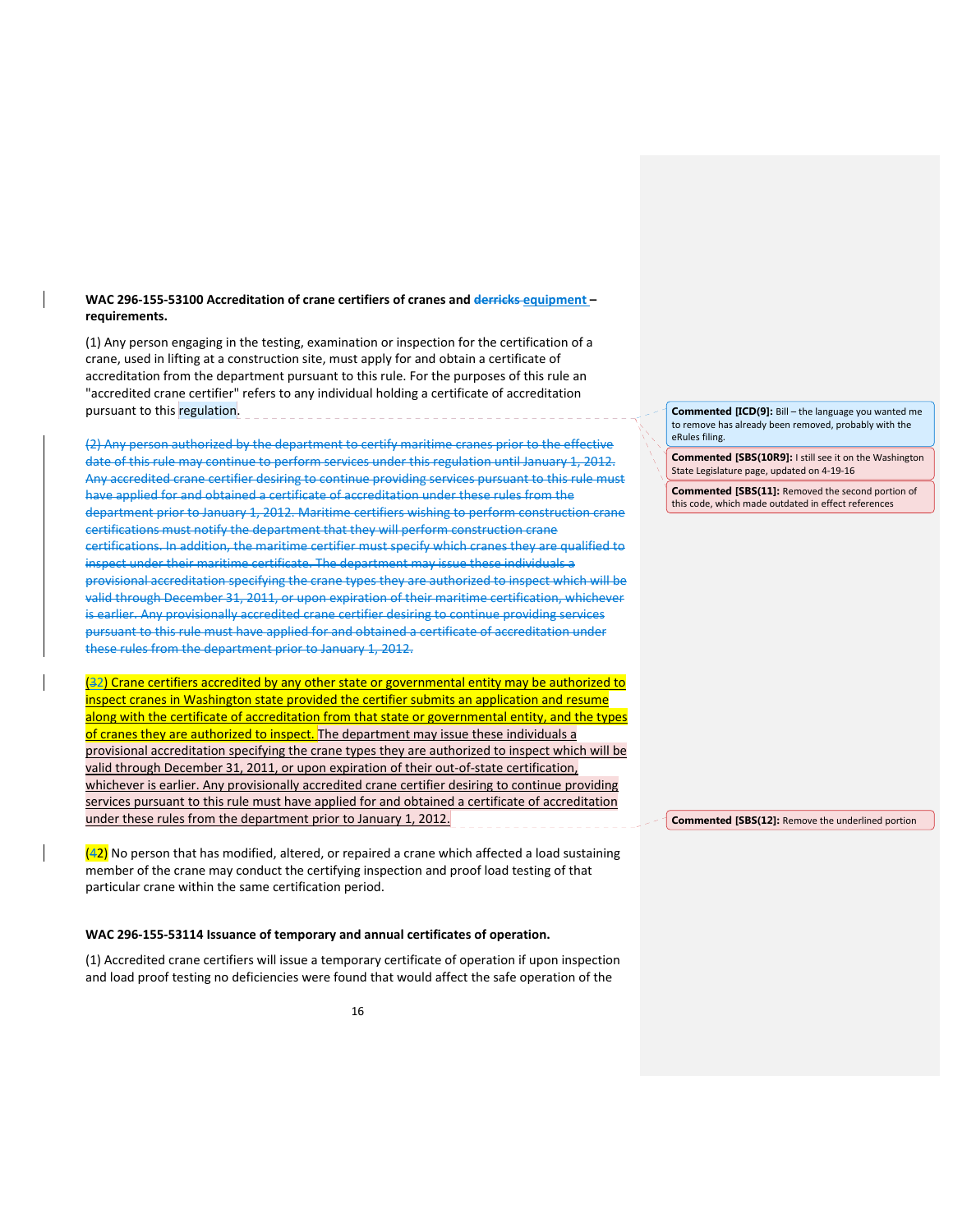crane. The certifier must issue the temporary certificate within 8 hours upon completion of the inspection. -------------------------

(7) The temporary or annual certificate of operation must be posted in the operator's cab or with the operator's manual. An accessible digital copy in the operator's cab or with the operator's manual will satisfy this requirement.

**WAC 296‐155‐53200 General inspection criteria, wire rope inspection and removal criteria, and preproof load test requirements for all cranes.**

**WAC 296‐155‐53200 General inspection criteria, wire rope inspection and removal criteria, and preproof load test requirements for all cranes.** 

- (1) The accredited crane certifier must review the following documents as part of the crane certification process:
- (a) Crane maintenance records of critical components to ensure maintenance of these components has been performed in accordance with the manufacturer's recommendations. (b) Crane monthly and annual inspection documentation.
- 
- (c) Any red tags issued to the equipment. A red tag must be lifted prior to the equipment being certified.

# (7) **Prior to performing a proof load test:**

(a) A safe test area must be selected and all traffic and unauthorized personnel and equipment must be cleared from test area. This test area must be roped off or otherwise secured to prevent entry of unauthorized personnel and equipment;

(b) Rigging gear must be inspected by a qualified person prior to using for load test of crane;

(c) You must ensure all load test personnel understand the safety procedures of the test;

(d) Proof load tests, with the exception of tower cranes, are overload tests and extreme caution must be observed at all times. Personnel must remain clear of suspended loads and areas where they could be struck in the event of boom failure. The test load must be raised only to a height sufficient to perform the test;

(e) During tests, safe operating speeds must be employed. Rated speeds in accordance with manufacturer's specifications need not be attained. Emphasis must be placed on the ability to safely control loads through all motions at normal speeds;

(f) Proof load tests require the use of freely suspended certified weights, or scaled weights using a certified scale with a current certificate of calibration; however, line pull test can be accomplished using a static test; and a certified scale with a current certificate of calibration;

(g) Proof load tests must not exceed the manufacturer's specifications. Where these specifications are unavailable, a registered professional engineer

(h) Any hoist line not proof load tested is not considered certified. The proof test load includes the weight of (or deduction values for) the hook, block, slings, and auxiliary lifting devices (and for some cranes hoist wire rope not accounted for in load charts), and the combined weight deduction values must be subtracted from the nominal test load in order to **Commented [SBS(13]:** Adding a timeframe for temporary cert issuance.

**Commented [SBS(14]:** Allowing for a QR code or similar annual inspection

**Commented [SBS(15]:** New language aiming to have a crane completely put into a safe and operational order prior to being allowed to be certified.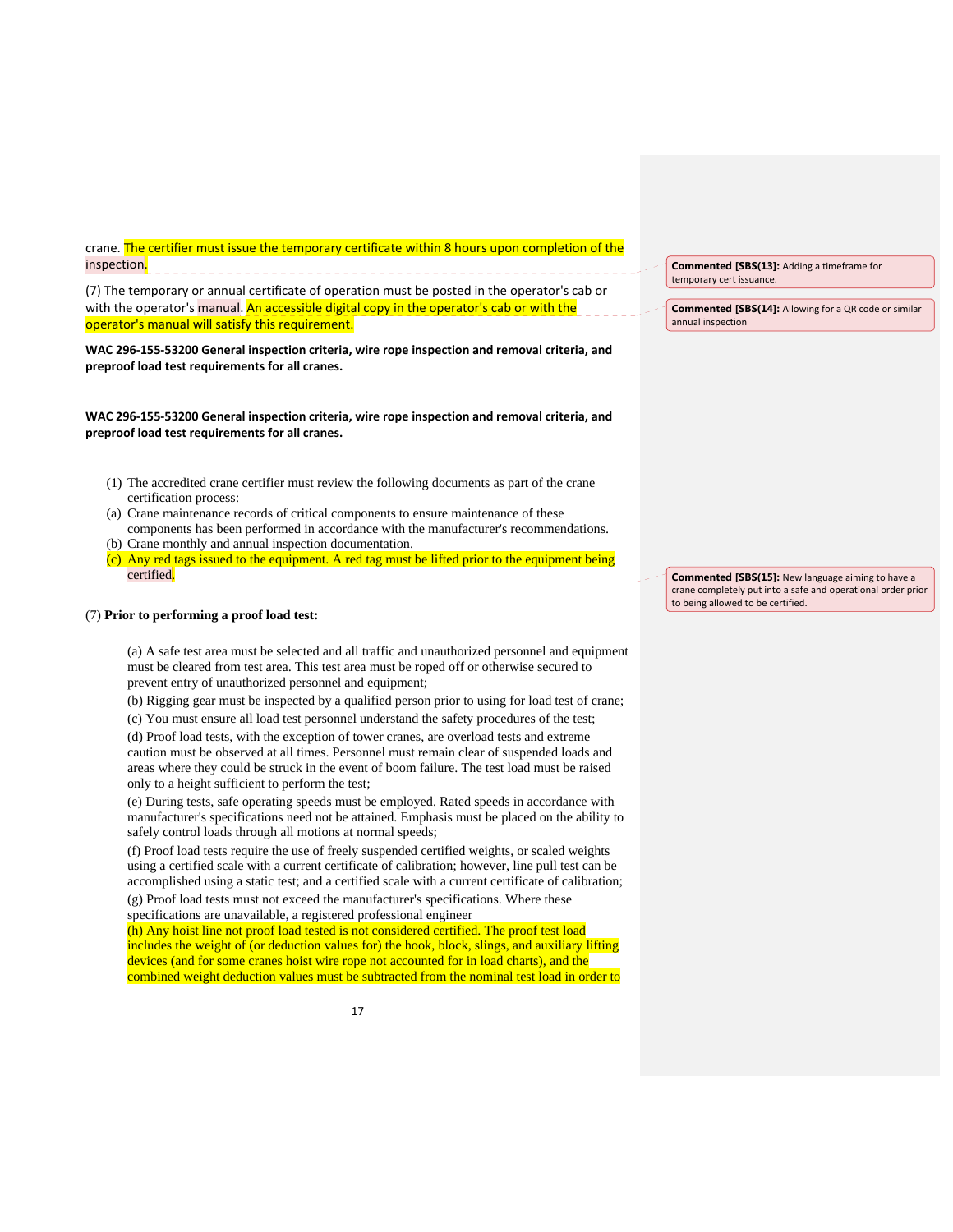determine the amount of test weights to be used. Follow original equipment manufacturer (OEM) load chart instructions for weight deduction values.

**WAC 296‐155‐53202 Additional inspection criteria and proof load testing‐‐Mobile cranes.**

(4) **Annual and quadrennial proof load testing.** 

### **WAC 296‐155‐533 Qualifications and certification.**

# **WAC 296‐155‐53300 Operator qualifications and certification.**

(1) Prior to operating any crane/equipment covered under chapter 296‐155 WAC, Part L, with the exception of the trainee/apprentice requirements outlined in subsection (2) of this section and those cranes/equipment exempt in WAC 296-155-52900(3), vou the employer must ensure that the operator meets the following requirements:

(a) Has been trained and evaluated in accordance with WAC 296-155-53300(3) and Hhas a valid crane/equipment operator certificate, for the type of crane/equipment to be operated, issued by a crane/equipment operator testing organization which has an accredited program, accredited by a nationally recognized accrediting agency. The operator certification must include a successful passing of a written and practical examination for each crane/equipment category listed in Table 3 and by crane/equipment type for mobile cranes/equipment.

(i) Provide certification based on equipment type, or type and capacity.

(ii) Have procedures for operators to re‐apply and be re‐tested in the event an operator applicant fails a test or is decertified.

(iii) Have testing procedures for re-certification designed to ensure that the operator continues to meet the technical knowledge and skills requirements in paragraphs (1)(b) and (1)(c) of this section.

(iv) Have its accreditation reviewed by the nationally recognized accrediting agency at least every 3 years.

## (b) A determination through a written test that:

(i) The individual knows the information necessary for safe operation of the specific type of crane/derrick equipment the individual will operate, including all of the following:

(A) The controls and operational/performance characteristics.

**Commented [SBS(16]:** New language to help give guidance on how to properly do a proof load test.

**Commented [SBS(17]:** Remove the underlined since this doesn't apply to construction

**Commented [ICD(18]:** Need to look at organization and flow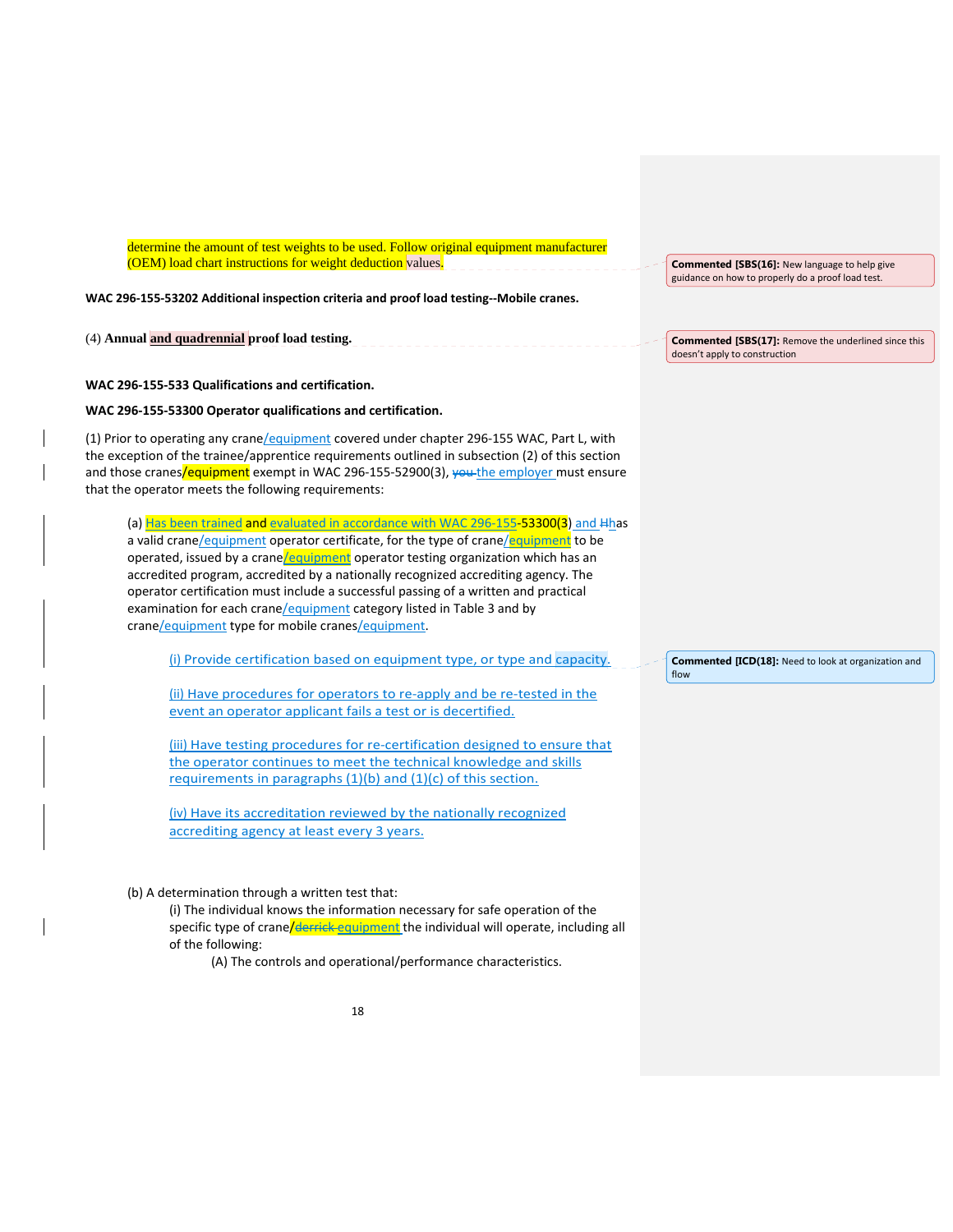(B) Use of, and the ability to calculate  $(mannually or with a calculator)$ , load/capacity information on a variety of configurations of the crane/derrick equipment.

(C) Procedures for preventing and responding to power line contact. (D) Technical knowledge similar to the subject matter criteria listed in WAC 296‐155‐56420 of this part applicable to the specific type of crane/derrick equipment the individual will operate. Use of WAC 296-155‐56420 criteria meets the requirements of this provision. (E) Technical knowledge applicable to:

(I) The suitability of the supporting ground and surface to handle expected loads.

- (II) Site hazards.
- (III) Site access.

(F) This part, including applicable incorporated materials.

(ii) The individual is able to read and locate relevant information in the equipment manual and other materials containing information referred to in (i) of this subsection.

(iii) Language and literacy requirements. Tests under this section may be administered verbally, with answers given verbally, where the operator candidate:

(A) Passes a written demonstration of literacy relevant to the work. (B) Demonstrates the ability to use the type of written manufacturer procedures applicable to the class/type of equipment for which the candidate is seeking certification.

(iv) Tests under this section may be administered in any language the operator candidate understands, and the operator's certification documentation must note the language in which the test was given. The operator is only permitted to operate equipment that is furnished with materials required by this subpart, such as operations manuals and load charts, that are written in the language of the certification.

(c) A determination through a practical test that the individual has the skills necessary for safe operation of the crane/derrickequipment, including the following:

(i) Ability to recognize, from visual and auditory observation, the items listed in WAC 296-155-53405(2).

- (ii) Operational and maneuvering skills.
- (iii) Application of load chart information.
- (iv) Application of safe shut‐down and securing procedures.

**Notes:** • An operator's certificate issued by the accredited testing agency is valid for a 5-year period, and must be renewed to ensure operators maintain qualified operator statu • For self-erecting tower cranes, the department will accept a tower crane certification issued by a nationally accrediting testing agency.

**Commented [SBS(19]:** OSHA language. Not sure on placement or wording.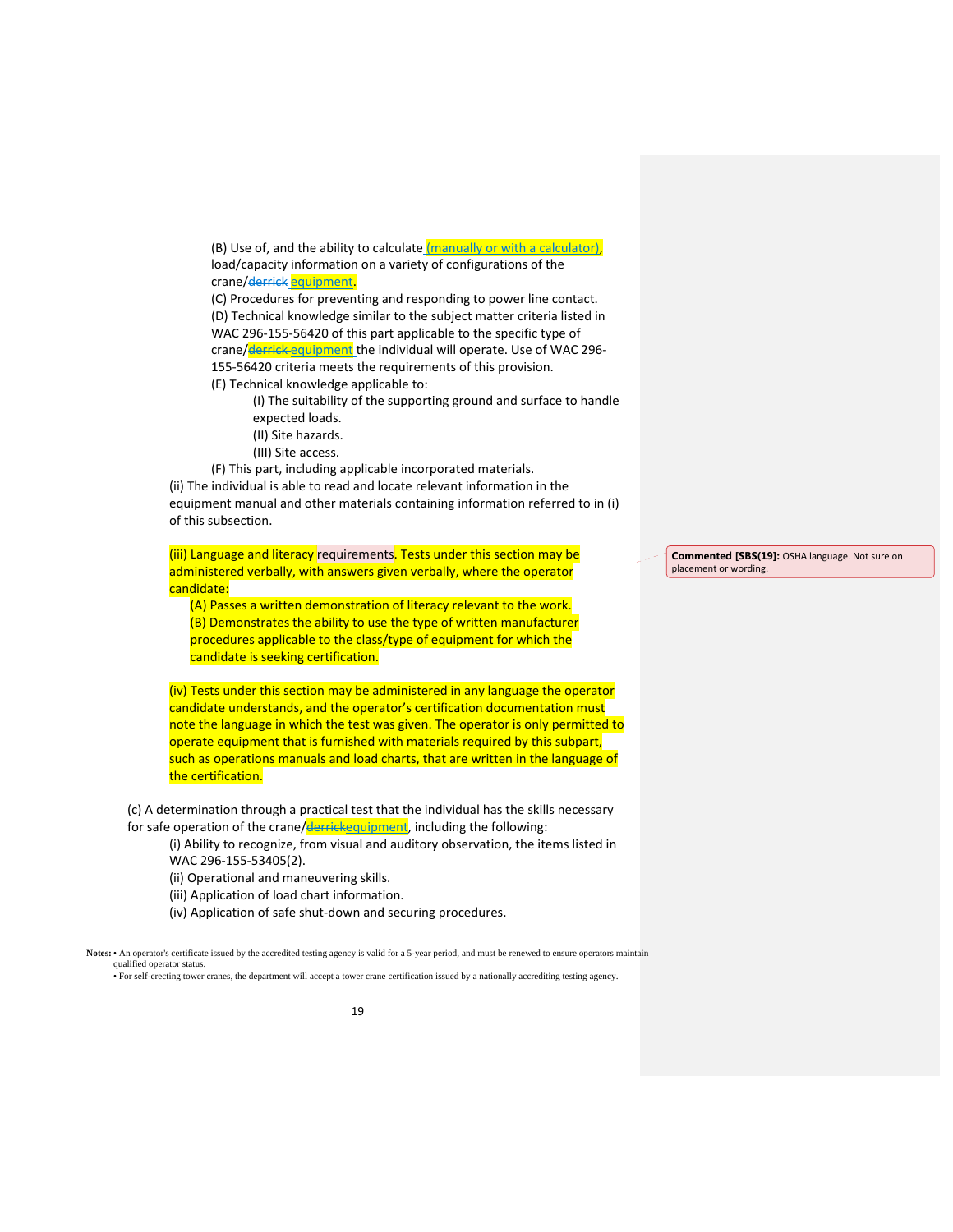| • An operator will be deemed certified to operate a crane if the operator is certified under (a) of this subsection for the type and capacity of the crane<br>or for higher-capacity crane of the same type.<br>· For PIT operators, the department will accept a fixed cab crane certification issued by a nationally accrediting testing agency.                                                                                                                                                                                                                                                                                                       | <b>Commented [SBS(20]: Removed qualified and replaced</b><br>with certified. Another option is to keep "qualified" but<br>then also add in that the operator must also be evaluated. |
|----------------------------------------------------------------------------------------------------------------------------------------------------------------------------------------------------------------------------------------------------------------------------------------------------------------------------------------------------------------------------------------------------------------------------------------------------------------------------------------------------------------------------------------------------------------------------------------------------------------------------------------------------------|--------------------------------------------------------------------------------------------------------------------------------------------------------------------------------------|
| No cost to employees. Whenever operator certification/licensure or re-certification<br>is required under this section, the employer must provide the certification/licensure at<br>no cost to employees.                                                                                                                                                                                                                                                                                                                                                                                                                                                 | <b>Commented [ICD(21]:</b> Are the new (d) and (e) in the<br>right location? Yes                                                                                                     |
| (e) Provision of testing and training. A testing entity is permitted to provide training as<br>well as testing services as long as the criteria of the accrediting agency for an<br>organization providing both services are met.                                                                                                                                                                                                                                                                                                                                                                                                                        |                                                                                                                                                                                      |
|                                                                                                                                                                                                                                                                                                                                                                                                                                                                                                                                                                                                                                                          |                                                                                                                                                                                      |
|                                                                                                                                                                                                                                                                                                                                                                                                                                                                                                                                                                                                                                                          | <b>Commented [SBS(22]: Using mostly the new OSHA</b><br>language                                                                                                                     |
| $(d)$ If no accredited testing agency offers certification examinations for a particular type<br>of equipment, an operator will be deemed to have complied with the certification<br>requirements of this section for that equipment if the operator has been certified for<br>the type that is most similar to that equipment by a nationally accredited testing<br>agency. The operator's certificate must state the type of equipment for which the<br>operator is certified.<br>Note: For powered industrial truck (PIT) operators, the department will accept a<br>fixed cab crane certification issued by a nationally accrediting testing agency. |                                                                                                                                                                                      |

# (fh) Pass a substance abuse test conducted by a recognized laboratory at least every 5 years.

**Exemption:** When it is necessary in the performance of their duties, manufacture representatives, factory representatives and maintenance personnel are not required to be certified crane operators.

# **Crane Operator Experience for Cranes Used in the Construction Industry**

| Table 3                                                                           |                                                                       |                                                              |  |  |  |
|-----------------------------------------------------------------------------------|-----------------------------------------------------------------------|--------------------------------------------------------------|--|--|--|
| The 5 Categories of Cranes and their Types                                        | <b>Number of Hours of Actual Crane</b><br><b>Operating Experience</b> | <b>Number of Hours of Crane</b><br><b>Related Experience</b> |  |  |  |
| $(1)$ Mobile Cranes                                                               |                                                                       |                                                              |  |  |  |
| (a) Lattice Boom Crawler Cranes (LBC)                                             | 300 tons and above<br>1000 Hours                                      | 300 tons and above<br>1000 Hours                             |  |  |  |
|                                                                                   | Under 300 tons<br>500 Hours                                           | Under 300 tons<br>500 Hours                                  |  |  |  |
|                                                                                   | 300 tons and above<br>1000 Hours                                      | 300 tons and above<br>1000 Hours                             |  |  |  |
| (b) Lattice Boom Truck Cranes (LBT)                                               | Under 300 tons<br>500 Hours                                           | Under 300 tons<br>500 Hours                                  |  |  |  |
| (c) Large Telescopic Boom Cranes (Swing Cab)<br>(TLL) (including digger derricks) | Over $130$ tons<br>750 Hours                                          | Over $130$ tons<br>750 Hours                                 |  |  |  |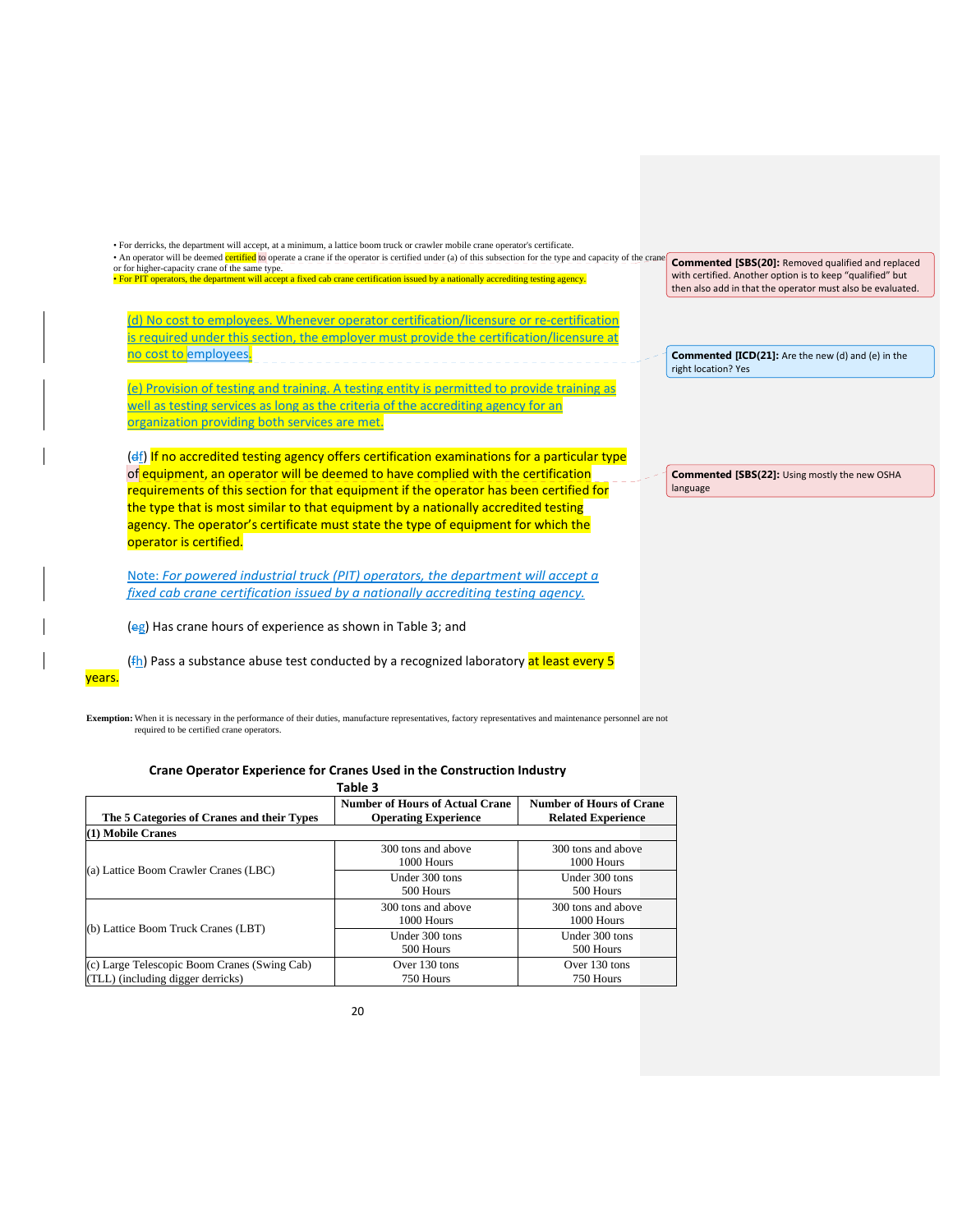|                                                                                                                              | Over 40 tons to 130 tons      | Over 40 tons to 130 tons      |  |
|------------------------------------------------------------------------------------------------------------------------------|-------------------------------|-------------------------------|--|
|                                                                                                                              | 250 Hours                     | 250 Hours                     |  |
|                                                                                                                              | 40 tons and under             | 40 tons and under             |  |
|                                                                                                                              | 40 Hours                      | 40 Hours                      |  |
|                                                                                                                              | 15 tons and above             | 15 tons and above             |  |
| (d) Small Telescopic Boom Cranes (Fixed Cab)                                                                                 | 40 Hours                      | 40 Hours                      |  |
| (TSS) (including digger derricks)                                                                                            | Over 5 tons and under 15 tons | Over 5 tons and under 15 tons |  |
|                                                                                                                              | 20 Hours                      | 20 Hours                      |  |
|                                                                                                                              | 5 tons and under              | 5 tons and under              |  |
|                                                                                                                              | 8 hours                       | 16 hours                      |  |
| (2) Articulating Boom Cranes                                                                                                 | 20 Hours                      | 20 Hours                      |  |
| (3) Tower Cranes                                                                                                             |                               |                               |  |
| (a) Hammerhead                                                                                                               | 500 Hours                     | 500 Hours                     |  |
| (b) Luffer                                                                                                                   | 500 Hours                     | 500 Hours                     |  |
| (c) Self-Erecting                                                                                                            | 50 Hours                      | 50 Hours                      |  |
| (4) Overhead/Bridge and Gantry Cranes                                                                                        |                               |                               |  |
| (a) Cab Operated                                                                                                             | 40 Hours                      | 40 Hours                      |  |
| (b) Pendant/Remote                                                                                                           | 40 Hours                      | 40 Hours                      |  |
| (5) Derricks (not including digger derricks)                                                                                 | 20 Hours                      | 500 Hours                     |  |
| House of octual events approxima experience. For all exerces Time while the eperator is at the controls of the exerce and/or |                               |                               |  |

**Hours of actual crane operating experience.** For all cranes: Time while the operator is at the controls of the crane; and/or has direct control of that crane; and/or a combination of operating hours within the same crane type. For mobile cranes: It also includes time while installing/removing boom sections, luffing boom, jib, extending and retracting outriggers/stabilizers, leveling crane, and replacing hoisting rope. For tower cranes: It includes time while jumping (increasing the height of the tower/mast).

 **Note:** Additional actual crane operator experience may account for crane related experience.

**Hours of crane related experience:** Time as a signalperson/bellman, oiler, crane mechanic, crane inspector, formal classroom training, crane simulator operation, and a combination of operating hours on other categories of cranes.

**Note:** Cranes and other lifting machines covered under this part that are exempt can be found in WAC 296-155-52900(3).

(2) Prequalification/certification training period. An employee who is not a qualified crane operator as outlined in subsection (1) of this section is permitted to operate the crane as part of his/her training providing the following requirements are met:

(a) Prior to operating the equipment, the employer must provide each The employee  $\frac{1}{2}$ trainee/apprentice<sup>"</sup>) must be provided with sufficient training, through a combination of formal and practical instruction, to ensure that the trainee develops the skills, knowledge, and ability to recognize and avert risk necessary to operate the equipment safely for assigned work prior to operating the crane to enable the trainee to operate the crane safelyunder limitations established by this section (including continuous supervision) and any additional limitations established by the employer.

(b) The tasks performed by the trainee/apprentice while operating the crane must be within the trainee's ability, as determined by the supervising qualified crane operator.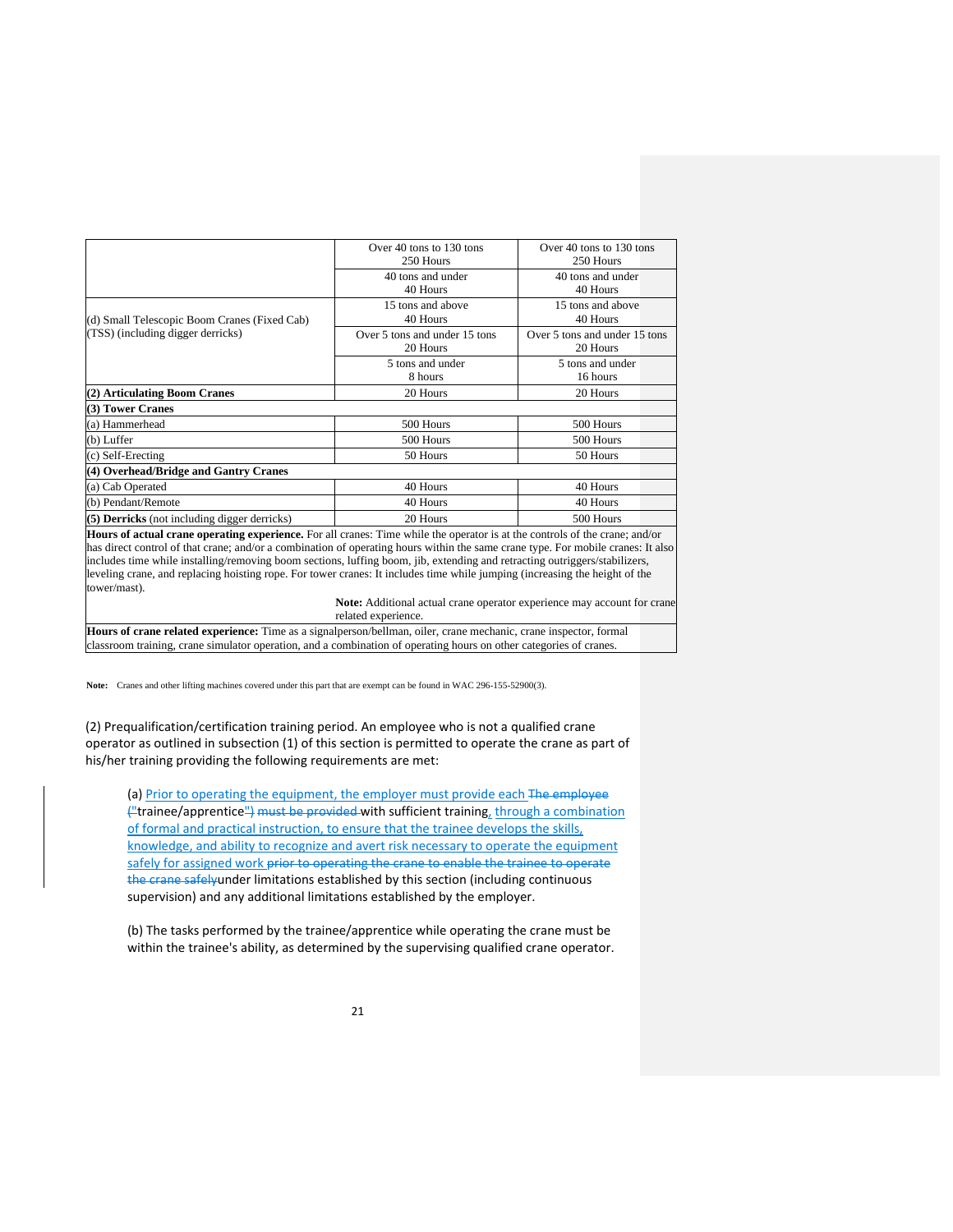(c) Qualified crane/derrick equipment operator. While operating the crane/derrickequipment covered within Part L, the trainee/apprentice must be continuously supervised by a qualified crane/derrick equipment operator who meets the following requirements:

(i) The qualified crane/**derrick equipment** operator is an employee or agent of the trainee's/apprentice's employer.

(ii) The qualified crane/derrick equipment operator under this section is familiar with the proper use of the crane's/derrick's equipment's controls. (iii) While supervising the trainee/apprentice, the qualified crane/derrick equipment operator performs no tasks that detract from the qualified crane/derrick equipment operator's ability to supervise the trainee/apprentice. (iv) For cranes/equipment other than tower cranes: The qualified crane/derrick equipment operator and the trainee/apprentice must be in direct line of sight of each other. In addition, they must communicate verbally or by hand signal. (v) For tower cranes: The qualified crane operator and the trainee/apprentice must be in direct communication with each other.

(d) The employer may only assign tasks within Tthe trainee/apprentice ability. The trainee/apprentice must not operate the **crane** equipment in any of the following circumstances:

(i) If any part of the **crane equipment**, load line or load (including rigging and lifting accessories), if operated up to the crane's equipment's maximum working radius in the work zone, could get within 20 feet of a power line that is up to 350 kV, or within 50 feet of a power line that is over 350 kV;

(ii) If the **crane equipment** is used to hoist personnel;

(iii) In a multiple-crane-equipment or multiple load line lift situations; or  $\left(\frac{iv}{i}\right)$  If the equipment is used over a shaft, cofferdam, or in a tank farm;

(iv) Multiple‐lift rigging, as defined in WAC 296‐155‐52902, can only be accomplished by the trainee/apprentice when the qualified crane operator determines that the trainee's/apprentice's skills are sufficient for this high‐skill work; or.

(vi) Critical lifts, as defined in WAC 296‐155‐52902, can only be accomplished by the trainee/apprentice when the qualified crane operator determines that the trainee's/apprentice's skills are sufficient for this high‐skill work.

(e) Retraining. The employer must provide retraining in relevant topics for each operator when, based on the performance of the operator or an evaluation of the operator's knowledge, there is an indication that retraining is necessary

(3) Evaluation*.*

(a) Through an evaluation, the employer must ensure that each operator is qualified by ademonstration of:

**Commented [ICD(23]:** Since we added a number do we want the "or" to be moved to the end of (v)? Yes Done

**Commented [SBS(24]:** OSHA language

**Commented [ICD(25]:** Is this in the right spot? Or does it need to be a (4)? Keep here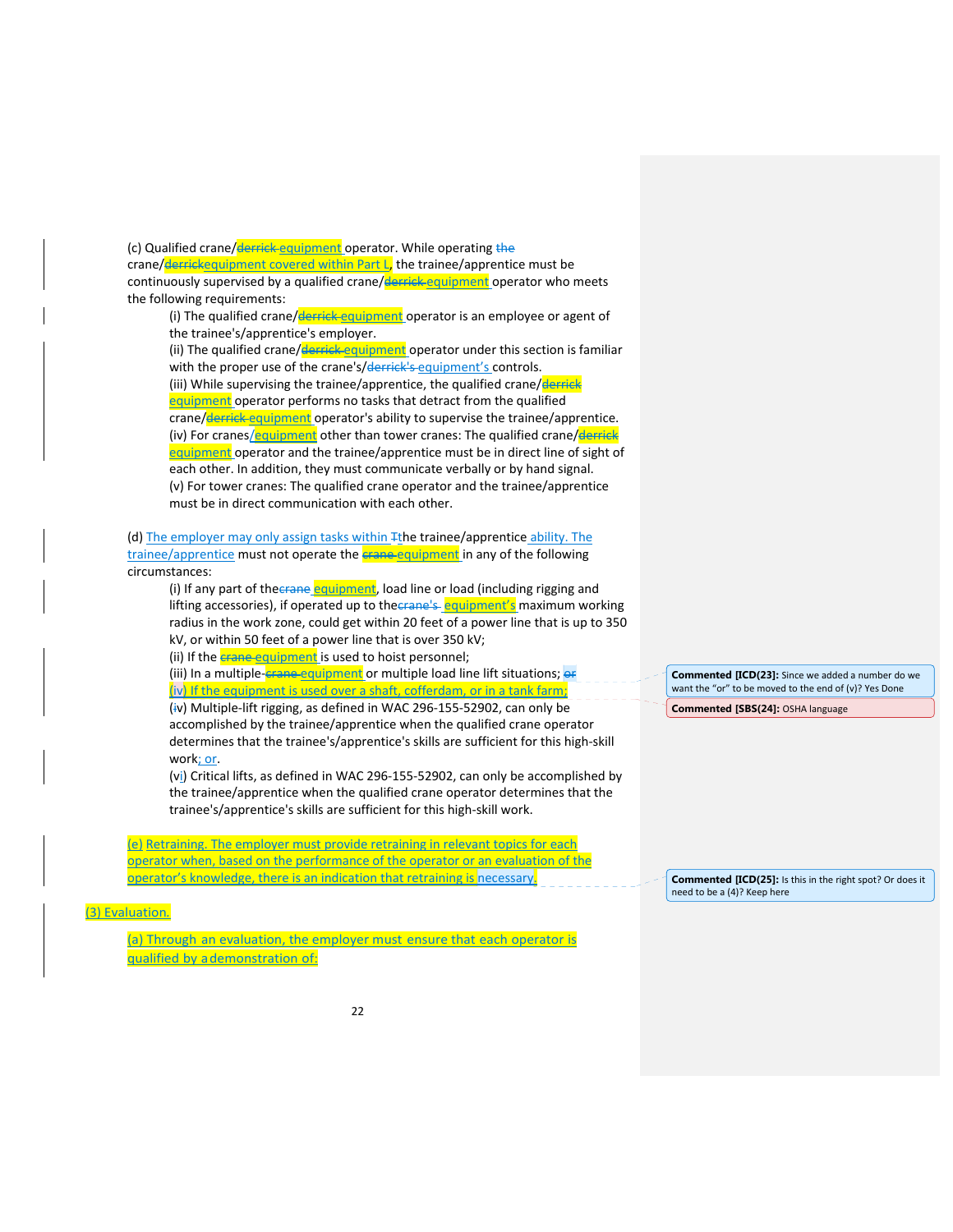(i) The skills and knowledge, as well as the ability to recognize and avert risk, necessary to operate the equipment safely, including those specific to the safety devices, operational aids, software, and the size and configurationof the equipment. Size and configuration includes, but is not limited to, lifting capacity, boom length,attachments, luffing jib, and counterweight set‐up.

(ii) The ability to perform the hoisting activities required for assigned work, including, if applicable, blind lifts, personnel hoisting, and multicrane/equipment lifts.

(iii) The ability to travel the equipment (if equipment has ability to travel) complete proper set-up of crane into ready to use status for configurations required for assigned work (on rubber, extend outriggers for load charts used, extend tracks for load charts used)

(b) For operators employed prior to December 10, 2018, the employer may rely on its previous assessments of the operator in lieu of conducting a newevaluation of that operator's existingknowledge and skills.

(c) The evaluation required under paragraph (3) of this section must be conducted by an individual who has theknowledge, training, and experience necessary to assess equipment operators. This individual must have been certified for the type of crane/equipment they are evaluating on in accordance with the requirements in WAC 296‐155‐53300.

(d) The evaluator must be an employee or agent of the employer.Employers that assign evaluations to anagent retain the duty to ensure that the requirements in paragraph (3) are satisfied. Once the evaluation is completed successfully, the employer may allow the operator to operate other equipment that the employer can demonstrate does not require substantially different skills, knowledge, or ability to recognize and avert risk to operate.

(e) The employer must document the completion of the evaluation. This document must provide: The operator's name; the evaluator's name and signature; the date; and the make, model, and configuration of equipmentused in the evaluation. The employer must make the document available at the worksite while the operator is employed by the employer. For operators assessed per **paragraph(3)(b)** of this section, the documentation must reflect the date of the employer'sdetermination of the operator's abilities and the make, model and configurationof equipment on which the operator has previously demonstrated competency.

**Commented [ICD(26]:** The additional language will add around 5‐10 minutes on average to the new mandated evaluation requirement, which only needs to happen once.

**Commented [ICD(27]:** Need to look at date

**Commented [SBS(28R27]:** If we keep the date we are consistent with OSHA

**Commented [ICD(29]:** Last sentence DOSH added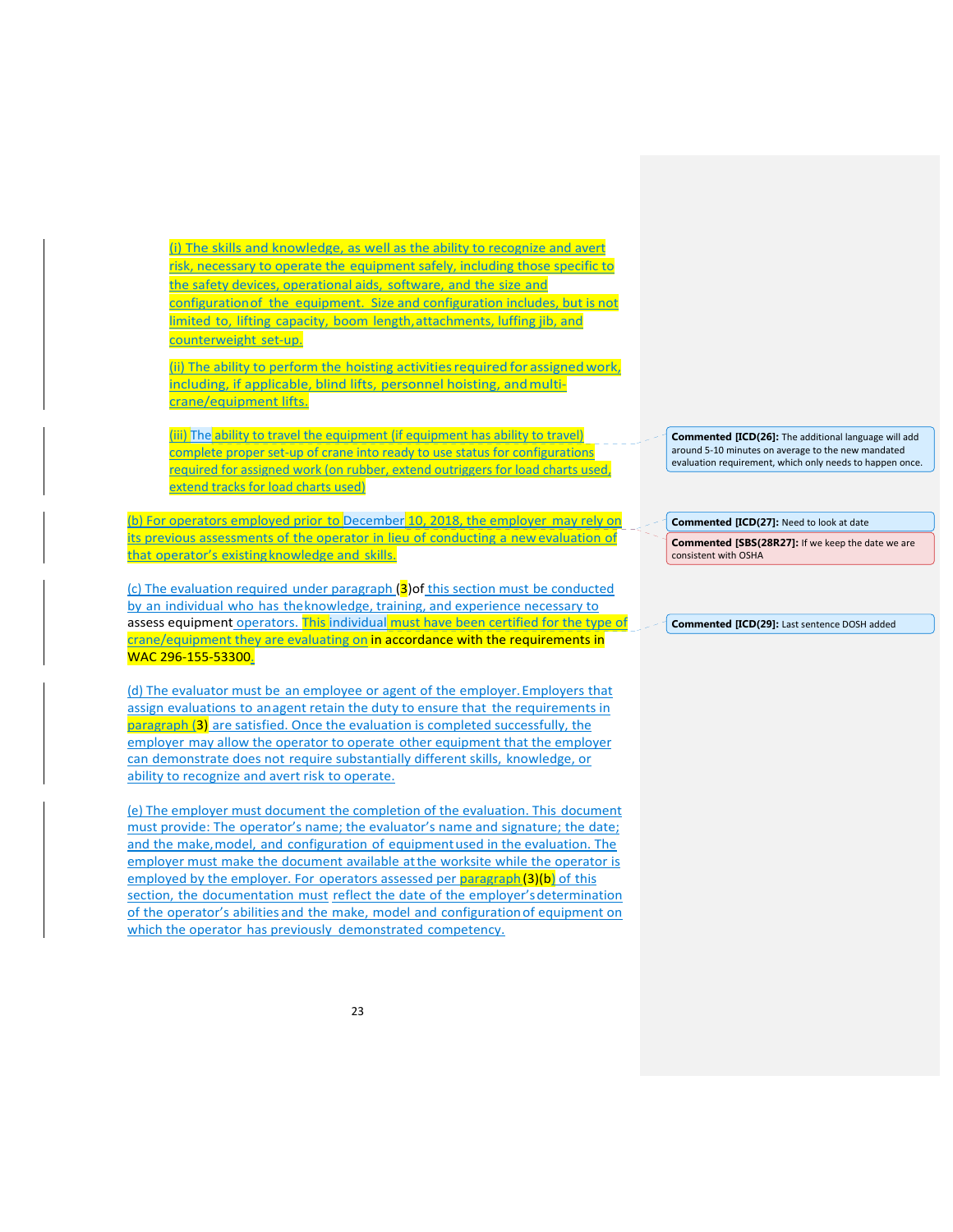(f) When an employer is required to provide an operator with retraining under paragraph (2)(e) of this section, the employer must re-evaluate the operator with respect to the subject of the retraining.

(4) *Language and literacy requirements.* 

(a) Tests under this section may be administered verbally, with answers given verbally, where the operator candidate:

(i) Passes a written demonstration of literacy relevant to the work.

(ii) Demonstrates the ability to use the type of written manufacturer procedures applicable to the class/type of equipment for which the candidate is seeking certification.

(b) Tests under this section may be administered in any language the operator candidate understands, and theoperator's certification documentation must note the language in which the test was given. The operator is only permitted to operate equipment that is furnished with materials required by this subpart, such as operations manuals and load charts, that are written in thelanguage of the certification.

(3) You must obtain documentation showing hours of crane operator experience and crane related experience separated out by crane type and capacity.

**Note:** You may accept a signed declaration from the crane operator attesting to actual hours of crane operator experience and crane related experience separated out by crane type and capacity. For sample declaration form see WAC 296-155-56425.

(4) The department may recognize crane operator certification from another state or territory of the United States as equivalent to qualified crane operator requirements if the department determines that the other jurisdiction's credentialing standards are substantially similar to the qualified crane operator requirements.

(5) Crane operator experience and crane related experience must be documented and separated out by crane type and capacity; this documentation need only show the minimum amount of hours as outlined in Table 3 above. If you are documenting crane operating and/or related crane experience hours, you must provide a copy of the hours to the operator as soon as practical, if requested.

**WAC 296‐155‐53301 Lift Director qualifications.**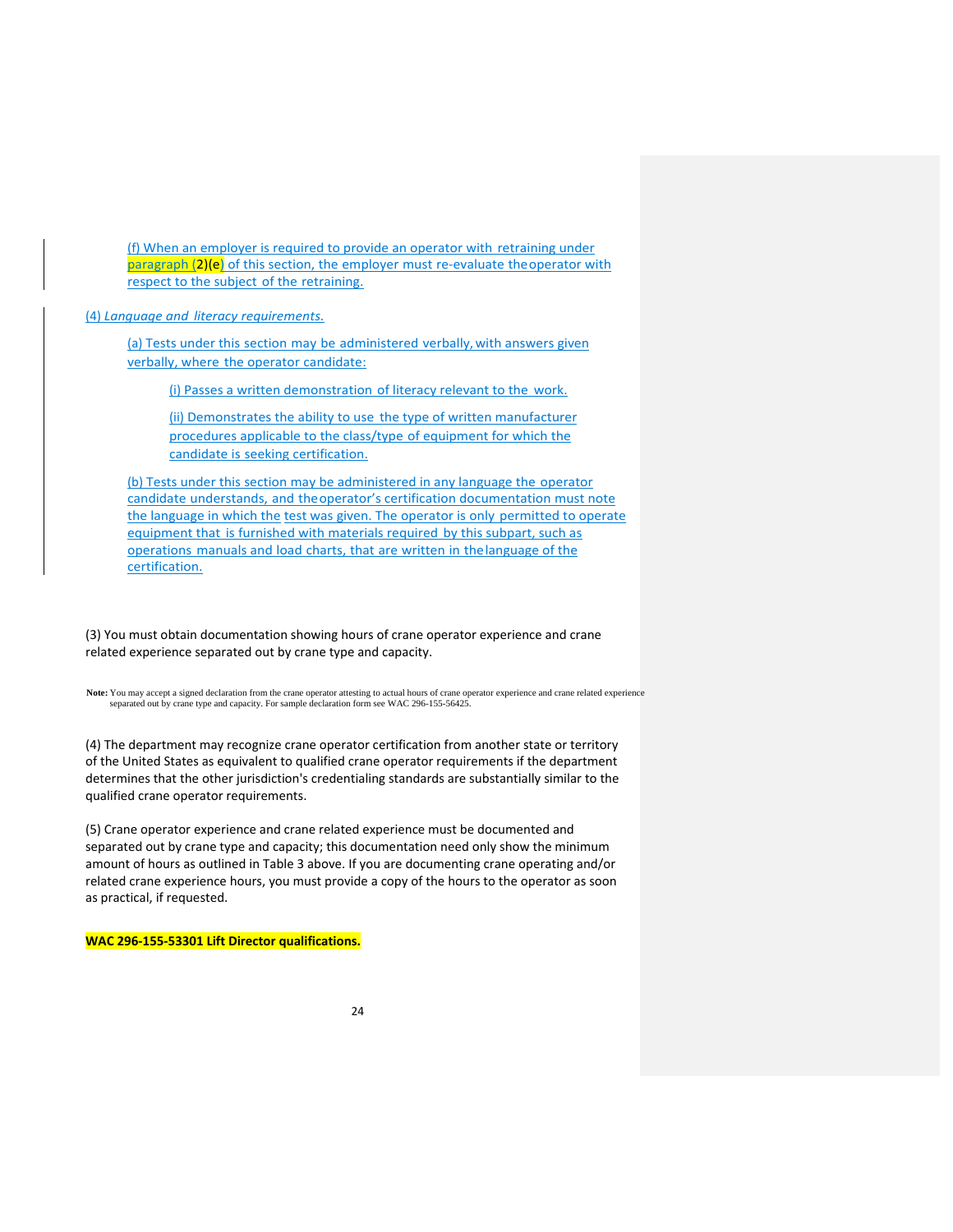(1) The lift director must meet the qualification requirements prior to using a crane to perform hoisting activities. A lift director is required to be present and directly oversees all work that is being performed by a crane and the associated rigging crew. This requirement must be met by using either Option (1) or Option (2).

(a) Option (1) ‐ Third‐party qualified evaluator. The lift director has documentation from a third-party qualified evaluator showing that the lift director meets the qualification requirements listed in subsection (3) of this section.

(b) Option (2) ‐ Employer's qualified evaluator. You have your qualified evaluator assess the individual and determine that the individual meets the qualification requirements listed in subsection (3) of this section and provides documentation of that determination. An assessment by an employer's qualified evaluator under this option is not portable meaning other employers are not permitted to use this qualification to meet the requirements of this section.

(c) You must make the documentation for whichever option is used available at the site while the lift director is employed by the employer.

(d) The lift director must also be a current qualified rigger and meet the definition of a qualified rigger found in WAC 296‐155‐53306.

(2) If subsequent actions by the lift director indicate that the individual may not meet the qualification requirements listed in subsection (3) of this section, you must not allow the individual to continue working as a lift director until retraining is provided and a reassessment is made in accordance with subsection (1) of this section that confirms that the individual meets the qualification requirements.

(3) Qualification requirements. Each lift director must: (a) Know, understand, and follow each duty listed in section WAC 296‐155‐53401(6).

(b) Know and understand the type of sling and hitch used. For example, if synthetic web slings are used, the lift director must know and understand the removal criteria for this type of sling and how to properly use the sling.

(c) Be competent in the application of the type of hitches used.

(d) Have an understanding of slings, rigging hardware and below‐the‐hook lifting devices (as applicable); their limitations, rigging practices, associated hazards and inspection requirements.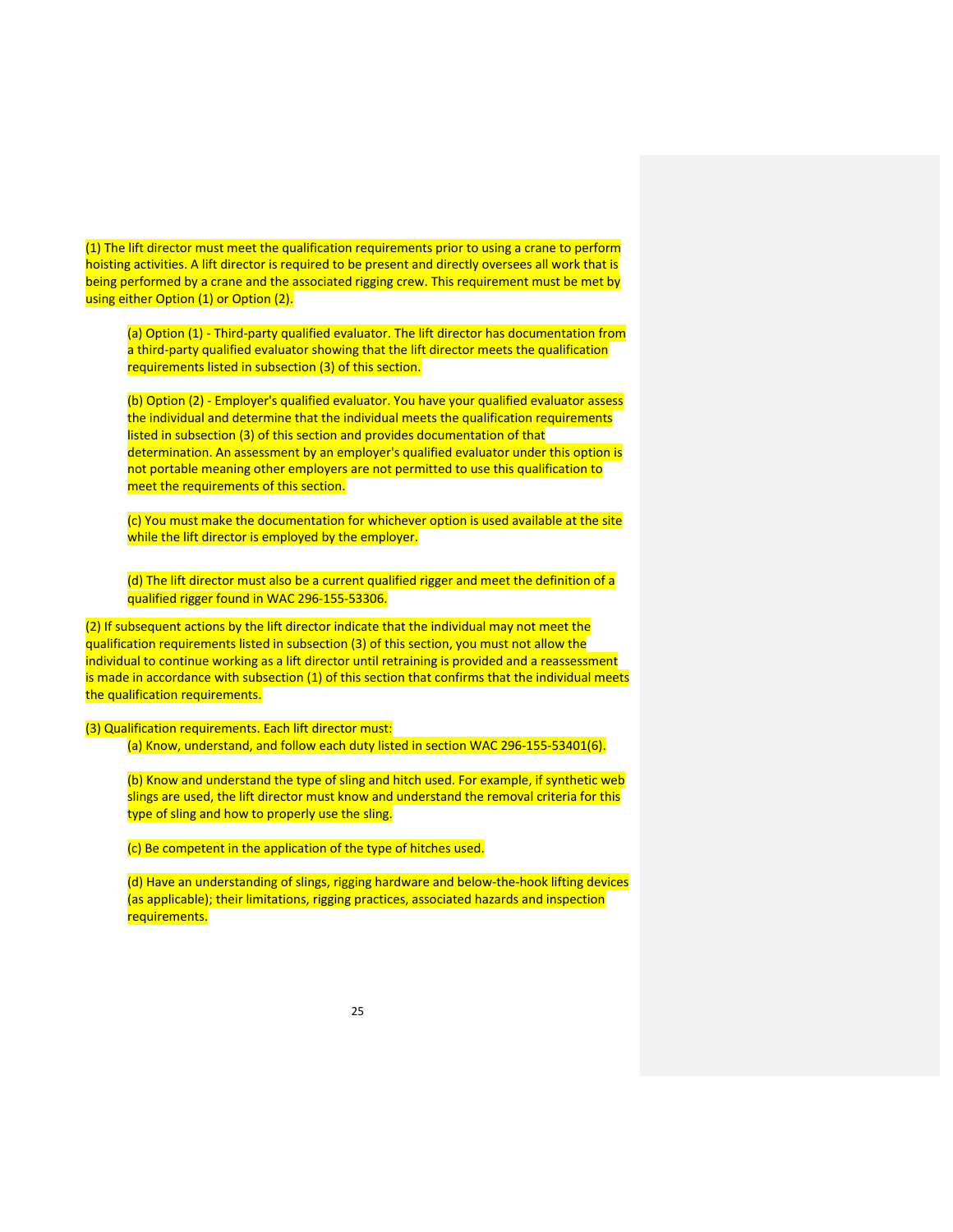(e) Know and understand load weight estimation, center of gravity, effect of angles on rigging components, load turning, knots/tag lines, chain hoist/come‐a‐long usage, winch and block usage, and basic hand signals, as applicable.

(f) Know and understand the relevant requirements of WAC 296‐155‐53408, WAC 296‐ 155‐53401, WAC 296‐155‐556 through 296‐155‐56220 and this section.

(g) Demonstrate that they meet the requirements in (a) through (f) of this subsection through a written test and through a practical test. All tests must be documented.

(4) Qualification period. A lift director qualification cannot exceed a 5‐year period; this qualification must be renewed every 5 years to ensure lift directors maintain qualified status. This renewal must include a documented written exam.

## **WAC 296‐155‐53302 Signal person qualifications.**

(1) The signal person must meet the qualification requirements (subsection (3) of this section) prior to giving any signals to a crane/derrick operator. This requirement must be met by using either Option (1) or Option (2).

(a) Option (1) ‐ Third‐party qualified evaluator. The signal person has documentation from a third‐party qualified evaluator showing that the signal person meets the qualification requirements listed in subsection (3) of this section.

(b) Option (2) ‐ Employer's qualified evaluator. You have your qualified evaluator assess the individual and determine that the individual meets the qualification requirements listed in subsection (3) of this section and provides documentation of that determination. An assessment by an employer's qualified evaluator under this option is not portable meaning other employers are not permitted to use this qualification to meet the requirements of this section.

(c) You must make the documentation for whichever option is used available at the site while the signal person is employed by the you. The documentation must specify each type of signaling (e.g., hand signals, radio signals, etc.) for which the signal person meets the requirements of subsection (3) of this section.

(2) If subsequent actions by the signal person indicate that the individual may not meet the qualification requirements listed in subsection (3) of this section, you must not allow the individual to continue working as a signal person until retraining is provided and a reassessment is made in accordance with subsection (1) of this section that confirms that the individual meets the qualification requirements.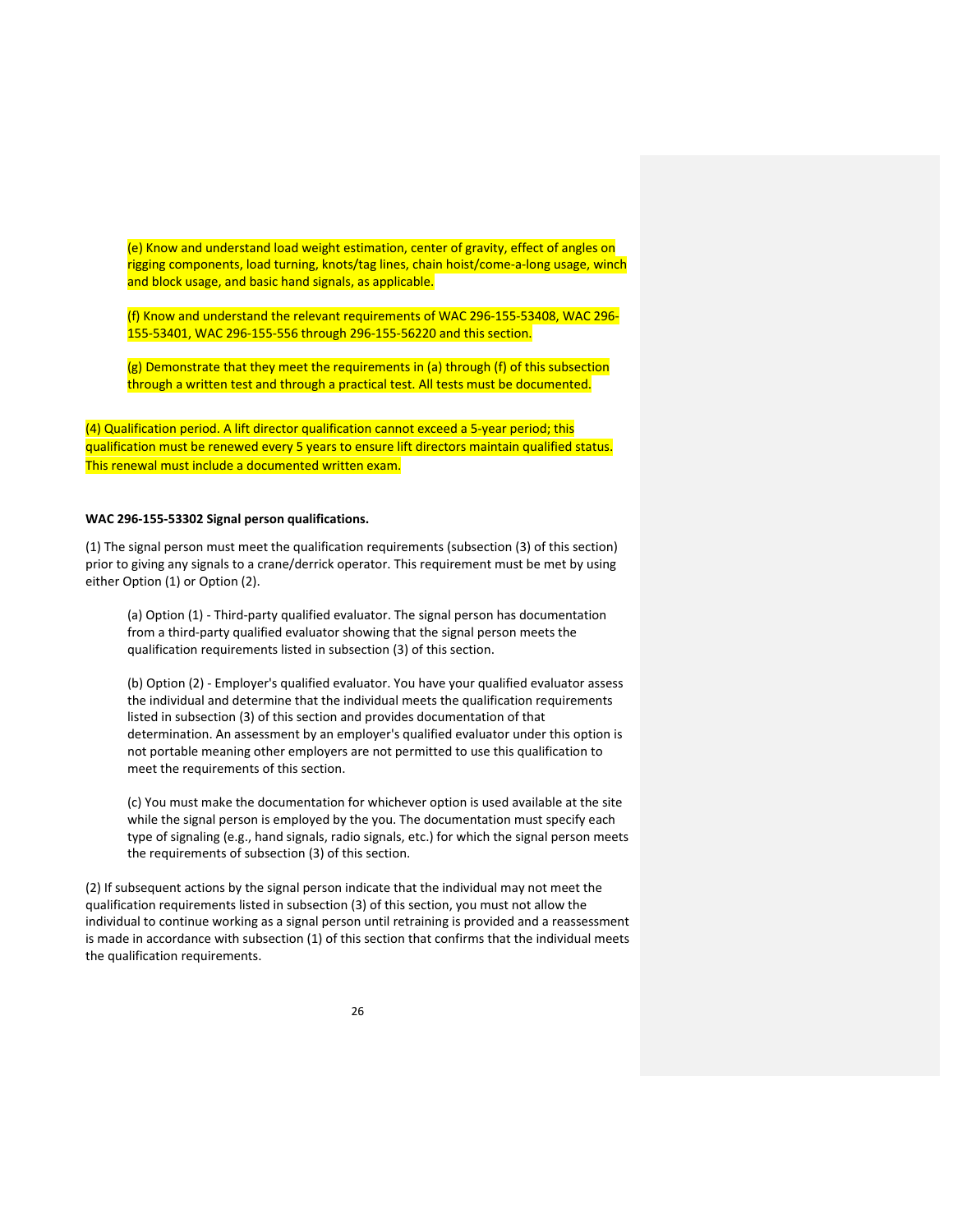(3) Qualification requirements. Each signal person must:

(a) Know and understand the type of signals used. For example, if hand signals are used, the signal person must know and understand the standard method for hand signals.

(b) Be competent in the application of the type of signals used.

(c) Have a basic understanding of crane/derrick operation and limitations, including the crane dynamics involved in swinging and stopping loads and boom deflection from hoisting loads.

(d) Know and understand the relevant requirements of WAC 296‐155‐53406 and this section.

(e) Demonstrate that they meet the requirements in (a) through (d) of this subsection through an oral or written test, and through a practical test. All tests must be documented.

(4) Qualification period. A signal person qualification cannot exceed a 5‐year period; this qualification must be renewed every 5 years to ensure signal persons maintain qualified status. At a minimum, this renewal must include a documented written or oral or practical exam.

# **WAC 296‐155‐53304 Repair, inspection, and maintenance employee qualifications.**

(1) Repair, inspection, and maintenance personnel are permitted to operate the crane/derrick only where all of the following requirements are met:

(a) The operation is limited to those functions necessary to perform maintenance, inspect or verify the performance of the crane/derrick.

(b) The personnel either:

(i) Operate the crane/derrick under the direct supervision of an operator who meets the requirements of WAC 296‐155‐53300, Operator qualification and certification; or

(ii) Are familiar with the operation, safe limitations, characteristics and hazards associated with the type of crane/derrick.

(2) Maintenance and repair personnel must meet the definition of a qualified person with respect to the crane/derrick and maintenance/repair tasks performed.

**WAC 296‐155‐53306 Rigger qualifications.**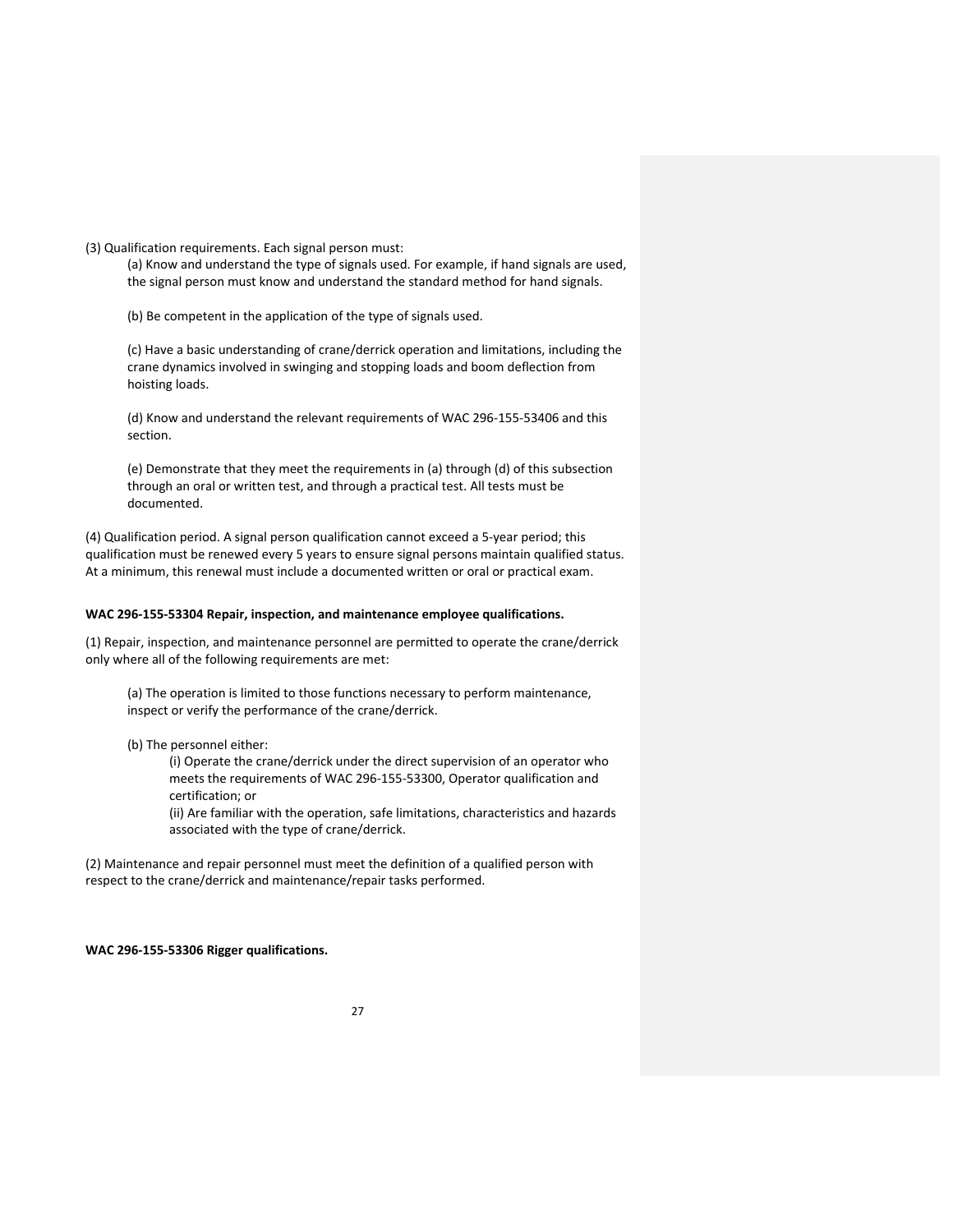(1) The rigger must meet the qualification requirements (subsection (3) of this section) prior to performing hoisting activities for assembly and disassembly work (WAC 296-155-53402 (19)(a)). A qualified rigger is required whenever employees are engaged in hooking, unhooking, or guiding the load, or in the initial connection of a load to a component or structure, and are within the fall zone (WAC 296-155-53400 (43)(c)). This requirement must be met by using either Option (1) or Option (2).

(a) Option (1) ‐ Third‐party qualified evaluator. The rigger has documentation from a third‐party qualified evaluator showing that the rigger meets the qualification requirements listed in subsection (3) of this section.

(b) Option (2) ‐ Employer's qualified evaluator. You have your qualified evaluator assess the individual and determine that the individual meets the qualification requirements listed in subsection (3) of this section and provides documentation of that determination. An assessment by an employer's qualified evaluator under this option is not portable meaning other employers are not permitted to use this qualification to meet the requirements of this section.

(c) You must make the documentation for whichever option is used available at the site while the rigger is employed by the employer. The documentation must specify each type of rigging for which the rigger meets the requirements of subsection (3) of this section.

(2) If subsequent actions by the rigger indicate that the individual may not meet the qualification requirements listed in subsection (3) of this section, you must not allow the individual to continue working as a rigger until retraining is provided and a reassessment is made in accordance with subsection (1) of this section that confirms that the individual meets the qualification requirements.

(3) Qualification requirements. Each rigger must:

(a) Know and understand the requirements located in ASME B30.7‐2016, Base‐Mounted Drum Hoists, B30.9‐2018, Slings, B30.10‐2014, Hooks, B30.16‐2017, Overhead Hoists (Underhung), B30.20-2018, Below-the-Hook Lifting Devices, B30.21-2014, Manually Lever Operated Hoists and B30.26‐2015, Rigging Hardware, as applicable.

(b) Know and understand the type of sling and hitch used. For example, if synthetic web slings are used, the rigger must know and understand the removal criteria for this type of sling and how to properly use the sling.

(c) Be competent in the application of the type of hitches used.

(d) Have a basic understanding of slings, rigging hardware and below‐the‐hook lifting devices (as applicable); their limitations, rigging practices, associated hazards and inspection requirements.

**Commented [SBS(30]:** New ASME references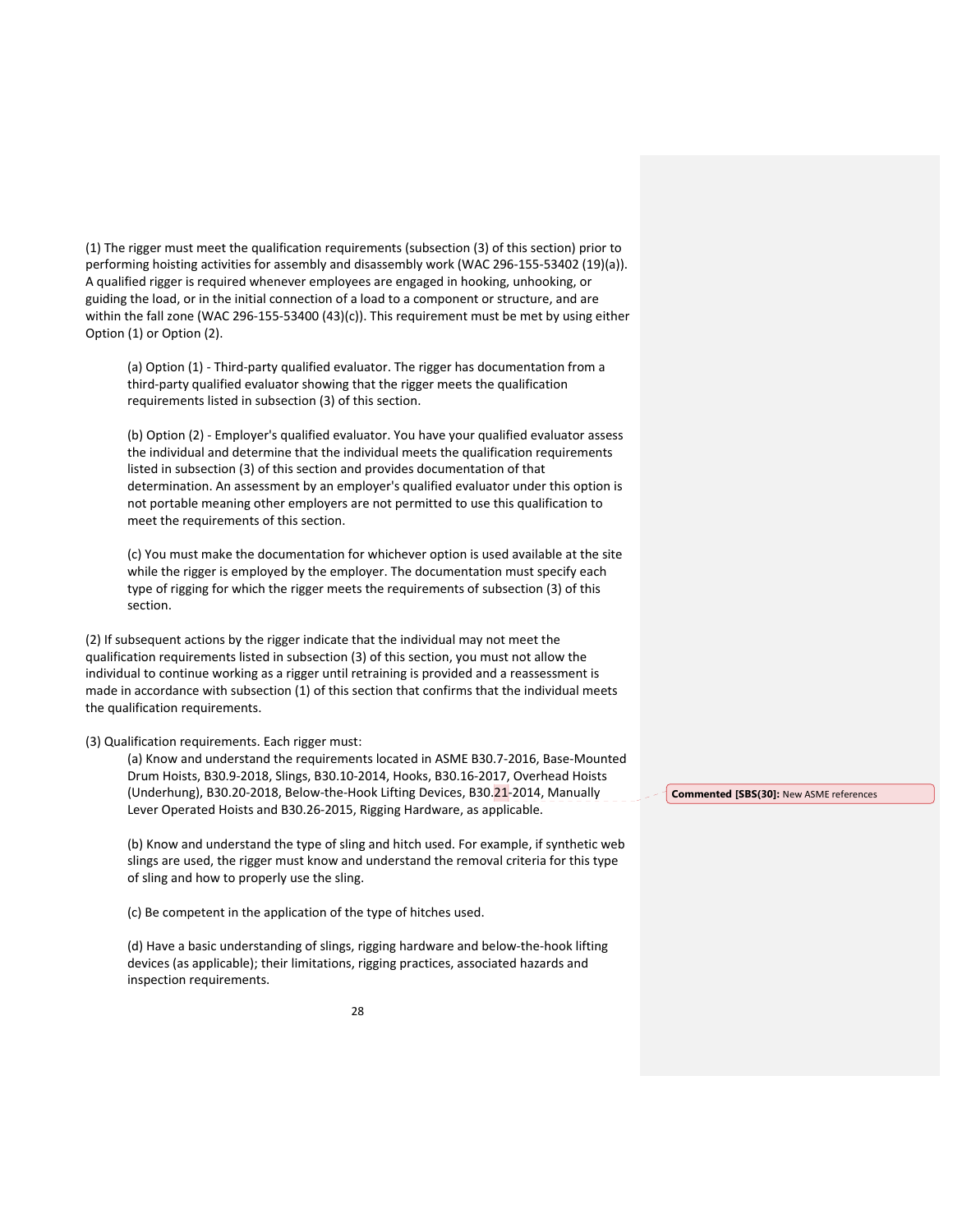|     | (e) Know and understand load weight estimation, center of gravity, effect of angles on<br>rigging components, load turning, knots/tag lines, chain hoist/come-a-long usage, winch<br>and block usage, and basic hand signals, as applicable.                                                                                                                                                                                                                                                                              |                                                                      |
|-----|---------------------------------------------------------------------------------------------------------------------------------------------------------------------------------------------------------------------------------------------------------------------------------------------------------------------------------------------------------------------------------------------------------------------------------------------------------------------------------------------------------------------------|----------------------------------------------------------------------|
|     | (f) Know and understand the relevant requirements of WAC 296-155-556 through 296-<br>155-56220 and this section.                                                                                                                                                                                                                                                                                                                                                                                                          |                                                                      |
|     | (g) Demonstrate that they meet the requirements in (a) through (e) of this subsection<br>through a written test and through a practical test. All tests must be documented.                                                                                                                                                                                                                                                                                                                                               |                                                                      |
|     |                                                                                                                                                                                                                                                                                                                                                                                                                                                                                                                           |                                                                      |
|     | Notes: • The provisions of subsection $(3)(g)$ of this section are not required until February 1, 2013<br>• This section does not require that each and every worker associated with the rigging of a component or structure to be a "fully qualified rigger" a<br>defined in this section, the requirement is for at least one of the workers to be a fully qualified rigger. However, all other associated workers must<br>be qualified by training or experience to perform their assigned tasks (WAC 296-155-035(2)). | <b>Commented [SBS(31]:</b> Delete since this is already in<br>effect |
|     | (4) Qualification period. A rigger qualification cannot exceed a 5-year period; this qualification<br>must be renewed every 5 years to ensure riggers maintain qualified status. At a minimum, this<br>renewal must include a documented written exam.                                                                                                                                                                                                                                                                    |                                                                      |
|     | WAC 296-155-534 General requirements for all cranes and derricks.                                                                                                                                                                                                                                                                                                                                                                                                                                                         |                                                                      |
|     | WAC 296-155-53400 General requirements.                                                                                                                                                                                                                                                                                                                                                                                                                                                                                   |                                                                      |
|     | (1) All cranes and derricks covered under this part, except for those exempted in WAC 296-155-<br>52900(3), must be certified annually by an accredited certifier recognized by the department,<br>for detailed information about this certification see WAC 296-155-532.                                                                                                                                                                                                                                                 |                                                                      |
|     | (2) All crane and derrick operators covered under this part, except for those exempted in WAC<br>296-155-52900(3), must be qualified as required by WAC 296-155-533.                                                                                                                                                                                                                                                                                                                                                      |                                                                      |
| (3) | (a) Cranes must meet the requirements for design, construction, installation and testing<br>as prescribed in the applicable ASME standard at the time the crane or derrick was<br>manufactured.                                                                                                                                                                                                                                                                                                                           |                                                                      |
|     | (b) Where manufacturer's specifications are not available the limitations assigned to the<br>crane must be based on the determinations of a registered professional engineer (RPE),<br>competent in this field and such determinations must be appropriately documented and<br>recorded.                                                                                                                                                                                                                                  |                                                                      |
|     | (c) Attachments used with cranes must not exceed the capacity, rating, or scope<br>recommended by the manufacturer or RPE.                                                                                                                                                                                                                                                                                                                                                                                                |                                                                      |
|     | 29                                                                                                                                                                                                                                                                                                                                                                                                                                                                                                                        |                                                                      |
|     |                                                                                                                                                                                                                                                                                                                                                                                                                                                                                                                           |                                                                      |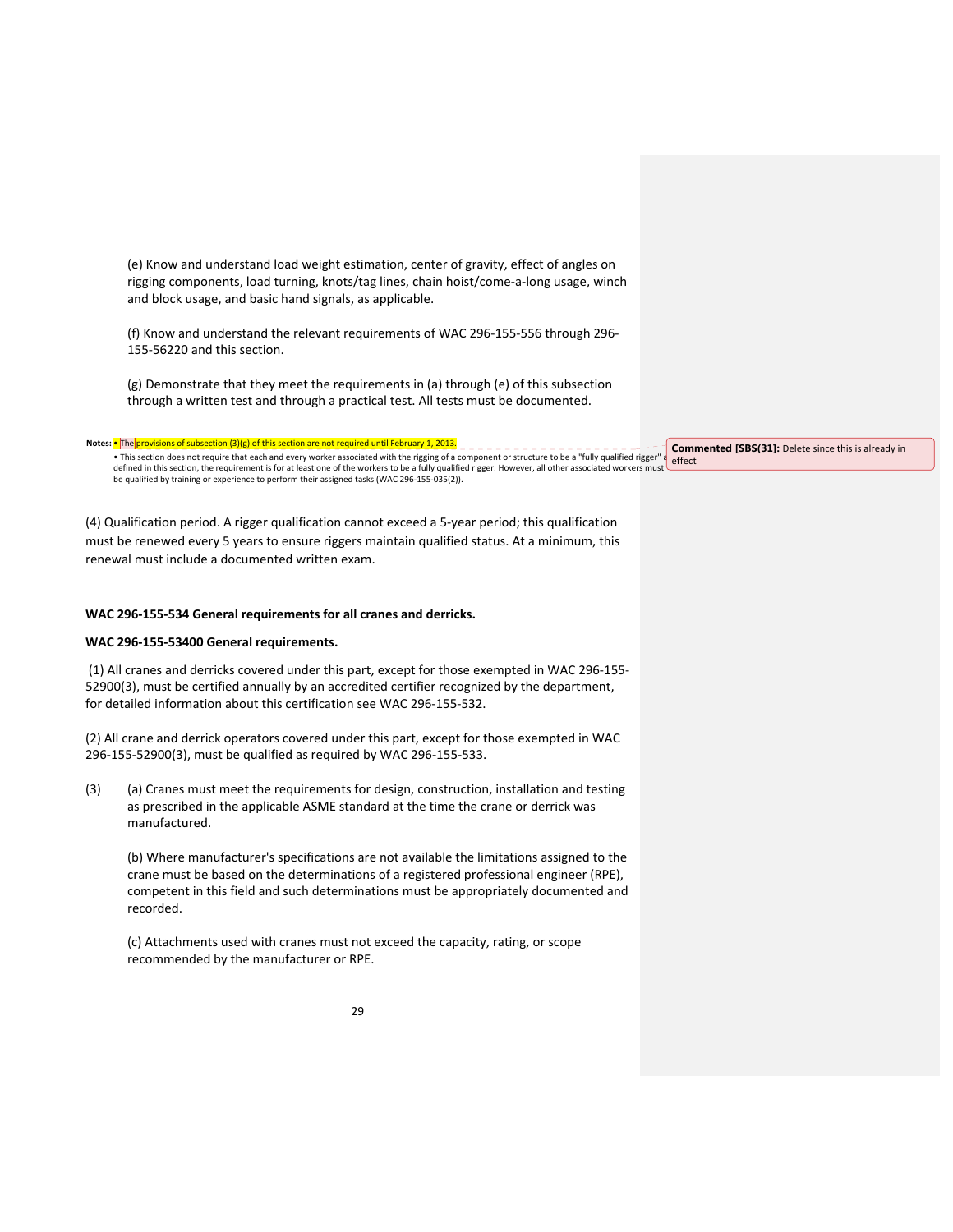(4) Unavailable operation procedures.

(a) Where the manufacturer procedures are unavailable, you must develop and ensure compliance with all procedures necessary for the safe operation of the crane/derrick and attachments.

(b) Procedures for the operational controls must be developed by a qualified person.

(c) Procedures related to the capacity of the crane/derrick must be developed and signed by a registered professional engineer familiar with this equipment.

(5) Warning decals and placards must be installed and legible as prescribed by this part and the crane manufacturer.

(6) The procedures applicable to the operation of the crane/derrick including a legible and applicable operator's manual and load rating chart, written in the English language with customary grammar and punctuation, must be in the operator's cab or station when the crane is in operation. Where rated capacities are available in the cab only in electronic form: In the event of a failure which makes the rated capacities inaccessible, the operator must immediately cease operations or follow safe shut‐down procedures until the rated capacities (in electronic or other form) are available.

(7) Rated capacity and related information. The information available in the operator's cab or station (see WAC 296‐155‐53400(6)) regarding "rated capacity" and related information must include, at a minimum, the following information:

(a) A complete range of the manufacturer's rated capacities, as follows: (i) At all manufacturer approved operating radii, boom angles, work areas, boom lengths and configurations, jib lengths and angles (or offset). (ii) Alternate ratings for use and nonuse of optional equipment which affects rated capacities, such as outriggers, stabilizers, and extra counterweights. (iii) When available from the manufacturer load ratings where structural competence governs lifting performance must be identified.

(b) A work area chart for which capacities are listed in the load chart.

**Note:** An example of this type of chart for mobile cranes is in WAC 296-155-56435.

(c) The work area figure and load chart must clearly indicate the areas where no load is to be handled.

(d) Recommended reeving for the hoist lines must be shown.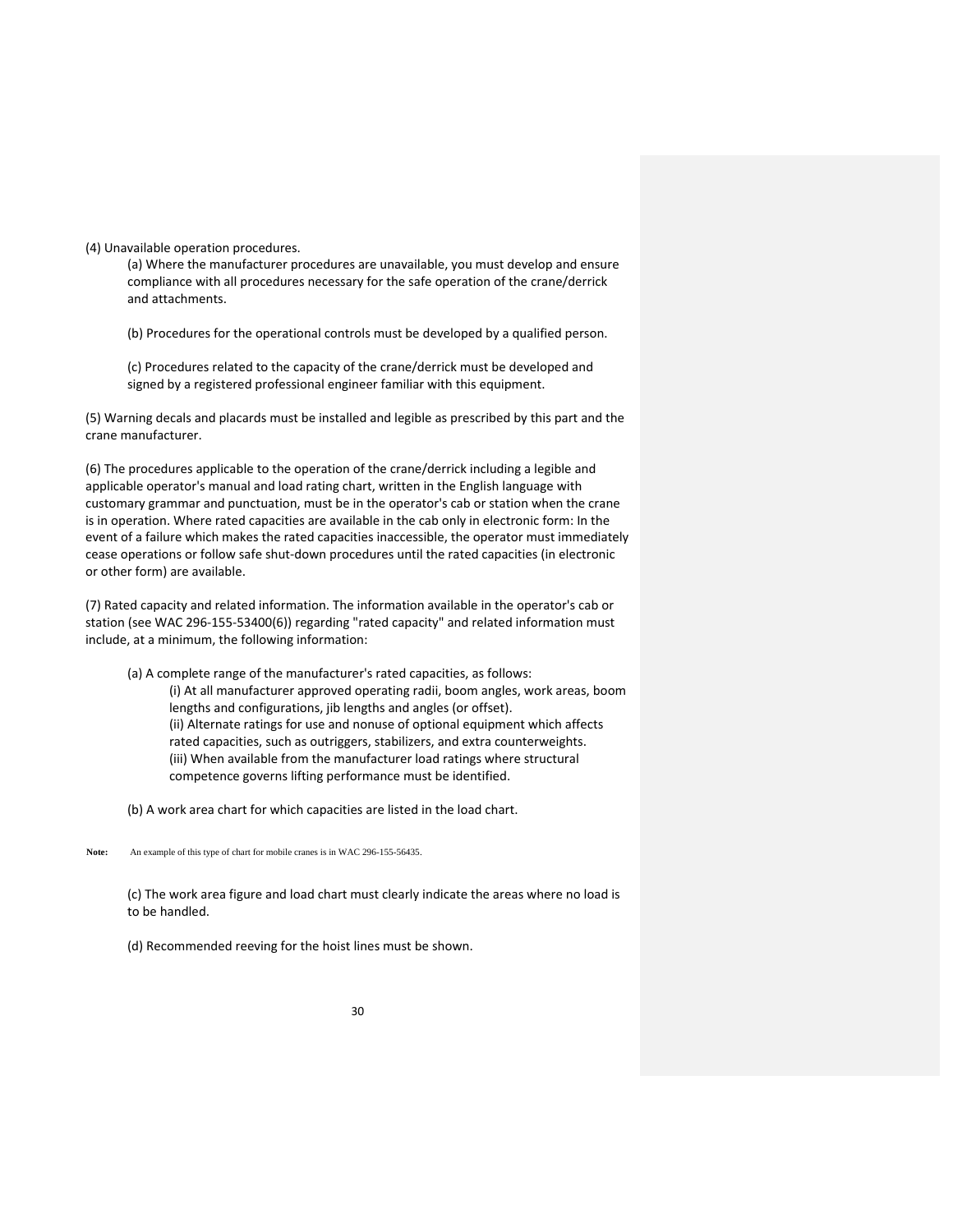(e) Recommended parts of hoist reeving, size, and type of wire rope for various crane loads.

(f) Recommended boom hoist reeving diagram, where applicable; size, type, and length of wire rope.

(g) Tire pressure (where applicable).

(h) Caution or warnings relative to limitations on cranes and operating procedures, including an indication of the least stable direction.

(i) Position of the gantry and requirements for intermediate boom suspension (where applicable).

(j) Instructions for boom erection and conditions under which the boom, or boom and jib combinations, may be raised or lowered.

(k) Whether the hoist holding mechanism is automatically or manually controlled, whether free fall is available, or any combination of these.

(l) The maximum telescopic travel length of each boom telescopic section.

(m) Whether sections are telescoped manually or with power.

(n) The sequence and procedure for extending and retracting the telescopic boom section.

(o) Maximum loads permitted during the boom extending operation, and any limiting conditions or cautions.

(p) Hydraulic relief valve settings specified by the manufacturer.

(8) All manufacturer procedures applicable to the operational functions of cranes/derricks, including its use with attachments must be complied with.

(9) The operator must not engage in any practice or activity that diverts his/her attention while actually engaged in operating the crane/derrick, such as the use of cellular phones (other than when used for signal communications).

(10) A portable fire extinguisher, with a basic minimum extinguisher rating of 10 BC, must be installed in the cab or at the machinery housing. Additional requirements relating to portable fire extinguishers can be found in WAC 296‐800‐300.

(11) Cabs. Cranes/derricks with cabs must meet the following requirements: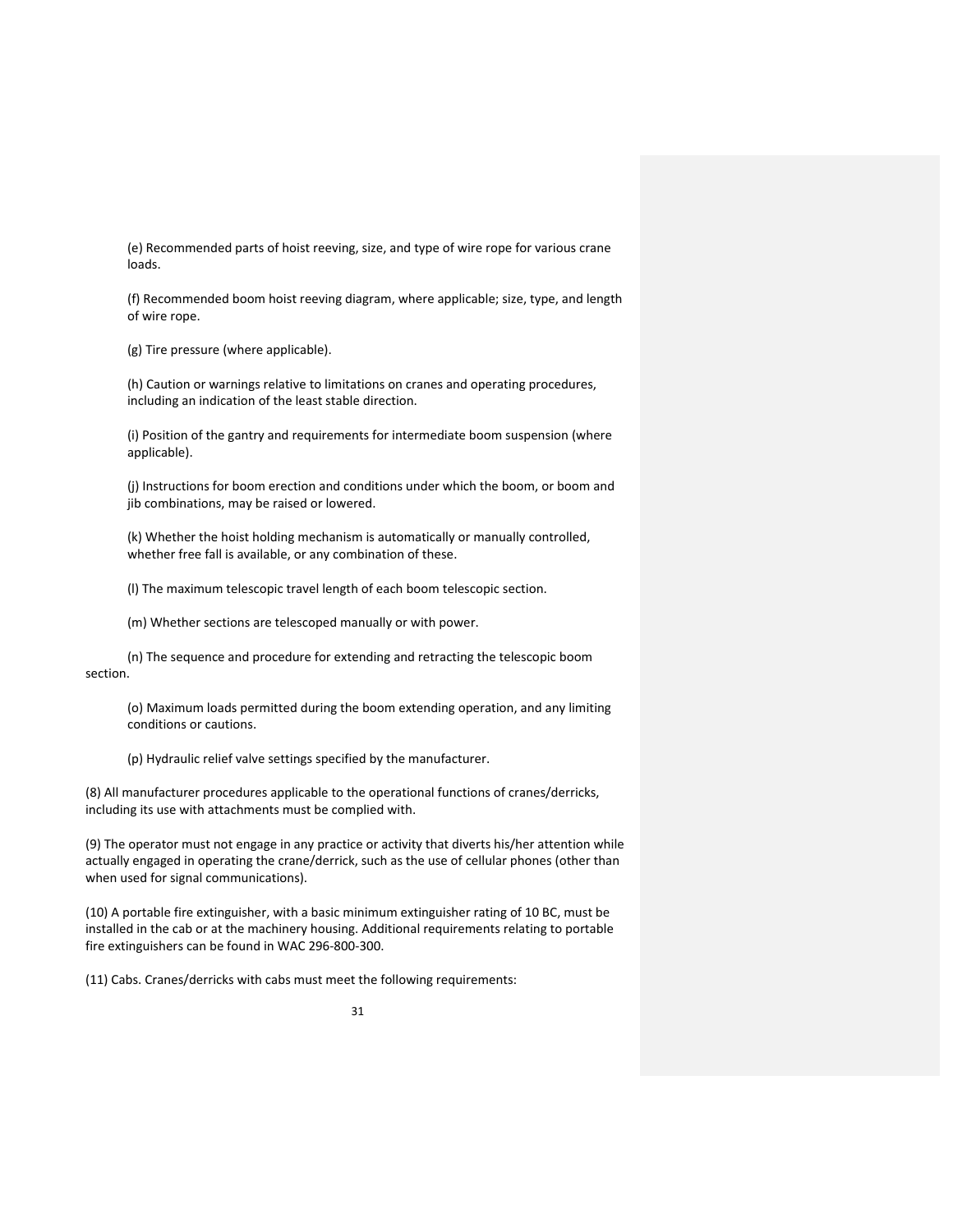(a) Cabs must be designed with a form of adjustable ventilation and method for clearing the windshield for maintaining visibility and air circulation. Examples of means for adjustable ventilation include air conditioner or window that can be opened (for ventilation and air circulation); examples of means for maintaining visibility include heater (for preventing windshield icing), defroster, fan, windshield wiper.

(b) Cab doors (swinging, sliding) must be designed to prevent inadvertent opening or closing while traveling or operating the machine. Swinging doors adjacent to the operator must open outward. Sliding operator doors must open rearward.

(c) Windows.

(i) The cab must have windows in front and on both sides of the operator. Forward vertical visibility must be sufficient to give the operator a view of the boom point at all times.

(ii) Windows may have sections designed to be opened or readily removed. Windows with sections designed to be opened must be designed so that they can be secured to prevent inadvertent closure.

(iii) Windows must be of safety glass or material with similar optical and safety properties that introduce no visible distortion or otherwise obscure visibility that interferes with the safe operation of the equipment.

(d) A clear passageway must be provided from the operator's station to an exit door on the operator's side.

(e) Areas of the cab roof that serve as a workstation for rigging, maintenance, or other equipment‐related tasks must be capable of supporting 250 pounds without permanent distortion.

(12) Personal belongings must be stored in such a manner as to not interfere with access or operation of the crane.

(13) Rigging gear, tools, oil cans, waste, and other articles must be stored in the toolbox or another appropriate location, and must not be permitted to lie loose in or about the cab or operator's work station.

(14) Operating controls must be properly marked to indicate the function of the controls in each position.

(15) You must designate a competent person who must inspect the cranes and components daily when used, and periodically during use to make sure it is in safe operating condition. Any deficiencies that effect the safe operation of the crane must be repaired, or defective parts replaced, before continued use.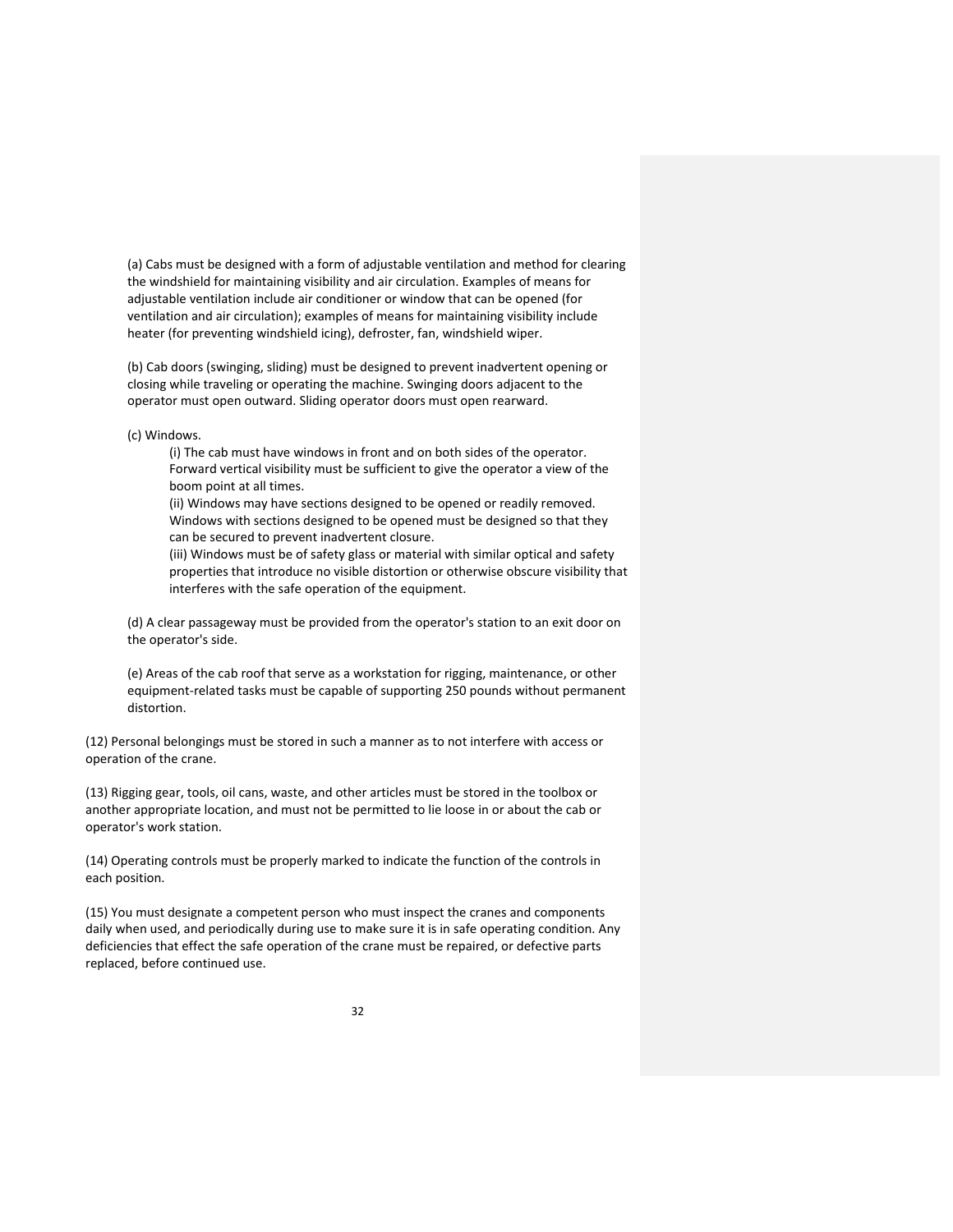#### Note: For additional requirements relating to inspections see WAC 296-155-53405.

(16) Before starting the engine, the operator must verify that all controls are in the proper starting position and that all personnel are in the clear.

(17) While in operation, belts, gears, shafts, pulleys, sprockets, spindles, drums, fly wheels, chains, or other reciprocating, rotating, or other moving parts or equipment must be guarded if such parts are exposed to contact by employees, or otherwise create a hazard. Guarding must meet the requirements of chapter 296‐806 WAC, Machine safety.

(18) Neither the load nor the boom is allowed to be lowered below the point where less than two full wraps of rope remain on their respective drums.

(19) All exhaust pipes, turbochargers, and charge air coolers must be guarded or insulated in areas where contact by employees is possible in the performance of normal duties and are discharged in a direction away from the operator.

(20) Hydraulic and pneumatic lines must be protected from damage to the extent feasible.

(21) **Friction mechanisms.** Where friction mechanisms (such as brakes and clutches) are used to control the boom hoist or load line hoist, they must be:

(a) Of a size and thermal capacity sufficient to control all rated loads with the minimum recommended reeving.

(b) Adjustable to permit compensation for lining wear to maintain proper operation.

(22) Hydraulic load hoists. Hydraulic drums must have an integrally mounted holding device or internal static brake to prevent load hoist movement in the event of hydraulic failure.

(23) Whenever internal combustion engine powered crane/derrick exhausts in enclosed spaces, tests must be made and recorded to see that employees are not exposed to unsafe concentrations of toxic gases or oxygen deficient atmospheres. (See chapter 296‐62 WAC, General occupational health standards and chapter 296‐841 WAC, Airborne contaminants.)

(24) If access to the cab roof is necessary, a ladder or steps must be provided to give access to a cab roof.

(25) All steps, running boards, and ladders must be of substantial construction and in good repair at all times.

(26) Guardrails, handholds, and steps must be provided on cranes for easy access to the cab in accordance with Parts C‐1 and J of this chapter.

(27) Platforms and walkways must have antiskid surfaces.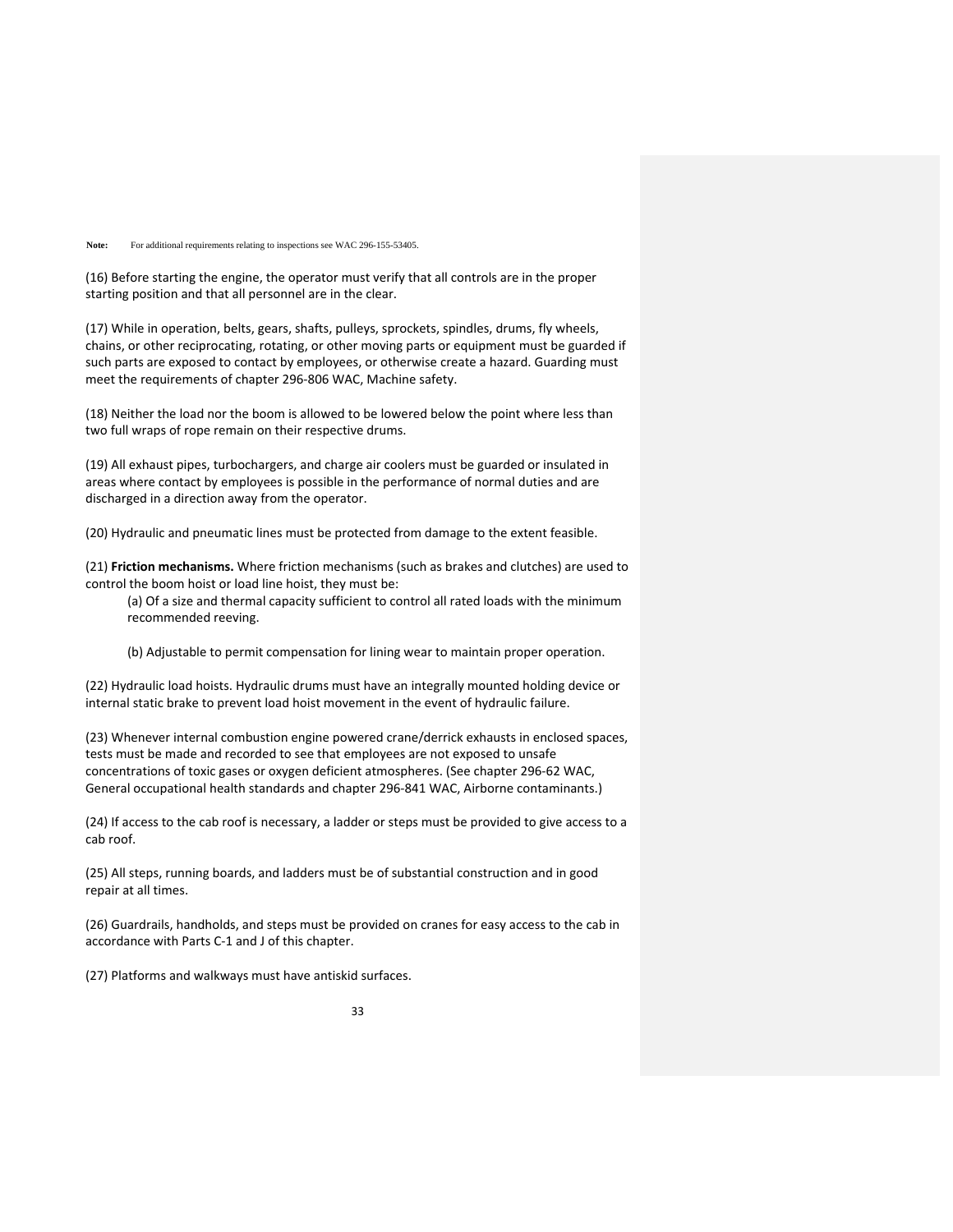(28) Cranes/derricks fuel tank filler pipe must be located in such a position, or protected in such a manner, as to not allow spill or overflow to run onto the engine, exhaust, or electrical equipment of any crane being fueled. In addition, cranes/derricks must be refueled as follows:

(a) Make sure the engine is turned off before refueling.

(b) When refueling with gasoline using portable containers, make sure only an approved safety-type can with an automatic closing cap and flame arrester is used.

(c) Smoking or open flames is prohibited in the refueling area.

(29) Crane hook ball assemblies and load blocks.

(a) Load hooks (including latched and unlatched types), ball assemblies, and load blocks must be of sufficient weight to overhaul the line from the highest hook position for boom or boom and jib lengths and the number of parts of the line in use.

(b) Crane hooks must be equipped with latches or self‐locking devices unless a qualified person determines that it is safer to hoist and place the load without latches (or with the latches removed/tied back or otherwise disabled) and routes for the loads are preplanned to ensure that no employee is required to work in the fall zone except for employees necessary for the hooking or unhooking of the load.

(c) The latch or self‐locking device (when used) must bridge the throat opening of the hook for the purpose of retaining slings or other lifting devices under slack conditions.

(30) Repair or replace a hook when it shows:

(a) Any cracks, nicks, or gouges.

(b) Wear of more than 10% of the original sectional dimension, or as recommended by the manufacturer.

(c) Any visibly apparent bend or twist from the plane of the unbent hook.

(d) Any distortion causing an increase in the throat opening of 5%, not to exceed 1/4 inch or as recommended by the manufacturer.

(e) Repair or replace hook latches or self‐locking devices when they become inoperative.

(31) A qualified person must determine if a damaged hook needs to be replaced or can be repaired.

(32) When repairing a hook, the requirements below must be followed: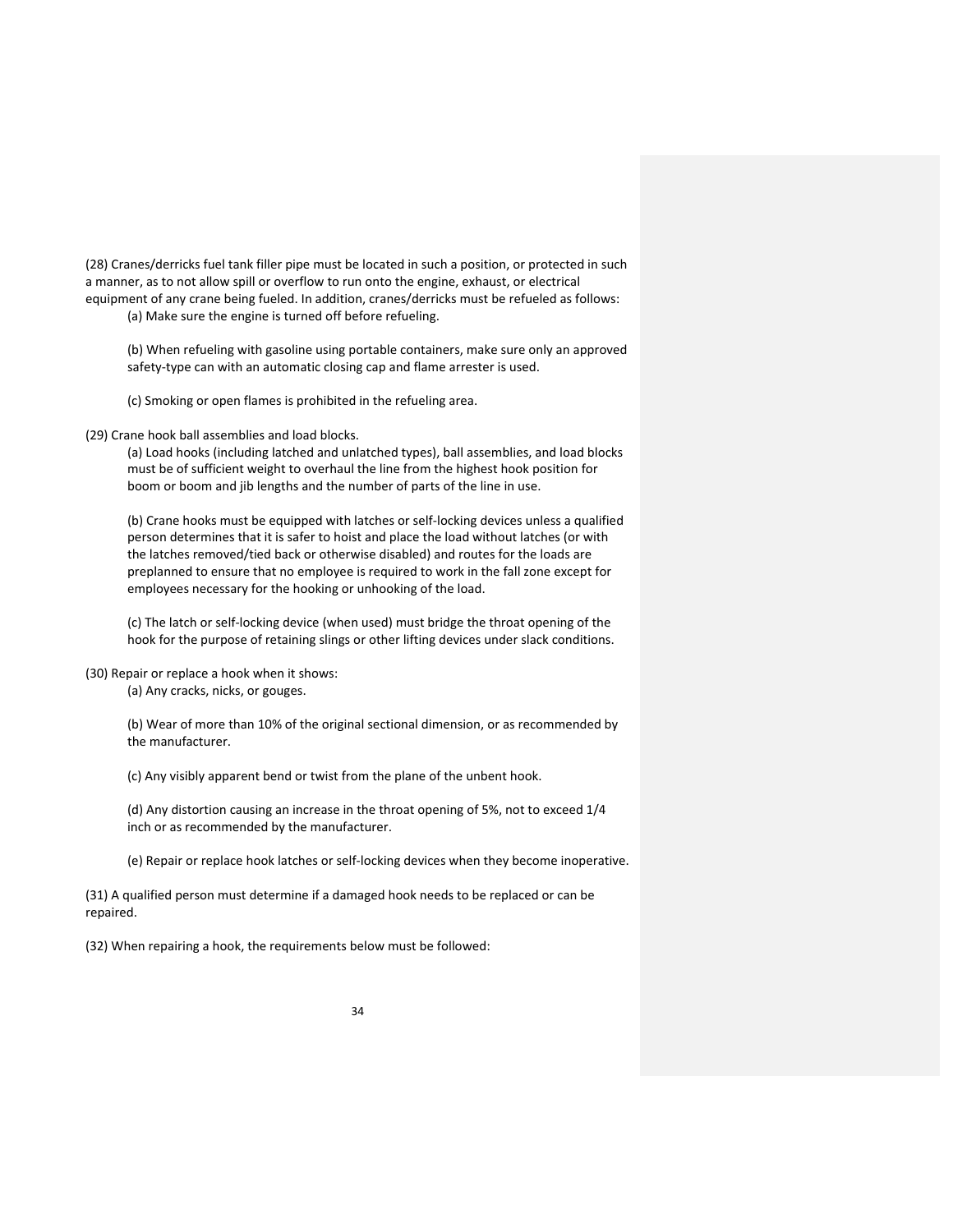(a) Unless otherwise recommended by the manufacturer, only a qualified person can repair cracks, nicks and gouges by grinding longitudinally, following the contour of the hook.

**Note:** The dimension of the hook cannot be reduced more than 10% of its original value, unless otherwise recommended by the manufacturer.

(b) All other repairs must be performed by the hook manufacturer or the qualified person.

(c) Weld repairs or reshaping must not be performed on hooks, unless approved by the manufacturer.

(33) Replacement parts, such as load pins for clevis hooks must be at least equal to the original manufacturer's specifications.

#### Note: For requirements relating to wedge sockets, see WAC 296-155-56115(2).

(34) Before traveling a crane with a load, it must be determined that this practice is not prohibited by the manufacturer. If not, a qualified person must be responsible for the operation. Decisions such as the necessity to reduce crane ratings, load position, boom location, ground support, travel route, and speed of movement must be in accordance with that person's determination. Specified tire pressure must be maintained. The boom should be carried in line with the direction of travel. Sudden starts and stops should be avoided.

(35) The crane/derrick must not be assembled or used unless ground conditions are firm, drained, and graded to a sufficient extent as determined by a competent person, so that, in conjunction (if necessary) with the use of supporting materials, the crane/derrick manufacturer's specifications for adequate support and degree of level of the crane/derrick are met. The requirement for the ground to be drained does not apply to marshes/wetlands. For additional requirements for self‐erecting tower cranes, see WAC 296‐155‐54100.

(36) The controlling entity must:

(a) Ensure that ground preparations necessary to meet the requirements in subsection (35) of this section are provided.

(b) Inform the user of the crane/derrick and the operator of the location of hazards beneath the crane/derrick set‐up area (such as voids, tanks, utilities) if those hazards are identified in documents (such as site drawings, as-built drawings, and soil analyses) if they are available to the controlling entity that are in the possession of the controlling entity (whether at the site or off‐site) or the hazards are otherwise known to that controlling entity.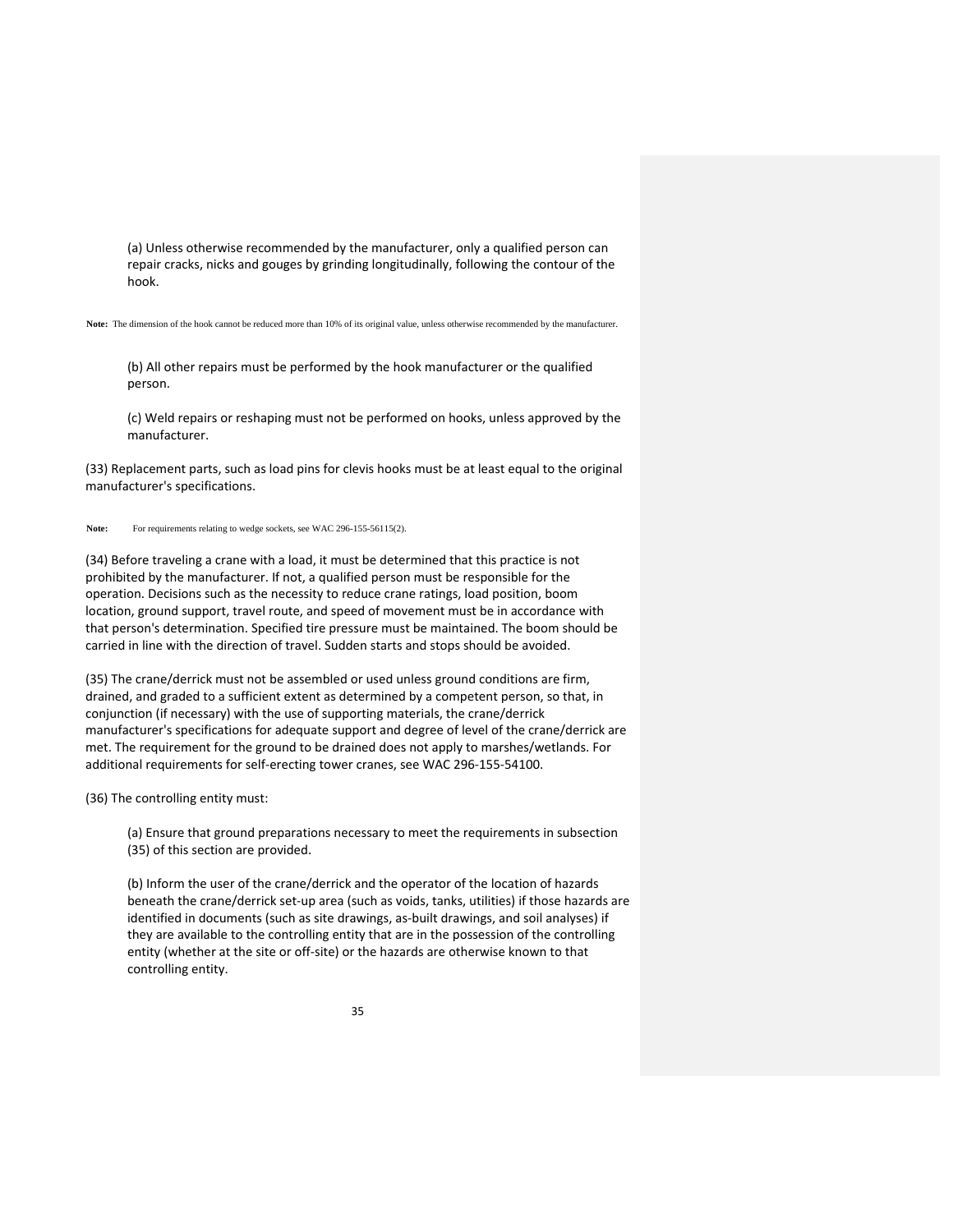(37) If there is no controlling entity for the project, the requirement in subsection (36)(a) of this section must be met by the employer that has authority at the site to make or arrange for ground preparations needed to meet subsection (35) of this section.

(38) If the assembly/disassembly director or the operator determines that ground conditions do not meet the requirements in subsection (35) of this section, that person's employer must have a discussion with the controlling entity regarding the ground preparations that are needed so that, with the use of suitable supporting materials/devices (if necessary), the requirements in subsection (35) of this section can be met.

(39) This section does not apply to cranes designed for use on railroad tracks when used on railroad tracks that are part of the general railroad system of transportation that is regulated pursuant to the Federal Railroad Administration under 49 C.F.R. Part 213, and that comply with applicable Federal Railroad Administration requirements.

(40) Multiple crane/derrick coordination. Where any part of a crane/derrick is within the working radius of another crane/derrick, the controlling entity must institute a system to coordinate operations. If there is no controlling entity, the employer (if there is only one employer operating the multiple pieces of equipment), or employers, must institute such a system.

(41) Multiple crane or multiple load line lifts.

(a) Plan development. Before beginning a crane/derrick operation in which more than one crane/derrick will be supporting the load or multiple load lines on one crane will be supporting the load, the operation must be planned. The planning must meet the following requirements:

(i) The plan must be developed by a qualified person.

(ii) The plan must be designed to ensure that the requirements of this part are met.

(iii) Where the qualified person determines that engineering expertise is needed for the planning, you must ensure that it is provided.

(b) Plan implementation.

(i) The multiple‐crane/derrick lift or multiple load line lifts must be directed by a person who meets the criteria for both a competent person and a qualified person, or by a competent person who is assisted by one or more qualified persons (lift director).

(ii) The lift director must review the plan in a meeting with all workers who will be involved with the operation.

(42) Work area control. Swing radius hazards.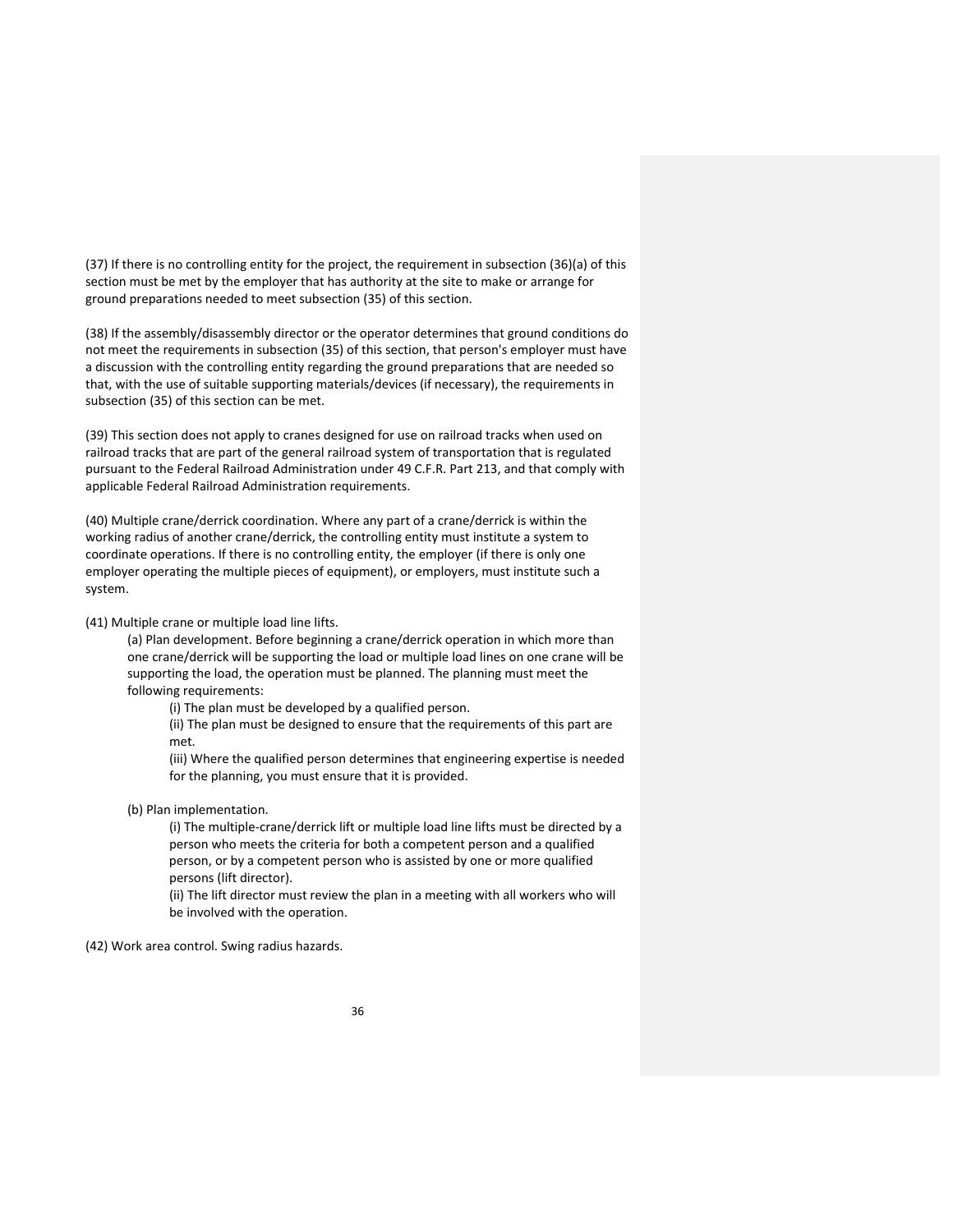(a) The requirements in (b) of this subsection apply where there are accessible areas in which the crane's rotating superstructure (whether permanently or temporarily mounted) poses a reasonably foreseeable risk of:

(i) Striking and injuring an employee; or

(ii) Pinching/crushing an employee against another part of the crane or another object.

(b) To prevent employees from entering these hazard areas, you must:

(i) Train each employee assigned to work on or near the crane (authorized personnel) in how to recognize struck‐by and pinch/crush hazard areas posed by the rotating superstructure.

(ii) Erect and maintain control lines, warning lines, railings or similar barriers to mark the boundaries of the hazard areas.

Exception: When you can demonstrate that it is neither feasible to erect such barriers on the ground nor on the crane, the hazard areas must be clearly marked<br>by a combination of warning signs (such as Danger-Swing/Crush Z In addition, you must train each employee to understand what these markings signify.

(c) Protecting employees in the hazard area.

(i) Before an employee goes to a location in the hazard area that is out of view of the operator, the employee (or someone instructed by the employee) must ensure that the operator is informed that he/she is going to that location. (ii) Where the operator knows that an employee went to a location covered by subsection (43)(c)(i) of this section, the operator must not rotate the superstructure until the operator is informed in accordance with a prearranged system of communication that the employee is in a safe position.

(d) Where any part of a crane/derrick is within the working radius of another crane/derrick, the controlling entity must institute a system to coordinate operations. If there is no controlling entity, the employer (if there is only one employer operating the multiple pieces of equipment), or employers, must institute such a system.

(43) Keeping clear of the load.

(a) Where available, hoisting routes that minimize the exposure of employees to hoisted loads must be used to the extent consistent with public safety. (i) A load shall not be flown over the top of the public. If a load has the potential to swing over the public then the sidewalk, road, or building must be cleared prior to moving the load in that direction.

(b) While the operator is not moving a suspended load, no employee is allowed to be within the fall zone, except for employees:

(i) Engaged in hooking, unhooking or guiding a load; or

**Commented [SBS(32]:** Added protection for the public, along with employees that may be off of the site but near for break etc.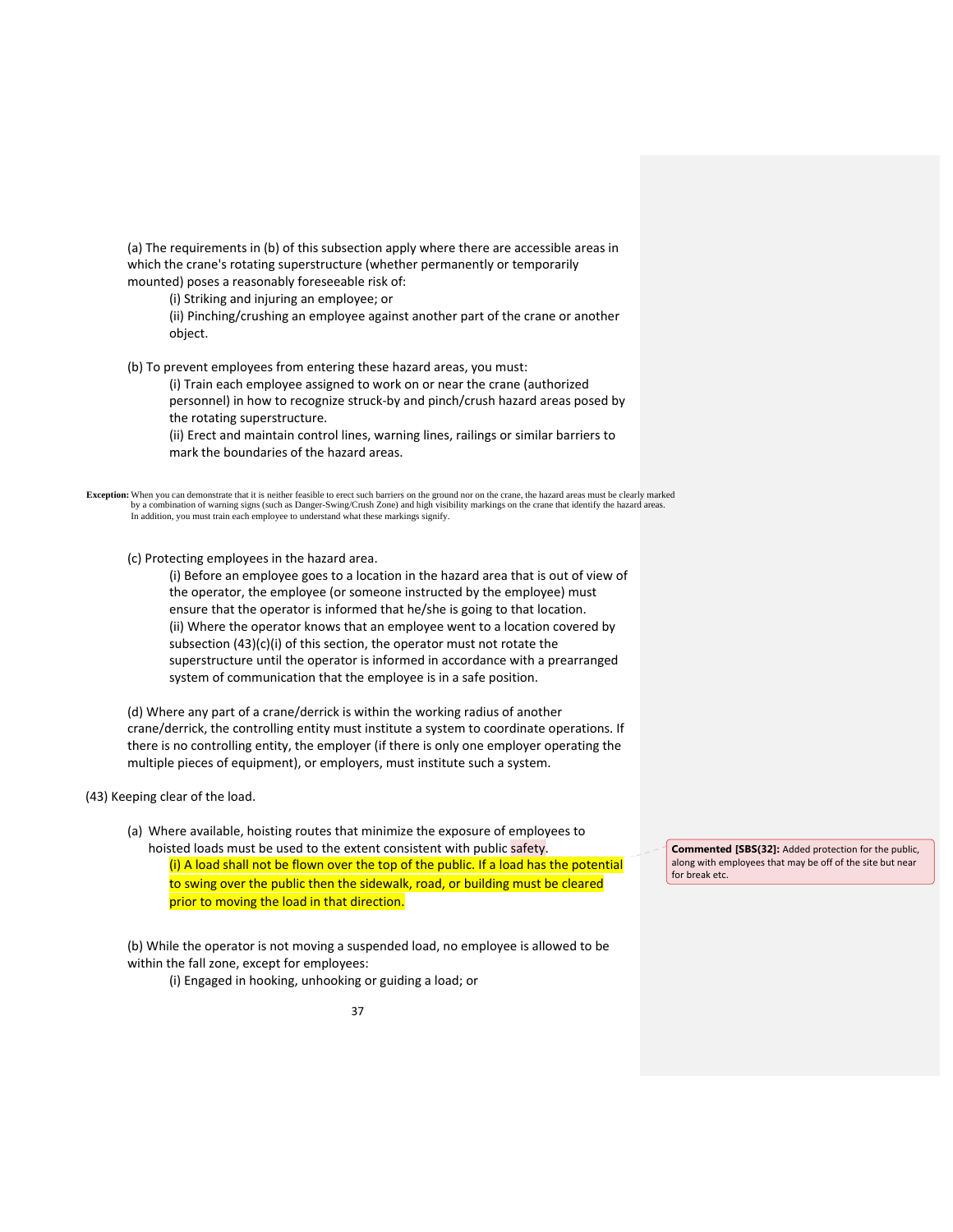(ii) Engaged in the initial attachment of the load to a component structure; or (iii) Operating a concrete hopper or concrete bucket.

(c) When employees are engaged in hooking, unhooking, or guiding the load, or in the initial connection of a load to a component or structure, and are within the fall zone, all of the following criteria must be met:

(i) The materials being hoisted must be rigged to prevent unintentional displacement.

(ii) Hooks with self‐closing latches or their equivalent must be used, see

subsection (29)(b) of this section. "J" hooks are permitted to be used for setting wooden trusses.

(iii) The materials must be rigged by a qualified rigger.

(d) Receiving a load. Only employees needed to receive a load are permitted to be within the fall zone when a load is being landed.

(e) During a tilt‐up or tilt‐down operation:

(i) Employees are not allowed to be directly under the load.

(ii) Only employees' essential to the operation are allowed to be in the fall zone (but not directly under the suspended load).

Note: An employee is essential to the operation if the employee is conducting one of the following operations and you can demonstrate it is infeasible for the employee to perform that operation from outside the fall zone:

• Physically guide the load;

• Closely monitor and give instructions regarding the load's movement; or

 • Either detach it from or initially attach it to another component or structure (such as, but not limited to, making an initial connection or installing bracing).

(f) Boom free fall is prohibited when an employee is in the fall zone of the boom or load, and load line free fall is prohibited when an employee is directly under the load. See subsections (44) through (47) of this section.

(44) Boom free fall prohibitions.

(a) The use of cranes in which the boom is designed to free fall (live boom) is prohibited in each of the following circumstances:

(i) An employee is in the fall zone of the boom or load.

(ii) An employee is being hoisted.

(iii) The load or boom is directly over a power line, or over any part of the area listed in Table 4 located in WAC 296‐155‐53408, clearance distance to each side of the power line; or any part of the area extending the Table 4 clearance distance to each side of the power line is within the radius of vertical travel of the boom or the load.

(iv) The load is over a shaft, except where there are no employees in the shaft.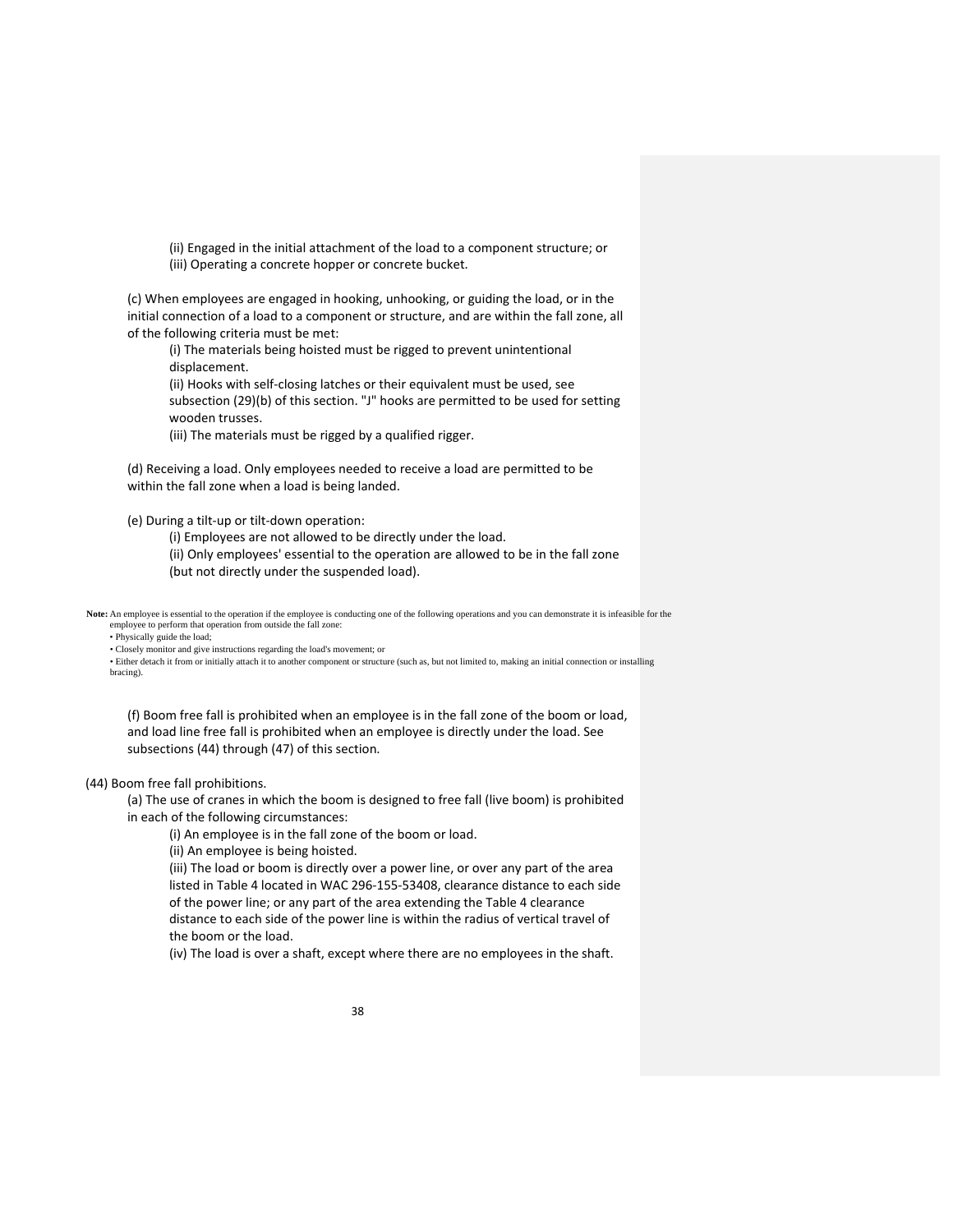(v) The load is over a cofferdam, except where there are no employees in the fall zone of the boom or the load.

(vi) Lifting operations are taking place in a refinery or tank farm.

(b) The use of cranes in which the boom is designed to free fall (live boom) is permitted only where none of the circumstances listed in (a) of this subsection are present and:

(i) The crane was manufactured prior to October 31, 1984; or

(ii) The crane is a floating crane or a land crane on a vessel/flotation device.

(45) Preventing boom free fall. Where the use of a crane with a boom that is designed to free fall (live boom) is prohibited (see subsection (44)(a) of this section), the boom hoist must have a secondary mechanism or device designed to prevent the boom from falling in the event the primary system used to hold or regulate the boom hoist fails, as follows:

(a) Friction drums must have:

(i) A friction clutch and, in addition, a braking device, to allow for controlled boom lowering.

(ii) A secondary braking or locking device, which is manually or automatically engaged, to back‐up the primary brake while the boom is held (such as a secondary friction brake or a ratchet and pawl device).

(b) Hydraulic drums must have an integrally mounted holding device or internal static brake to prevent boom hoist movement in the event of hydraulic failure.

(c) Neither clutches nor hydraulic motors must be considered brake or locking devices for purposes of this part.

(d) Hydraulic boom cylinders must have an integrally mounted holding device.

(46) Preventing uncontrolled retraction. Hydraulic telescoping booms must have an integrally mounted holding device to prevent the boom from retracting in the event of hydraulic failure.

(47) Load line free fall. In each of the following circumstances, controlled load lowering is required and free fall of the load line hoist is prohibited:

(a) An employee is directly under the load.

(b) An employee is being hoisted.

(c) The load is directly over a power line, or over any part of the area listed in Table 4, located in WAC 296‐155‐53408, clearance distance to each side of the power line; or any part of the area extending the Table 4 of WAC 296‐155‐53408, clearance distance to each side of the power line is within the radius of vertical travel of the load.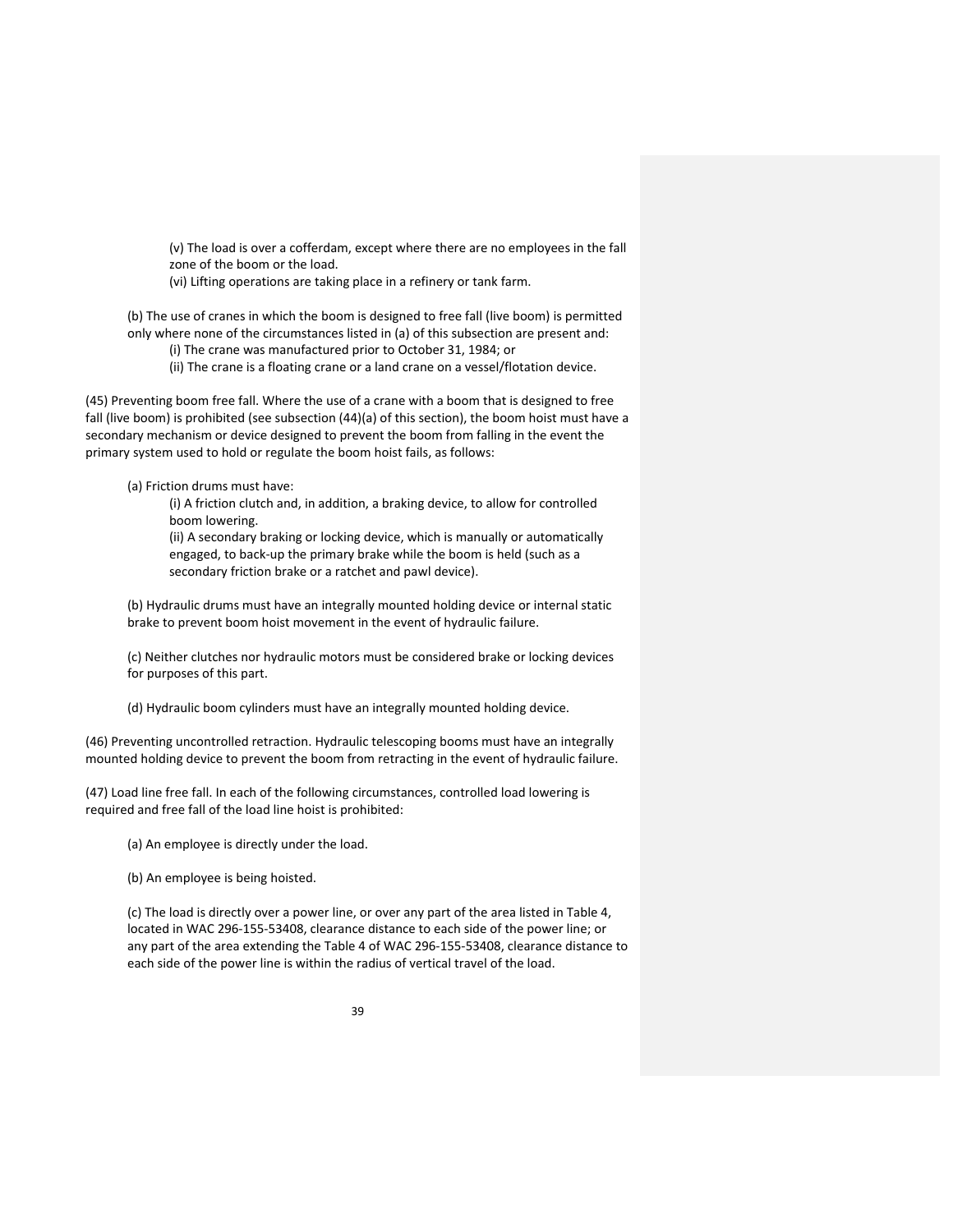(d) The load is over a shaft.

(e) The load is over a cofferdam, except where there are no employees in the fall zone of the load.

(48) You must not allow employees must not be allowed to ride on the hook or load.

(49) The hoist rope must not be wrapped around the load.

(50) All loads must be attached to the hook by means of suitable slings or other devices of sufficient lifting capacity.

(51) When moving a load it must be well secured and balanced in the sling or lifting device before it is lifted more than a few inches.

(52) Leaving the crane/derrick unattended. The operator must not leave the controls while the load is suspended, except where all of the following are met:

(a) The operator remains adjacent to the crane/derrick and is not engaged in any other duties.

(b) The load is to be held suspended for a period of time exceeding normal lifting operations.

(c) The competent person determines that it is safe to do so and implements measures necessary to restrain the boom hoist and telescoping, load, swing, and outrigger or stabilizer functions.

(d) Barricades or caution lines, and notices, are erected to prevent all employees from entering the fall zone. No employees, including those listed in subsection (43)(b), (d), and (e) of this section, are permitted in the fall zone.

**Exemption:** The provisions in this section do not apply to working gear (such as slings, spreader bars, ladders, and welding machines) where the weight of the working gear is negligible relative to the lifting capacity of the equipment as positioned, and the working gear is suspended over an area other than an entrance or exit.

**Note:** For additional requirements relating to leaving the crane unattended for tower, self-erecting, overhead/bridge and derricks see: • WAC 296-155-53915, Tower cranes—Operations;

• WAC 296-155-54115, Self-erecting tower cranes—Operations;

• WAC 296-155-54215, Overhead/bridge cranes and gantry cranes—Operations;

• WAC 296-155-54320, Derricks—Operations.

(53) While moving the load the lift and swing path must be clear of obstructions.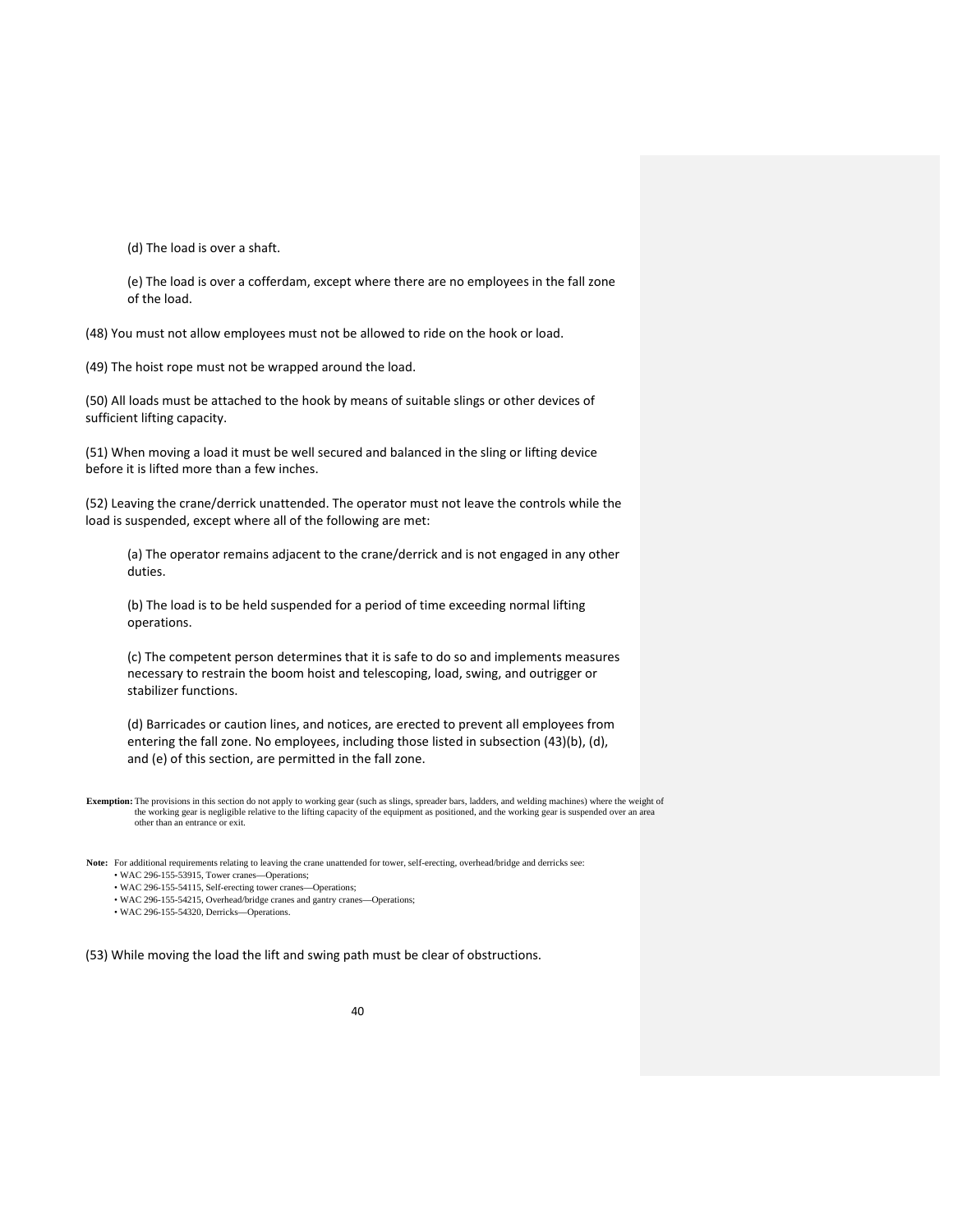(54) Before starting to lift the following conditions must be met:

(a) The hoist rope must not be kinked.

(b) Multiple‐part lines must not be twisted around each other.

(c) The hook must be brought over the load in such a manner as to minimize swinging.

(d) If the competent person determines that there is slack rope condition requiring respooling of the rope, it must be verified (before starting the lift) that the rope is seated on the drum and in the sheaves as the slack is removed. (e) The competent person must adjust the crane/derrick and/or operations to address the effect of wind, ice, and snow on equipment stability and rated capacity.

(f) If possible, the load must be free to be lifted; it is neither caught nor attached to other objects.

(55) During lifting operations, care must be taken that there is no sudden acceleration or deceleration of the moving load and that the load boom or other parts of the crane do not contact any obstruction. Rotational speed of the crane/derrick must be such that the load does not swing out beyond the radius at which it can be controlled.

(56) Side loading of booms (jibs) must be limited to freely suspended loads. Cranes must not be used for dragging loads sideways.

(57) The operator must test the brakes each time a load that is 90% or more of the maximum line pull is handled by lifting the load a few inches and applying the brakes. In duty cycle and repetitive lifts where each lift is 90% or more of the maximum line pull, this requirement applies to the first lift but not to successive lifts.

(58) Modifications or additions which affect the capacity or safe operation of the crane/derrick are prohibited except where the requirements of (a) or (b) of this subsection are met. For recertification requirements see WAC 296‐155‐53214 (1)(c).

(a) Manufacturer review and approval.

(i) The manufacturer approves the modifications/additions in writing. (ii) The load charts, procedures, instruction manuals and instruction plates/tags/decals are modified as necessary to accord with the modification/addition.

(iii) The original safety factor of the crane/derrick is not reduced.

(b) Where manufacturer is unavailable or has refused to review a request. The manufacturer is provided a detailed description of the proposed modification/addition, is asked to approve the modification/addition, but it declines to review the technical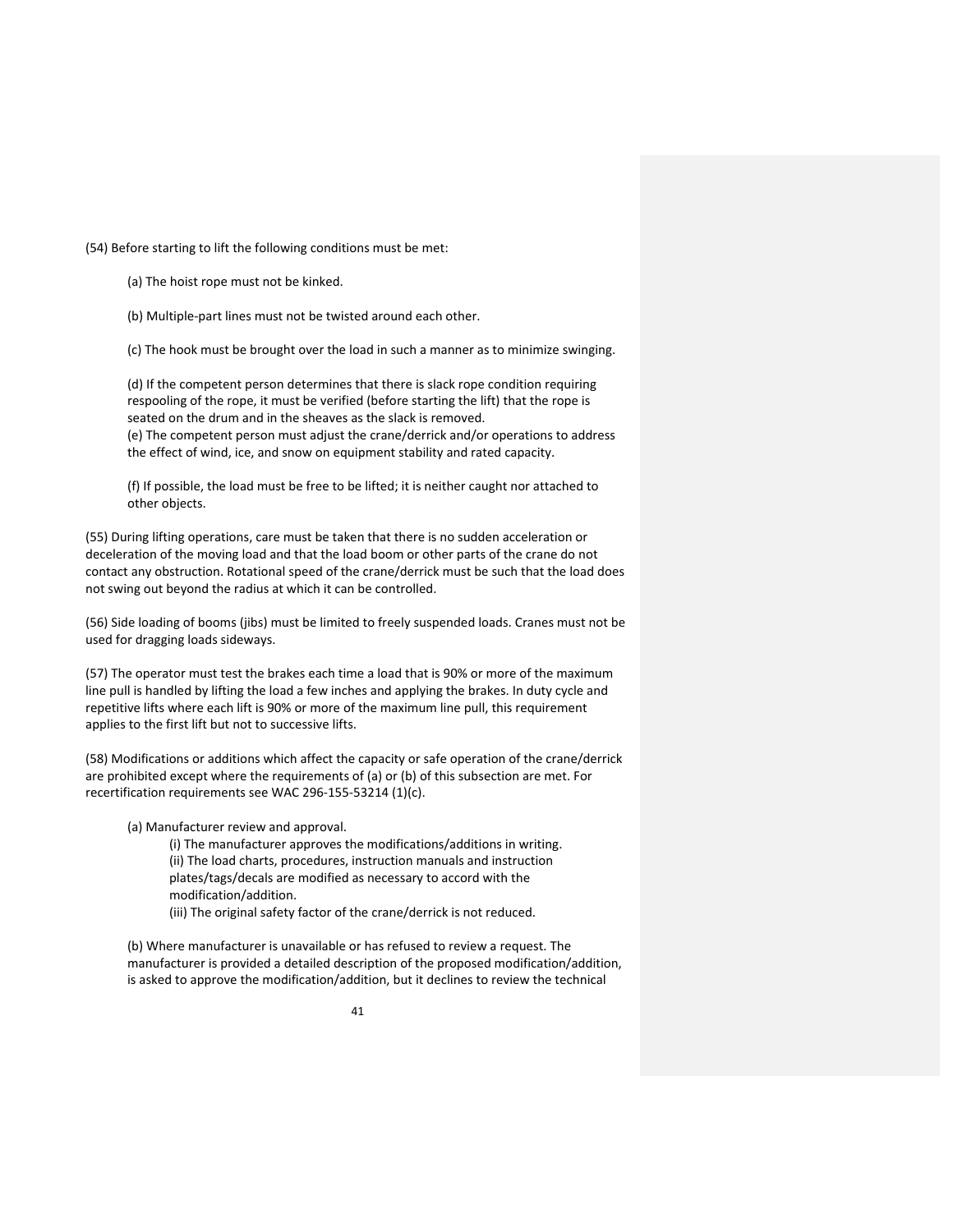merits of the proposal or fails, within 30 days, to acknowledge the request or initiate the review, and all of the following are met:

(i) A registered professional engineer who is a qualified person with respect to the crane/derrick involved:

(A) Approves the modification/addition and specifies the crane/derrick configurations to which that approval applies; and

(B) Modifies load charts, procedures, instruction manuals and instruction plates/tags/decals as necessary to accord with the modification/addition.

(ii) The original safety factor of the crane/derrick is not reduced.

(c) Manufacturer does not complete the review within 120 days of the request. The manufacturer is provided a detailed description of the proposed modification/addition, is asked to approve the modification/addition, agrees to review the technical merits of the proposal, but fails to complete the review of the proposal within 120 days of the date it was provided the detailed description of the proposed modification/addition, and the requirements of subsection (58)(b)(i) and (ii) of this section are met.

(d) Multiple manufacturers of equipment designed for use on marine worksites. The equipment is designed for marine worksites, contains major structural components from more than one manufacturer, and the requirements of subsection (58)(b)(i) and (ii) of this section are met.

(59) You must not make any modifications or additions which affect the capacity or safe operation of the crane without the manufacturers' written approval. If components of more than one crane manufacturer are being combined, you must obtain written approval from all manufacturers prior to use. If the manufacturer(s) is/are not available a registered professional structural engineer's (RPSE) written approval must be obtained. If such modifications or changes are made, the capacity, operation, and maintenance instruction plates, tags, or decals, must be changed accordingly. In no case must the original safety factor of the crane be reduced.

**Note:** The provisions in subsections (58) and (59) of this section do not apply to modifications made or approved by the U.S. military.

(60) All applicable controls must be tested by the operator at the start of a new shift, if possible. If any controls fail to operate properly, they must be adjusted or repaired before operations are initiated.

(61) Except for proof load testing required under WAC 296‐155‐53202 through 296‐155‐53212, no crane/derrick is permitted to be loaded beyond the specifications of the load rating chart, unless authorized by the crane manufacturer. The operator must not be required to operate the crane/derrick in a manner that would violate this requirement.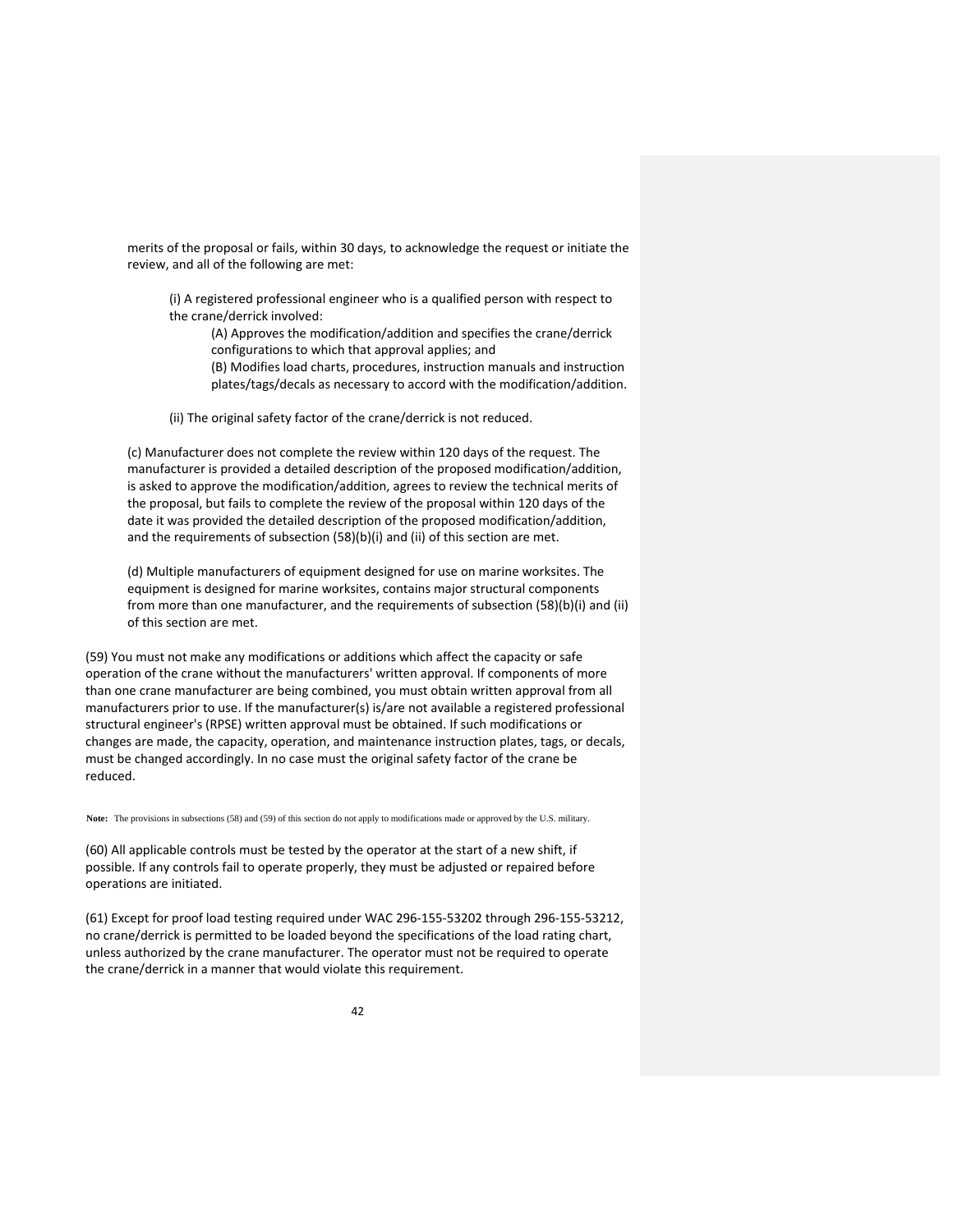(62) Load weight. The operator must verify that the load is within the rated capacity of the crane/derrick by at least one of the following methods:

(a) The weight of the load must be determined from a reliable source recognized by the industry (such as the load's manufacturer), or by a reliable calculation method recognized by the industry (such as calculating a steel beam from measured dimensions and a known per foot weight), or by other equally reliable means. In addition, when requested by the operator, this information must be provided to the operator prior to the lift; or

(b) The operator must begin hoisting the load to determine, using a load weighing device, load moment indicator, rated capacity indicator, or rated capacity limiter. If the load exceeds 75% of the maximum rated capacity at the longest radius that will be used during the lift operation, the operator must not proceed with the lift until it is verified that the weight of the load is in accordance with (a) of this subsection.

(63) Tag lines or restraint lines must be used when rotation or swinging of the load is hazardous or if the load needs guidance. Tag lines are not required when all of the following criteria are met:

- The suspended load can be expected to remain still when in a static (nonmoving) condition or does not swing or rotate in a hazardous manner;
- The movement of the crane or boom cannot be expected to cause the load to swing or rotate in an uncontrolled manner that may create a hazard;
- The operator is in control of the movement of the load and a hazardous condition is not created.

(64) All brakes must be adjusted in accordance with manufacturer procedures to prevent unintended movement.

(65) Safety devices and/or operational aids must not be used as a substitute for the exercise of professional judgment by the operator.

(66) Storm warning. When a local storm warning has been issued, the competent person must determine whether it is necessary to implement manufacturer recommendations for securing the crane/derrick.

(67) Whenever there is a concern as to safety, the operator has the authority to stop and refuse to handle loads until a qualified person has determined that safety has been assured.

(68) Tag‐out.

(a) Tagging out of service. Where you have taken the crane/derrick out of service, a tag must be placed in the cab or at the operator station stating that the equipment is out of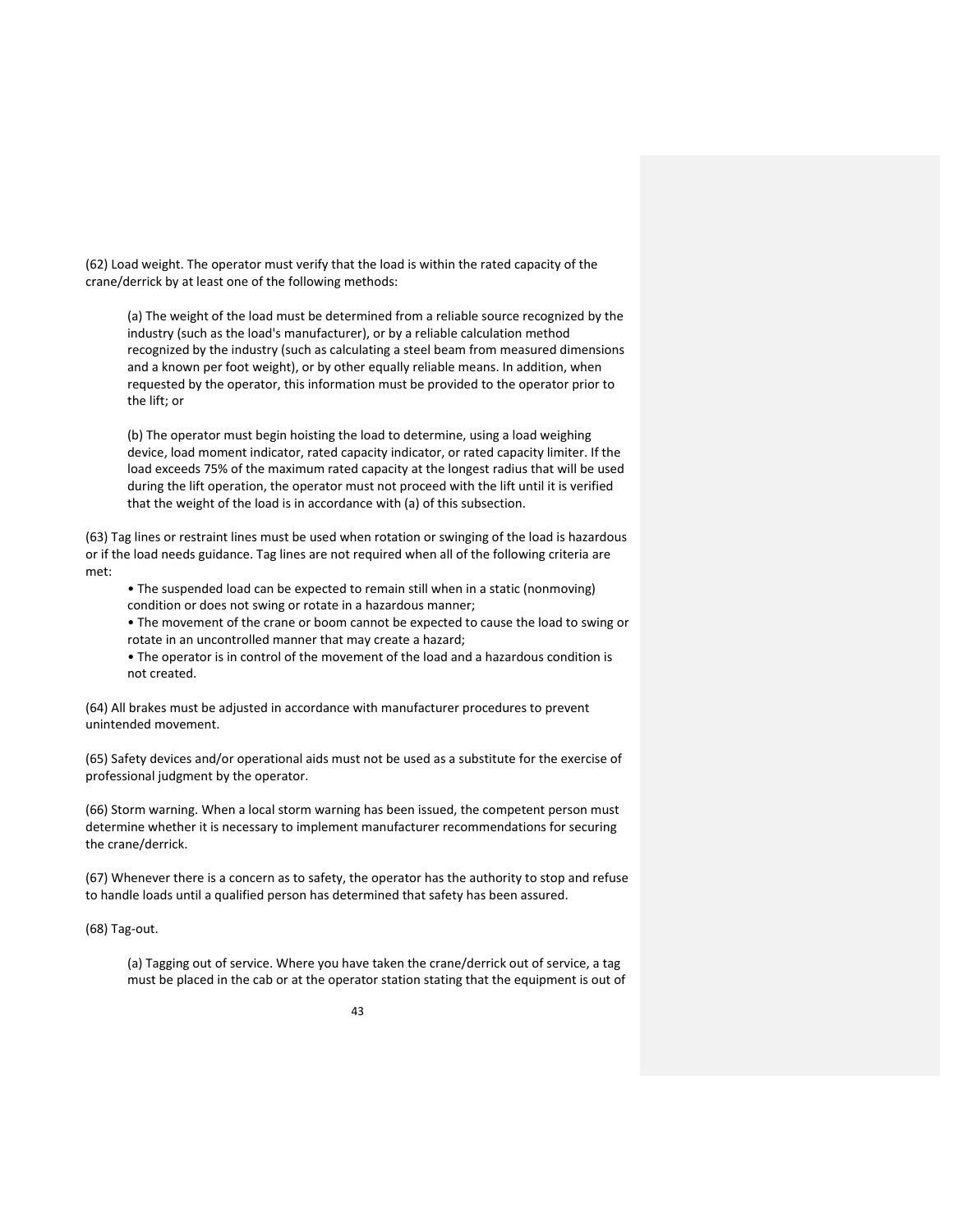service and is not to be used. Where you have taken a function(s) out of service, a tag must be placed in a conspicuous position stating that the function is out of service and is not to be used.

(b) Response to do not operate/tag‐out signs.

(i) If there is a warning (tag‐out or maintenance/do not operate) sign on the crane/derrick or starting control, the operator must not activate the switch or start the crane/derrick until the sign has been removed by a person authorized to remove it, or until the operator has verified that:

(A) No one is servicing, working on or otherwise in a dangerous position around the machine.

(B) The crane/derrick has been repaired and is working properly.

(ii) If there is a warning (tag‐out or maintenance/do not operate) sign on any other switch or control, the operator must not activate that switch or control until the sign has been removed by a person authorized to remove it, or until the operator has verified that the requirements in (b)(i)(A) and (B) of this subsection have been met.

#### **Note:** For additional lockout/tagout procedures for electrical circuits, see WAC 296-155-429.

(69) If crane/derrick adjustments or repairs are necessary:

(a) The operator must, in writing, promptly inform the person designated by you to receive such information and, where there are successive shifts, to the next operator; and

(b) You must notify all affected employees, at the beginning of each shift, of the necessary adjustments or repairs and all alternative measures.

(70) All cranes and derricks mounted on barges or other floating structures must meet the requirements as outlined in ASME B30.8-2015 for construction, installation, inspection, maintenance and operation.

(71) Swinging locomotive cranes. A locomotive crane must not be swung into a position where railway cars on an adjacent track could strike it, until it is determined that cars are not being moved on the adjacent track and that proper flag protection has been established.

(72) Remote control cranes/derricks. Before an operator leaves the crane/derrick to operate remotely, the operator must ensure that the crane/derrick will be used in accordance with the manufacturer's recommendations. Provisions must be made to prevent simultaneous activation of controls when more than one control station (remote control) is provided.

**Commented [SBS(33]:** Newer ASME reference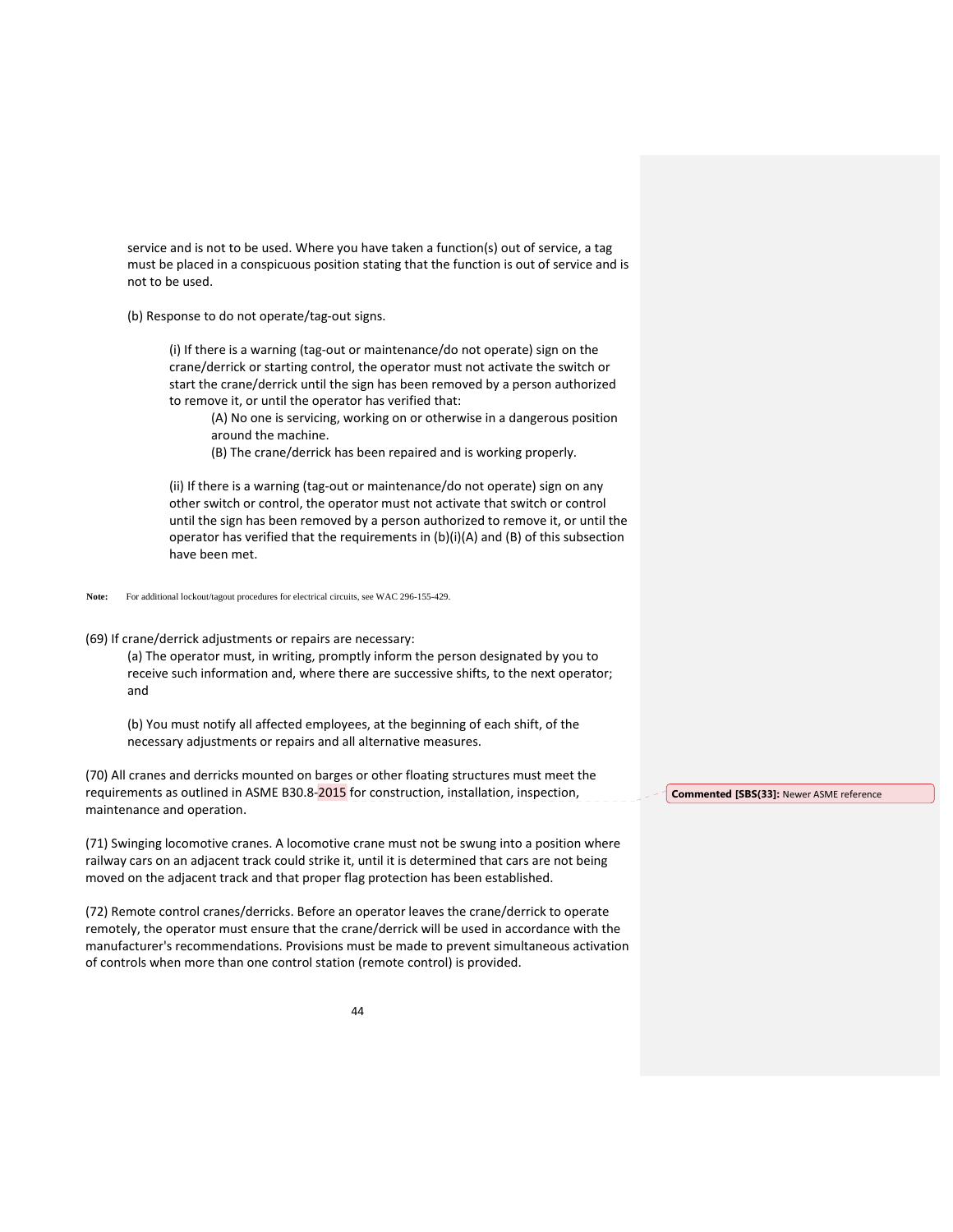(73) Remote‐operated cranes/derricks must function so that if the control signal for any crane/derrick motion becomes ineffective, the crane/derrick motion must stop.

(74) Remote-operated cranes/derricks must be equipped with an "emergency stop" system, located at the operator's remote station to provide the means to remove power from the crane in the event of a malfunction.

(75) A preventative maintenance program must be established based on the recommendation of the crane/derrick manufacturer. If manufacturer's recommendations are not available, then those of a qualified person must be followed. Dated records must be kept available.

(76) Working with a diver. You must meet the following additional requirements when working with a diver in the water:

(a) If a crane/derrick is used to get a diver into and out of the water, it must not be used for any other purpose until the diver is removed from the water. When used for more than one diver, it must not be used for any other purpose until all divers are all out of the water.

(b) The operator must remain at the controls of the crane/derrick at all times.

(c) In addition to the requirements in WAC 296‐155‐53406, Signals, either:

(i) A clear line of sight must be maintained between the operator and dive tender; or

(ii) The signals between the operator and dive tender must be transmitted electronically.

(77) For machines other than tower cranes being used inside of or on multi-level buildings, the employer must ensure that tiebacks are used to secure the machinery and have been reviewed and acknowledged as acceptable by a registered professional structural engineer (RPSE), licensed under chapter 18.43 RCW. These tiebacks must be used during all hoisting activities.

# **WAC 296‐155‐53401 Duties of assigned personnel.**

(1) While the organizational structure of various construction activities may differ, the following duties are described here for purposes of assignment. All assignments listed below must be assigned in the worksite organization. (A single individual may perform one or more of these assignments concurrently.)

- Crane owner: Has custodial control of a crane by virtue of lease or ownership. (The leasing of a crane does not relieve ownership duties from the leasor)
- Crane user: Arranges the crane's presence on a worksite and controls its use there.

• Site supervisor: Exercises supervisory control over the worksite on which a crane is being used and over the work that is being performed on that site.

**Commented [SBS(34]:** New language hoping to help prevent mini cranes from continuing to fall from buildings. Language inspired by NYC's recent rule addition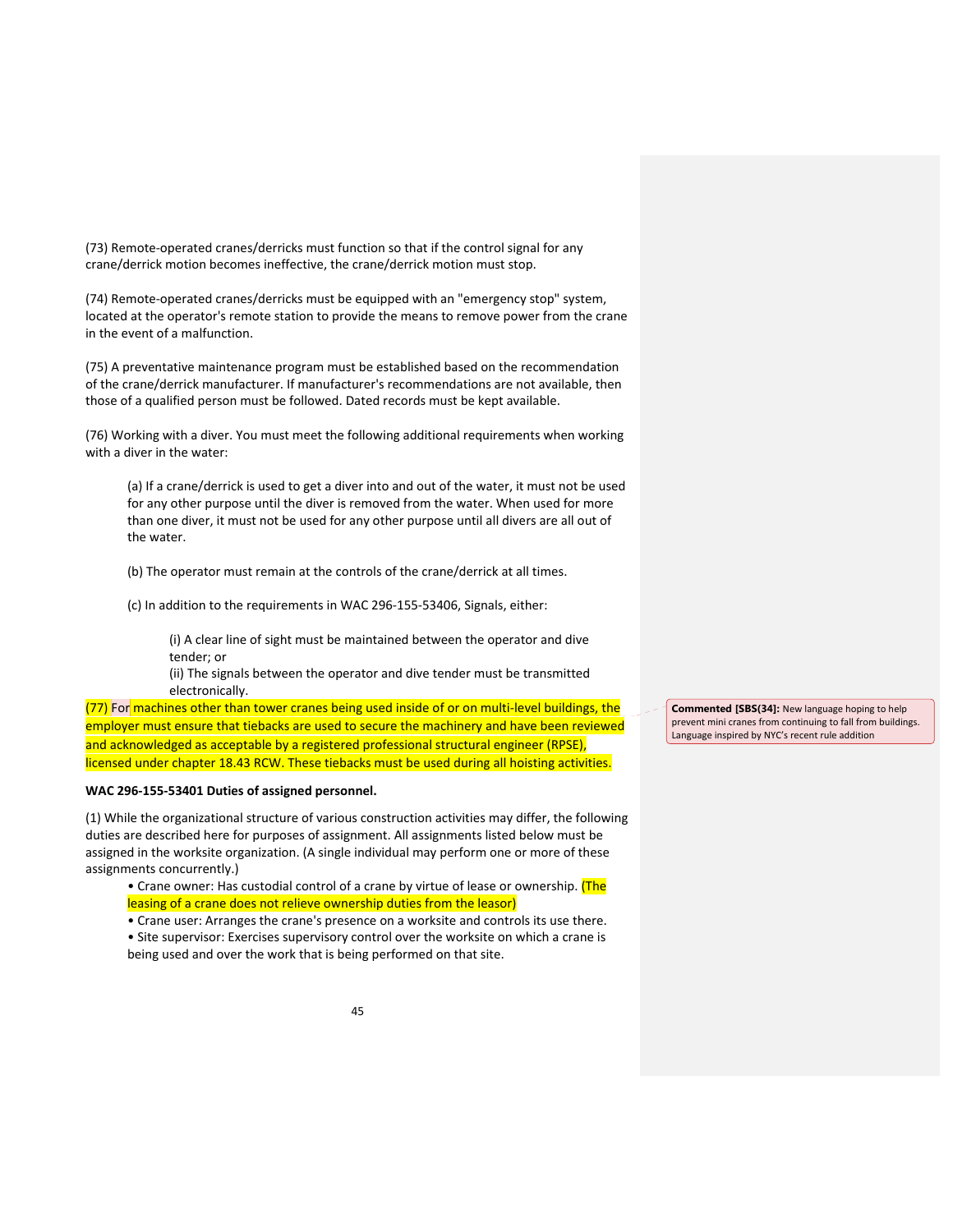• Lift director: Directly oversees the work being performed by a crane and the associated rigging crew. • Crane operator: Directly controls the crane's functions. (2) Duties of the crane owner and crane user. In some situations the owner and the user may be the same entity and therefore would have the same duties assigned. In other cases, the user may lease or rent a crane from the owner without supervisory, operational, maintenance, support personnel, or services from the owner. In these situations, subsection (3)(c) and (d) of this section apply. (3) The crane owner's duties would include the following: (a) Providing a crane that meets the requirements of Part L of this chapter as well as specific job requirements defined by the user. (b) Providing a crane and all necessary components, specified by the manufacturer, that meets the user's requested configuration and capacity. (c) Providing all applicable load/capacity chart(s) and diagrams. (d) Providing additional technical information pertaining to the crane, necessary for crane operation, when requested by the crane user. (e) Providing field assembly, disassembly, operation, maintenance information, and warning decals and placards installed as prescribed by the crane manufacturer. The assembly, disassembly, operation, maintenance information, along with the operator's manual must be provided when requested, and may be in digital format. (f) Ensuring that inspection, testing, and maintenance is performed in accordance with Part L of this chapter and informing the crane user of these requirements. (g) Using personnel that meet the requirements for a competent and/or qualified person as defined in WAC 296‐155‐52902 for the purposes of inspections, maintenance, repair, transport, assembly, and disassembly. (h) Ensuring that work involving the assembly and disassembly of a crane is supervised by an assembly/disassembly director. See WAC 296-155-53402. (4) The crane user's duties would include the following: **Commented [SBS(35]:** New language **Commented [SBS(36]:** New language adding another layer of protection

(a) Complying with the requirements of Part L of this chapter, manufacturer's requirements, and those regulations applicable at the worksite.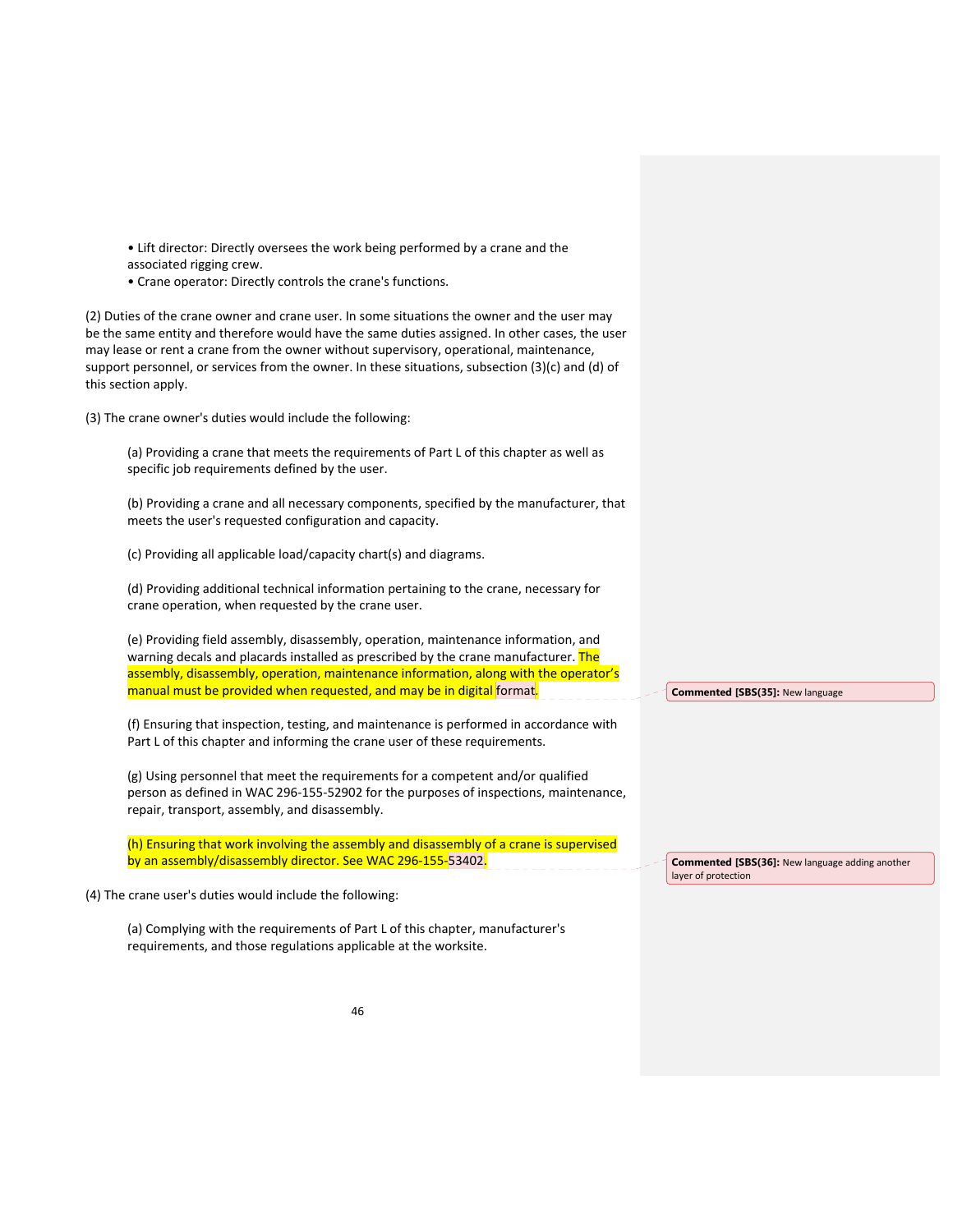(b) Using supervisors for crane activities that meet the requirements for a qualified person as defined in WAC 296‐155‐52902.

(c) Ensuring that the crane is in proper operating condition prior to initial use at the worksite by:

(i) Verifying that the crane owner has provided documentation that the crane meets the requirements of Part L of this chapter.

(ii) Verifying that inspections have been performed as prescribed in WAC 296‐ 155‐53405.

(d) Verifying that the crane has the necessary lifting capacity to perform the proposed lifting operations in the planned configuration.

(e) Using crane operators that meet the requirements of WAC 296‐155‐53300 and are qualified to perform the tasks that will be required with the crane to which they are assigned to operate.

(f) Ensuring the assigned operator(s) has been notified of adjustments or repairs that have not been completed, prior to commencing crane operations.

(g) Using personnel that meet the requirements for a competent and/or qualified person as defined in WAC 296‐155‐52902 for the purposes of inspections, maintenance, repair, transport, assembly, and disassembly.

(h) Ensuring that all personnel involved in maintenance, repair, transport, assembly, disassembly, and inspection are aware of their assigned duties, and the associated hazards.

(i) Ensuring that the inspection, testing, and maintenance as required by this part are followed and any other related requirements specified by the crane owner.

(5) The site supervisor's duties would include the following:

(a) Ensuring that the crane meets the requirements of Part L of this chapter prior to initial site usage. (b) Determining if additional regulations are applicable to crane operations.

(c) Ensuring that a qualified person is designated as the lift director.

(d) Ensuring that crane operations are coordinated with other job site activities that will be affected by or will affect lift operations.

(e) Ensuring that the area for the crane is adequately prepared. The preparation includes, but is not limited to, the following: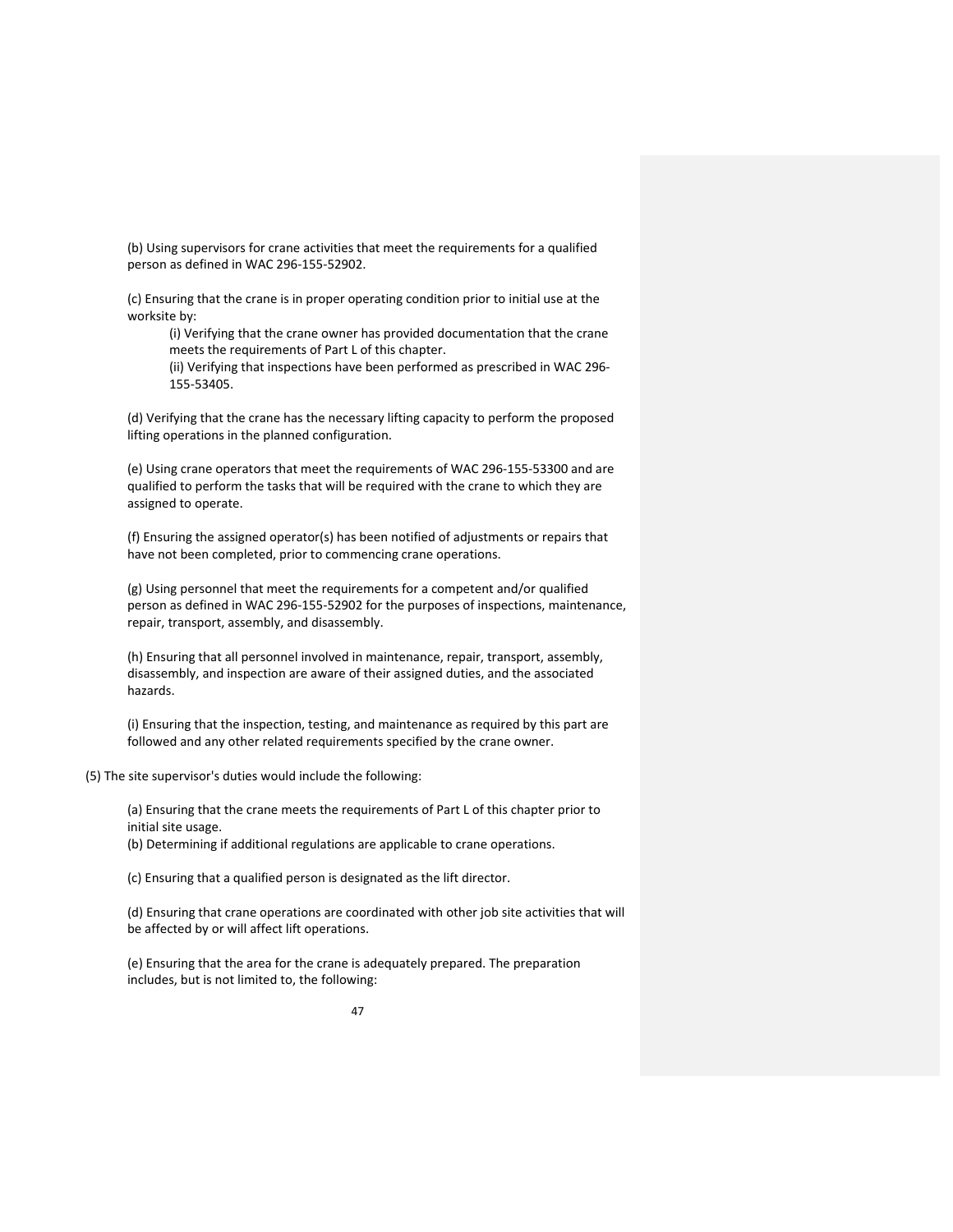(i) Access roads for the crane and associated equipment;

(ii) Sufficient room to assemble and disassemble the crane;

(iii) An operating area that is suitable for the crane with respect to levelness, surface conditions, support capability, proximity to power lines, excavations, slopes, underground utilities, subsurface construction, and obstructions to crane operation;

(iv) Traffic control as necessary to restrict unauthorized access to the crane's working area.

(f) Ensuring that work involving the assembly and disassembly of a crane is supervised by an assembly/disassembly director. See WAC 296‐155‐53402.

(g) Ensuring that crane operators meet the requirements of WAC 296‐155‐53300.

(h) Ensuring that conditions which may adversely affect crane operations are addressed. Such conditions include, but are not limited to, the following:

(i) Poor soil conditions; (ii) Wind velocity or gusting winds; (iii) Heavy rain; (iv) Fog;

(v) Extreme cold;

(vi) Artificial lighting.

(i) Allowing crane operation near electric power lines only when the requirements of WAC 296‐155‐53408 have been met.

(j) Permitting special lifting operations only when equipment and procedures required by this part, the crane manufacturer, or a qualified person, are employed. Such operations include, but are not limited to, the following:

(i) Multiple crane lifts;

(ii) Multiple load line lifts;

(iii) Lifting personnel;

(iv) Pick and carry operations;

(v) Mobile/articulating cranes operating on barges.

(k) Ensuring that work performed by the rigging crew is supervised by a qualified rigger. See WAC 296‐155‐53406.

(l) Ensuring that crane maintenance is performed by a qualified person. See WAC 296‐ 155‐53404.

(m) Notify the crane certification section by email at **Inicranes@lni.wa.gov** at least one week prior to having any type of tower crane being set up at your site. **Commented [SBS(37]:** New notification code for tower

cranes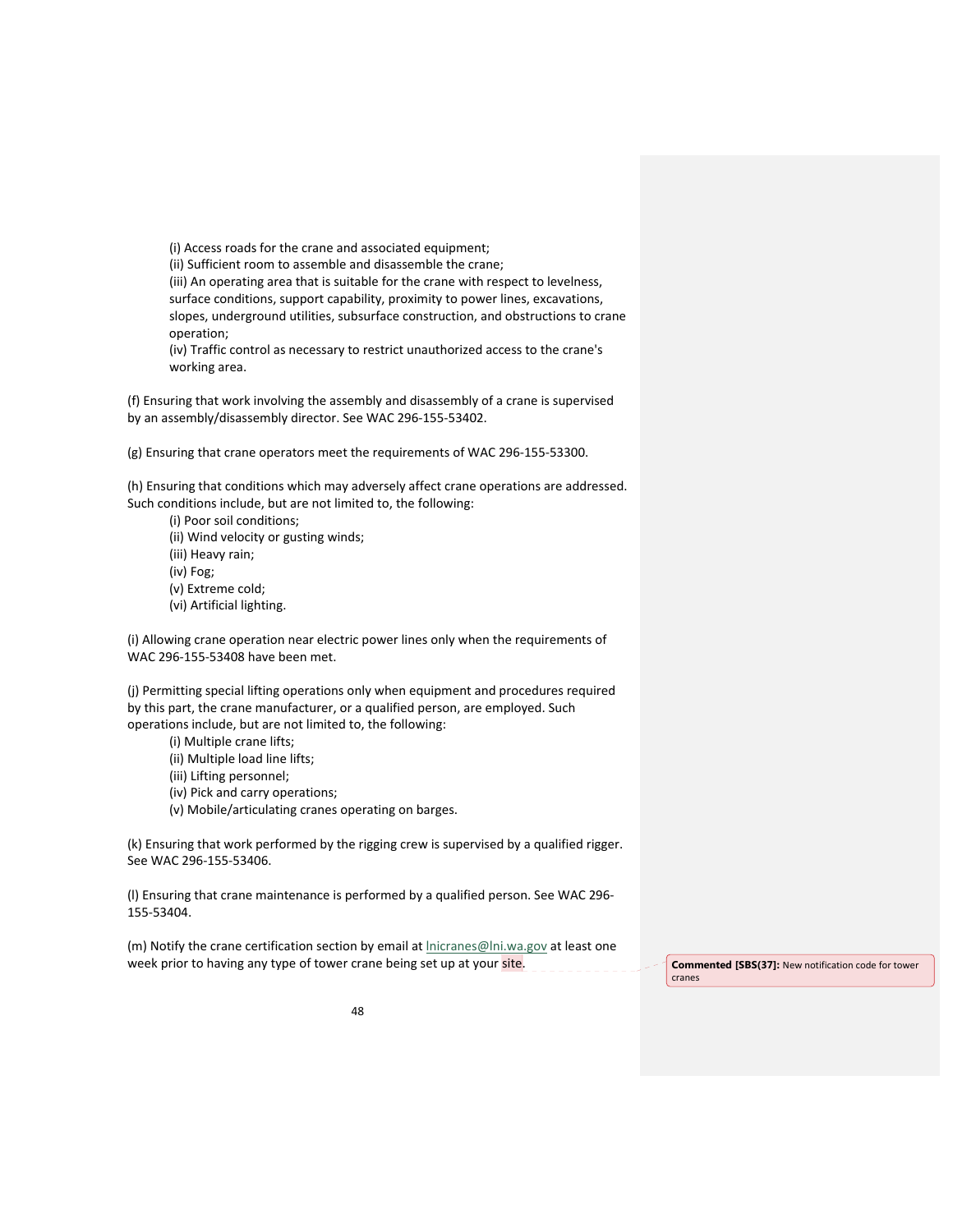(6) The lift director's duties would include the following:

(a) Being present at the job site and overseeing the lifting operations;

(b) Stopping crane operations if alerted to an unsafe condition affecting those operations;

(c) Ensuring that the preparation of the area needed to support crane operations has been completed before crane operations commence;

(d) Ensuring necessary traffic controls are in place to restrict unauthorized access to the crane's work area;

(e) Ensuring that personnel involved in crane operations understand their assigned duties, and the associated hazards;

(f) Addressing safety concerns raised by the operator or other personnel and deciding if it is necessary to overrule those concerns and directs crane operations to continue. In all cases, the manufacturer's criteria for safe operation and the requirements of this chapter and any other applicable safety and health standards must be adhered to;

(g) Assigning qualified signal person(s) and conveying that information to the crane operator;

(h) Ensuring that signal persons assigned meet the qualification requirements located in WAC 296‐155‐53302;

(i) Allowing crane operation near electric power lines only when the requirements of WAC 296‐155‐53408 and any additional requirements determined by the site supervisor have been met;

(j) Ensuring precautions are implemented when hazards associated with special lifting operations are present. Such operations include, but are not limited to, the following:

(i) Multiple crane lifts;

- (ii) Multiple load line lifts;
- (iii) Lifting personnel;

(iv) Pick and carry operations;

(v) Mobile/articulating cranes operating on barges.

(k) Ensuring that the applicable requirements of WAC 296‐155‐547 through 296‐155‐ 55405 are met when lifting personnel;

(l) Informing the crane operator of the weight of loads to be lifted, as well as the lifting, moving, and placing locations for these loads;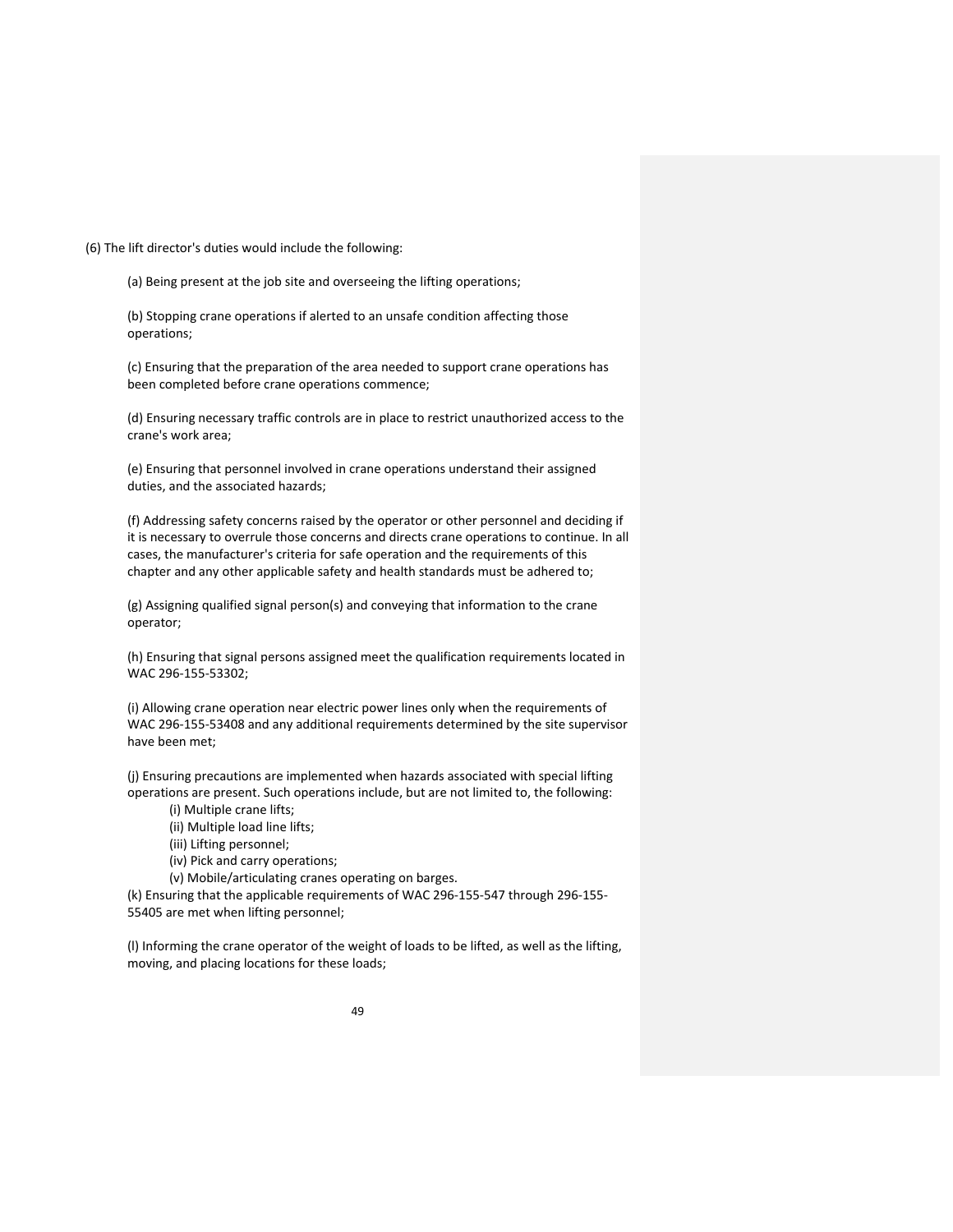(m) Obtaining the crane operator's verification that this weight does not exceed the crane's rated capacity;

(n) Ensuring that a crane's load rigging is performed by a qualified rigger as defined in WAC 296‐155‐53306;

(o) Ensuring that the load is properly rigged and balanced before it is lifted more than a few inches.

(7) Whenever the crane operator has doubt or concerns as to the safety of crane operations, the operator must stop the crane's functions in a controlled manner. Lift operations can only resume after safety concerns have been resolved or the continuation of crane operations is directed by the lift director as outlined in subsection (6) of this section. The crane operator's duties would include the following:

(a) Reviewing the requirements for the crane with the lift director before operations;

(b) Knowing what types of site conditions could adversely affect the operation of the crane and consulting with the lift director concerning the possible presence of those conditions;

(c) Understanding and applying the information contained in the crane manufacturer's operating manual;

(d) Understanding the crane functions and limitations as well as its particular operating characteristics;

(e) Using the crane's load/capacity chart(s) and diagrams and applying all notes and warnings related to the charts to confirm the correct crane configuration to suit the load, site, and lift conditions;

(f) Refusing to operate the crane when any portion of the load or crane would enter the prohibited zone of energized power lines except as defined in WAC 296‐155‐53408;

(g) Performing a daily inspection as specified in WAC 296‐155‐53405;

(h) Promptly reporting the need for any adjustments or repairs to the appropriate person;

(i) Following applicable lockout/tagout procedures. See WAC 296‐155‐53400(67);

(j) Not operating the crane when physically or mentally unfit;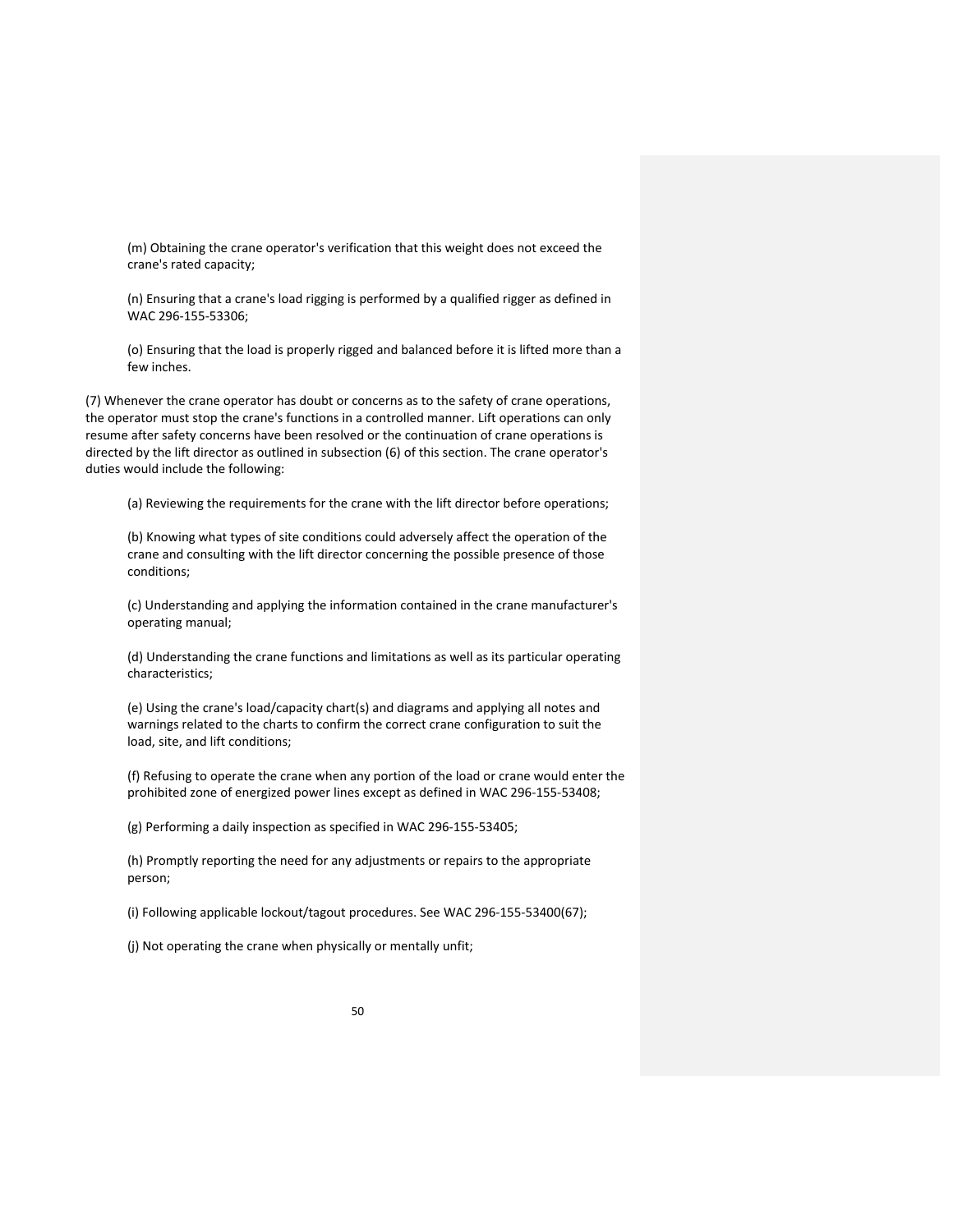(k) Ensuring that all controls are in the off or neutral position and that all personnel are in the clear before energizing the crane or starting the engine;

(l) Not engaging in any practice that will divert their attention while actually operating the crane controls;

(m) Testing the crane function controls that will be used and operating the crane only if those function controls respond properly;

(n) Operating the crane's functions, under normal operating conditions, in a smooth and controlled manner;

(o) Knowing and following the procedures specified by the manufacturer or approved by a qualified person, for assembly, disassembly, setting up, and reeving the crane;

(p) Knowing how to travel the crane;

(q) Observing each outrigger during extension, setting, and retraction or using another worker to observe each outrigger during extension, setting, or retraction;

(r) Ensuring that the load and rigging weight(s) have been provided;

(s) Calculating or determining the net capacity for all configurations that will be used and verifying, using the load/capacity chart(s), that the crane has sufficient net capacity for the proposed lift;

(t) Considering all factors known that might affect the crane capacity and informing the lift director of the need to make appropriate adjustments;

(u) Knowing the standard and special signals as specified in WAC 296‐155‐53406 and responding to such signals from the person who is directing the lift or a qualified signal person;

(v) If power fails during operations:

(i) Setting all brakes and locking devices.

(ii) Moving all clutches or other power controls to the off or neutral position.

(iii) Landing any load suspended below the hook under brake control if practical.

(w) Before leaving the crane unattended:

(i) Landing any load suspended below the hook, unless the requirements of WAC 296‐155‐53400(52) are met.

(ii) Disengaging the master clutch.

(iii) Setting travel, swing, boom brakes, and other locking devices.

(iv) Putting controls in the off or neutral position.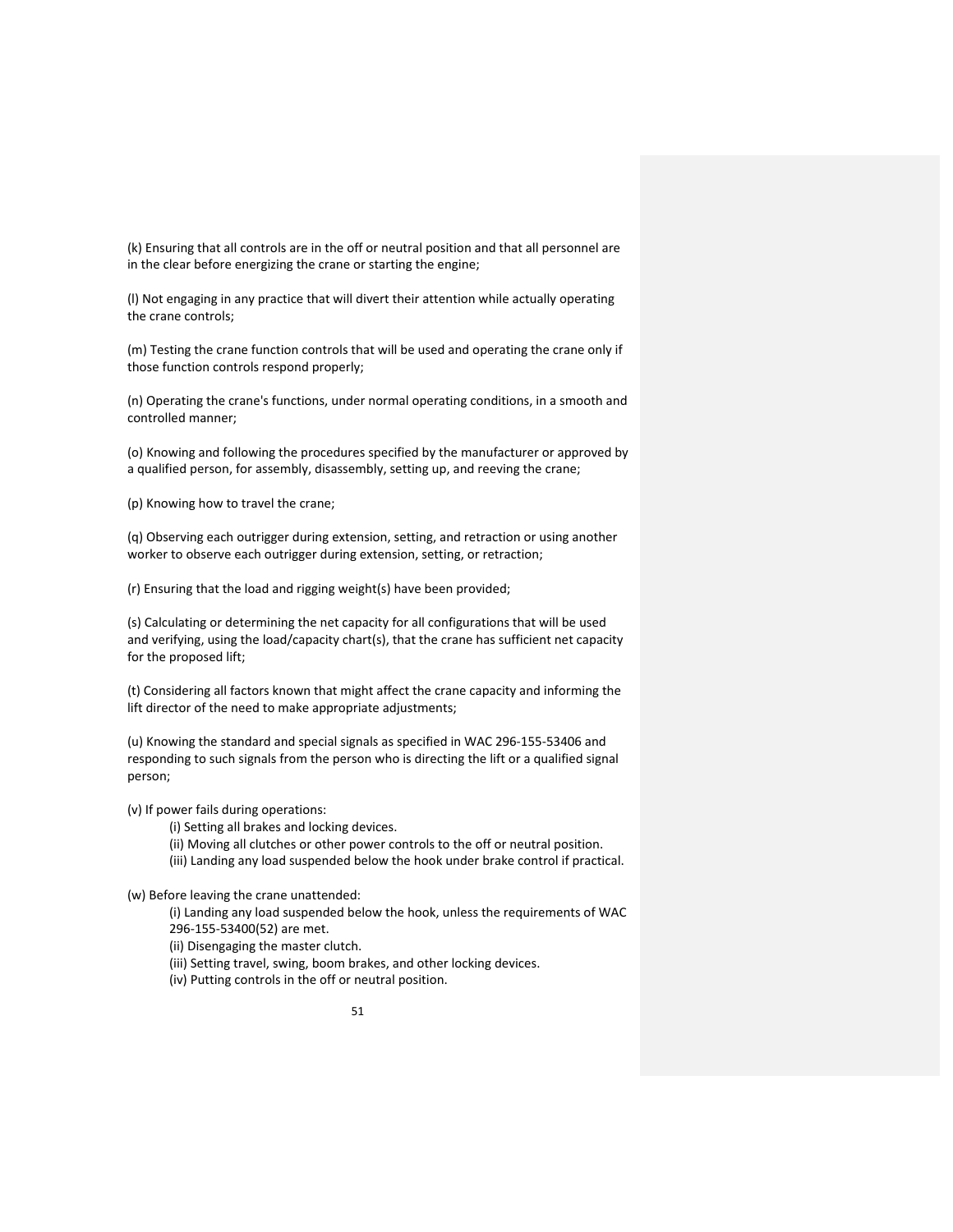(v) Stopping the engine. An exception to this may exist when crane operation is frequently interrupted during a shift and the operator must leave the crane. Under these circumstances, the engine may remain running and (w)(i) and (iv) of this subsection must apply. The operator must be situated where any entry to the crane can be observed.

(vi) Considering the recommendations of the manufacturer for securing the crane, when a local weather storm warning exists.

#### **WAC 296‐155‐53402 Assembly/disassembly.**

(1) When assembling and disassembling crane/derrick (or attachments), you must comply with all applicable manufacturer prohibitions and must comply with either:

(a) Manufacturer procedures applicable to assembly and disassembly; or

(b) Employer procedures for assembly and disassembly. Written employer procedures may be used only where the assembly/disassembly director reviews the procedures and can demonstrate that the procedures used meet the requirements in subsection (17) of this section.

Note: You must follow manufacturer procedures when you use synthetic slings during assembly or disassembly of cranes/derricks, see subsection (19) of this section.

(2) Supervision ‐ Competent/qualified person.

(a) Assembly/disassembly must be directed by a person who meets the criteria for both a competent person and a qualified person, or by a competent person who is assisted by one or more qualified persons (assembly/disassembly director).

(b) Where the assembly/disassembly is being performed by only one person, that person must meet the criteria for both a competent person and a qualified person. For purposes of this part, that person is considered the assembly/disassembly director.

(c) The assembly/disassembly director must provide continuous, onsite supervision of the A/D operation, and ensure compliance with the approved A/D plan and relevant rigging plans.

(3) Knowledge of procedures. The assembly/disassembly director must understand the applicable assembly/disassembly procedures.

**Commented [SBS(38]:** New language requiring the a/d director to review the procedure

**Commented [SBS(39]:** New AD Director language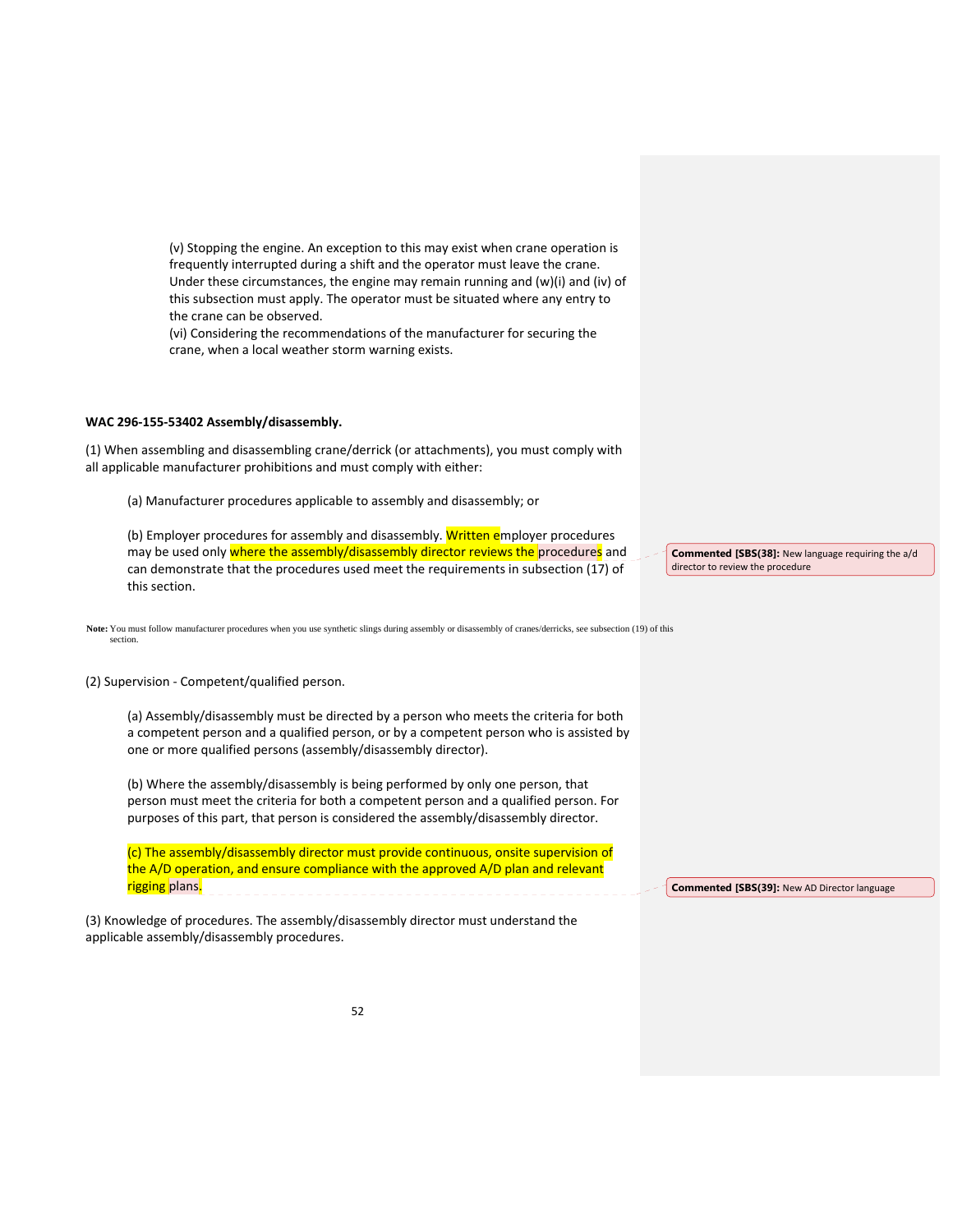(4) Review of procedures. The assembly/disassembly director must review the applicable assembly/disassembly procedures immediately prior to the commencement of assembly/disassembly unless the assembly/disassembly director has applied them to the same type and configuration of crane/derrick (including accessories, if any). These procedures must in written format and on site.

(5) Preassembly inspection.

(a) Prior to assembling crane/derrick components or attachments the assembly/disassembly director must inspect these components and attachments to ensure that they meet the manufacturer's recommendations. This inspection must include a visual inspection to ensure that the components and attachments are of sound physical condition and functional within the manufacturer's recommendations.

(b) Documentation of this inspection must remain at the job site while the crane/derrick is in use.

## (6) Crew instructions.

(a) Before commencing assembly/disassembly operations, the assembly/disassembly director must ensure that the crew members understand the following:

- (i) Their tasks;
- (ii) The hazards associated with their tasks;
- (iii) The hazardous positions/locations that they need to avoid.

(b) During assembly/disassembly operations, before a crew member takes on a different task, or when adding new personnel during the operations, the requirements in (a)(i) through (iii) of this subsection must be met.

(7) Protecting assembly/disassembly crew members out of operator view.

(a) Before a crew member goes to a location that is out of view of the operator and is either: In, on, under, or near the crane/derrick (or load) where the crew member could be injured by movement of the crane/derrick (or load), the crew member must inform the operator that they are going to that location.

(b) Where the operator knows that a crew member went to a location covered by (a) of this subsection, the operator must not move any part of the crane/derrick (or load) until the operator is informed in accordance with a prearranged system of communication that the crew member is in a safe position.

(8) Working under the boom, jib or other components.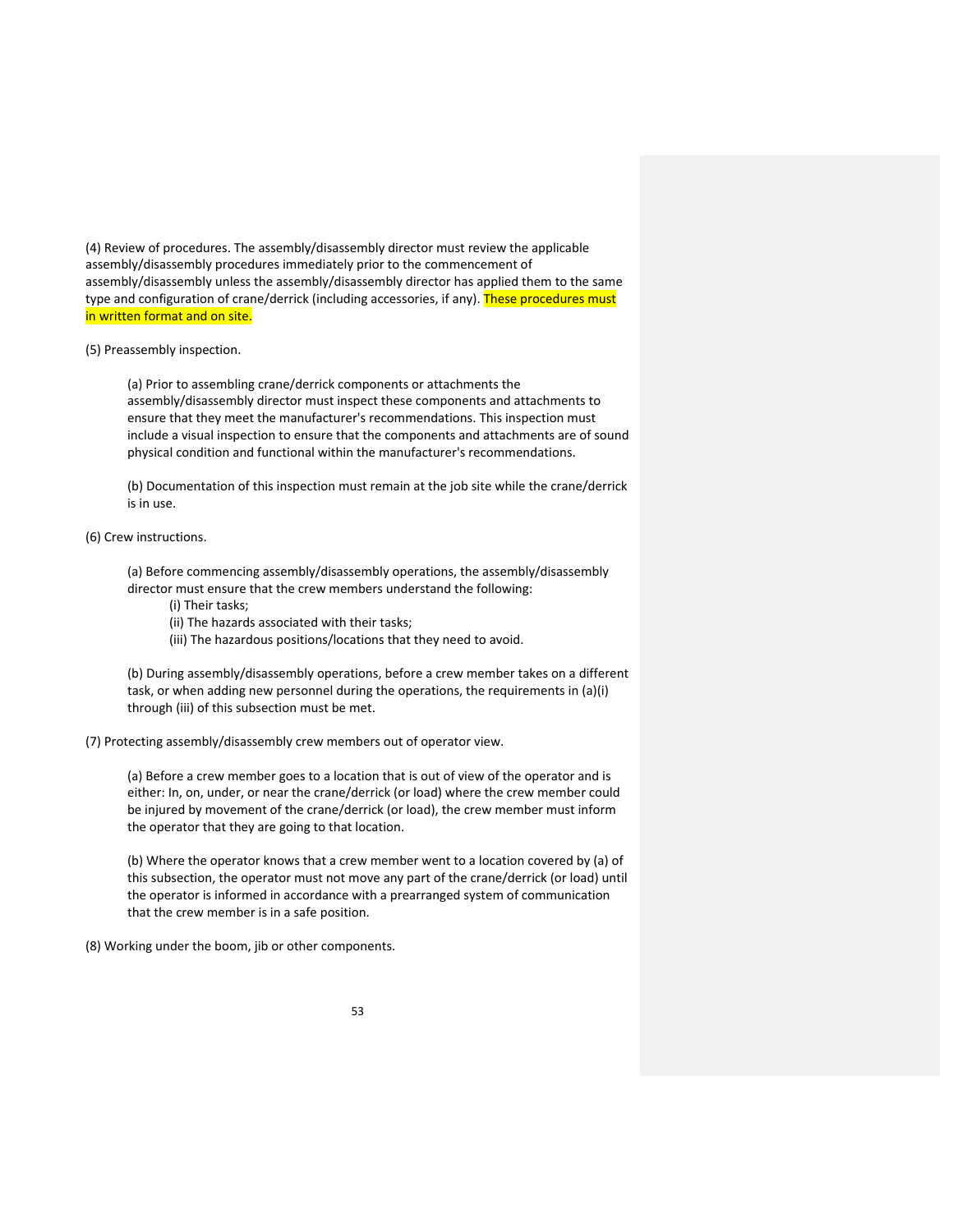(a) When pins (or similar devices) are being removed, employees must not be under the boom, jib, or other components, except where the requirements in (b) of this subsection are met.

(b) Exception. Where you demonstrate that site constraints require one or more employees to be under the boom, jib, or other components when pins (or similar devices) are being removed, the assembly/disassembly director must implement procedures that minimize the risk of unintended dangerous movement and minimize the duration and extent of exposure under the boom. (See WAC 296-155-56430, Assembly/disassembly—Working under the boom, jib or other components—Sample procedures for minimizing the risk of unintended dangerous boom movement.)

(9) Capacity limits. During all phases of assembly/disassembly, rated capacity limits for loads imposed on the crane/derrick, components (including rigging), lifting lugs and crane/derrick accessories must not be exceeded.

(10) Addressing specific hazards. The assembly/disassembly director supervising the assembly/disassembly operation must address the hazards associated with the operation, which include:

(a) Site and ground bearing conditions. Site and ground conditions must be adequate for safe assembly/disassembly operations and to support the crane/derrick during assembly/disassembly (see WAC 296‐155‐53400 (34) through (38) for ground condition requirements).

(b) Blocking material. The size, amount, condition and method of stacking blocking must be sufficient to sustain the loads and maintain stability.

(c) Proper location of blocking. When used to support lattice booms or components, blocking must be appropriately placed to:

- (i) Protect the structural integrity of the crane/derrick; and
- (ii) Prevent dangerous movement and collapse.

(d) Verifying assist crane loads. When using an assist crane, the loads that will be imposed on the assist crane at each phase of assembly/disassembly must be verified in accordance with WAC 296‐155‐53400(61) before assembly/disassembly begins.

(e) Boom and jib pick points. The point(s) of attachment of rigging to a boom (or boom sections or jib or jib sections) must be suitable for preventing structural damage and facilitating safe handling of these components.

(f) Center of gravity.

(i) The center of gravity of the load must be identified if it is necessary for the method used for maintaining stability.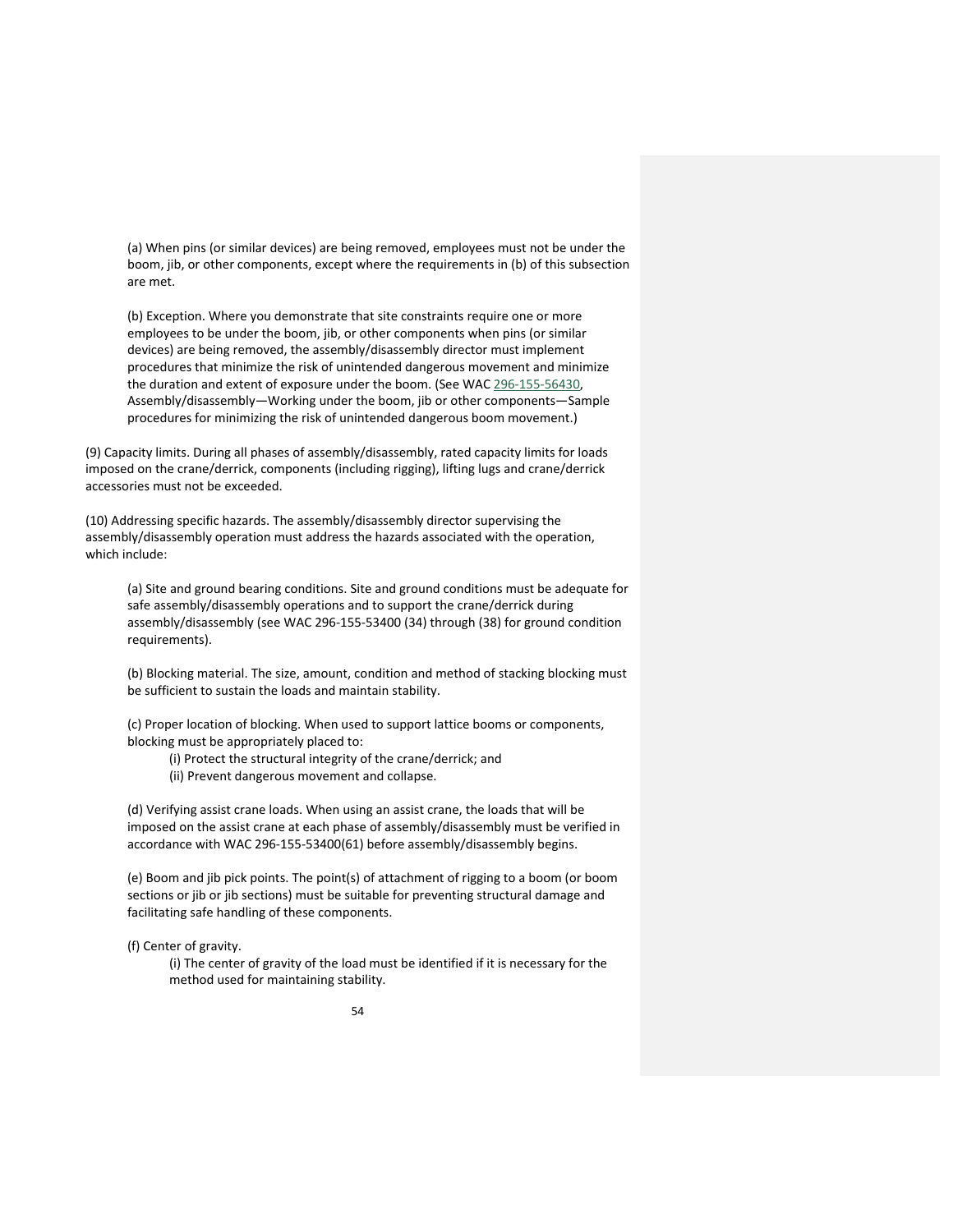(ii) Where there is insufficient information to accurately identify the center of gravity, measures designed to prevent unintended dangerous movement resulting from an inaccurate identification of the center of gravity must be used. (See WAC 296‐155‐56430, Assembly/disassembly—Working under the boom, jib or other components—Sample procedures for minimizing the risk of unintended dangerous boom movement.)

(g) Stability upon pin (or similar devices) removal. The boom sections, boom suspension systems (such as gantry A‐frames and jib struts), and components must be rigged or supported to maintain stability upon the removal of the pins.

(h) Snagging. Suspension ropes and pendants must not be allowed to catch on the boom or jib connection pins or cotter pins (including keepers and locking pins).

(i) Struck by counterweights. The potential for unexpected movement from inadequately supported counterweights and from hoisting counterweights.

(j) Boom hoist brake failure. Each time reliance is to be placed on the boom hoist brake to prevent boom movement during assembly/disassembly, the brake must be tested prior to such reliance to determine if it is sufficient to prevent boom movement. If it is not sufficient, a boom hoist pawl, other locking device/back‐up braking device, or another method of preventing dangerous movement of the boom (such as blocking or using an assist crane) from a boom hoist brake failure must be used.

(k) Loss of backward stability. Backward stability before swinging the upperworks, travel, and when attaching or removing crane/derrick components.

GRAPHIC – Figure 2

(l) Wind speed and weather. The effect of wind speed and weather on the crane/derrick.

(11) Cantilevered boom sections. Manufacturer limitations on the maximum amount of boom supported only by cantilevering must not be exceeded. Where these are unavailable, a registered professional engineer familiar with the type of crane/derrick involved must determine this limitation in writing, which must not be exceeded.

(12) Weight of components. The weight of each of the components must be readily available.

(13) Components and configuration.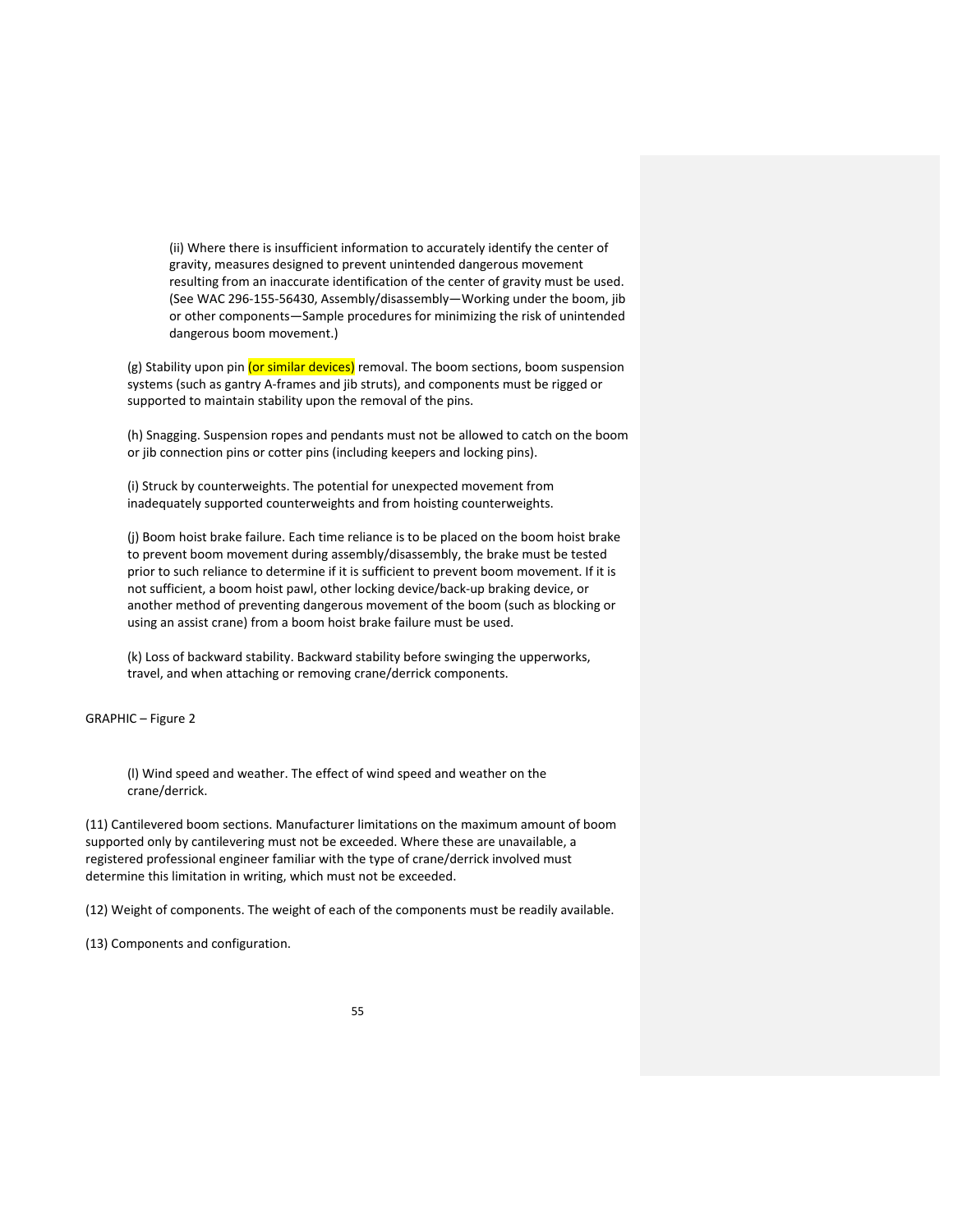(a) The selection of components and configuration of the crane/derrick that affect the capacity or safe operation of this equipment must be in accordance with:

(i) Manufacturer's instructions, prohibitions, limitations, and specifications. Where these are unavailable, a registered professional engineer familiar with the type of crane/derrick involved must approve, in writing, the selection and configuration of components; or

(ii) Approved modifications that meet the requirements of WAC 296‐155‐53400 (58) and (59) (crane/derrick modifications).

(b) Post‐assembly inspection. Upon completion of assembly, the crane/derrick must be inspected by the assembly/disassembly director to ensure compliance with (a) of this subsection and as follows:

(i) Upon completion of assembly, the crane/derrick must be inspected by a qualified person to assure that it is configured in accordance with manufacturer's criteria. For tower cranes, this inspection must be done by an accredited crane certifier.

(ii) Where manufacturer's criteria is unavailable, a qualified person must determine if a registered professional engineer (RPE) familiar with the type of crane/derrick involved is needed to develop criteria for the configuration. If an RPE is not needed, you must ensure that the criteria are developed by the qualified person. If an RPE is needed, you must ensure that they are developed by an RPE.

(c) Crane/derrick must not be used until an inspection demonstrates that it is configured in accordance with the applicable criteria.

(d) Documentation of this inspection must remain at the job site while the crane/derrick is in use.

(14) Shipping pins. Reusable shipping pins, straps, links, and similar equipment must be removed. Once they are removed they must either be stowed or otherwise stored so that they do not present a falling object hazard.

(15) Pile driving. Cranes used for pile driving must not have a jib attached during pile driving operations.

(16) The following are additional requirements for dismantling of booms and jibs, including dismantling for changing the length of booms and jibs (applies to both the use of manufacturer procedures and employer procedures):

(a) None of the pins in the pendants are to be removed (partly or completely) when the pendants are in tension. See, for example, Figure 3.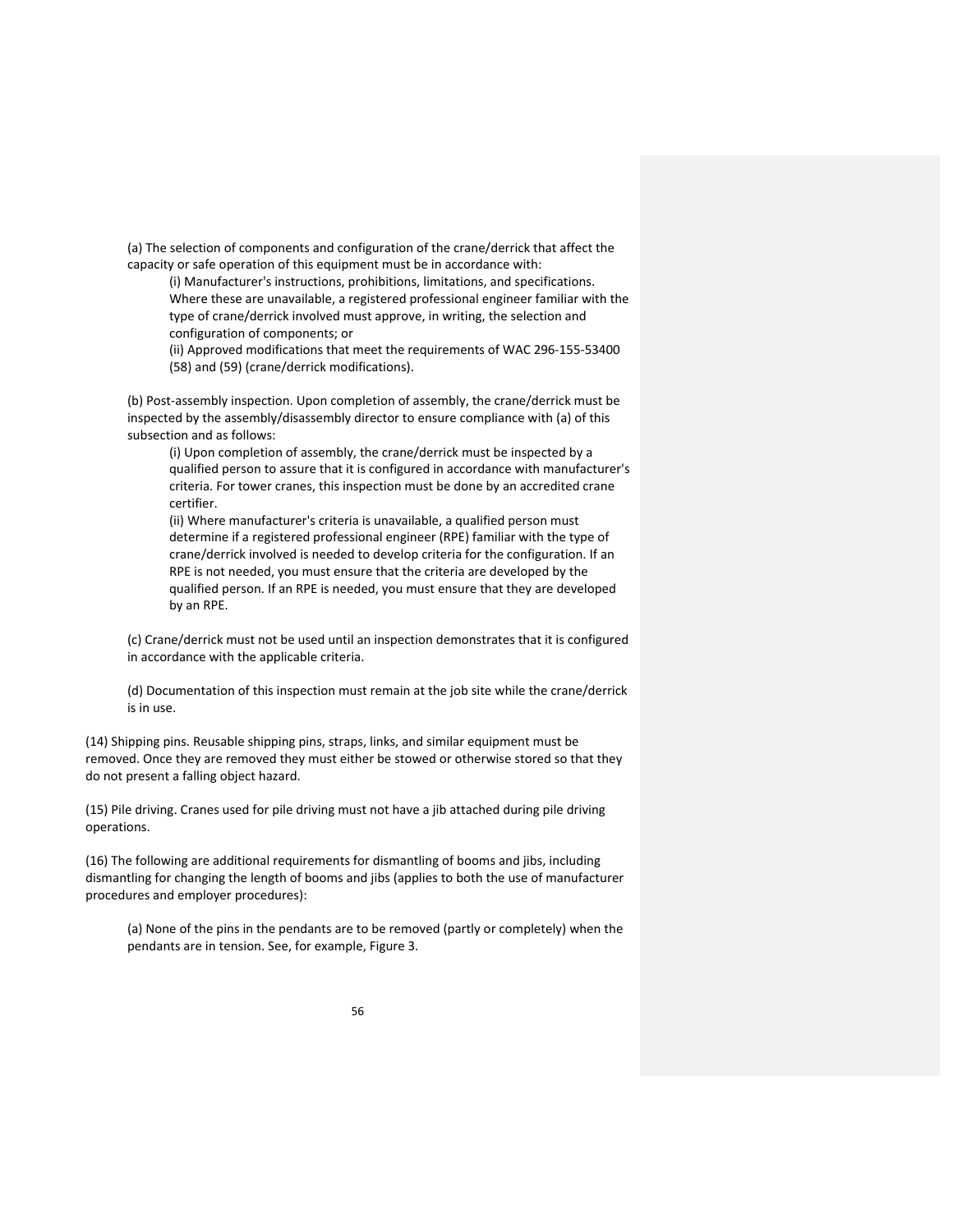# GRAPHIC – Figure 3

(b) None of the pins (top and bottom) on boom sections located between the pendant attachment points and the crane/derrick body are to be removed (partly or completely) when the pendants are in tension. See, for example, Figures 4 and 5.

# GRAPHIC – Figure 4 & 5

(c) None of the pins (top and bottom) on boom sections located between the uppermost boom section and the crane/derrick body are to be removed (partly or completely) when the boom is being supported by the uppermost boom section resting on the ground (or other support). See, for example, Figure 6.

### GRAPHIC – Figure 6

(d) None of the top pins on boom sections located on the cantilevered portion of the boom being removed (the portion being removed ahead of the pendant attachment points) are to be removed (partly or completely) until the cantilevered section to be removed is fully supported. See, for example, Figures 7 and 8.

#### GRAPHIC – Figure 7 & 8

(17) When using employer procedures instead of manufacturer procedures for assembling or disassembling, you must ensure that the procedures are designed to:

(a) Prevent unintended dangerous movement, and to prevent collapse, of any parts of the crane/derrick.

(b) Provide adequate support and stability of all parts of the crane/derrick during the assembly/disassembly process.

(c) Position employees involved in the assembly/disassembly operation so that their exposure to movement or collapse is minimized.

(d) Qualified person. Employer procedures must be developed by a qualified person.

(18) Outriggers and stabilizers. When the load to be handled and the operating radius require the use of outriggers or stabilizers, or at any time when outriggers or stabilizers are used, the following requirements must be met: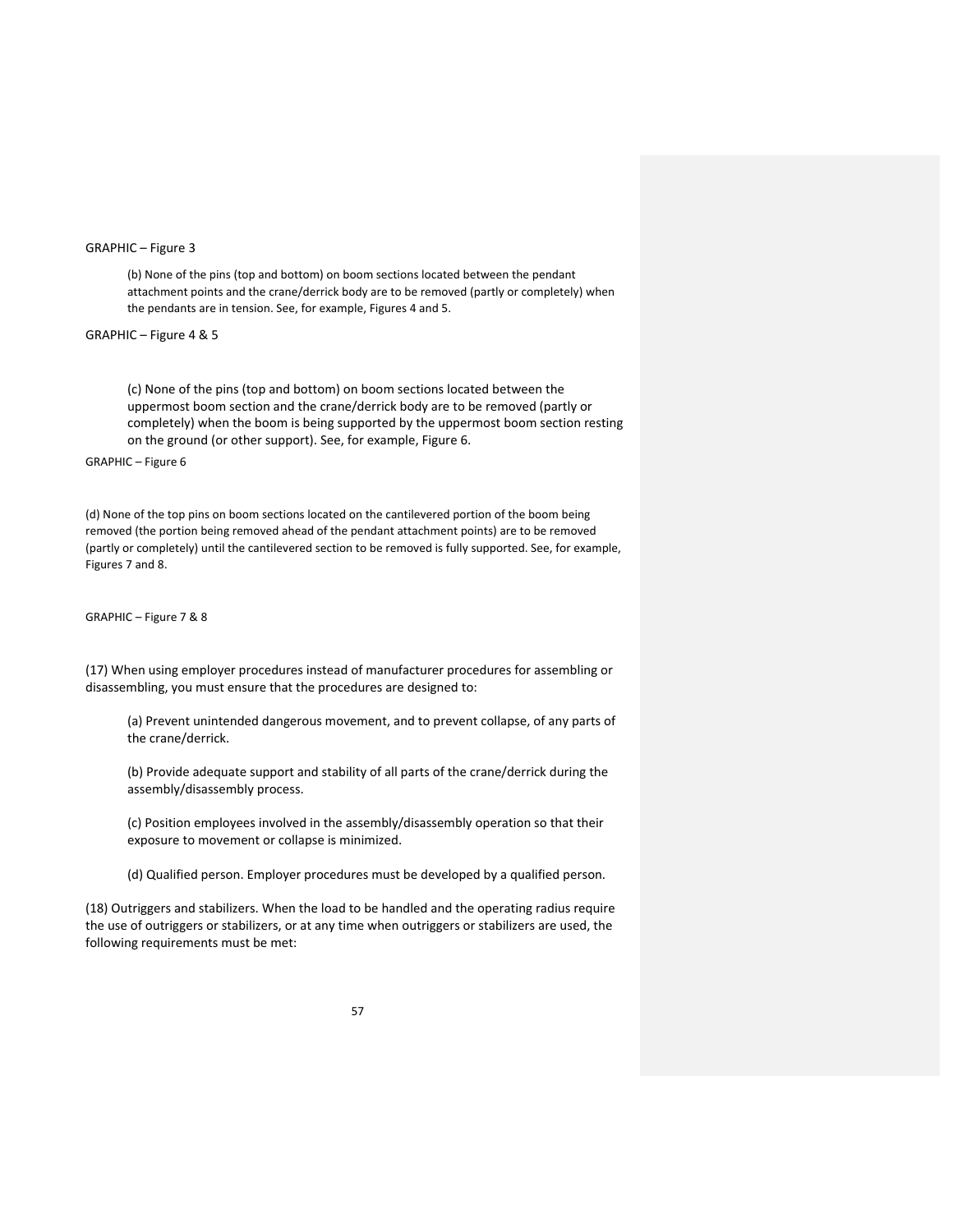(a) The outriggers or stabilizers must be either fully extended or, if manufacturer procedures permit, deployed as specified in the load chart.

(b) The outriggers must be set to remove the crane weight from the wheels, except for locomotive cranes (see (f) of this subsection for use of outriggers on locomotive cranes). This provision does not apply to stabilizers.

(c) When outrigger floats are used, they must be attached to the outriggers. When stabilizer floats are used they must be attached to the stabilizers.

(d) Each outrigger or stabilizer must be visible to the operator or to a signal person during extension and setting.

(e) Outrigger and stabilizer blocking must:

(i) Meet the requirements in subsection (10)(b) and (c) of this section. (ii) Be placed only under the outrigger or stabilizer float/pad of the jack or, where the outrigger or stabilizer is designed without a jack, under the outer bearing surface of the extended outrigger or stabilizer beam.

(f) For locomotive cranes, when using outriggers or stabilizers to handle loads, the manufacturer's procedures must be followed. When lifting loads without using outriggers or stabilizers, the manufacturer's procedures must be met regarding truck wedges or screws.

(19) Rigging. In addition to the following requirements in WAC 296‐155‐556, 296‐155‐558, 296‐ 155‐560 and 296‐155‐562 and other requirements in this and other standards applicable to rigging, when rigging is used for assembly/disassembly, you must ensure that:

(a) The rigging work is done by a qualified rigger. See WAC 296‐155‐53306.

(b) Synthetic slings are protected from: Abrasive, sharp or acute edges, and configurations that could cause a reduction of the sling's rated capacity, such as distortion or localized compression. See WAC 296‐155‐55815(6), 296‐155‐55820(6) and 296‐155‐55825(6).

Note: Requirements for the protection of wire rope slings are contained in WAC 296-155-55805.

(c) When synthetic slings are used, the synthetic sling manufacturer's instructions, limitations, specifications and recommendations must be followed.

#### **WAC 296‐155‐53403 Fall protection.**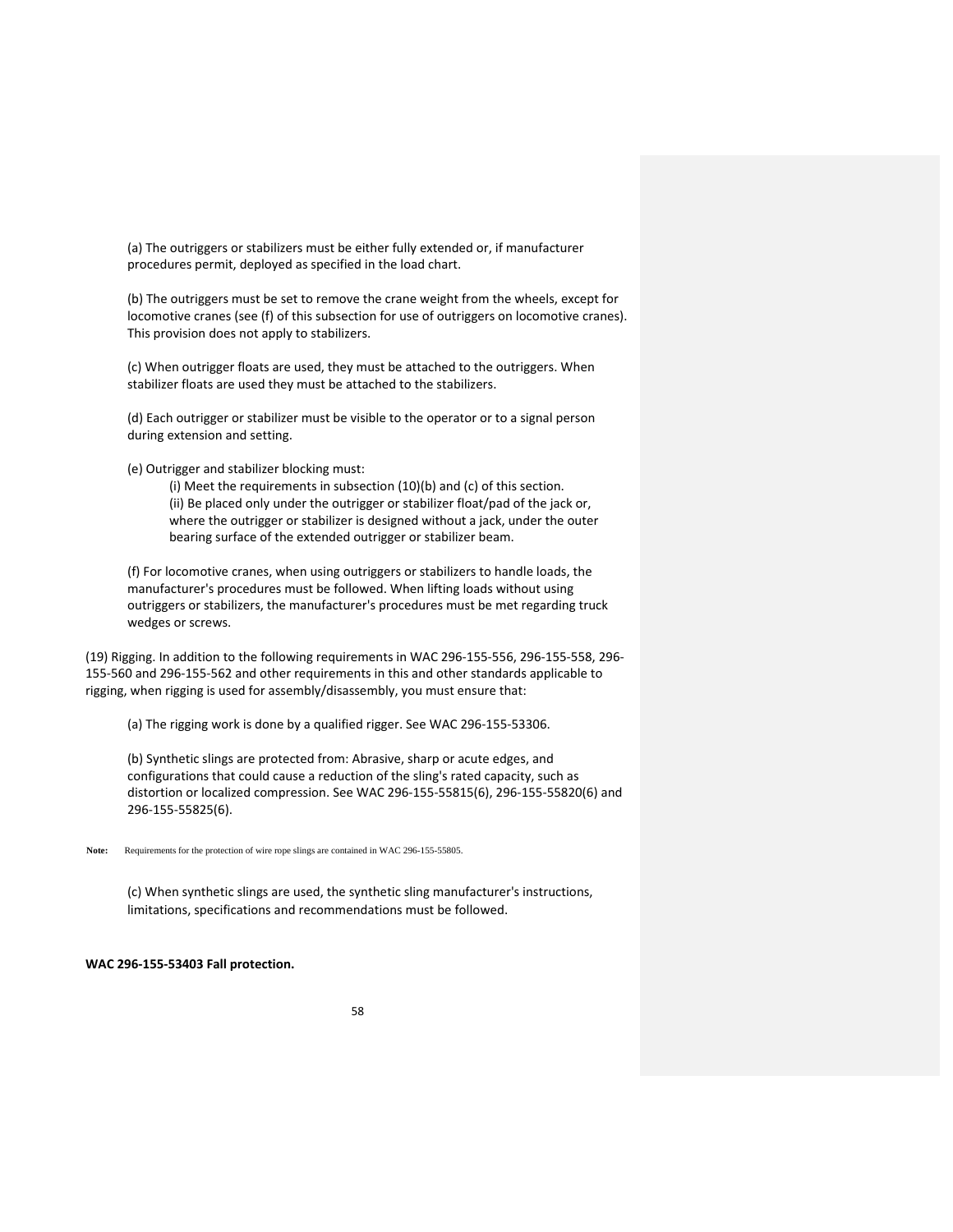(1) Application.

(a) Subsections (2), (3)(b), (5) and (6) of this section apply to all cranes/derricks covered by this part except tower cranes.

(b) Subsections (3)(a), (4), (7), (10) and (11) of this section apply to all cranes/derricks covered by this part.

(c) Subsections (3)(c) and (9) of this section apply only to tower cranes.

### (2) Boom walkways.

(a) Cranes/derricks manufactured after the effective date of this section with lattice booms must be equipped with walkways on the boom(s) if the vertical profile of the boom (from cord centerline to cord centerline) is 6 or more feet.

(b) Boom walkway criteria. The walkways must be at least 12 inches wide.

(3) Steps, handholds, ladders, grabrails, guardrails and railings.

(a) All steps, handholds, ladders and guardrails/railings/grabrails must be maintained in good condition.

(b) Cranes/derricks manufactured after the effective date of this section must be equipped so as to provide safe access and egress between the ground and the operator work station(s), including the forward and rear positions, by the provision of devices such as steps, handholds, ladders, and guardrails/railings/grabrails. These devices must meet the following criteria:

(i) Steps, handholds, ladders and guardrails/railings/grabrails must meet the criteria of SAE J185 (May 2003) or ISO 11660‐2:1994(E) except where infeasible. (ii) Walking/stepping surfaces, except for crawler treads, must have slip‐resistant features/properties (such as diamond plate metal, strategically placed grip tape, expanded metal, or slip‐resistant paint).

(c) Tower cranes manufactured after the effective date of this section must be equipped so as to provide safe access and egress between the ground and the cab, machinery platforms, and tower (mast), by the provision of devices such as steps, handholds, ladders, and guardrails/railings/grabrails. These devices must meet the following criteria:

(i) Steps, handholds, ladders, and guardrails/railings/grabrails must meet the criteria of ISO 11660‐1:2008(E) and ISO 11660‐3:2008(E) or SAE J185 (May 2003) except where infeasible.

(ii) Walking/stepping surfaces must have slip‐resistant features/properties (such as diamond plate metal, strategically placed grip tape, expanded metal, or slip‐ resistant paint).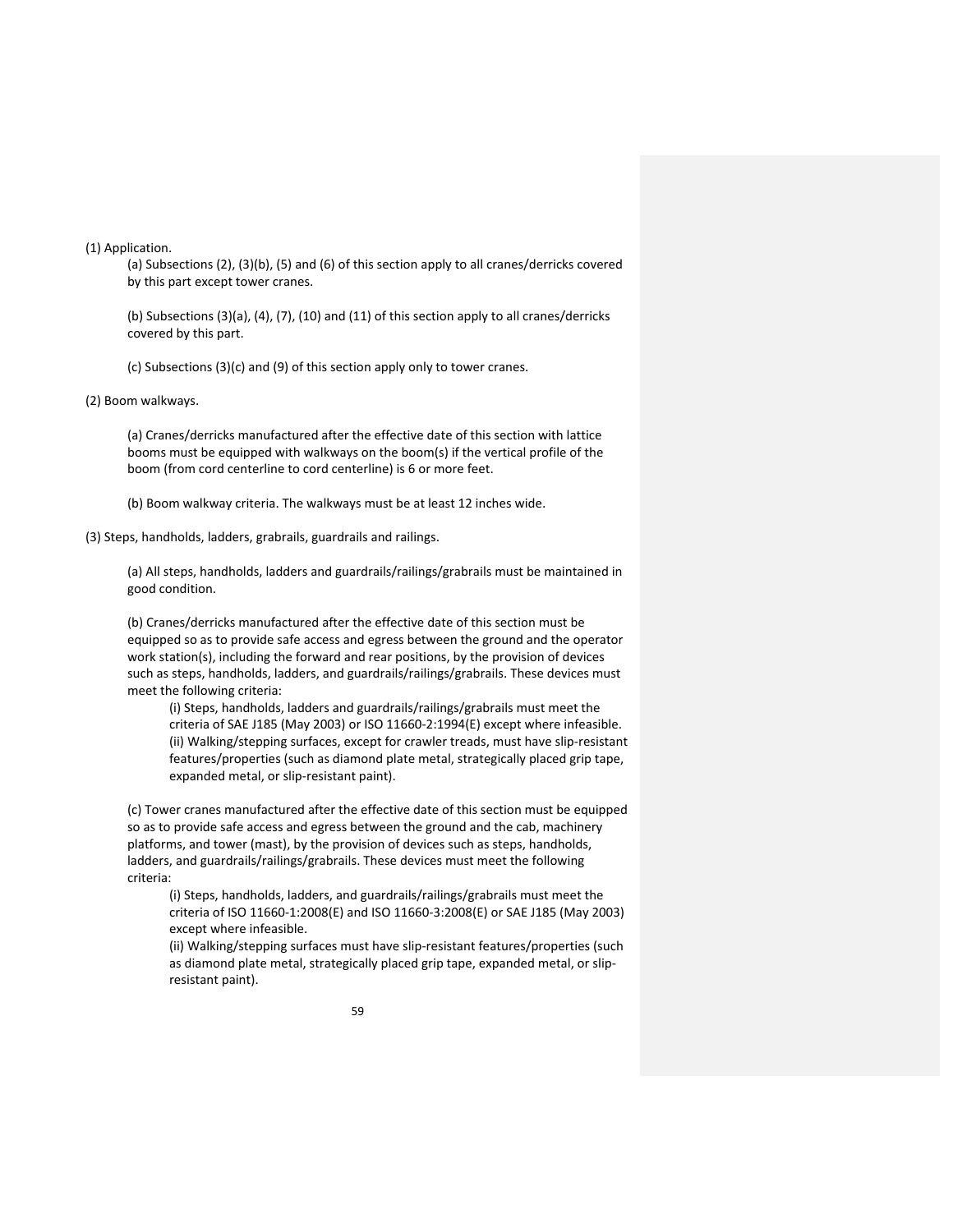(4) Personal fall arrest and fall restraint systems must conform to the criteria in WAC 296‐155‐ 24510. Body harnesses must be used in personal fall arrest and fall restraint systems.

(5) For nonassembly/disassembly work, you must provide and ensure the use of fall protection equipment for employees who are on a walking/working surface with an unprotected side or edge more than 6 feet above a lower level as follows:

(a) When moving point‐to‐point:

(i) On nonlattice booms (whether horizontal or not horizontal).

- (ii) On lattice booms that are not horizontal.
- (iii) On horizontal lattice booms where the fall distance is 10 feet or more.

(b) While at a work station on any part of the crane (including the boom, of any type).

**Note:** If the equipment is running and the employee is at or near the draw-works, precautions should be taken to ensure the fall protection gear will not become entangled.

(6) For assembly/disassembly work, you must provide and ensure the use of fall protection equipment for employees who are on a walking/working surface with an unprotected side or edge more than 10 feet above a lower level.

**Note:** If the equipment is running and the employee is at or near the draw-works, precautions should be taken to ensure the fall protection gear will not become entangled.

## (7) Anchorage criteria.

(a) Anchorages used for attachment of personal fall arrest equipment must be independent of any anchorage being used to support or suspend platforms and capable of supporting at least 5,000 pounds (22.2 kN) per employee attached, or must be designed, installed, and used as follows:

(i) As part of a complete personal fall arrest system which maintains a safety factor of at least two; and

(ii) Under the supervision of a qualified person.

(b) Positioning devices must be secured to an anchorage capable of supporting at least twice the potential impact load of an employee's fall or 3,000 pounds (13.3 kN), whichever is greater.

(c) Anchorages for personal fall arrest and positioning device systems.

(i) Personal fall arrest systems must be anchored to any apparently substantial part of the equipment unless a competent person, from a visual inspection, without an engineering analysis, would conclude that the criteria in (a) of this subsection would not be met.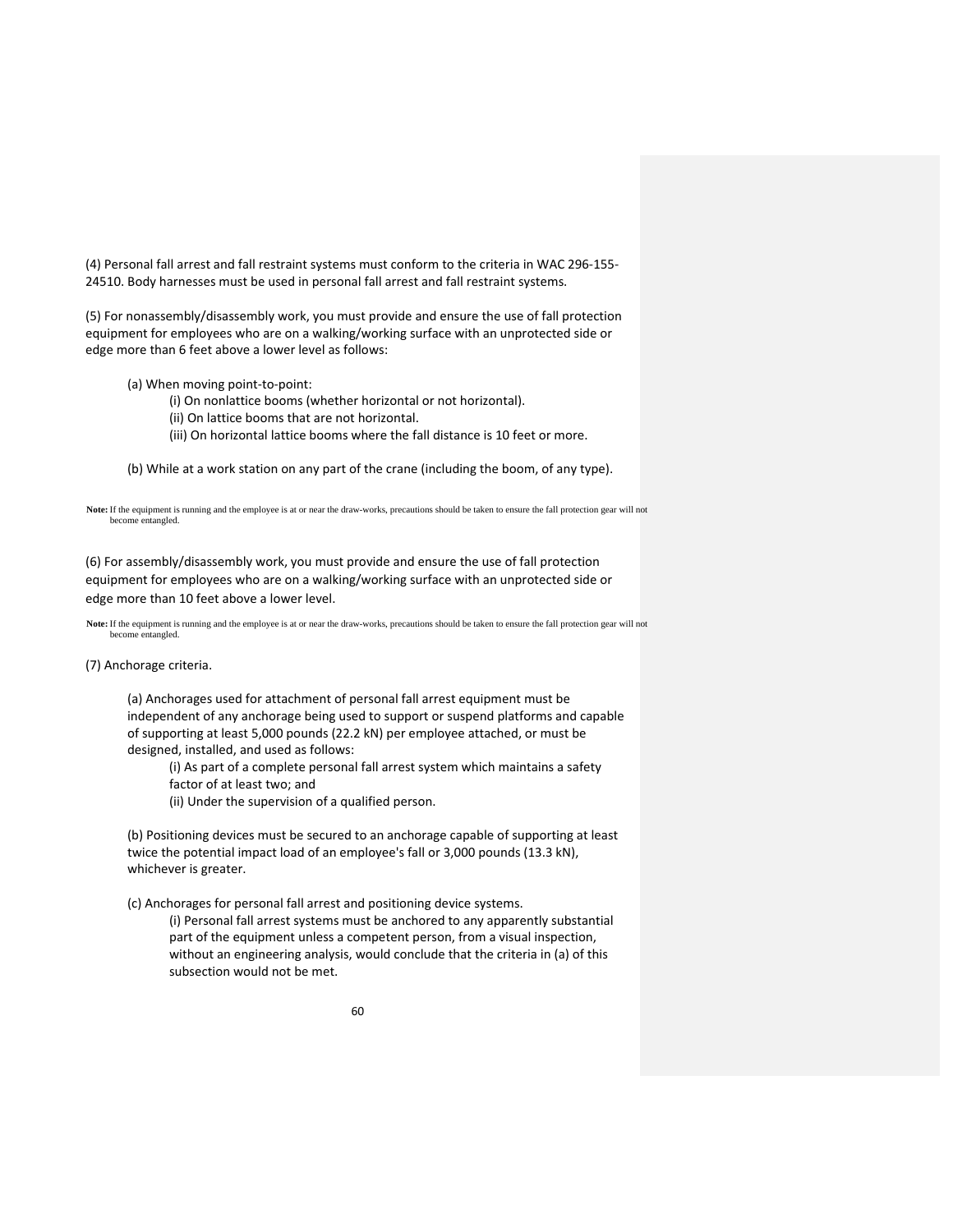(ii) Positioning device systems must be anchored to any apparently substantial part of the crane unless a competent person, from a visual inspection, without an engineering analysis, would conclude that the criteria in (b) of this subsection would not be met.

(iii) Attachable anchor devices (portable anchor devices that are attached to the crane) must meet the anchorage criteria in (a) of this subsection for personal fall arrest systems and (b) of this subsection for positioning device systems.

(8) Anchorages for fall restraint systems. Fall restraint systems must be anchored to any part of the crane that is capable of withstanding twice the maximum load that an employee may impose on it during reasonably anticipated conditions of use.

(9) Tower cranes.

(a) For work other than erecting, climbing, and dismantling, you must provide and ensure the use of fall protection equipment for employees who are on a walking/working surface with an unprotected side or edge more than 6 feet above a lower level.

**Note:** If the equipment is running and the employee is at or near the draw-works, precautions should be taken to ensure the fall protection gear will not become entangled.

(b) For erecting, climbing, and dismantling work, you must provide and ensure the use of fall protection equipment for employees who are on a walking/working surface with an unprotected side or edge more than 10 feet above a lower level.

(10) Anchoring to the load line. A personal fall arrest system is permitted to be anchored to the crane/derrick's hook (or other part of the load line) where all of the following requirements are met:

(a) A qualified person has determined that the set‐up and rated capacity of the crane/derrick (including the hook, load line and rigging) meets or exceeds the requirements in subsection (7)(a) of this section.

(b) The crane operator must be at the worksite and informed that the crane is being used for this purpose.

(c) No load is suspended from the load line when the personal fall arrest system is anchored to the crane/derrick's hook (or other part of the load line).

(11) Training. You must train each employee who may be exposed to fall hazards while on, or hoisted by, cranes/derricks covered by this section on all of the following: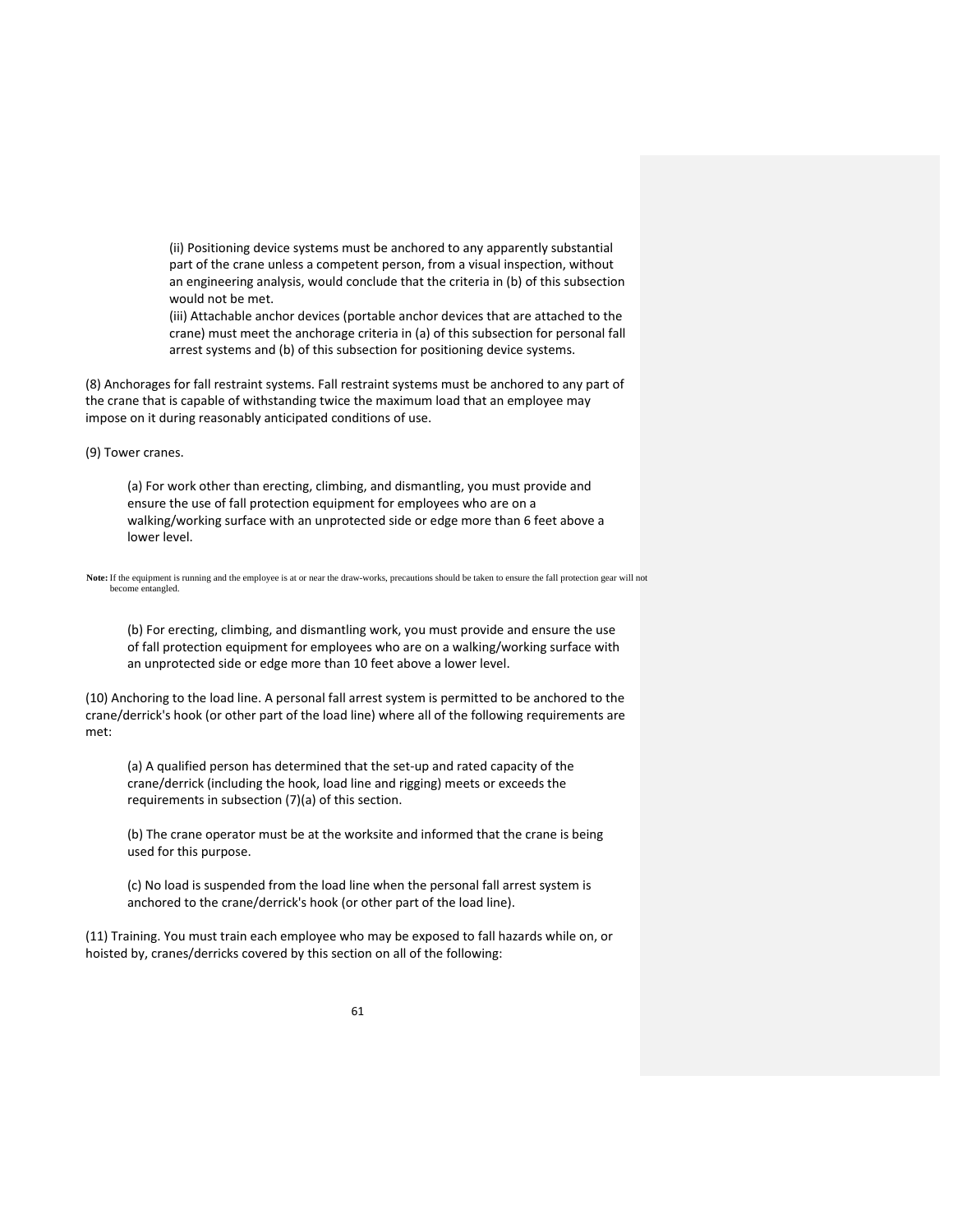(a) The requirements in this part that address fall protection.

(b) The applicable requirements in **Parts C-1 and K** of this chapter.

## **WAC 296‐155‐53404 Wire rope.**

(1) Selection and installation criteria.

(a) Original crane/derrick wire rope and replacement wire rope must be selected and installed in accordance with the requirements of this section. Selection of replacement wire rope must be in accordance with the recommendations of the wire rope manufacturer, the crane/derrick manufacturer, or a qualified person.

(b) Wire rope design criteria: Wire rope (other than rotation resistant rope) must comply with either Option (1) or Option (2) of this section, as follows:

(i) Option (1). Wire rope must comply with Section 5-1.7.1 of ASME B30.5-2018 except that section's paragraph (c) must not apply. (ii) Option (2). Wire rope must be designed to have, in relation to the crane's/derrick's rated capacity, a sufficient minimum breaking force and design factor so that compliance with the applicable inspection provisions in this section will be an effective means of preventing sudden rope failure.

(c) Wire rope must be compatible with the safe functioning of the crane/derrick.

#### (d) Boom hoist reeving.

(i) Fiber core ropes must not be used for boom hoist or luffing attachment reeving, except for derricks.

(ii) Rotation resistant ropes must be used for boom hoist reeving only where the requirements of (e) of this subsection are met.

# (e) Rotation resistant ropes.

(i) Definitions.

Type I rotation resistant wire rope (Type I). Type I rotation resistant rope is stranded rope constructed to have little or no tendency to rotate or, if guided, transmits little or no torque. It has at least 15 outer strands and comprises an assembly of at least 3 layers of strands laid helically over a center in two operations. The direction of lay of the outer strands is opposite to that of the underlying layer.

Type II rotation resistant wire rope (Type II). Type II rotation resistant rope is stranded rope constructed to have resistance to rotation. It has at least 10 outer strands and comprises an assembly of two or more layers of strands laid helically over a center in two or 3 operations. The direction of lay of the outer strands is opposite to that of the underlying layer.

**Commented [SBS(40]:** Newer ASME reference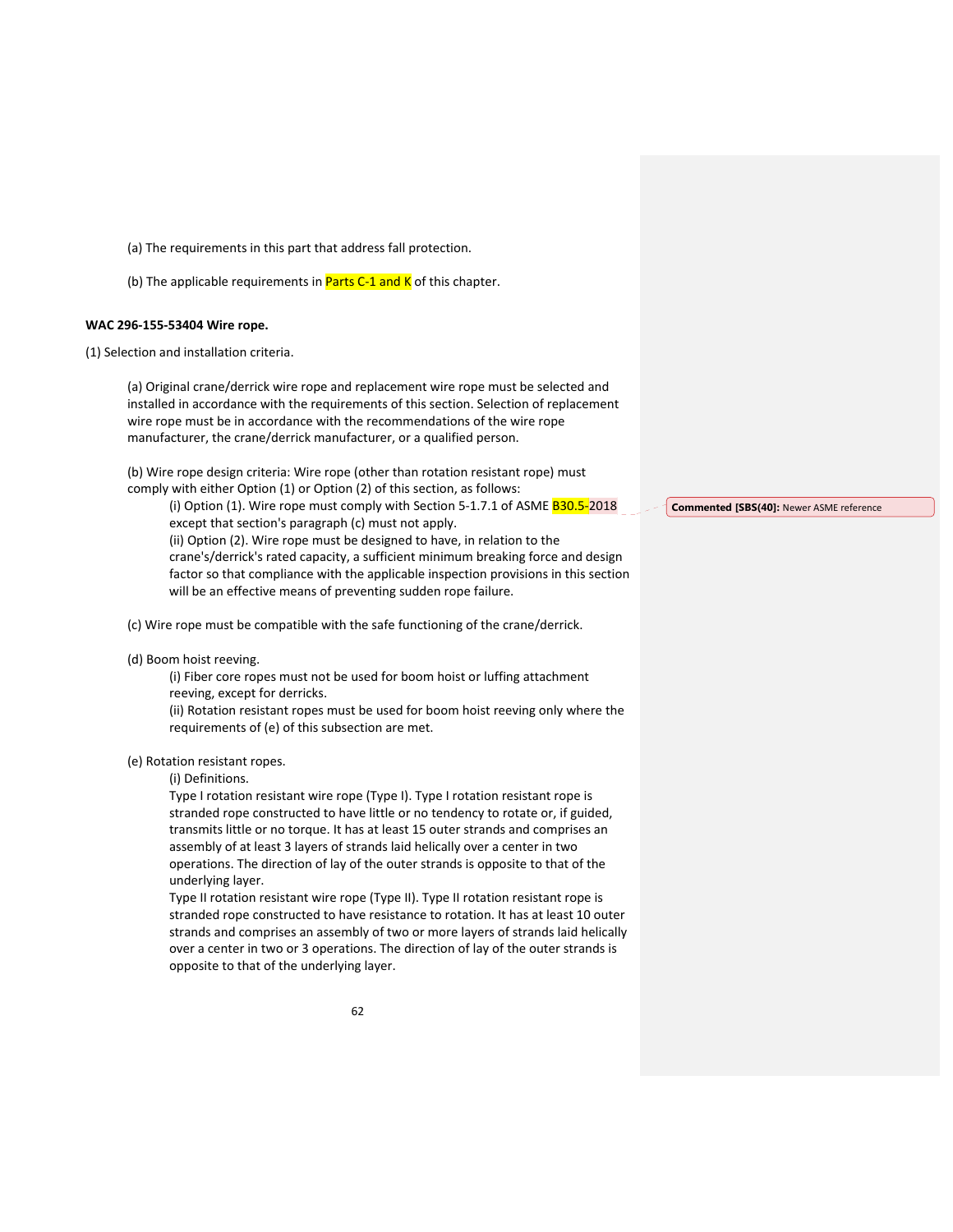Type III rotation resistant wire rope (Type III). Type III rotation resistant rope is stranded rope constructed to have limited resistance to rotation. It has no more than 9 outer strands, and comprises an assembly of two layers of strands laid helically over a center in two operations. The direction of lay of the outer strands is opposite to that of the underlying layer.

(ii) Requirements.

(A) Types II and III with an operation design factor of less than 5 must not be used for duty cycle or repetitive lifts.

(B) Rotation resistant ropes (including Types I, II and III) must have an operating design factor of no less than 3.5.

(C) Type I must have an operating design factor of no less than 5, except where the wire rope manufacturer and the crane/derrick manufacturer approves the design factor, in writing.

(D) Types II and III must have an operating design factor of no less than 5, except where the requirements of (e)(iii) of this subsection are met.

(iii) When Types II and III with an operation design factor of less than 5 are used (for nonduty cycle, nonrepetitive lifts), the following requirements must be met for each lifting operation:

(A) A qualified person must inspect the rope in accordance with subsection (2)(a) of this section. The rope must be used only if the qualified person determines that there are no deficiencies constituting a hazard. In making this determination, more than one broken wire in any one rope lay must be considered a hazard.

(B) Operations must be conducted in such a manner and at such speeds as to minimize dynamic effects.

(C) Each lift made under these provisions must be recorded in the monthly and annual inspection documents. Such prior uses must be considered by the qualified person in determining whether to use the rope again.

(iv) Additional requirements for rotation resistant ropes for boom hoist reeving. (A) Rotation resistant ropes must not be used for boom hoist reeving, except where the requirements of (e)(iv)(B) of this subsection are met. (B) Rotation resistant ropes may be used as boom hoist reeving when load hoists are used as boom hoists for attachments such as luffing attachments or boom and mast attachment systems. Under these conditions, all of the following requirements must be met:

> (I) The drum must provide a first layer rope pitch diameter of not less than 18 times the nominal diameter of the rope used. (II) The requirements in WAC 296‐155‐53400(44) (irrespective of the date of manufacture of the crane/derrick), and WAC 296‐155‐ 53400(45).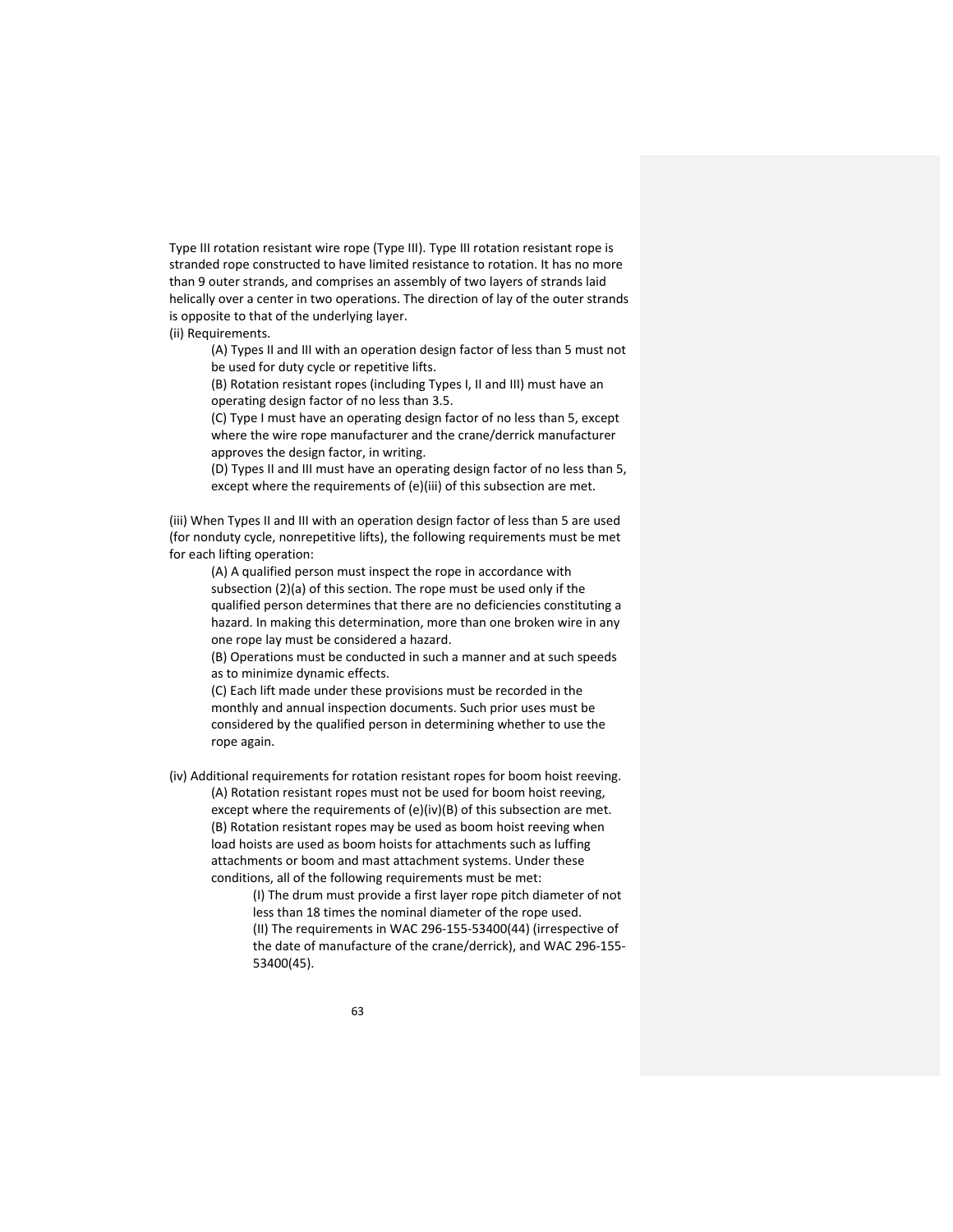#### **Commented [SBS(41]:** Newer ASME reference

(III) The requirements of ANSI/ASME B30.5-2018, Section 5-1.3.2(a), (a)(2) through (a)(4), (b) and (d), except that the minimum pitch diameter for sheaves used in multiple rope reeving is 18 times the nominal diameter of the rope used instead of the value of 16 specified in Section 5‐1.3.2(d). (IV) All sheaves used in the boom hoist reeving system must have a rope pitch diameter of not less than 18 times the nominal diameter of the rope used.

(V) The operating design factor for the boom hoist reeving system must be not less than 5.

(VI) The operating design factor for these ropes must be the total minimum breaking force of all parts of rope in the system divided by the load imposed on the rope system when supporting the static weights of the structure and the load within the crane's/derrick's rated capacity.

(VII) When provided, a power‐controlled lowering system must be capable of handling rated capacities and speeds as specified by the manufacturer.

(f) Wire rope clips used in conjunction with wedge sockets must be attached to the unloaded dead end of the rope only, except that the use of devices specifically designed for dead‐ending rope in a wedge socket is permitted.

(g) Socketing must be done in the manner specified by the manufacturer of the wire rope or fitting.

(h) Prior to cutting a wire rope, seizings must be placed on each side of the point to be cut. The length and number of seizings must be in accordance with the wire rope manufacturer's instructions.

(2) Inspection of wire ropes.

(a) Shift inspection.

(i) A competent person must begin a visual inspection prior to each shift the crane/derrick is used, which must be completed before or during that shift. The inspection must consist of observation of accessible wire ropes (running and standing) that are likely to be in use during the shift for apparent deficiencies, including those listed in (a)(ii) of this subsection. Untwisting (opening) of wire rope or booming down is not required as part of this inspection.

(A) Category I. Apparent deficiencies in this category include the following: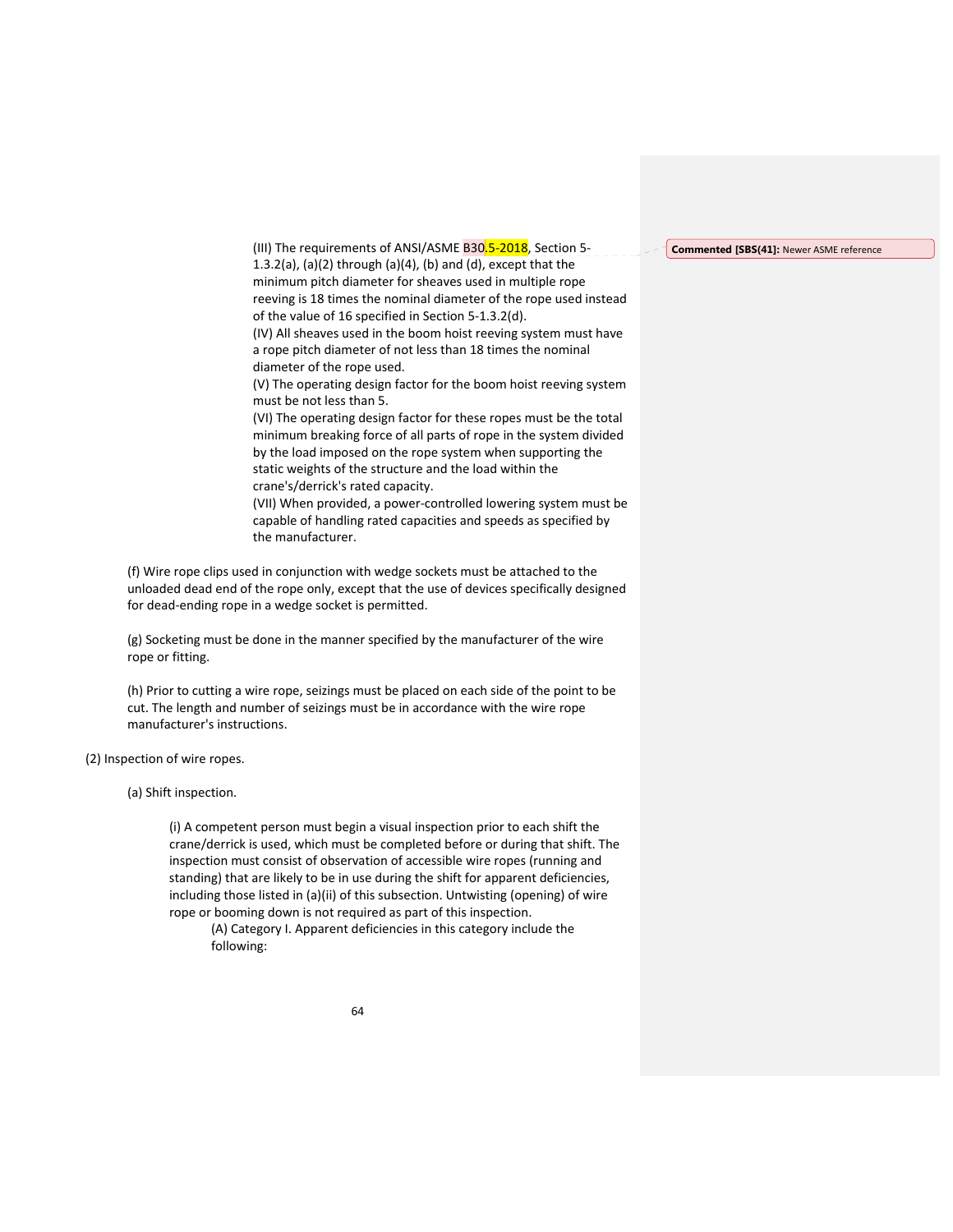(I) Distortion of the wire rope structure such as kinking, crushing, unstranding, birdcaging, signs of core failure or steel core protrusion between the outer strands.

(II) Corrosion.

(III) Electric arc damage (from a source other than power lines) or heat damage.

(IV) Improperly applied end connections.

(V) Corroded, cracked, bent, or worn end connections (such as from severe service).

(B) Category II. Apparent deficiencies in this category are:

(I) Visibly broken wires in running wire ropes: 6 randomly distributed broken wires in one rope lay or 3 broken wires in one strand in one rope lay, where a rope lay is the length along the rope in which one strand makes a complete revolution around the rope;

(II) Visibly broken wires in rotation resistant ropes: Two randomly distributed broken wires in 6 rope diameters or 4 randomly distributed broken wires in 30 rope diameters;

(III) Visibly broken wires in pendants or standing wire ropes: More than two broken wires in one rope lay located in rope beyond end connections and/or more than one broken wire at an end connection; and

(IV) A diameter reduction of more than 5% from nominal diameter.

(C) Category III. Apparent deficiencies in this category include the following:

> (I) In rotation resistant wire rope, core protrusion or other distortion indicating core failure.

(II) Prior electrical contact with a power line.

(III) A broken strand.

(ii) Critical review items. The competent person must give particular attention to all of the following:

(A) Rotation resistant wire rope in use.

(B) Wire rope being used for boom hoists and luffing hoists, particularly at reverse bends.

(C) Wire rope at flange points, crossover points and repetitive pickup points on drums.

(D) Wire rope at or near terminal ends.

(E) Wire rope in contact with saddles, equalizer sheaves or other sheaves where rope travel is limited.

(iii) Removal from service.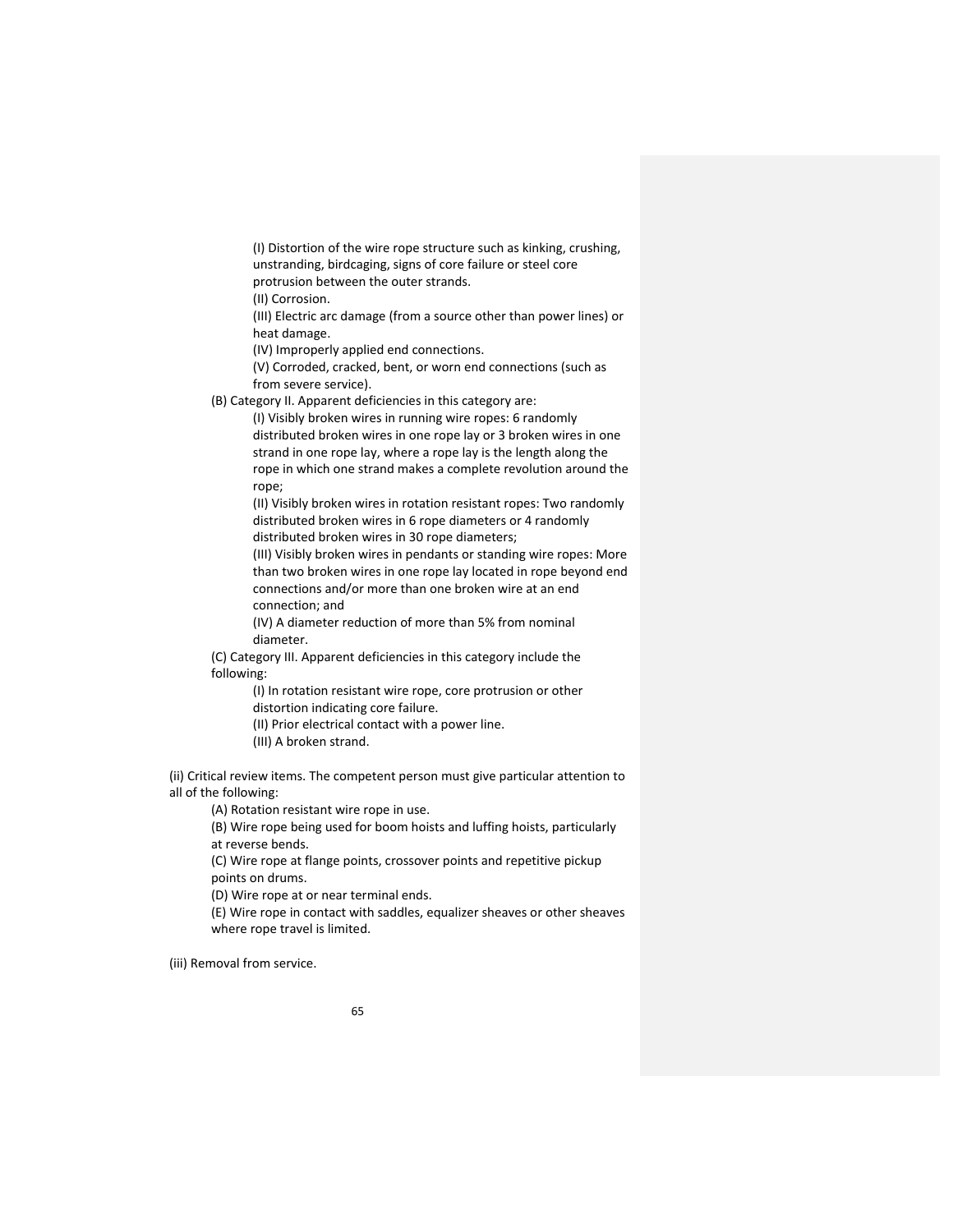(A) If a deficiency in Category I is identified, an immediate determination must be made by the competent person as to whether the deficiency constitutes a safety hazard. If the deficiency is determined to constitute a safety hazard, operations involving use of the wire rope in question must be prohibited until:

(I) The wire rope is replaced; or

(II) If the deficiency is localized, the problem is corrected by removing the damaged section of the wire rope; the undamaged portion may continue to be used. Joining lengths of wire rope by splicing is prohibited. If a rope is shortened under this subsection, you must ensure that the drum will still have two wraps of wire when the load and/or boom is in its lowest position.

(B) If a deficiency in Category II is identified, operations involving use of the wire rope in question must be prohibited until:

> (I) You comply with the wire rope manufacturer's established criterion for removal from service or a different criterion that the wire rope manufacturer has approved in writing for that specific wire rope;

(II) The wire rope is replaced.

(C) If the deficiency is localized, the problem is corrected by severing the wire rope in two; the undamaged portion may continue to be used. Joining lengths of wire rope by splicing is prohibited. If a rope is shortened under this subsection, you must ensure that the drum will still have two wraps of wire when the load and/or boom is in its lowest position. If a deficiency in category III is identified, operations involving use of the wire rope in question must be prohibited until:

(I) The wire rope is replaced; or

(II) If the deficiency (other than power line contact) is localized, the problem is corrected by severing the wire rope in two; the undamaged portion may continue to be used. Joining lengths of wire rope by splicing is prohibited. Repair of wire rope that contacted an energized power line is also prohibited. If a rope is shortened under this subsection, you must ensure that the drum will still have two wraps of wire when the load and/or boom is in its lowest position.

(D) Where a wire rope is required to be removed from service under this section, either the crane/derrick (as a whole) or the hoist with that wire rope must be tagged‐out, in accordance with WAC 296‐155‐53400(67), until the wire rope is repaired or replaced.

(b) Monthly inspection.

(i) Each month an inspection must be conducted in accordance with (a) of this subsection (shift inspection).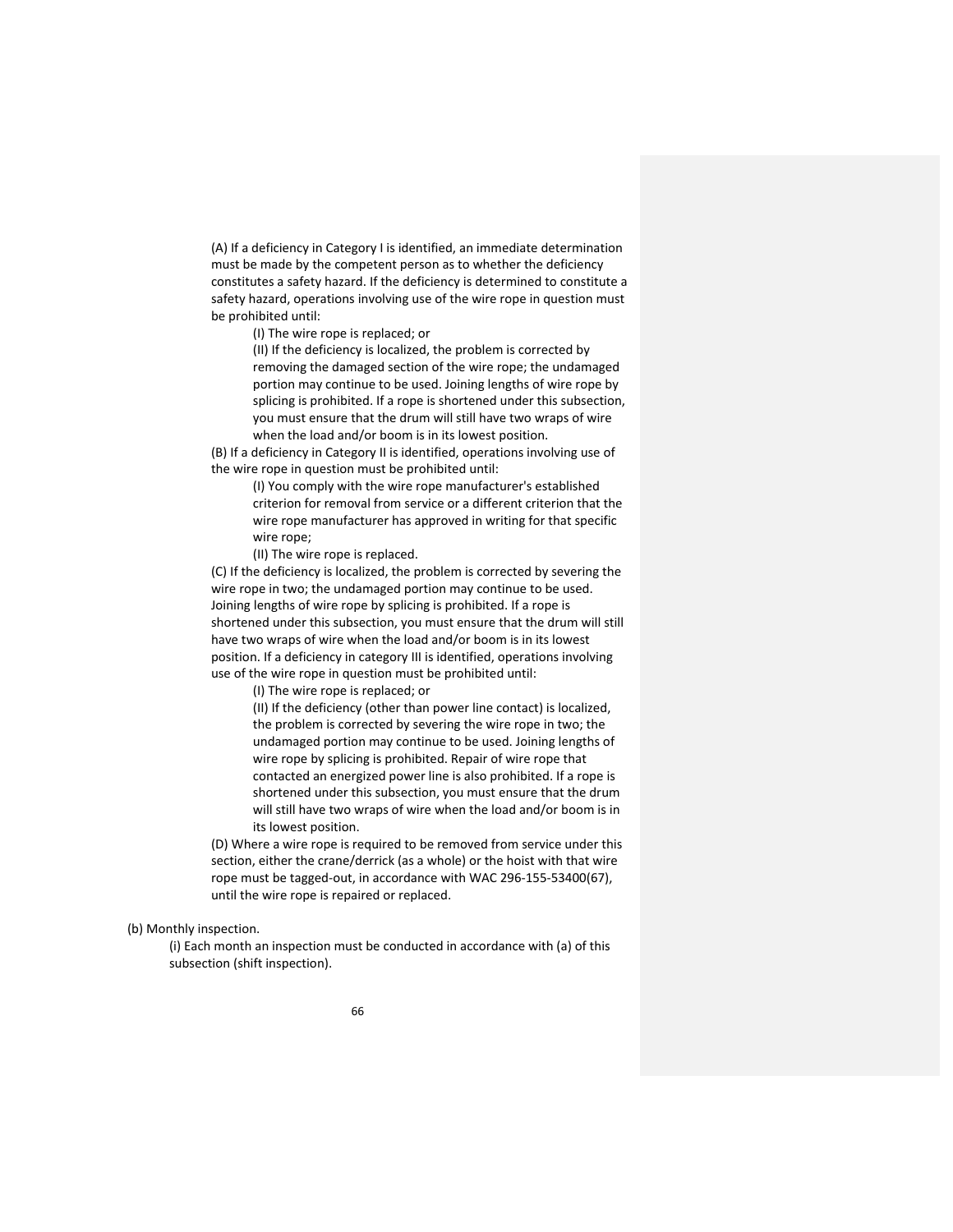(ii) The inspection must include any deficiencies that the qualified person who conducts the annual inspection determines under (c)(iii) of this subsection must be monitored.

(iii) Wire ropes on a crane/derrick must not be used until an inspection under this subsection demonstrates that no corrective action under (a)(iii) of this subsection is required.

(iv) This inspection must be documented and be kept and made available upon request. Electronic records are acceptable.

(c) Annual/comprehensive, for cranes and derricks not covered by WAC 296‐155‐531 through 296‐155‐53214.

(i) At least every 12 months, wire ropes in use on the crane/derrick must be inspected by a qualified person in accordance with (a) of this subsection (shift inspection).

(ii) In addition, at least every 12 months, the wire ropes in use on the crane/derrick must be inspected by a qualified person, as follows:

> (A) The inspection must be for deficiencies of the types listed in (a)(i)(B) of this subsection.

> (B) The inspection must be complete and thorough, covering the surface of the entire length of the wire ropes, with particular attention given to all of the following:

(I) Critical review items listed in (a)(ii) of this subsection.

(II) Those sections that are normally hidden during shift and monthly inspections.

(III) Wire rope in contact with saddles, equalizer sheaves or other sheaves where rope travel is limited.

(IV) Wire rope subject to reverse bends.

(V) Wire rope passing over sheaves.

(VI) Wire rope at or near terminal ends.

(C) Exception: In the event an inspection under (c)(ii) of this subsection is not feasible due to existing set‐up and configuration of the crane/derrick (such as where an assist crane is needed) or due to site conditions (such as a dense urban setting). The inspection must consist of observation of the working range plus 3 additional wraps (running and standing) prior to use.

(iii) If a deficiency is identified, an immediate determination must be made by the qualified person as to whether the deficiency constitutes a safety hazard.

(A) If the deficiency is determined to constitute a safety hazard, operations involving the use of the wire rope in question is prohibited until:

(I) The wire rope is replaced; or

(II) If the deficiency is localized, the problem is corrected by severing the wire rope in two; the undamaged portion may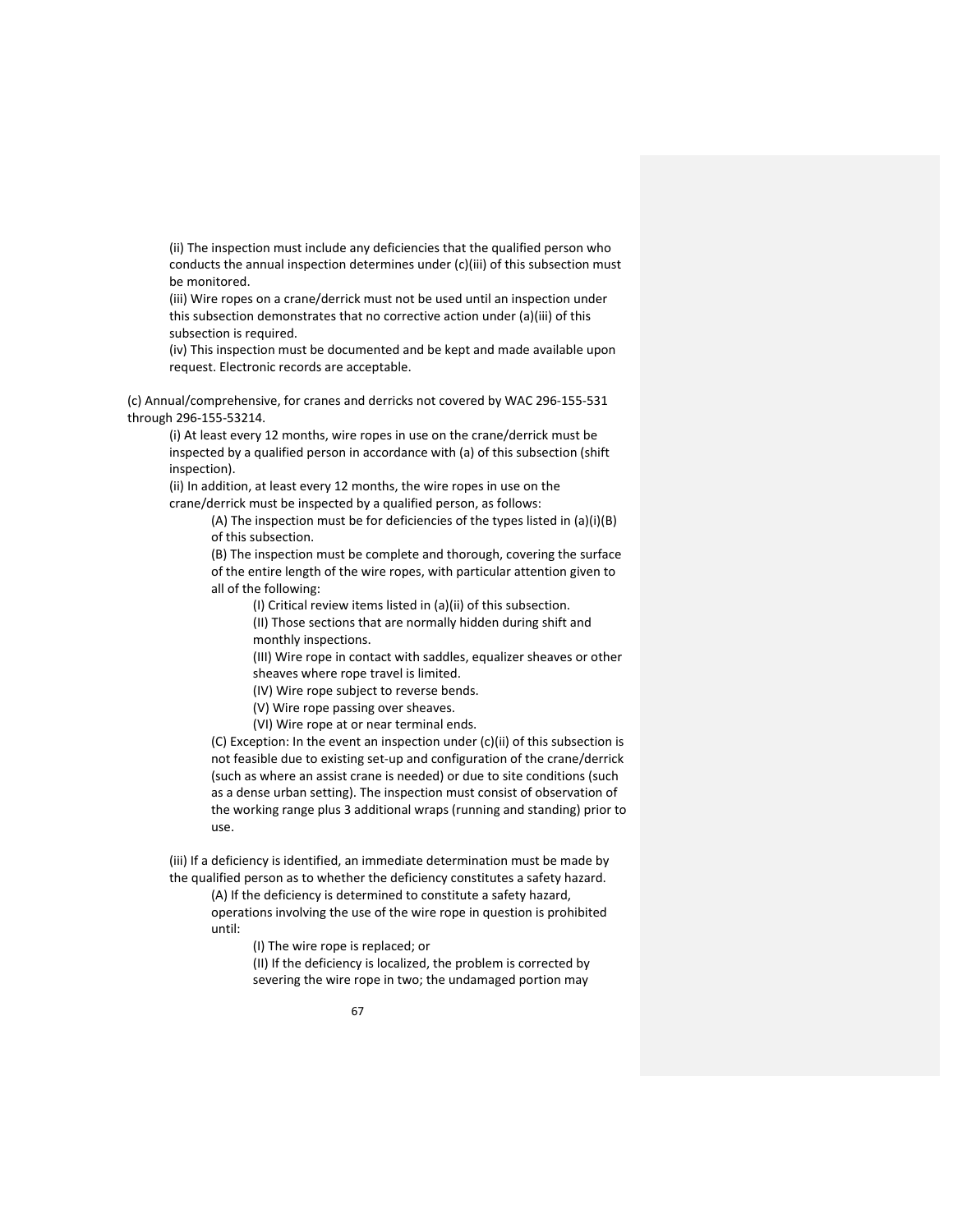continue to be used. Joining lengths of wire rope by splicing is prohibited. If a rope is shortened under this subsection, you must ensure that the drum will still have two wraps of wire when the load and/or boom is in its lowest position.

(B) If the qualified person determines that, though not presently a safety hazard, the deficiency needs to be monitored, you must ensure that the deficiency is checked in the monthly inspections.

(iv) This inspection must be documented and be kept and made available upon request. Electronic records are acceptable.

(d) Rope lubricants that are of the type that hinder inspection must not be used.

(3) All documents produced under this section must be available, during the applicable document retention period, to all persons who conduct inspections under this section.

## **WAC 296‐155‐53405 Inspections.**

(1) Cranes that have had modifications or additions as defined in WAC 296‐155‐53214 must be inspected by an accredited crane certifier after such modifications/additions have been completed, prior to initial use.

(2) Repaired/adjusted equipment.

(a) Cranes that have had significant repairs as defined in WAC 296‐155‐53214 must be inspected by an accredited crane certifier after such repairs have been completed, prior to initial use.

(b) Cranes that have had a repair or adjustment not defined in WAC 296‐155‐53214, that relates to safe operation (such as: A repair or adjustment to a safety device or operator aid, or to a critical part of a control system, power plant, braking system, load‐ sustaining structural components, load hook, or in‐use operating mechanism), must be inspected by a qualified person after such a repair or adjustment has been completed, prior to initial use. The inspection must meet all of the following requirements:

(i) The qualified person must determine if the repair/adjustment meets manufacturer equipment criteria (where applicable and available). (ii) Where manufacturer equipment criteria are unavailable or inapplicable, the qualified person must:

(A) Determine if a registered professional engineer (RPE) is needed to develop criteria for the repair/adjustment. If an RPE is not needed, you must ensure that the criteria are developed by the qualified person. If an RPE is needed, you must ensure that they are developed by an RPE.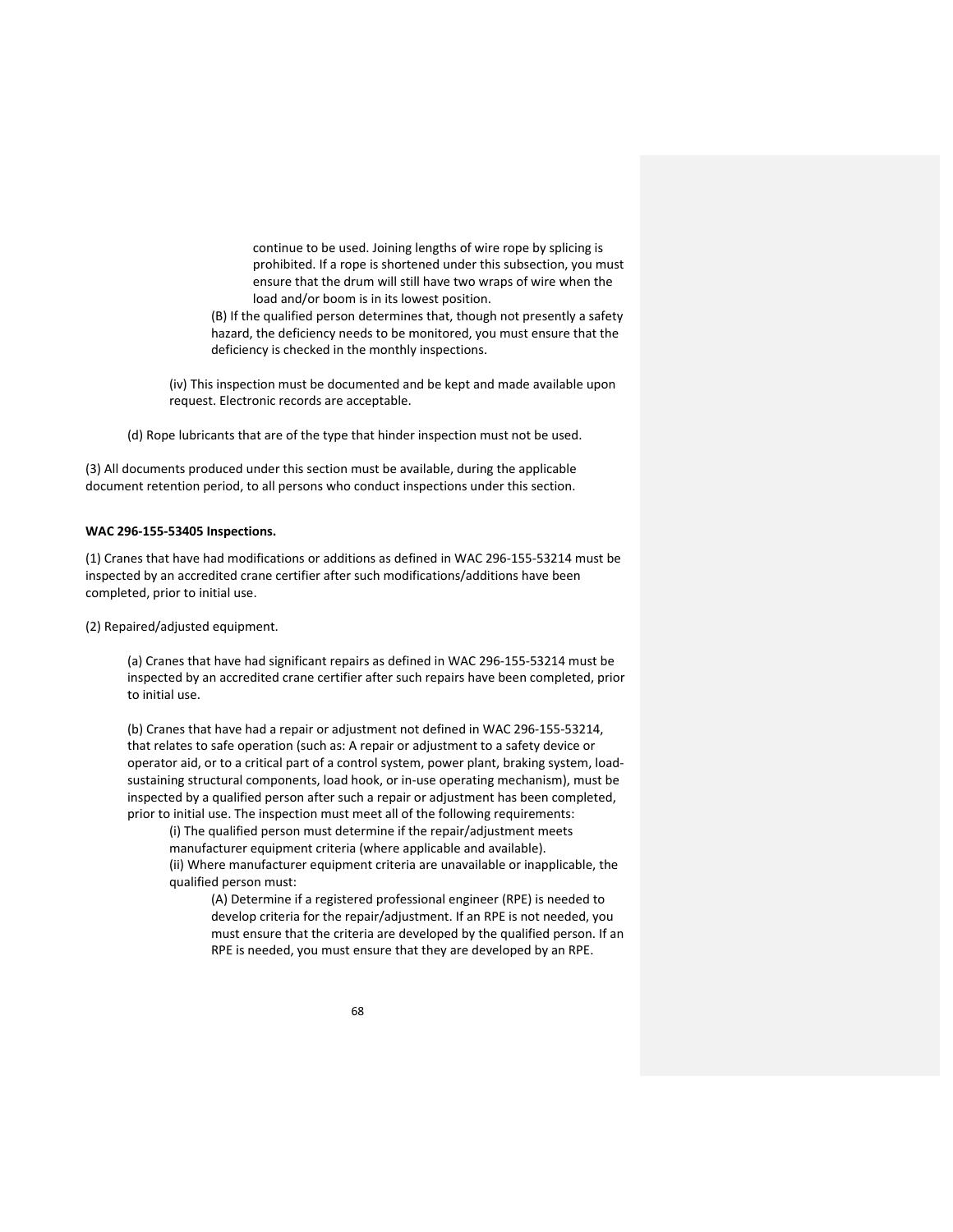(B) Determine if the repair/adjustment meets the criteria developed in accordance with (b)(ii)(A) of this subsection.

(iii) The inspection must include functional testing of the repaired/adjusted parts and other components that may be affected by the repair/adjustment.

(c) Equipment must not be used until an inspection under this section demonstrates that the repair/adjustment meets the requirements of (b)(i) of this subsection (or, where applicable, in (b)(ii) of this subsection).

(3) A competent person must begin a visual inspection prior to each shift the crane will be used, which must be completed before or during that shift. The inspection must consist of observation for apparent deficiencies. Taking apart equipment components and booming down is not required as part of this inspection unless the results of the visual inspection or trial operation indicate that further investigation necessitating taking apart crane components or booming down is needed. Determinations made in conducting the inspection must be reassessed in light of observations made during operation. At a minimum, the inspection must include all of the following:

(a) Control mechanisms for maladjustments interfering with proper operation;

(b) Control and drive mechanisms for apparent excessive wear of components and contamination by lubricants, water or other foreign matter;

(c) Air, hydraulic, and other pressurized lines for deterioration or leakage, particularly those which flex in normal operation;

(d) Hydraulic system for proper fluid level;

(e) Hooks and latches for deformation, cracks, excessive wear, or damage such as from chemicals or heat;

(f) Wire rope reeving for compliance with the manufacturer's specifications;

(g) Wire rope, in accordance with WAC 296‐155‐53404;

(h) Electrical apparatus for malfunctioning, signs of apparent excessive deterioration, dirt or moisture accumulation;

(i) Tires (when in use) for proper inflation and condition;

(j) Ground conditions around the equipment for proper support, including ground settling under and around outriggers/stabilizers and supporting foundations, groundwater accumulation, or similar conditions. This subsection does not apply to the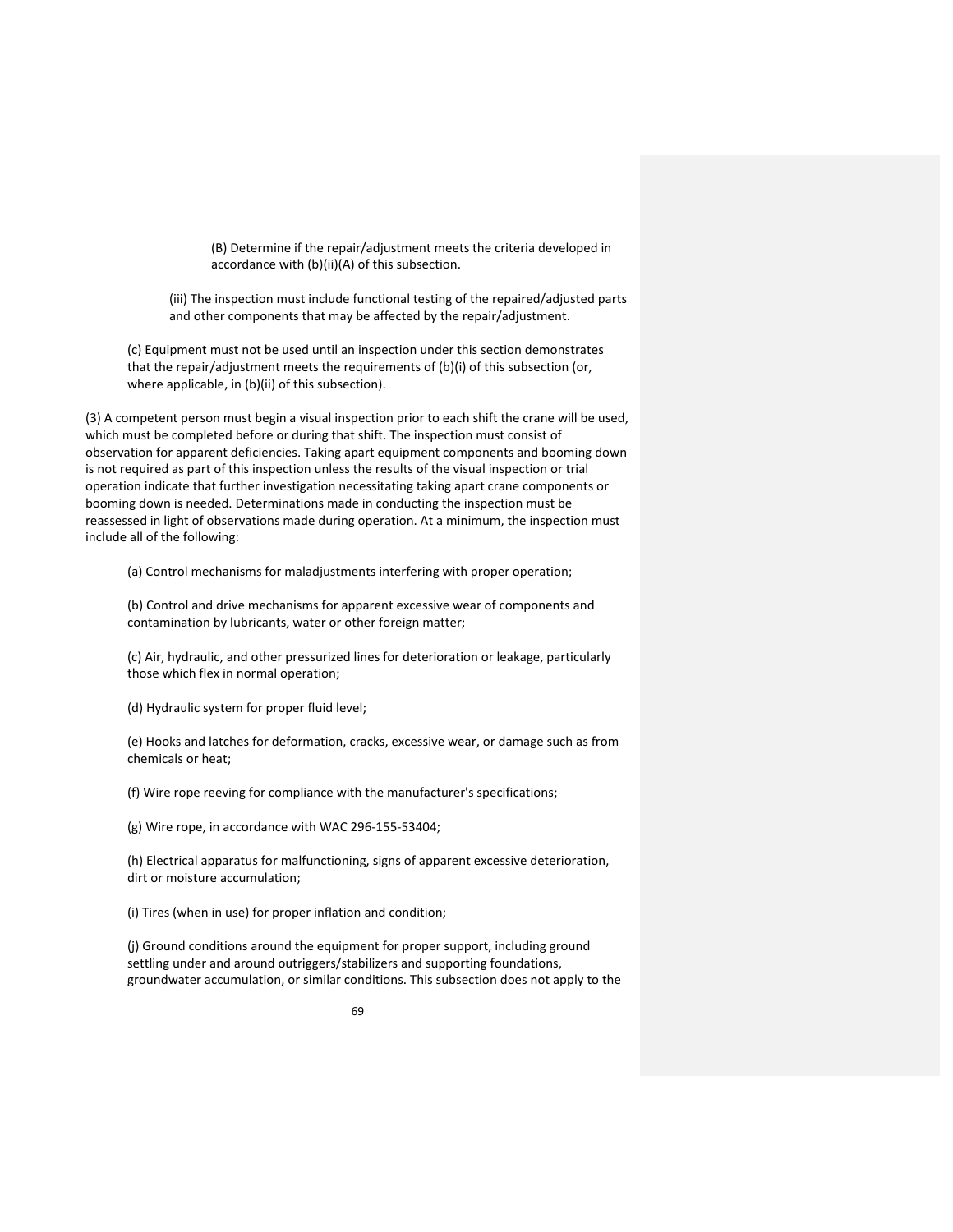inspection of ground conditions for railroad tracks and their underlying support when the railroad tracks are part of the general railroad system of transportation that is regulated pursuant to the Federal Railroad Administration under 49 C.F.R., Part 213;

(k) The crane for level position within the tolerances specified by the crane manufacturer's recommendations, both before each shift and after each move and setup;

(l) Operator cab windows for significant cracks, breaks, or other deficiencies that would hamper the operator's view;

(m) Rails, rail stops, rail clamps and supporting surfaces when the crane has rail traveling. This subsection does not apply to the inspection of rails, rail stops, rail clamps and supporting surfaces when the railroad tracks are part of the general railroad system of transportation that is regulated pursuant to the Federal Railroad Administration under 49 C.F.R., Part 213;

(n) Safety devices and operational aids for proper operation;

(o) Derricks must have guys inspected for proper tension.

(4) You must keep monthly inspection records (see items listed in subsection (3) of this section). These inspection records must be kept for at least 3 months. This report must contain the following information:

(a) The items checked and the results of the inspection;

(b) The name and signature of the person who conducted the inspection and the date.

(5) If any deficiency is found during the inspection, an immediate determination must be made by the competent person as to whether the deficiency constitutes a safety hazard. If the deficiency is determined to constitute a safety hazard, the equipment must be taken out of service until it has been corrected and approved by a qualified person.

(6) If any deficiency in safety devices/operational aids is identified, the action specified in WAC 296‐155‐53410 and 296‐155‐53412 must be taken prior to using the equipment.

(7) If any deficiency is identified, an immediate determination must be made by a qualified person as to whether the deficiency constitutes a safety hazard.

(a) If a qualified person determines that a deficiency is a safety hazard, the crane must be taken out of service until it has been corrected, evaluated, and approved by a qualified person, except when temporary alternative measures are implemented as allowed in WAC 296‐155‐53412 and for tower cranes see WAC 296‐155‐54100(61).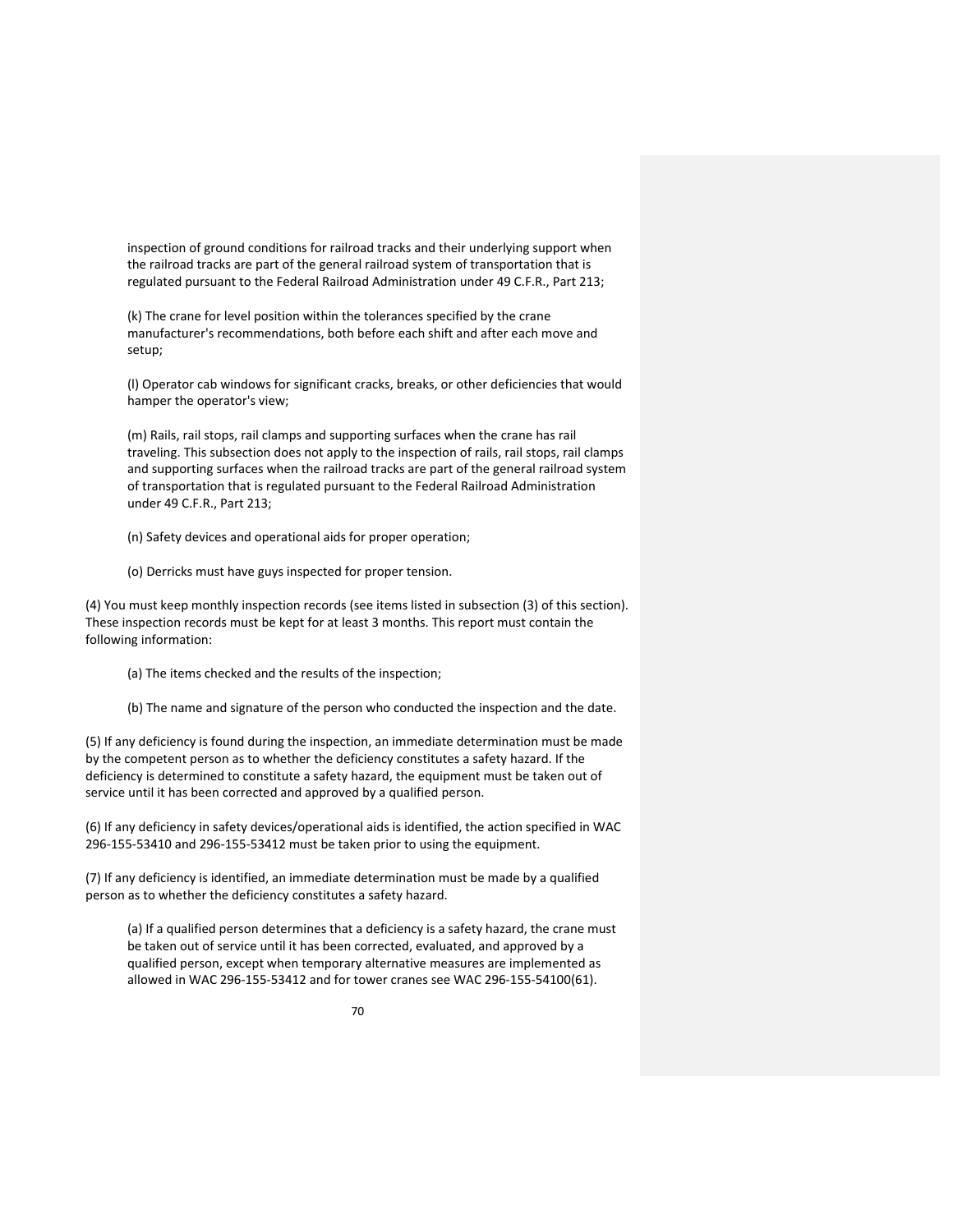(b) If a qualified person determines that, though not presently a safety hazard, the deficiency needs to be monitored, you must ensure that the deficiency is checked in the monthly inspections.

(8) Severe service. Where the severity of use/conditions is such that there is a reasonable probability of damage or excessive wear (such as loading that may have exceeded rated capacity, shock loading that may have exceeded rated capacity, prolonged exposure to a corrosive atmosphere), you must stop using the crane and a qualified person must:

(a) Inspect the crane for structural damage to determine if the crane can continue to be used safely.

(b) In light of the use/conditions determine whether any items/conditions listed in subsection (7) of this section need to be inspected; if so, the qualified person must inspect those items/conditions.

(c) If a deficiency is found, you must follow the requirements in subsection (7)(a) of this section.

(9) Cranes not in regular use. Cranes that have been idle for 3 months or more must be inspected by a qualified person in accordance with the requirements of subsection (3) of this section before initial use.

(10) Any part of a manufacturer's procedures regarding inspections that relate to safe operation (such as to a safety device or operational aid, critical part of a control system, power plant, braking system, load‐sustaining structural components, load hook, or in‐use operating mechanism) that is more comprehensive or has a more frequent schedule of inspection than the requirements of this section must be followed.

(11) All documents produced under this section must be available, during the applicable document retention period, to all persons who conduct inspections under this section.

#### **WAC 296‐155‐53406 Signals.**

(1) A qualified signal person that meets the requirements in WAC 296‐155‐53302 must be provided in each of the following situations:

(a) The point of operation, meaning the load travel or the area near or at load placement, is not in full view of the crane/equipment operator. The use of video equipment is allowed on a crane, but this shall not replace the requirements for when a qualified signal person is required. **Commented and a set of the set of the set of that** commented **CBS(42):** New language being clear that

video equipment is allowed but doesn't replace a signal person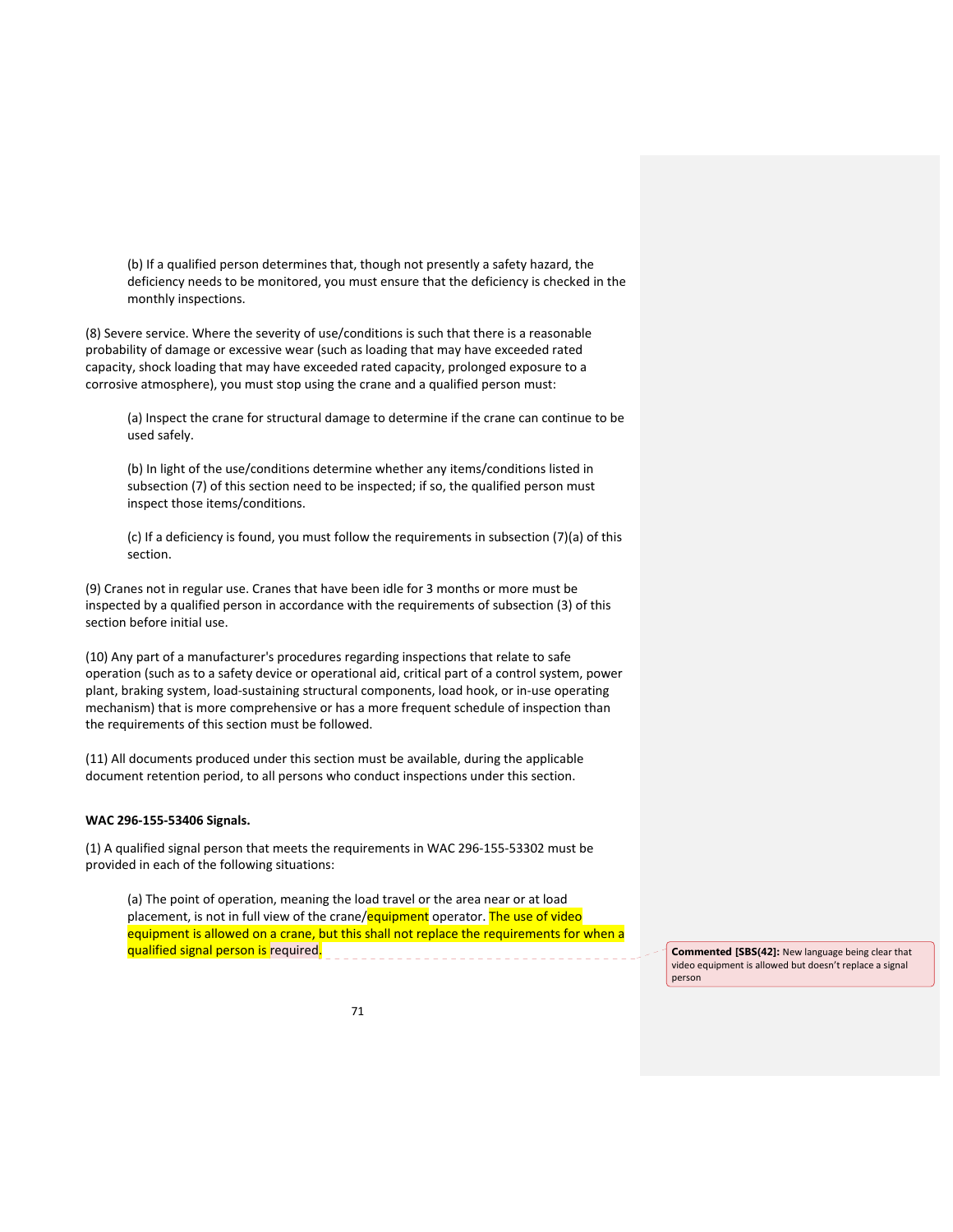(b) When the crane is traveling, the view in the direction of travel is obstructed.

(c) Due to site specific safety concerns, either the crane/derrick operator or the person handling the load determines that it is necessary.

(2) Types of signals. Signals to crane/derrick operators must be by hand, voice, audible, or other means at least as effective.

(3) Hand signals.

(a) When using hand signals, the standard method as established in the applicable ASME B30 standards must be used. Where use of the standard method for hand signals is infeasible, or where an operation or use of an attachment is not covered in the standard method, nonstandard hand signals may be used in accordance with (b) of this subsection.

#### Note: See WAC 296-155-56400 for the hand signal chart.

(b) Nonstandard hand signals. When using nonstandard hand signals, the signal person, operator, and lift director must contact each other prior to the operation and agree on the nonstandard hand signals that will be used.

(4) Signals other than hand, voice or audible signals may be used where you demonstrate that the signals provided are at least equally effective communications as voice, audible, or standard method hand signals.

# (5) Use and suitability.

(a) Prior to beginning operations, the operator, signal person, and lift director, must contact each other and agree on the voice signals that will be used. Once the voice signals are agreed upon, these employees need not meet again to discuss voice signals unless another employee is added or substituted, there is confusion about the voice signals, or a voice signal is to be changed.

(b) Each voice signal must contain the following 3 elements, given in the following order: Function (such as hoist, boom, etc.) and direction; distance and/or speed; function stop.

(c) The operator, signal person and lift director, must be able to effectively communicate in the language used.

(d) The signals used (hand, voice, audible, or other effective means), and means of transmitting the signals to the operator (such as direct line of sight, video, radio, etc.) must be appropriate for the site conditions.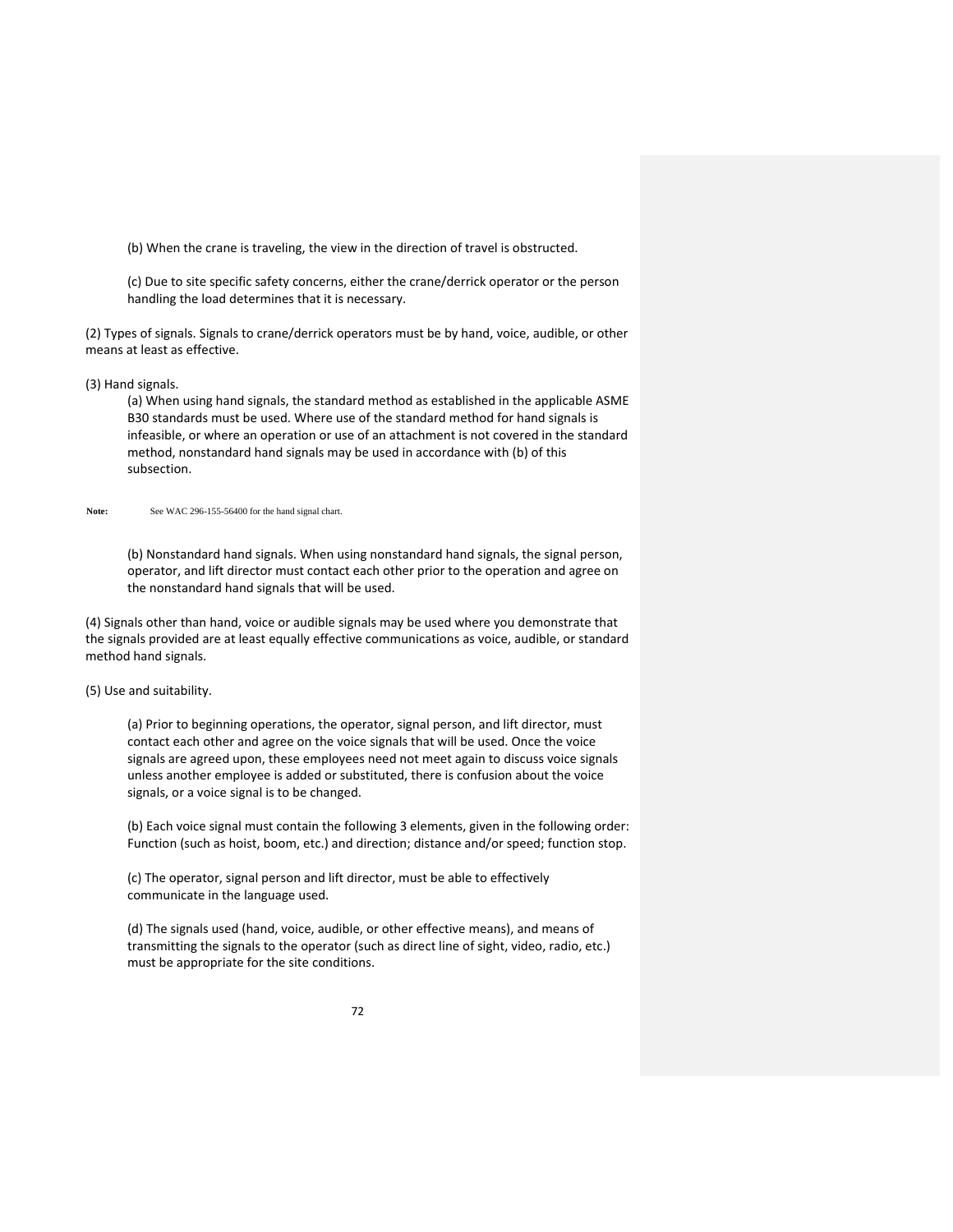(e) Signals must be discernible or audible at all times. The crane operator must not respond unless signals are clearly understood.

(6) During operations requiring signals, the ability to transmit signals between the operator and signal person must be maintained. If that ability is interrupted at any time, the operator must safely stop operations requiring signals until it is reestablished and a proper signal is given and understood.

(7) If the operator becomes aware of a safety problem and needs to communicate with the signal person, the operator must safely stop operations. Operations must not resume until the operator and signal person agree that the problem has been resolved.

(8) Only one person gives signals to a crane/derrick at a time, except in circumstances covered by subsection (9) of this section.

(9) Anyone who becomes aware of a safety problem must alert the operator or signal person by giving the stop or emergency stop signal. The operator must obey a stop (or emergency stop) signal, irrespective of who gives it.

(10) All directions given to the operator by the signal person must be given from the operator's direction perspective.

(11) Communication with multiple cranes/derricks. Where a signal person(s) is in communication with more than one crane/derrick, a system for identifying the crane/derrick for which each signal is intended must be used, as follows:

(a) For each signal, prior to giving the function/direction, the signal person must identify the crane/derrick for which the signal is intended; or

(b) An equally effective method of identifying which crane/derrick the signal is intended for must be used.

(12) Hand signal chart. Hand signal charts must be either posted on the crane/derrick or conspicuously posted in the vicinity of the hoisting operations.

(13) Radio, telephone or other electronic transmission of signals.

(a) The device(s) used to transmit signals must be tested on site before beginning operations to ensure that the signal transmission is effective, clear, and reliable.

(b) Signal transmission must be through a dedicated channel except: (i) Multiple cranes/derricks and one or more signal persons may share a dedicated channel for the purpose of coordinating operations.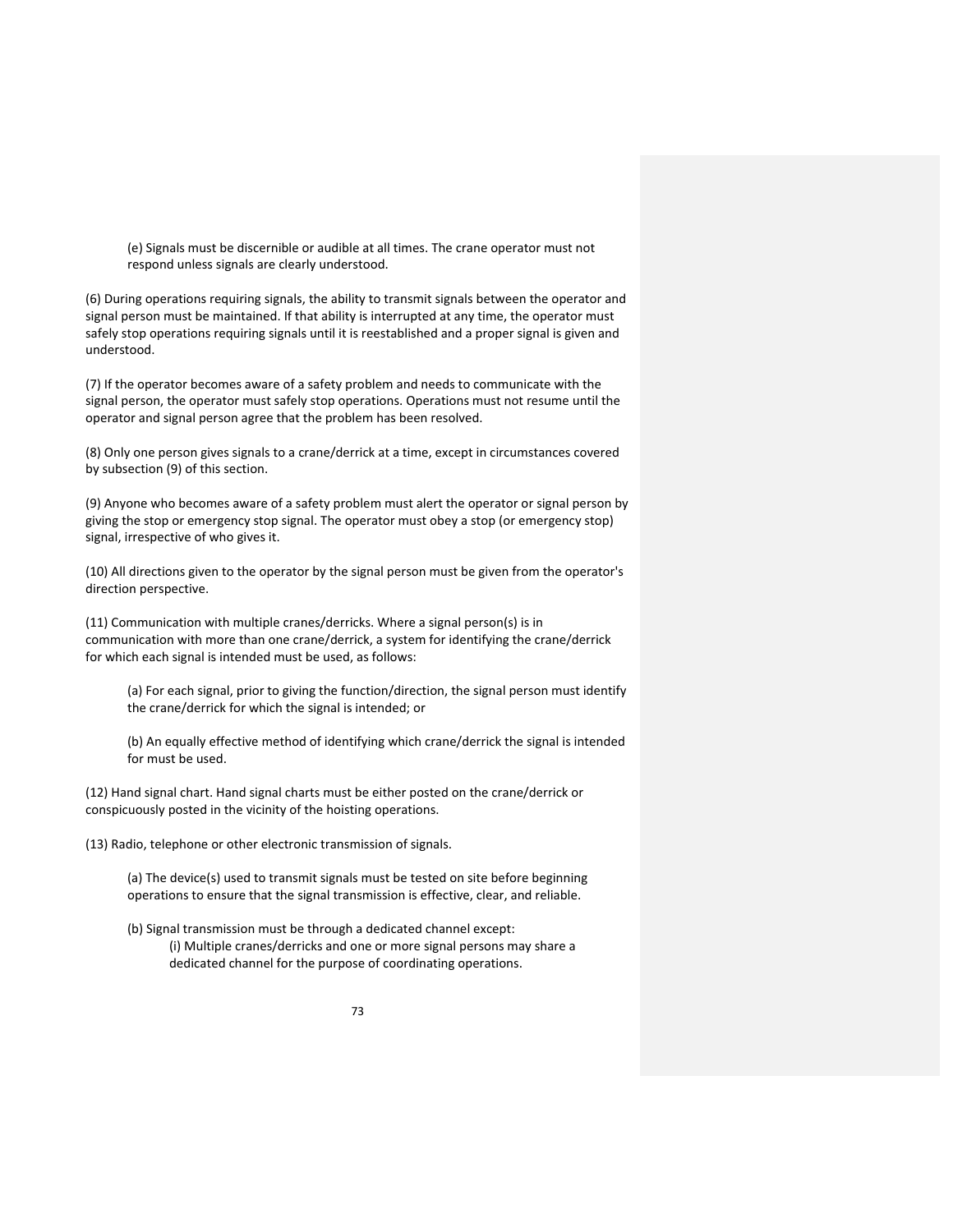(ii) Where a crane is being operated on or adjacent to railroad tracks, and the actions of the crane operator need to be coordinated with the movement of other equipment or trains on the same or adjacent tracks.

(c) The operator's reception of signals and transmission of words must be made by a hands‐free system.

### **WAC 296‐155‐53408 Power line safety.**

(1) Assembly and disassembly of crane/derrick.

(a) Before assembling or disassembling crane/derrick, you must determine if any part of the crane/derrick, load line or load (including rigging and lifting accessories) could get, in the direction or area of assembly, closer than 20 feet of a power line that is up to 350 kV or closer than 50 feet of a power line that exceeds 350 kV during the assembly/disassembly process. If so, you must meet the requirements in Option (1), Option (2), or Option (3), as follows:

(i) Option (1) ‐ Deenergize and ground. Confirm from the utility owner/operator that the power line has been deenergized and visibly grounded at the worksite. (ii) Option (2) ‐ Clearance. Ensure that no part of the crane/derrick, load line or load (including rigging and lifting accessories), gets closer than 20 feet of a power line that is up to 350 kV or closer than 50 feet of a power line that exceeds 350 kV by implementing the measures specified in (b) of this subsection.

(iii) Option (3) ‐ Table 4 clearance.

(A) Determine the line's voltage and the minimum approach distance permitted under Table 4 of this section.

(B) Determine if any part of the crane/derrick, load line or load (including rigging and lifting accessories), could get closer than the minimum approach distance of the power line permitted under Table 4 of this section. If so, then you must follow the requirements in (b) of this subsection to ensure that no part of the crane/derrick, load line, or load (including rigging and lifting accessories), gets closer to the line than the minimum approach distance.

(b) Preventing encroachment/electrocution. Where encroachment precautions are required under Option (2), or Option (3), all of the following requirements must be met: (i) Conduct a planning meeting with the assembly/disassembly director, operator, assembly/disassembly crew and the other workers who will be in the assembly/disassembly area to review the location of the power line(s), show the equipment's work zone, and the steps that will be implemented to prevent encroachment/electrocution. This meeting will be documented, dated, and signed by all attendees prior to the commencement of their work.

**Commented [ICD(43]:** DOSH change. Devices may cost more with the hands free transmission option.

**Commented [ICD(44]:** DOSH changes, should not cause additional cost.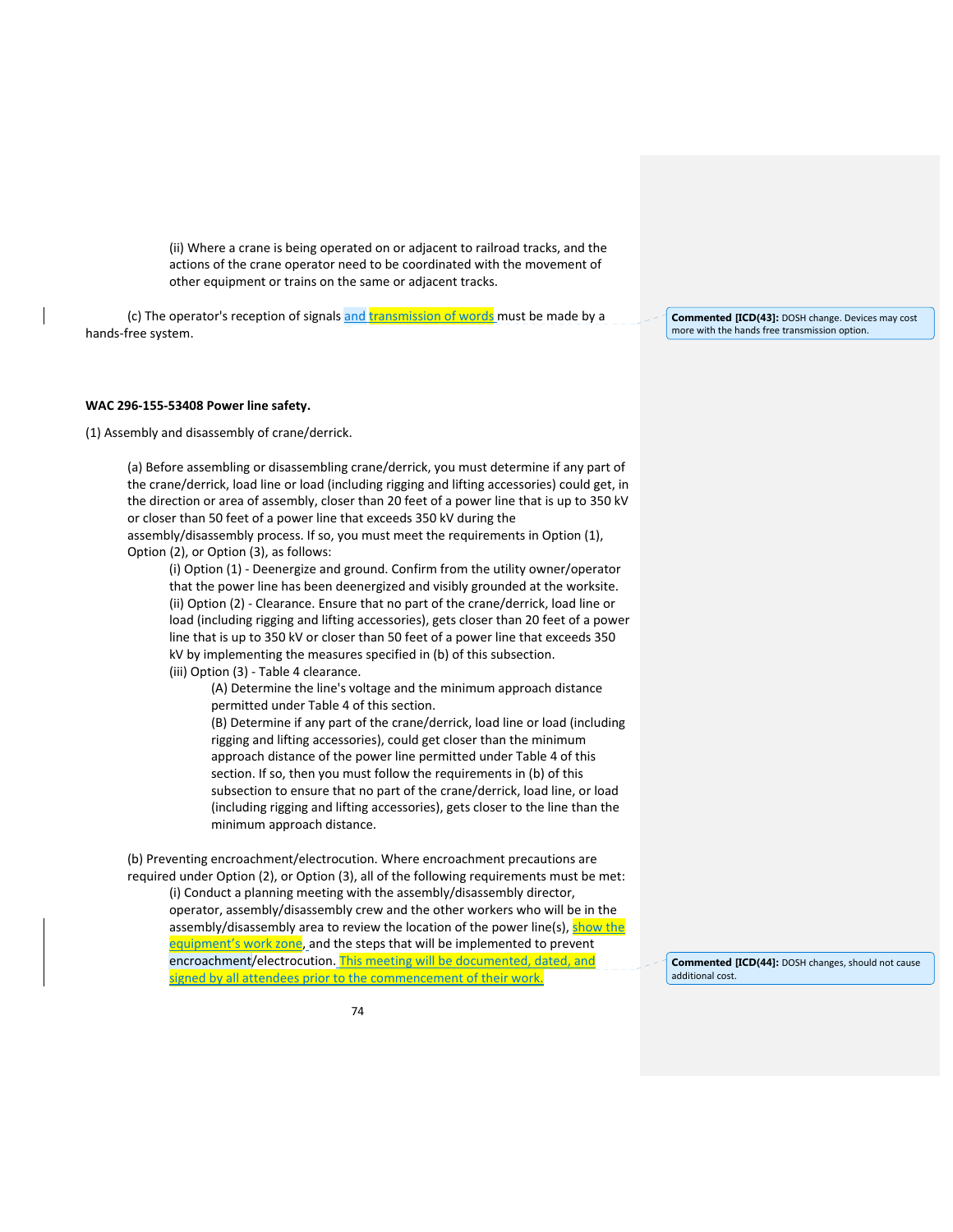(ii) If tag lines are used, they must be nonconductive.

(iii) At least one of the following additional measures must be in place. The measure selected from this list must be effective in preventing encroachment. The additional measures are:

(A) Use a dedicated spotter who is in continuous contact with the crane/derrick operator, plus an elevated warning line, barricade, or line of signs, in view of the spotter, equipped with flags or similar high‐ visibility markings. The dedicated spotter must:

> (I) Be equipped with a visual aid to assist in identifying the minimum clearance distance. Examples of a visual aid include: A clearly visible line painted on the ground; a clearly visible line on stanchions; a set of clearly visible line‐of‐sight landmarks (such as a fence post behind the dedicated spotter and a building corner ahead of the dedicated spotter).

> (II) Be positioned to effectively gauge the clearance distance. (III) Where necessary, use equipment that enables the dedicated spotter to communicate directly with the operator, in accordance with WAC 296‐155‐53406(13) (radio, telephone, or other electronic transmission of signals).

(IV) Give timely information to the operator so that the required clearance distance can be maintained.

Note: To be considered a dedicated spotter, the requirements of WAC 296-155-53302 (Signal person qualifications) must be met and his/her sole responsibility is to watch the separation between the power line and the equipment, the load line and load (including rigging and lifting accessories),<br>and ensure through communication with the operator that the applicable

> (B) A proximity alarm set to give the operator sufficient warning to prevent encroachment.

(C) A device that automatically warns the operator when to stop movement, such as a range control warning device. Such a device must be set to give the operator sufficient warning to prevent encroachment. (D) A device that automatically limits range of movement, set to prevent encroachment.

(c) Assembly/disassembly below power lines is prohibited. No part of a crane/derrick, load line or load (including rigging and lifting accessories), whether partially or fully assembled, is allowed below a power line unless you have confirmed that the utility owner/operator has deenergized and (at the worksite) visibly grounded the power line.

(d) Assembly/disassembly inside Table 4 clearance is prohibited. No part of a crane/derrick, load line or load (including rigging and lifting accessories), whether partially or fully assembled, is allowed closer than the minimum approach distance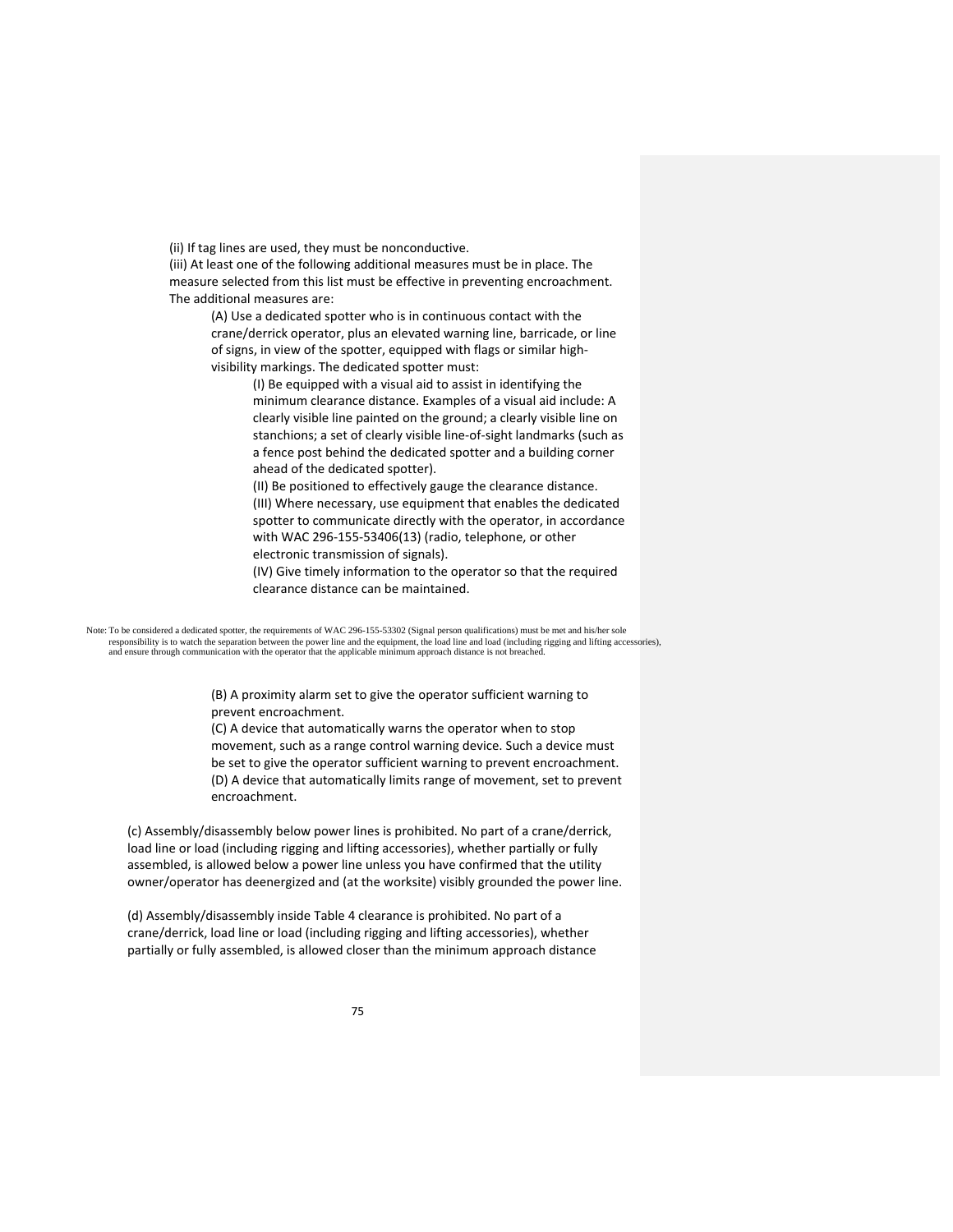under Table 4 of a power line unless you have confirmed that the utility owner/operator has deenergized and (at the worksite) visibly grounded the power line.

(e) Voltage information. Where Option (3) is used, the utility owner/operator of power lines must provide the requested voltage information prior to commencement of work or within two working days of your request.

(f) Power lines presumed energized. You must assume that all power lines are energized unless the utility owner/operator confirms that the power line has been and continues to be deenergized and visibly grounded at the worksite.

(g) Posting of electrocution warnings. There must be at least one electrocution hazard warning conspicuously posted in the cab so that it is in view of the operator and (except for overhead gantry and tower cranes) at least two on the outside of the crane/derrick.

(2) Operation of crane/derrick.

(a) Hazard assessments and precautions inside the work zone. Before beginning crane/derrick operations, you must:

(i) Identify the work zone.

(A) Define a work zone by demarcating boundaries (such as with flags, that are equipped with flags or similar high-visibility markings, or a device such as a range limit device or range control warning device) and prohibiting the operator from operating the crane/derrick past those boundaries; or

(B) Define the work zone as the area 360 degrees around the crane/derrick, up to its maximum working radius.

(ii) Determine if any part of the crane/derrick, load line or load (including rigging and lifting accessories), if operated up to its maximum working radius in the work zone, could get closer than 20 feet of a power line that is up to 350 kV or closer than 50 feet of a power line that exceeds 350 kV. If so, you must meet the requirements in Option (1), Option (2), or Option (3) as follows:

(A) Option (1) ‐ Deenergize and ground. Confirm from the utility owner/operator that the power line has been deenergized and visibly grounded at the worksite.

(B) Option (2) ‐ 20‐foot clearance. Ensure that no part of the

crane/derrick, load line, or load (including rigging and lifting accessories), gets closer than 20 feet to the power line by implementing the measures specified in (b) of this subsection.

(C) Option (3) ‐ Table 4 clearance.

(I) Determine the line's voltage and the minimum approach distance permitted under Table 4 of this section.

(II) Determine if any part of the crane/derrick, load line or load (including rigging and lifting accessories), while operating up to its **Commented [ICD(45]:** DOSH change, should not add additional costs.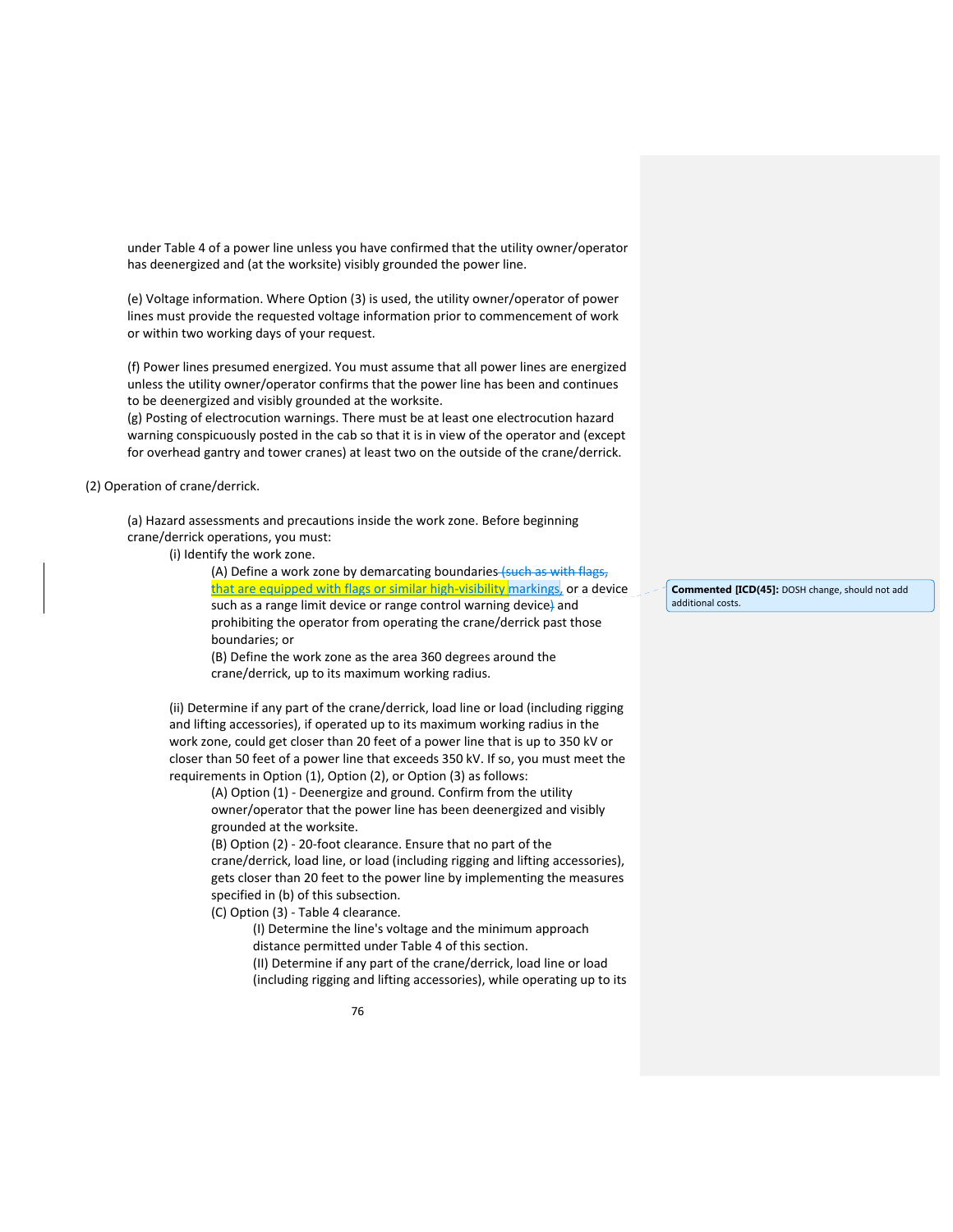maximum working radius in the work zone, could get closer than the minimum approach distance of the power line permitted under Table 4 of this section. If so, then you must follow the requirements in (b) of this subsection to ensure that no part of the crane/derrick, load line, or load (including rigging and lifting accessories), gets closer to the line than the minimum approach distance.

(b) Preventing encroachment/electrocution. Where encroachment precautions are required under Option (2) or Option (3), all of the following requirements must be met:

(i) Conduct a planning meeting with the operator and the other workers who will be in the area of the crane/derrick equipment or load to review the location of the power line(s), show the work zone, and the steps that will be implemented to prevent encroachment/electrocution. This meeting will be documented, dated, and signed by all attendees prior to the commencement of their work. (ii) If tag lines are used, they must be nonconductive.

(iii) Erect and maintain an elevated warning line, barricade, or line of signs, in view of the operator, equipped with flags or similar high‐visibility markings, at 20 feet from a power line that is up to 350 kV or 50 feet from a power line that exceeds 350 kV (if using Option (2)) or at the minimum approach distance under Table 4 of this section (if using Option (3)). If the operator is unable to see the elevated warning line, a dedicated spotter must be used as described in (iv)(B) of this subsection in addition to implementing one of the measures described in (b)(i), (iii) through (v) of this subsection.

(iv) Implement at least one of the following measures:

(A) A proximity alarm set to give the operator sufficient warning to prevent encroachment.

(B) Use a dedicated spotter who is in continuous contact with the crane/derrick operator, plus an elevated warning line, barricade, or line of signs, in view of the spotter, equipped with flags or similar high‐ visibility markings. The dedicated spotter must:

> (I) Be equipped with a visual aid to assist in identifying the minimum clearance distance. Examples of a visual aid include: A clearly visible line painted on the ground; a clearly visible line on stanchions; a set of clearly visible line‐of‐sight landmarks (such as a fence post behind the dedicated spotter and a building corner ahead of the dedicated spotter).

> (II) Be positioned to effectively gauge the clearance distance. (III) Where necessary, use equipment that enables the dedicated spotter to communicate directly with the operator.

> (IV) Give timely information to the operator so that the required clearance distance can be maintained.

#### **Commented [ICD(46]:** DOSH change, no additional cost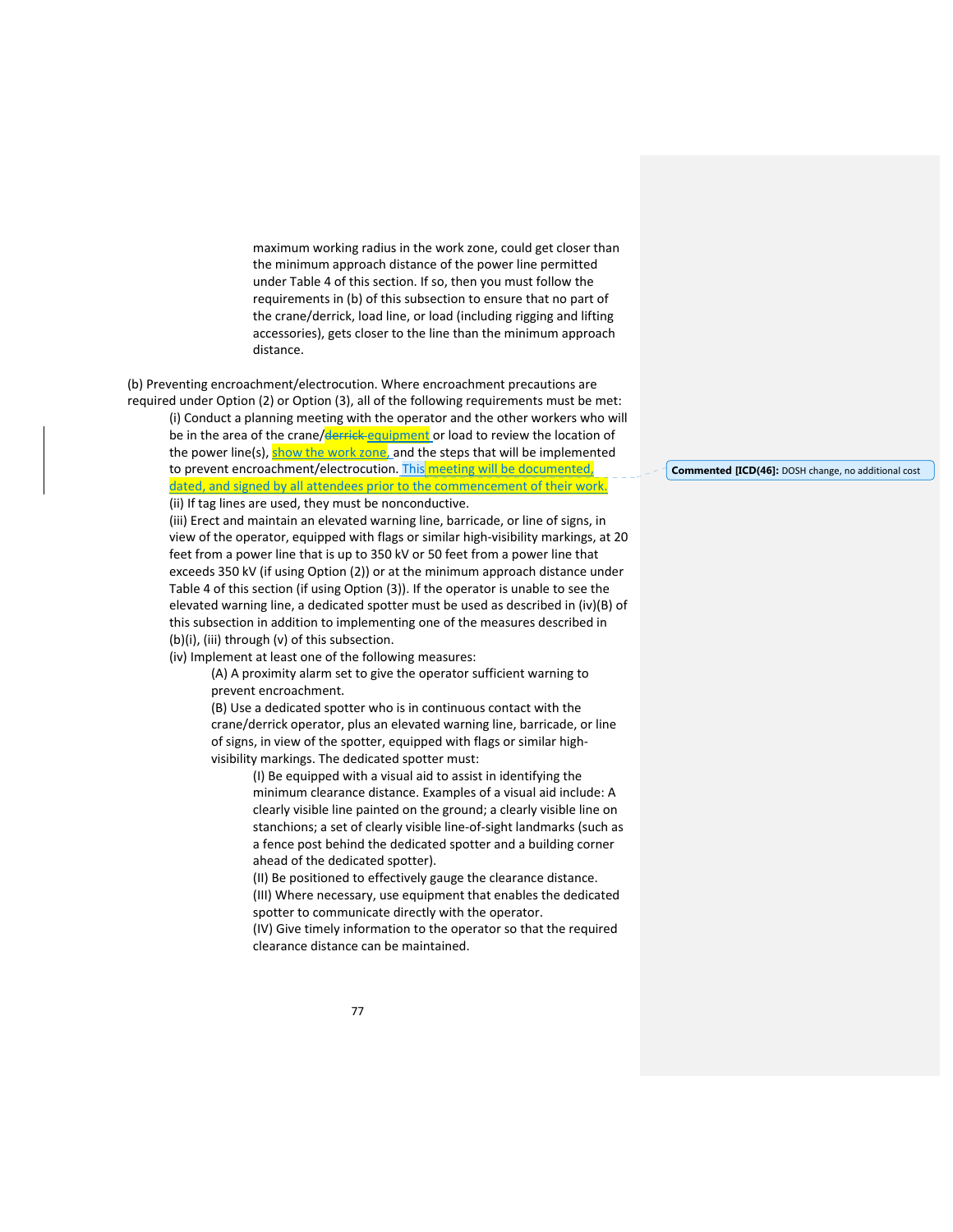Note: To be considered a dedicated spotter, the requirements of WAC 296-155-53302 (Signal person qualifications) must be met and his/her sole responsibility is to watch the separation between the power line and the equipment, the load line and load (including rigging and lifting accessories), and ensure through communication with the operator that the applicable

> (C) A device that automatically warns the operator when to stop movement, such as a range control warning device. Such a device must be set to give the operator sufficient warning to prevent encroachment. (D) A device that automatically limits range of movement, set to prevent encroachment.

(E) An insulating link/device, as defined in WAC 296‐155‐52902, installed at a point between the end of the load line (or below) and the load.

(v) The requirements of (b)(iv) of this subsection do not apply to work covered by chapter 296‐45 WAC.

(c) Voltage information. Where Option (3) is used, the utility owner/operator of power lines must provide the requested voltage information prior to commencement of work or within two working days of your request.

(d) Operations below power lines.

(i) No part of the crane/derrick, load line or load (including rigging and lifting accessories) is allowed below a power line unless you have confirmed that the utility owner/operator has deenergized and (at the worksite) visibly grounded the power line, except where one of the exceptions in (d)(ii) of this subsection apply.

(ii) Exceptions. (d)(i) of this subsection is inapplicable where you demonstrate that one of the following applies:

(A) The work is covered by chapter 296‐45 WAC.

(B) For cranes/derricks with nonextensible booms: The uppermost part of the crane/derrick, with the boom at true vertical, would be more than 20 feet below the plane of a power line that is up to 350 kV, 50 feet below the plane of a power line that exceeds 350 kV or more than the Table 4 minimum clearance distance below the plane of the power line. (C) For cranes with articulating or extensible booms: The uppermost part of the crane, with the boom in the fully extended position, at true vertical, would be more than twenty feet below the plane of a power line that is up to 350 kV, fifty feet below the plane of a power line that exceeds 350 kV or more than the Table 4 minimum clearance distance below the plane of the power line.

(D) Compliance with (d)(i) of this subsection is infeasible and meets the requirements of subsection (4) of this section.

(e) Power lines presumed energized. You must assume that all power lines are energized unless the utility owner/operator confirms that the power line has been and continues to be deenergized and visibly grounded at the worksite.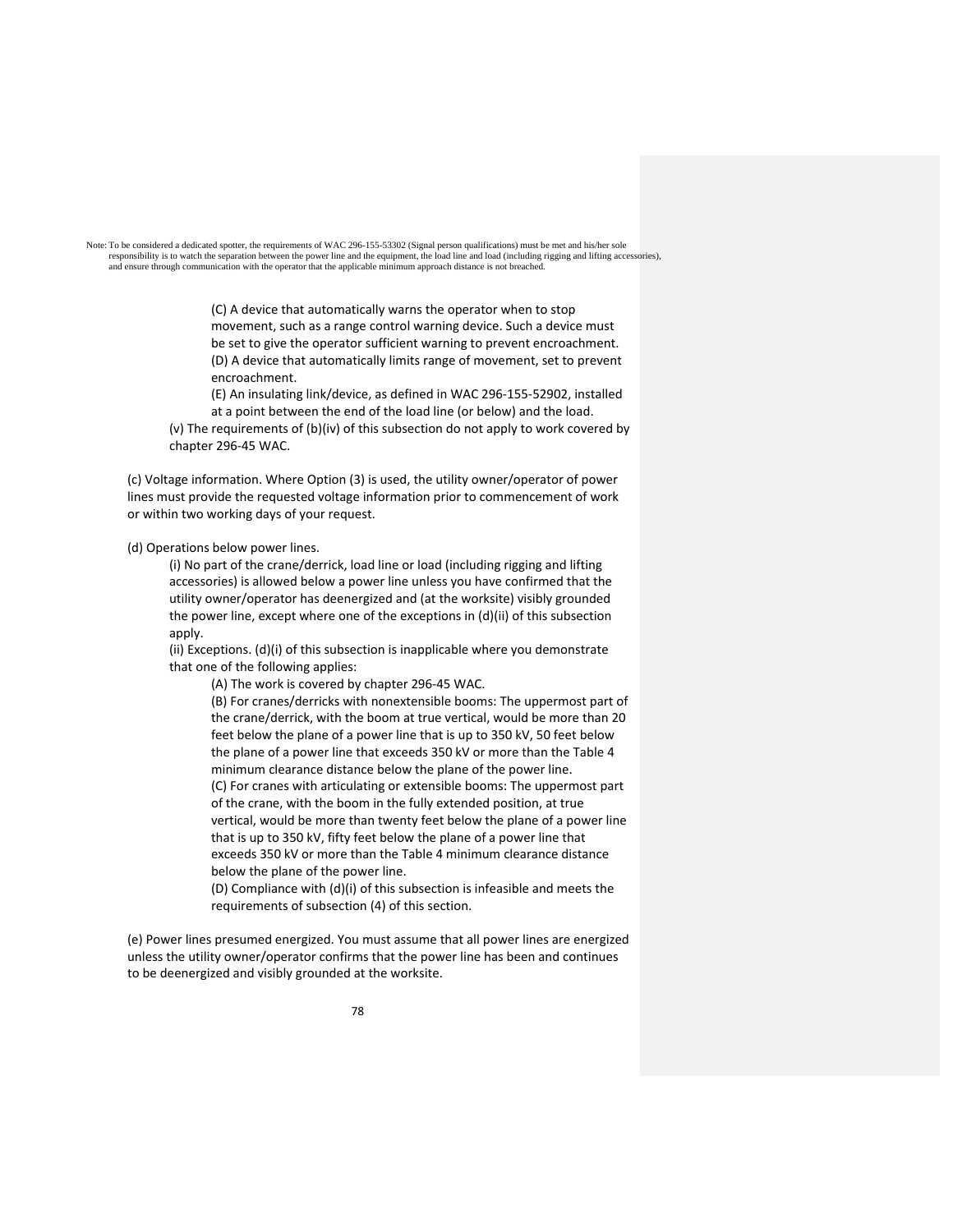(f) Training.

(i) You must train each operator and crew member assigned to work with the crane/derrick on all the following:

(A) The procedures to be followed in the event of electrical contact with a power line. Such training must include:

(I) Information regarding the danger of electrocution from the operator simultaneously touching the crane/derrick and the ground.

(II) The importance to the operator's safety of remaining inside the cab except where there is an imminent danger of fire,

explosion, or other emergency that necessitates leaving the cab. (III) The safest means of evacuating from the crane/derrick that may be energized.

(IV) The danger of the potentially energized zone around the crane/derrick (step potential).

(V) The need for crew in the area to avoid approaching or touching the crane/derrick and the load.

(VI) Safe clearance distance from power lines.

(B) Power lines are presumed to be energized unless the utility owner/operator confirms that the power line has been and continues to be deenergized, and visibly grounded at the worksite.

(C) Power lines are presumed to be uninsulated unless the utility owner/operator or a registered engineer who is a qualified person with respect to electrical power transmission and distribution confirms that a power line is insulated.

(D) The limitations of an insulating link/device, proximity alarm, and range control (and similar) device, if used.

(E) The procedures to be followed to properly ground equipment and the limitations of grounding.

(ii) Employees working as dedicated spotters must be trained to enable them to effectively perform their task, including training on the applicable requirements of this section.

(iii) Training under this section must be administered in accordance with WAC 296‐155‐53409(2).

(g) Devices originally designed by the manufacturer for use as: A safety device (see WAC 296‐155‐53410), operational aid (see WAC 296‐155‐53412), or a means to prevent power line contact or electrocution, when used to comply with this section, must meet the manufacturer's procedures for use and conditions of use.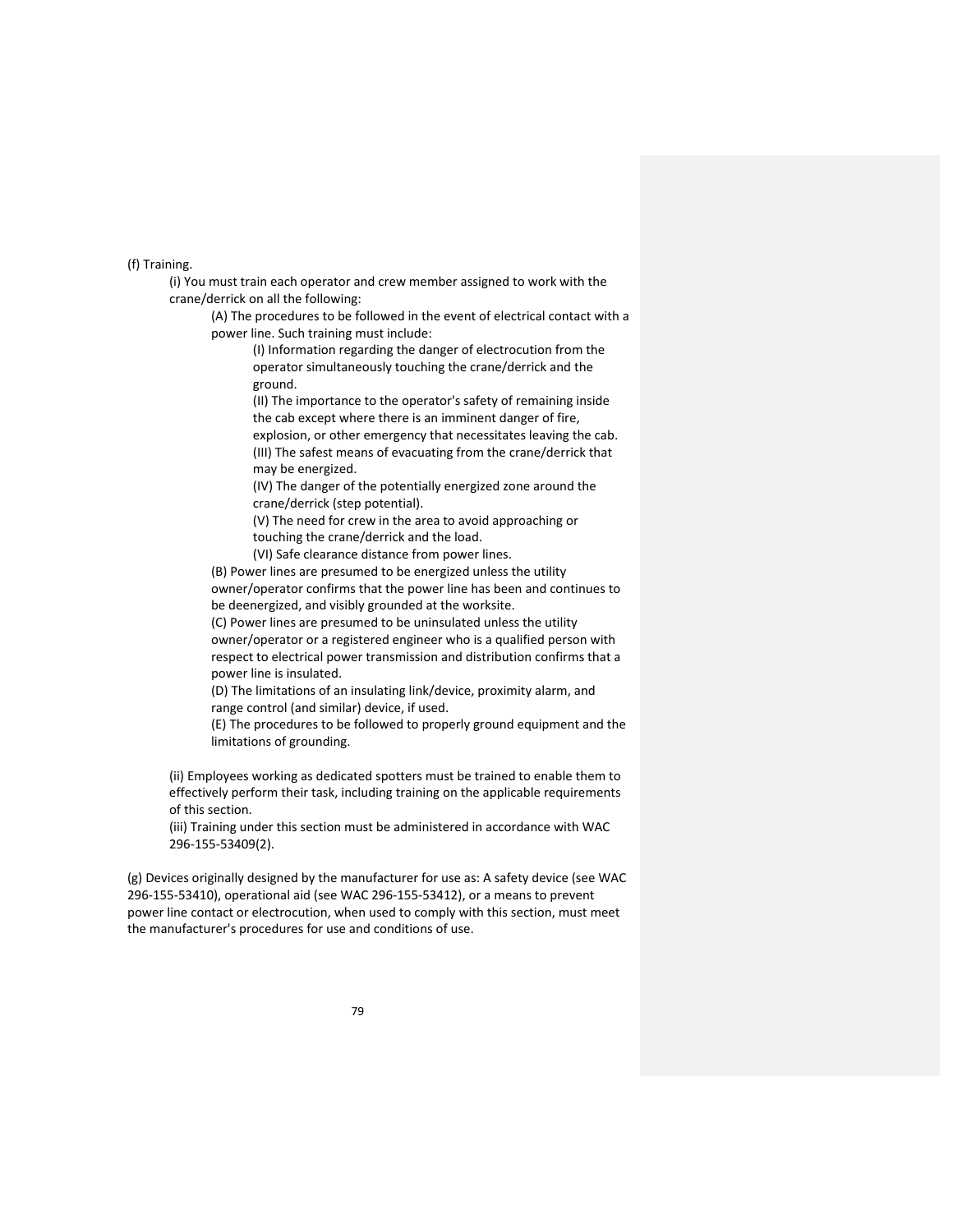(3) Prior to working near a transmitter/communication tower where an electrical charge can be induced in the crane/derrick or materials being handled, the transmitter must be deenergized or the following precautions must be taken:

(a) The crane/derrick must be provided with an electrical ground directly to the crane/derrick frame;

(b) Ground jumper cables must be attached to materials being handled by boom equipment when electrical charge is induced while working near energized transmitters. Crews must be provided with nonconductive poles having large alligator clips or other similar protection to attach the ground cable to the load;

(c) Combustible and flammable materials must be removed from the immediate area prior to operations; and

(d) If tag lines are used, they must be nonconductive.

(4) Operation of the crane/derrick inside the Table 4 zone. Operations in which any part of the crane/derrick, load line or load (including rigging and lifting accessories) is either closer than the minimum approach distance under Table 4 of an energized power line or the power line voltage is undetermined and the crane/derrick load line or load is within 20 feet from the power line is prohibited, except where you demonstrate that all of the following requirements are met:

(a) Notify the crane safety program within the department of labor and industries.

(b) You determine that it is infeasible to do the work without breaching the minimum approach distance under Table 4 of this section.

(c) You determine that, after consultation with the utility owner/operator, it is infeasible to deenergize and ground the power line or relocate the power line.

### (d) Minimum clearance distance.

(i) The power line owner/operator or registered professional engineer who is a qualified person with respect to electrical power transmission and distribution determines the minimum clearance distance that must be maintained to prevent electrical contact in light of the on‐site conditions. The factors that must be considered in making this determination include, but are not limited to: Conditions affecting atmospheric conductivity; time necessary to bring the crane/derrick, load line and load (including rigging and lifting accessories) to a complete stop; wind conditions; degree of sway in the power line; lighting conditions, and other conditions affecting the ability to prevent electrical contact.

(ii) Subsection (4)(d)(i) of this section does not apply to work covered by chapter 296‐45 WAC; instead, for such work, the minimum clearance distances specified in chapter 296‐45 WAC, Table 1 apply. Employers covered by chapter 296‐45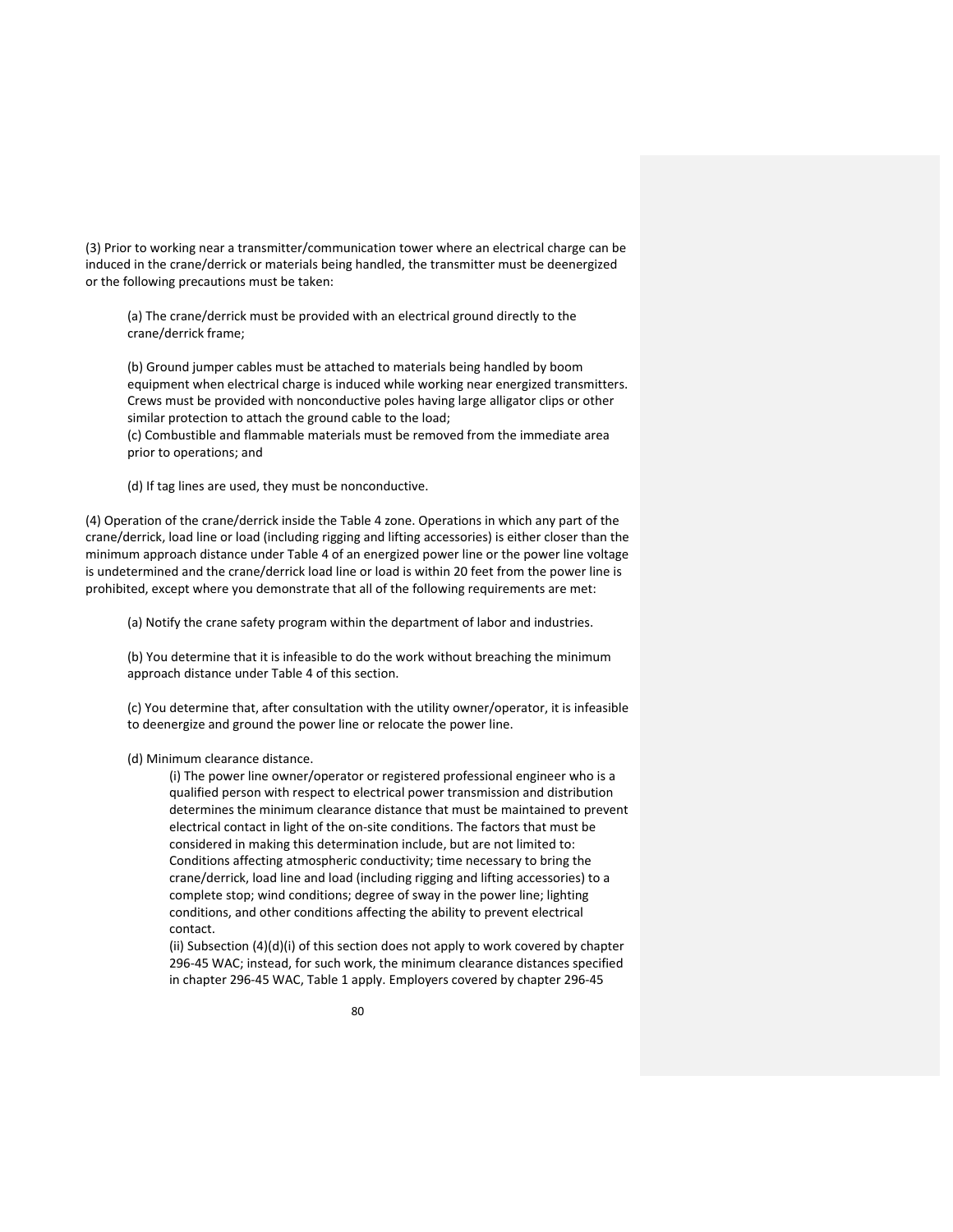WAC are permitted to work closer than the distances in chapter 296‐45 WAC, Table 1, where both the requirements of this rule and WAC 296‐45‐375(10) are met.

(e) A planning meeting with the employer and utility owner/operator (or registered professional engineer who is a qualified person with respect to electrical power transmission and distribution) is held to determine the procedures that will be followed to prevent electrical contact and electrocution. At a minimum these procedures must include:

(i) If the power line is equipped with a device that automatically reenergizes the circuit in the event of a power line contact, before the work begins, the automatic reclosing feature of the circuit interrupting device must be made inoperative if the design of the device permits.

(ii) A dedicated spotter who is in continuous contact with the operator. The dedicated spotter must:

(A) Be equipped with a visual aid to assist in identifying the minimum clearance distance. Examples of a visual aid include, but are not limited to: A clearly visible line painted on the ground; a clearly visible line on stanchions; a set of clearly visible line‐of‐sight landmarks (such as a fence post behind the dedicated spotter and a building corner ahead of the dedicated spotter).

(B) Be positioned to effectively gauge the clearance distance.

(C) Where necessary, use equipment that enables the dedicated spotter to communicate directly with the operator.

(D) Give timely information to the operator so that the required clearance distance can be maintained.

Note: To be considered a dedicated spotter, the requirements of WAC 296-155-53302 (Signal person qualifications) must be met and his/her sole responsibility is to watch the separation between the power line and the equipment, the load line and load (including rigging and lifting accessories), and ensure through communication with the operator that the applicable minimum approach distance is not breached.

> (iii) An elevated warning line, or barricade (not attached to the crane), in view of the operator (either directly or through video equipment), equipped with flags or similar high-visibility markings, to prevent electrical contact. However, this provision does not apply to work covered by chapter 296‐45 WAC.

(iv) Insulating link/device.

(A) An insulating link/device installed at a point between the end of the load line (or below) and the load.

(B) For work covered by chapter 296‐45 WAC, the requirement in (e)(iv)(A) of this subsection applies only when working inside the clearance distances of Table 1 in chapter 296‐45 WAC.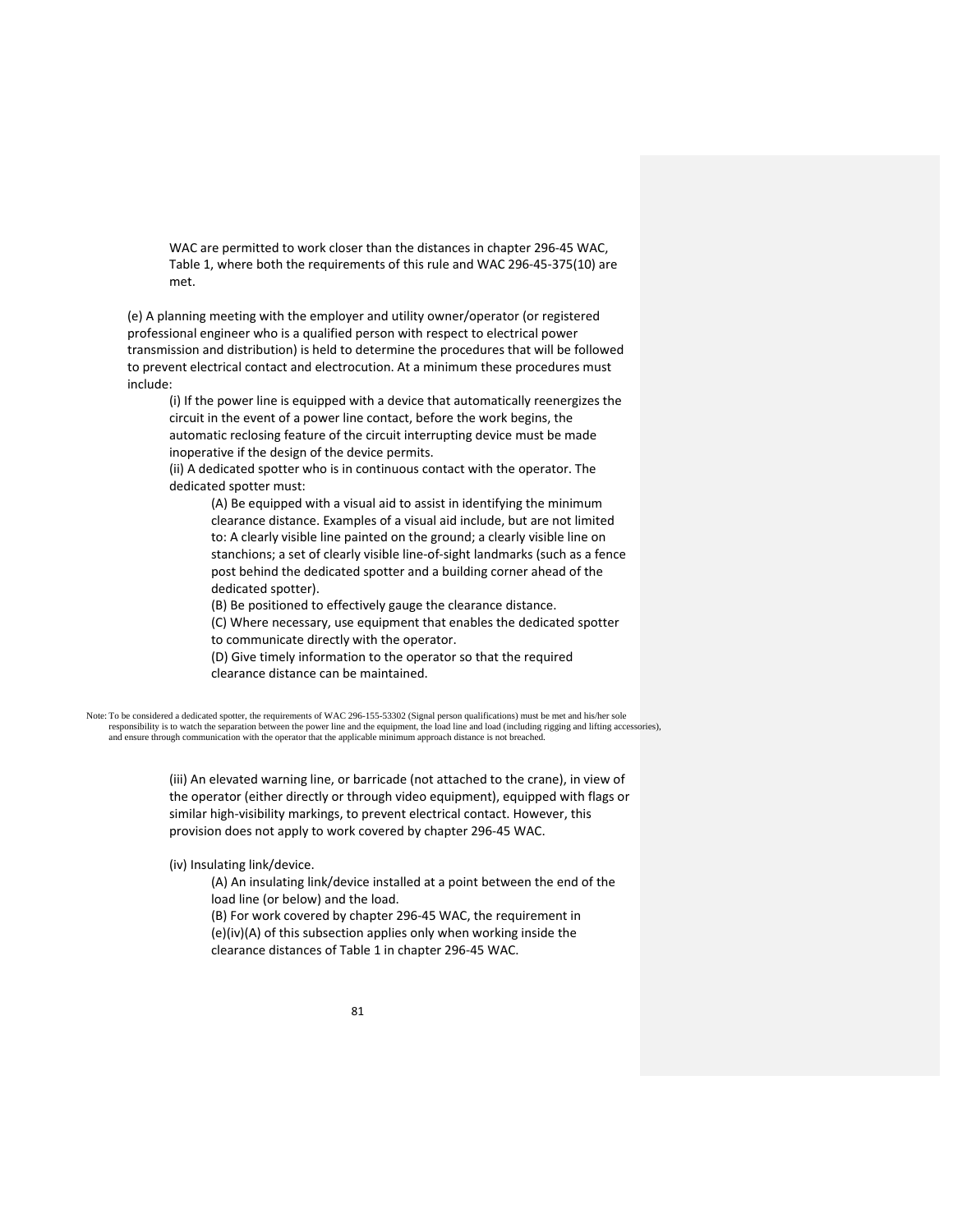(C) For work covered by chapter 296‐45 WAC, electrical workers, involving operations where use of an insulating link/device is infeasible, the requirements of WAC 296‐45‐375 (10)(c)(ii) or (iii) may be substituted for the requirement in (e)(iv)(A) of this subsection.

(v) Until one year after the effective date of this part, the following procedure may be substituted for the requirement in (e)(iv)(A) of this subsection: All employees, excluding equipment operators located on the equipment, who may come in contact with the equipment, the load line, or the load must be insulated or guarded from the equipment, the load line, and the load. Insulating gloves rated for the voltage involved are adequate insulation for the purposes of this section.

(vi) Until 3 years after the effective date of this part the following procedure may be substituted for the requirement in (e)(iv)(A) of this subsection:

(A) You must use a link/device manufactured on or before one year after the effective date of this part that meets the definition of an insulating link/device, except that it has not been approved by a nationally recognized testing laboratory, and that is maintained and used in accordance with manufacturer requirements and recommendations, and is installed at a point between the end of the load line (or below) and the load; and

(B) All employees, excluding equipment operators located on the equipment, who may come in contact with the equipment, the load line, or the load must be insulated or guarded from the equipment, the load line, and the load through an additional means other than the device described in (e)(vi)(A) of this subsection. Insulating gloves rated for the voltage involved are adequate additional means of protection for the purposes of this section.

 $(v)$  Use nonconductive rigging if the rigging may be within the Table 4 distance during the operation.

(viii) If the crane/derrick is equipped with a device that automatically limits range of movement, it must be used and set to prevent any part of the crane/derrick, load line or load (including rigging and lifting accessories) from breaching the minimum approach distance established under (d) of this subsection.

(ix) If a tag line is used, it must be of the nonconductive type.

(x) Barricades forming a perimeter at least 10 feet away from the crane/derrick to prevent unauthorized personnel from entering the work area. In areas where obstacles prevent the barricade from being at least 10 feet away, the barricade must be as far from the crane/derrick as feasible.

**Commented [SBS(47]:** Remove underline portion as it no longer applies. Will need to change numbering.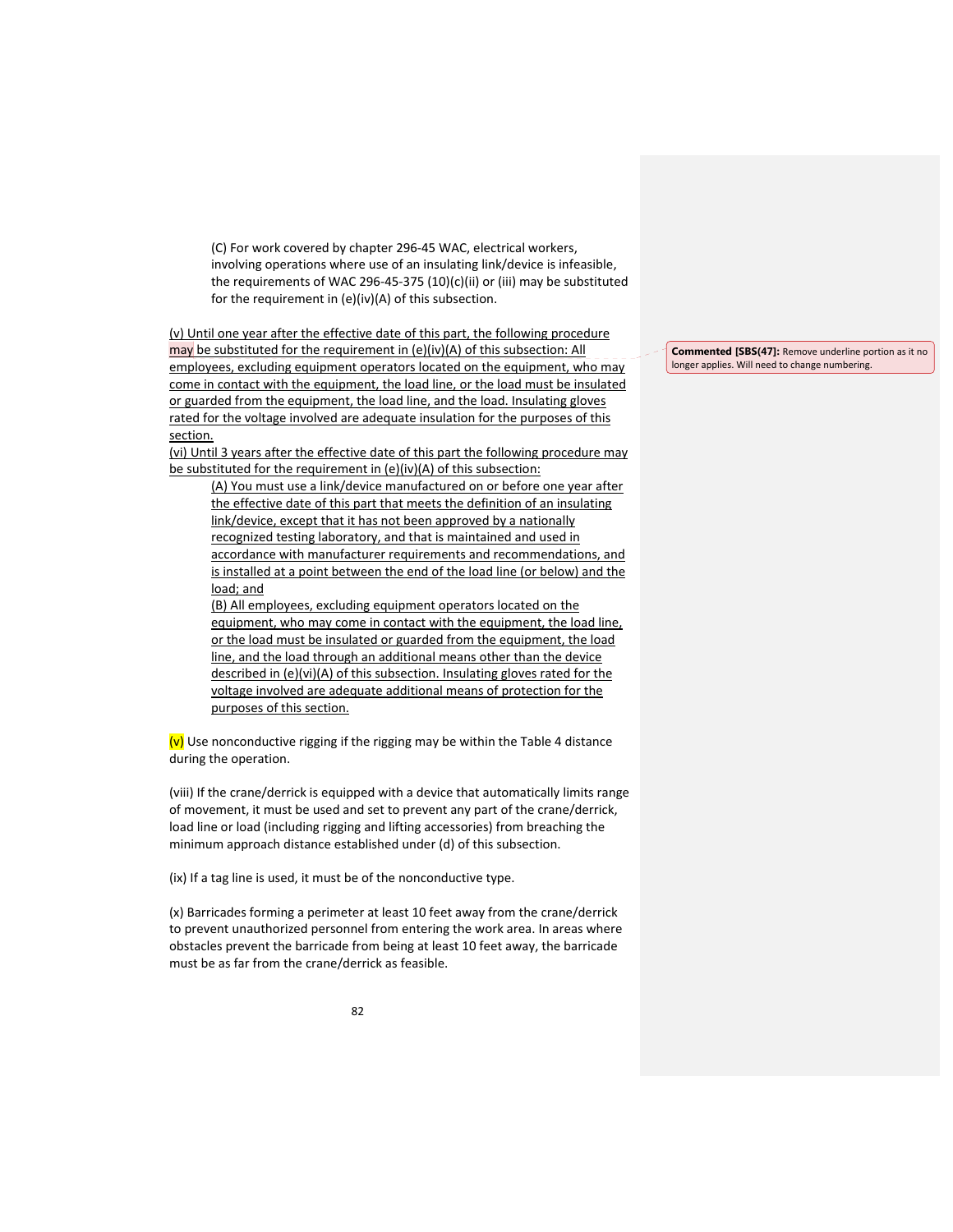(xi) Workers other than the operator must be prohibited from touching the load line above the insulating link/device and crane. Operators remotely operating the equipment from the ground must use either wireless controls that isolate the operator from the equipment or insulating mats that insulate the operator from the ground.

(xii) Only personnel essential to the operation are permitted to be in the area of the crane and load.

(xiii) The crane/derrick must be properly grounded.

(xiv) Insulating line hose or cover‐up must be installed by the utility owner/operator except where such devices are unavailable for the line voltages involved.

(f) The procedures developed to comply with (e) of this subsection are documented and immediately available on‐site.

(g) The crane/derrick user and utility owner/operator (or registered professional engineer) meet with the operator and the other workers who will be in the area of the crane/derrick or load to review the procedures that will be implemented to prevent breaching the minimum approach distance established in (d) of this subsection and prevent electrocution.

(h) The procedures developed to comply with (e) of this subsection are implemented.

(i) The utility owner/operator (or registered professional engineer) and all employers of employees involved in the work must identify one person who will direct the implementation of the procedures. The person identified in accordance with this section must direct the implementation of the procedures and must have the authority to stop work at any time to ensure safety.

(j) If a problem occurs implementing the procedures being used to comply with (e) of this subsection, or indicating that those procedures are inadequate to prevent electrocution, you must safely stop operations and either develop new procedures to comply with (e) of this subsection or have the utility owner/operator deenergize and visibly ground or relocate the power line before resuming work.

(k) Devices originally designed by the manufacturer for use as: Safety devices (see WAC 296‐155‐53410), operational aids (see WAC 296‐155‐53412), or a means to prevent power line contact or electrocution, when used to comply with this section, must meet the manufacturer's procedures for use and conditions of use.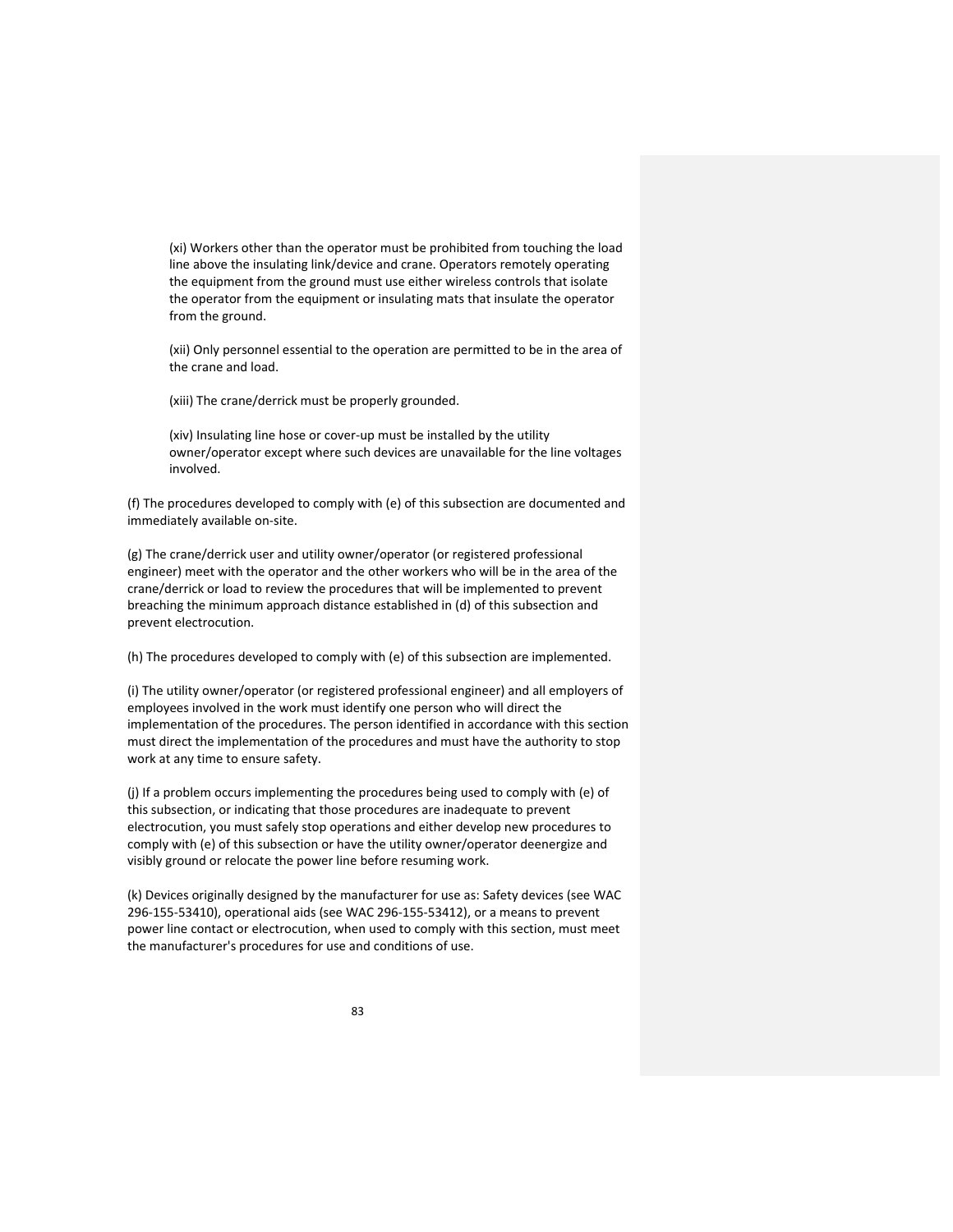(l) You must train each operator and crew member assigned to work with the equipment in accordance with subsection (2)(f) of this section.

(5) Cranes while traveling.

(a) This section establishes procedures and criteria that must be met for cranes traveling under a power line on the construction site with no load. Equipment traveling on a construction site with a load is governed by subsections (2), (4), (6), and (7) of this section, whichever is appropriate, and WAC 296-155-53400(35).

(b) You must ensure that:

(i) The boom/mast and boom/mast support system are lowered sufficiently to meet the requirements of this section.

(ii) The clearances specified in Table 5 of this section are maintained.

(iii) The effects of speed and terrain on crane movement (including movement of the boom/mast) are considered so that those effects do not cause the minimum clearance distances specified in Table 5 of this section to be breached. (iv) Dedicated spotter. If any part of the crane while traveling will get closer than 20 feet of the power line, you must ensure that a dedicated spotter who is in

continuous contact with the driver/operator is used. The dedicated spotter must:

(A) Be positioned to effectively gauge the clearance distance.

(B) Where necessary, use equipment that enables the dedicated spotter to communicate directly with the operator.

(C) Give timely information to the operator so that the required clearance distance can be maintained.

Note: To be considered a dedicated spotter, the requirements of WAC 296-155-53302 (Signal person qualifications) must be met and his/her sole responsibility is to watch the separation between the power line and the equipment, the load line and load (including rigging and lifting accessories), and ensure through communication with the operator that the applicable minimum approach distance is not breached.

> (v) Additional precautions for traveling in poor visibility. When traveling at night, or in conditions of poor visibility, in addition to the measures specified in (b)(i) through (iv) of this subsection, you must ensure that:

(A) The power lines are illuminated or another means of identifying the location of the lines must be used.

(B) A safe path of travel is identified and used.

(6) The requirements of subsections (1) and (2) of this section apply to power lines over 350 kV, and below 1000 kV except that wherever the distance "20 feet" is specified, the distance "50 feet" must be substituted.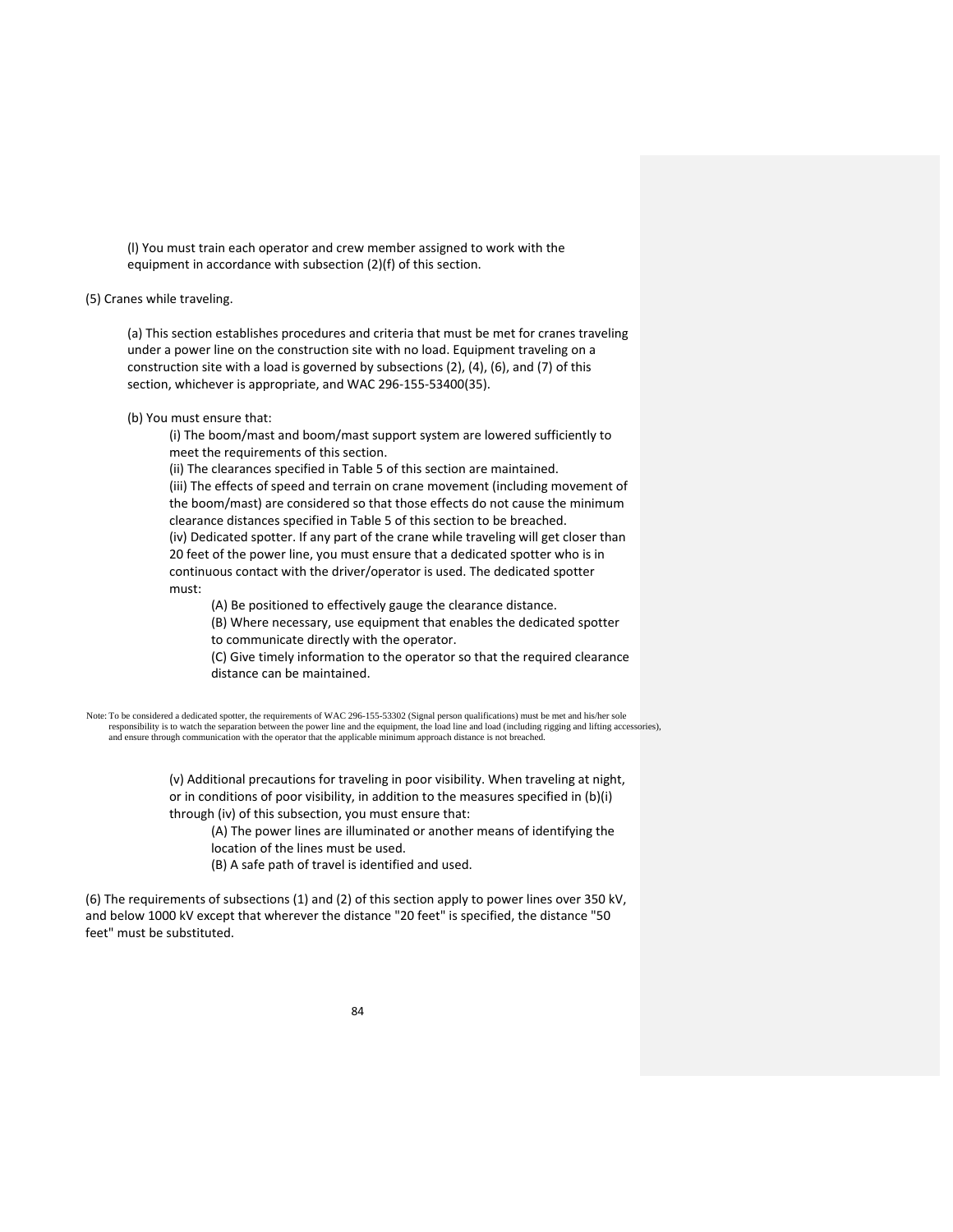(7) For power lines over 1000 kV, the minimum clearance distance must be established by the utility owner/operator or a registered professional engineer who is a qualified person with respect to power transmission and distribution.

## **Table 4—Minimum Clearance Distances**

| (nominal,<br>kV)     | <b>Minimum clearance</b><br>distance (feet)                                                                                                                                        |
|----------------------|------------------------------------------------------------------------------------------------------------------------------------------------------------------------------------|
| up to $50$           |                                                                                                                                                                                    |
| over 50 to<br>200    |                                                                                                                                                                                    |
| over 200 to<br>345   |                                                                                                                                                                                    |
| 500                  | over 345 to $\ldots \ldots \ldots \ldots \ldots \ldots \ldots \ldots 25$                                                                                                           |
| 750                  | over 500 to $\ldots \ldots \ldots \ldots \ldots \ldots \ldots 35$                                                                                                                  |
| over 750 to<br>1.000 |                                                                                                                                                                                    |
| over 1,000           | (as established by the utility owner/operator or registered<br>professional engineer who is a qualified person with respect<br>to electrical power transmission and distribution). |
| Note:                | The value that follows "to" is up to and includes that value.                                                                                                                      |

### **Table 5—Minimum Clearance Distances While Traveling With No Load and Boom/Mast Lowered**

|                | -------                                                                                                                                                                            |
|----------------|------------------------------------------------------------------------------------------------------------------------------------------------------------------------------------|
| <b>Voltage</b> | While traveling-                                                                                                                                                                   |
| (nominal.      | Minimum clearance                                                                                                                                                                  |
| kV)            | distance (feet)                                                                                                                                                                    |
| up to $0.75$   | (while traveling/boom lowered)                                                                                                                                                     |
| over $0.75$ to |                                                                                                                                                                                    |
| 50             | (while traveling/boom lowered)                                                                                                                                                     |
| over 50 to     |                                                                                                                                                                                    |
| 345            | (while traveling/boom lowered)                                                                                                                                                     |
| $over 345$ to  |                                                                                                                                                                                    |
| 750            | (while traveling/boom lowered)                                                                                                                                                     |
| $over 750$ to  |                                                                                                                                                                                    |
| 1.000          | (while traveling/boom lowered)                                                                                                                                                     |
| over 1,000     | (as established by the utility owner/operator or registered<br>professional engineer who is a qualified person with respect<br>to electrical power transmission and distribution). |

## **WAC 296‐155‐53409 Training.**

**Voltage** 

(1) You The employer must provide training as follows:

(a) Overhead power lines. **Prior to working energized lines, ¥othe employer** must ensure that each employee is trained in accordance with the requirements listed in WAC 296-155‐53408(2)(g) and 296‐155‐53408 (4)(k) in the topics listed in WAC 296‐155‐53408 (2)(f). **Commented [ICD(48]:** Need to be tweaked.

**Commented [SBS(49R48]:** I believe that it's now more simplified and clear.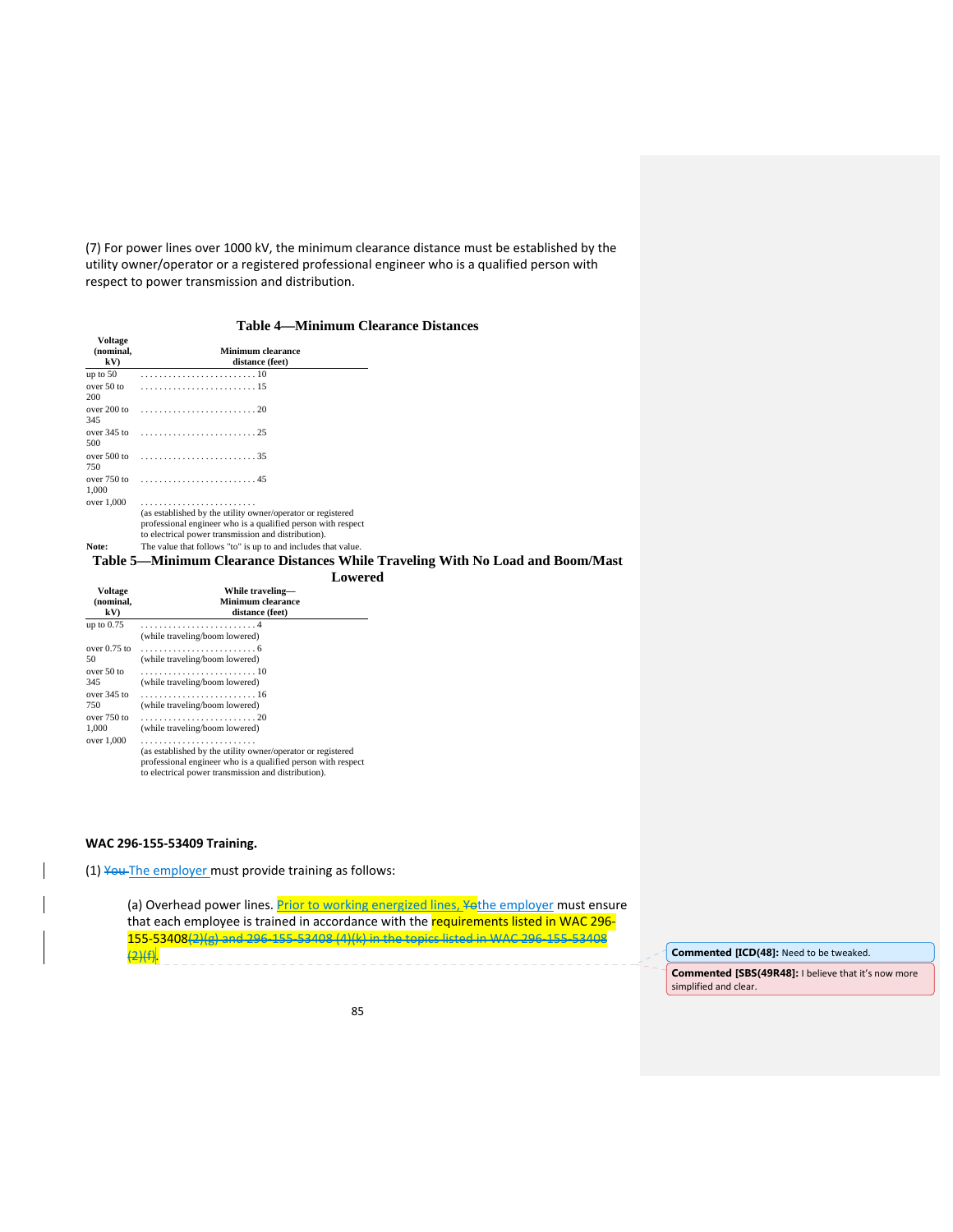(b) Qualified signal persons. You must ensure that each employee is trained who will be assigned to work as a signal person in accordance with the requirements of WAC 296‐ 155‐53302(3).

(c) Qualified rigger. You must ensure that each employee is trained who will be assigned to work as a rigger in accordance with the requirements of WAC 296‐155‐53306(3).

(d) Lift director. *The employer must ensure that each employee who will be assigned to work as a Lift Director is trained in accordance with the requirements found in WAC 296‐155‐53301.*

(de) Operators.

(i) Trainee/apprentice operator. You must ensure that each trainee/apprentice operator is trained in the areas addressed in WAC 296‐155‐53300 and 296‐155‐ 56420.

(ii) Operator. Operators who have met the requirements in WAC 296‐155‐53300 and 296‐155‐56420 will be considered trained.

(iii) For operators using equipment covered under this part that are exempt in WAC 296‐155‐52900 (3)(b), you must ensure that each operator is trained on the safe operation of the equipment the operator will be using.

(ef) You must train each operator of the equipment covered by this part in the following practices:

(i) On friction equipment, whenever moving a boom off a support, first raise the boom a short distance (sufficient to take the load of the boom) to determine if the boom hoist brake needs to be adjusted. On other types of equipment with a boom, the same practice is applicable, except that typically there is no means of adjusting the brake; if the brake does not hold, a repair is necessary. See WAC 296‐155‐53400 (68) and (69).

(ii) Where available, the manufacturer's emergency procedures for halting unintended equipment movement.

 $(f<sub>g</sub>)$  Competent persons and qualified persons. You must ensure that each competent person and each qualified person is trained regarding the requirements of this part applicable to their respective roles.

(gh) Crush/pinch points. You must ensure that each employee is trained who works with the equipment to keep clear of holes, and crush/pinch points and the hazards addressed in WAC 296‐155‐53400(42) (work area control).

(hi) **Tag‐out.** You must ensure that each operator and each additional employee authorized to start/energize equipment or operate equipment controls (such as maintenance and repair employees) is trained, in the tag-out and start-up procedures in WAC 296‐155‐53400 (16) and (67).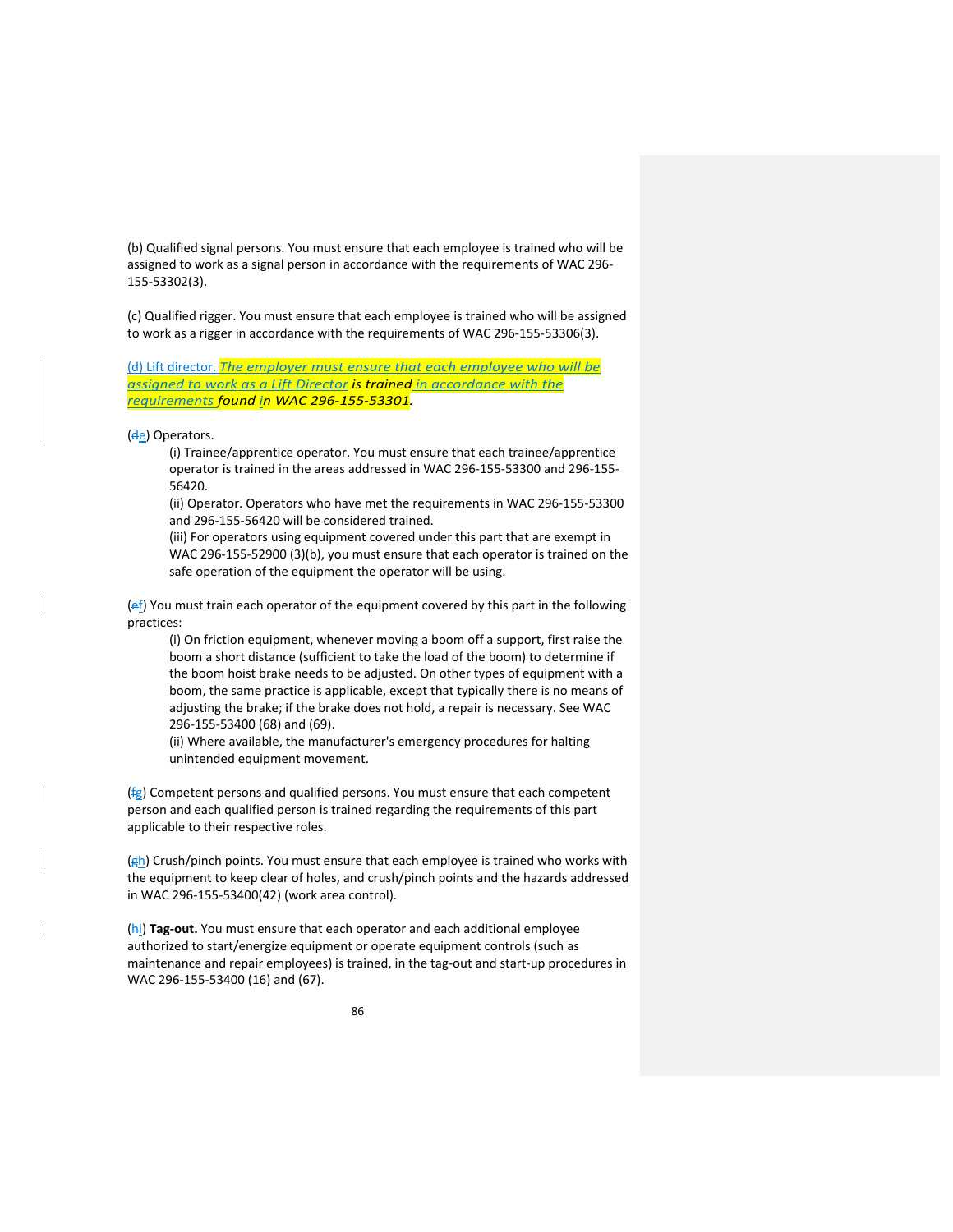(2) Training administration.

(a) You must evaluate each employee required to be trained under this part to confirm that the employee understands the information provided in the training.

(b) You must ensure that refresher training is provided in relevant topics for each employee when, based on the conduct of the employee or an evaluation of the employee's knowledge, there is an indication that retraining is necessary.

(c) Whenever you are required to provide training under this part, you must provide the training at no cost to the employee.

### **WAC 296‐155‐53410 Safety devices.**

(1) Safety devices. The following safety devices are required on all cranes/derricks, except tower cranes and self‐erecting tower cranes, covered by this part, unless otherwise specified. For requirements relating to operational aids and safety devices for tower cranes, see WAC 296‐155‐53900 (60) and (61), for self‐erecting tower cranes see WAC 296‐155‐54100 (42) and (43).

(a) Crane level indicator.

(i) The crane must have a level indicator that is either built into the crane or is available on the crane.

(ii) If a built‐in crane level indicator is not working properly, it must be tagged‐ out or removed. If a removable crane level indicator is not working properly, it must be removed.

(iii) This requirement does not apply to articulating cranes, portal cranes, derricks, floating cranes/derricks and land cranes/derricks on barges, pontoons, vessels or other means of flotation.

(b) Boom stops, except for derricks and hydraulic booms.

(c) Jib stops (if a jib is attached), except for derricks.

(d) Cranes with foot pedal brakes must have locks, except for portal cranes and floating cranes.

(e) Hydraulic outrigger jacks and hydraulic stabilizer jacks must have an integral holding device/check valve.

(f) Cranes on rails must have rail clamps and rail stops, except for portal cranes.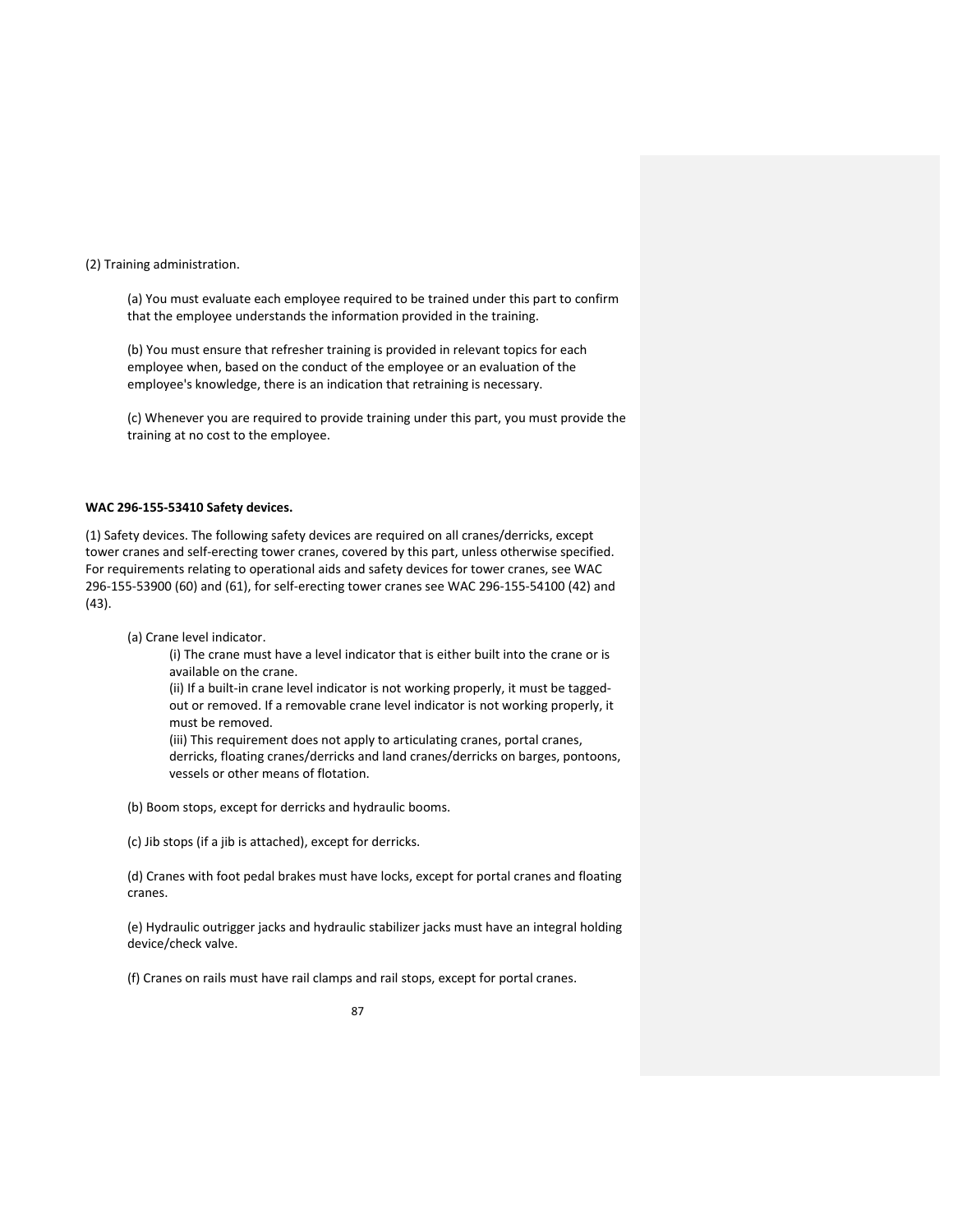(g) Horn.

(i) The crane/derrick, as defined in ASME B30.5, must have a built‐in horn or a removable horn that is available to the operator.

(ii) If a built-in horn is not working properly, it must be tagged-out or removed. If a removable horn is not working properly, it must be removed.

(2) Proper operation required. Operations must not begin unless the devices listed in this section are in proper working order. If a device stops working properly during operations, the operator must safely stop operations. If any of the devices listed in this section are not in proper working order, the equipment must be taken out of service and operations must not resume until the device is again working properly. Alternative measures are not permitted to be used.

## **WAC 296‐155‐53412 Operational aids.**

(1) The devices listed in this section (listed operational aids) are required on all cranes/derricks, except tower cranes and self‐erecting tower cranes, covered by this part, unless otherwise specified. For requirements relating to operational aids and safety devices for tower cranes, see WAC 296‐155‐53900 (60) and (61), for self‐erecting tower cranes see WAC 296‐155‐54100 (42) and (43).

**Notes:** The requirements in subsection (3)(e), (f) and (g) of this section do not apply to articulating cranes. The requirements in subsection (3)(d), (e) and (h) of this section only apply to those digger derricks manufactured after the effective date of this section.

(2) Operations must not begin unless the listed operational aids are in proper working order, except where an operational aid is being repaired you use the specified temporary alternative measures. More protective alternative measures specified by the crane/derrick manufacturer, if any, must be followed.

(3) When operational aids are inoperative or malfunctioning, the crane and/or device manufacturer's recommendations for continued operation or shutdown of the crane must be followed until the problems are corrected. Without such recommendations and any prohibitions from the manufacturer against further operation, the following requirements apply:

**Note:** If a replacement part is no longer available, the use of a substitute device that performs the same type of function is permitted and is not considered a modification under WAC 296-155-53400 (58) and (59) (crane/derrick modifications).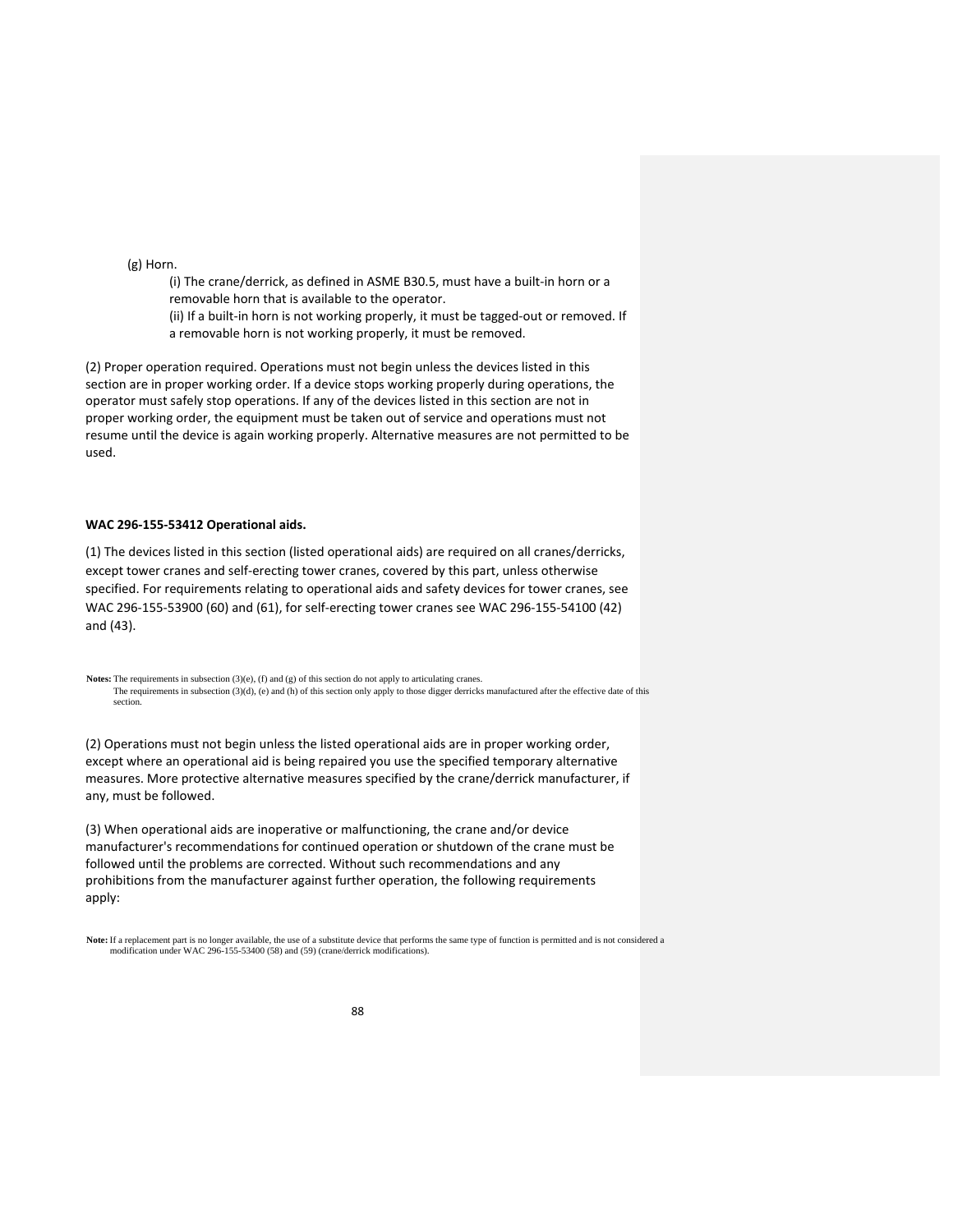(a) Recalibration or repair of the operational aid must be accomplished as soon as is reasonably possible, as determined by a qualified person.

(b) Boom hoist limiting device (except for derricks with base mounted drums).

(i) For cranes manufactured after December 16, 1969, a boom hoist limiting device is required. Temporary alternative measures: One or more of the following methods must be used:

(A) Use a boom angle indicator.

(B) Clearly mark the boom hoist rope (so that it can easily be seen by the operator) at a point that will give the operator sufficient time to stop the hoist to keep the boom within the minimum allowable radius. In addition, install mirrors or remote video cameras and displays if necessary for the operator to see the mark.

(C) Clearly mark the boom hoist rope (so that it can easily be seen by a spotter) at a point that will give the spotter sufficient time to signal the operator and have the operator stop the hoist to keep the boom within the minimum allowable radius.

(ii) If the crane was manufactured on or before December 16, 1969, and is not equipped with a boom hoist limiting device, at least one of the measures in (b)(i)(A) through (C) of this subsection must be used.

(c) Luffing jib limiting device. Cranes with a luffing jib must have a luffing jib limiting device. Temporary alternative measures are the same as in (b)(i) of this subsection, except to limit the movement of the luffing jib rather than the boom hoist.

(d) Anti two-blocking device. (This does not apply to dedicated pile drivers.) (i) Telescopic boom cranes manufactured after February 28, 1992, must be equipped with a device which automatically prevents damage from contact between the load block, overhaul ball, or similar component, and the boom tip (or fixed upper block or similar component). The device(s) must prevent such damage at all points where two‐blocking could occur.

> (A) Temporary alternative measures: Clearly mark the hoist rope (so that it can easily be seen by the operator) at a point that will give the operator sufficient time to stop the hoist to prevent two-blocking; and (B) Use a spotter when extending the boom.

(ii) Lattice boom cranes.

(A) Lattice boom cranes manufactured after February 28, 1992, must be equipped with a device that either automatically prevents damage and load failure from contact between the load block, overhaul ball, or similar component, and the boom tip (or fixed upper block or similar component), or warns the operator in time for the operator to prevent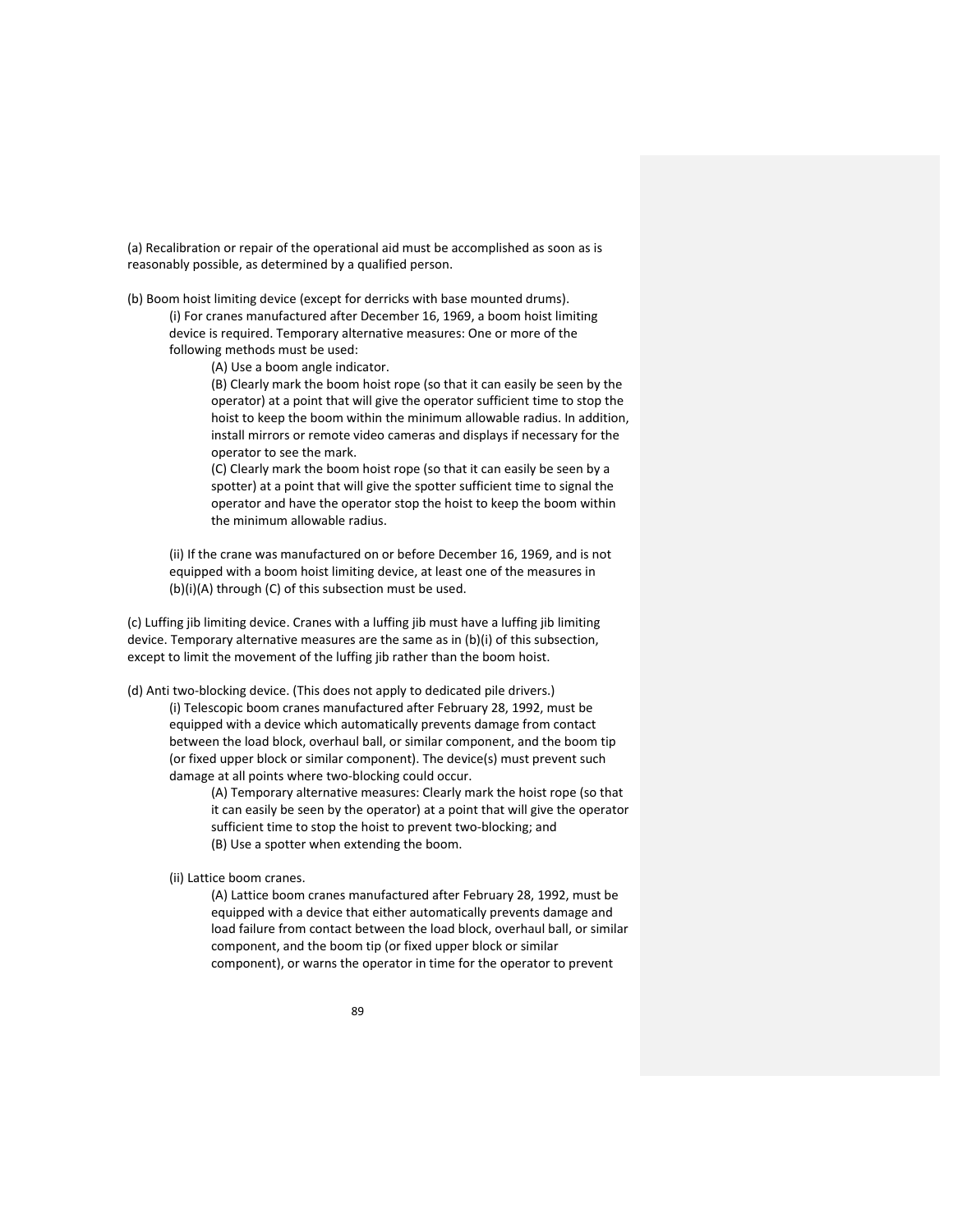two‐blocking. The device(s) must prevent such damage/failure or provide adequate warning for all points where two‐blocking could occur. (B) Lattice boom cranes, and derricks, manufactured after the effective date of this standard must be equipped with a device which automatically prevents damage and load failure from contact between the load block, overhaul ball, or similar component, and the boom tip (or fixed upper block or similar component). The device(s) must prevent such damage/failure at all points where two‐blocking could occur.

**Exception:** The requirements in subsection (3)(d)(ii)(A) and (B) of this section do not apply to such lattice boom cranes when used for dragline, clamshell (grapple), magnet, drop ball (wrecking ball), container handling, concrete bucket, marine operations that do not involve hoisting personnel, and pile driving work.

> (C) Temporary alternative measures: Clearly mark the hoist rope (so that it can easily be seen by the operator) at a point that will give the operator sufficient time to stop the hoist to prevent two-blocking, or use a spotter.

(iii) Articulating cranes manufactured after December 31, 1999, that are equipped with a load hoist must be equipped with a device that automatically prevents damage from contact between the load block, overhaul ball, or similar component, and the boom tip (or fixed upper block or similar component). The device must prevent such damage at all points where two‐blocking could occur. Temporary alternative measures: When two‐blocking could only occur with movement of the load hoist, clearly mark the hoist rope (so that it can easily be seen by the operator) at a point that will give the operator sufficient time to stop the hoist to prevent two‐blocking, or use a spotter. When two‐blocking could occur without movement of the load hoist, clearly mark the hoist rope (so that it can easily be seen by the operator) at a point that will give the operator sufficient time to stop the hoist to prevent two-blocking, and use a spotter when extending the boom.

(e) Boom angle or radius indicator (except for derricks with base mounted drum hoists). The crane must have a boom angle or radius indicator readable from the operator's station. Temporary alternative measures: Radii or boom angle must be determined by measuring the radii or boom angle with a measuring device.

(f) Jib angle indicator if the crane has a luffing jib. Temporary alternative measures: Radii or jib angle must be determined by ascertaining the main boom angle and then measuring the radii or jib angle with a measuring device.

(g) Boom length indicator if the crane has a telescopic boom, except where the rated capacity is independent of the boom length. Temporary alternative measures: One or more of the following methods must be used: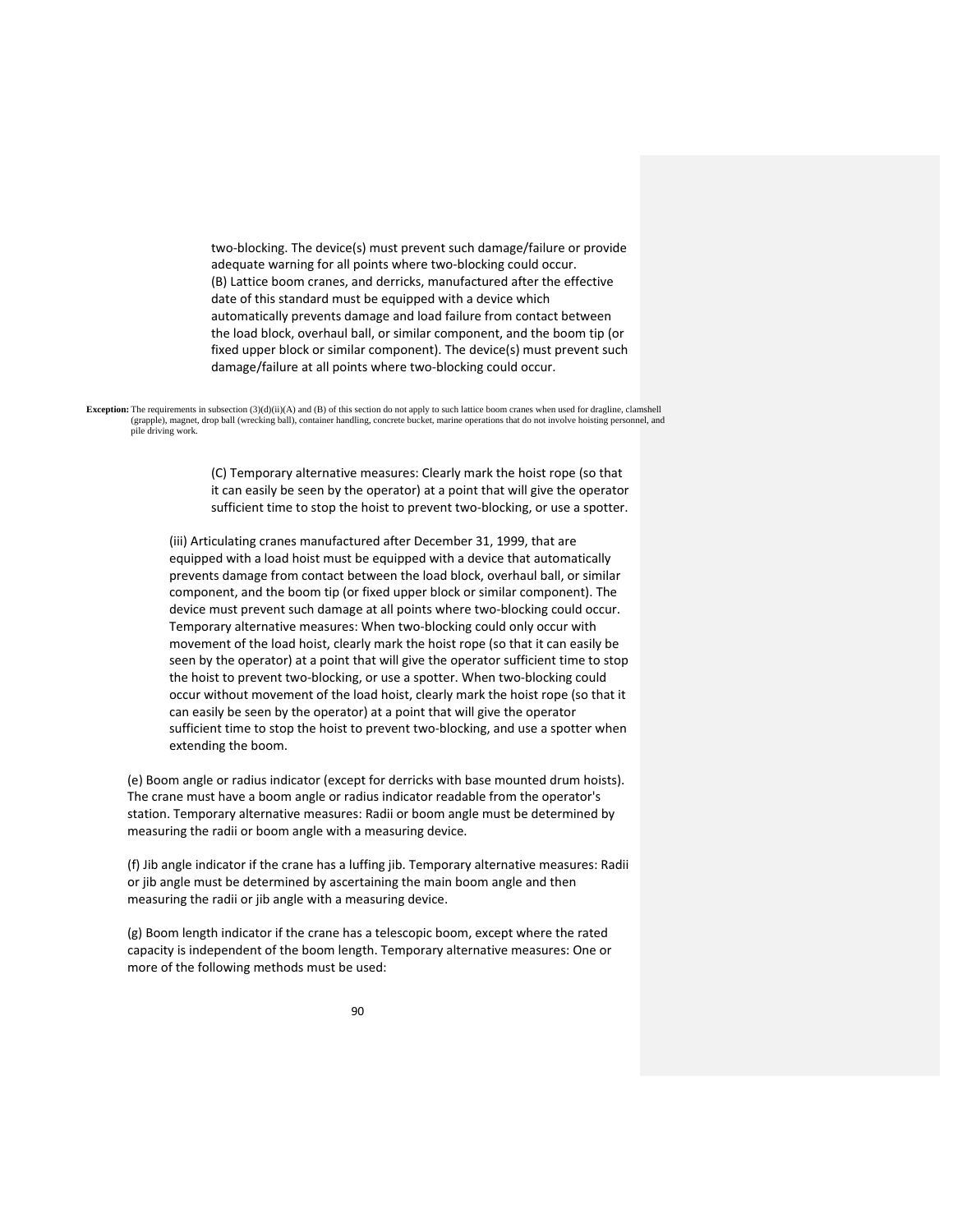- (i) Mark the boom with measured marks to calculate boom length; or (ii) Calculate boom length from boom angle and radius measurements; or
- (iii) Measure the boom with a measuring device.

(h) Load weighing and similar devices (this also applies to dedicated pile drivers

manufactured more than one year after the effective date of this section). Cranes (other than derricks and articulating cranes) manufactured after March 29, 2003, with a rated capacity over 6,000 pounds must have at least one of the following: Load weighing device, load moment (or rated capacity) indicator, or load moment (or rated capacity) limiter.

(i) Temporary alternative measures: The weight of the load must be determined from a reliable source (such as the load's manufacturer), by a reliable calculation method (such as calculating a steel beam from measured dimensions and a known per foot weight), or by other equally reliable means. This information must be provided to the operator prior to the lift.

(ii) Articulating cranes manufactured after the effective date of this section must have at least one of the following: Automatic overload prevention device, load weighing device, load moment (or rated capacity) indicator, or load moment (rated capacity) limiter. Temporary alternative measures: The weight of the load must be determined from a source recognized by the industry (such as the load's manufacturer) or by a calculation method recognized by the industry (such as calculating a steel beam from measured dimensions and a known per foot weight). This information must be provided to the operator prior to the lift.

(i) Reserved.

(j) The following devices are required on cranes manufactured after the effective date of this section:

(i) Outrigger/stabilizer position (horizontal beam extension) sensor/monitor if the crane has outriggers or stabilizers. Temporary alternative measures: The operator must verify that the position of the outriggers or stabilizers is correct (in accordance with manufacturer procedures) before beginning operations requiring outrigger or stabilizer deployment.

(ii) Hoist drum rotation indicator if the crane/derrick has a hoist drum is not visible from the operator's station. Temporary alternative measures: Mark the drum to indicate the rotation of the drum. In addition, install mirrors or remote video cameras and displays if necessary for the operator to see the mark.

|       | WAC 296-155-53414 Cranes/derricks with a rated hoisting/lifting capacity of 2,000 pounds or |  |
|-------|---------------------------------------------------------------------------------------------|--|
| less. |                                                                                             |  |

**Commented [SBS(50]:** Deleting underlined code. Should we address numbering as the code already skips 53413?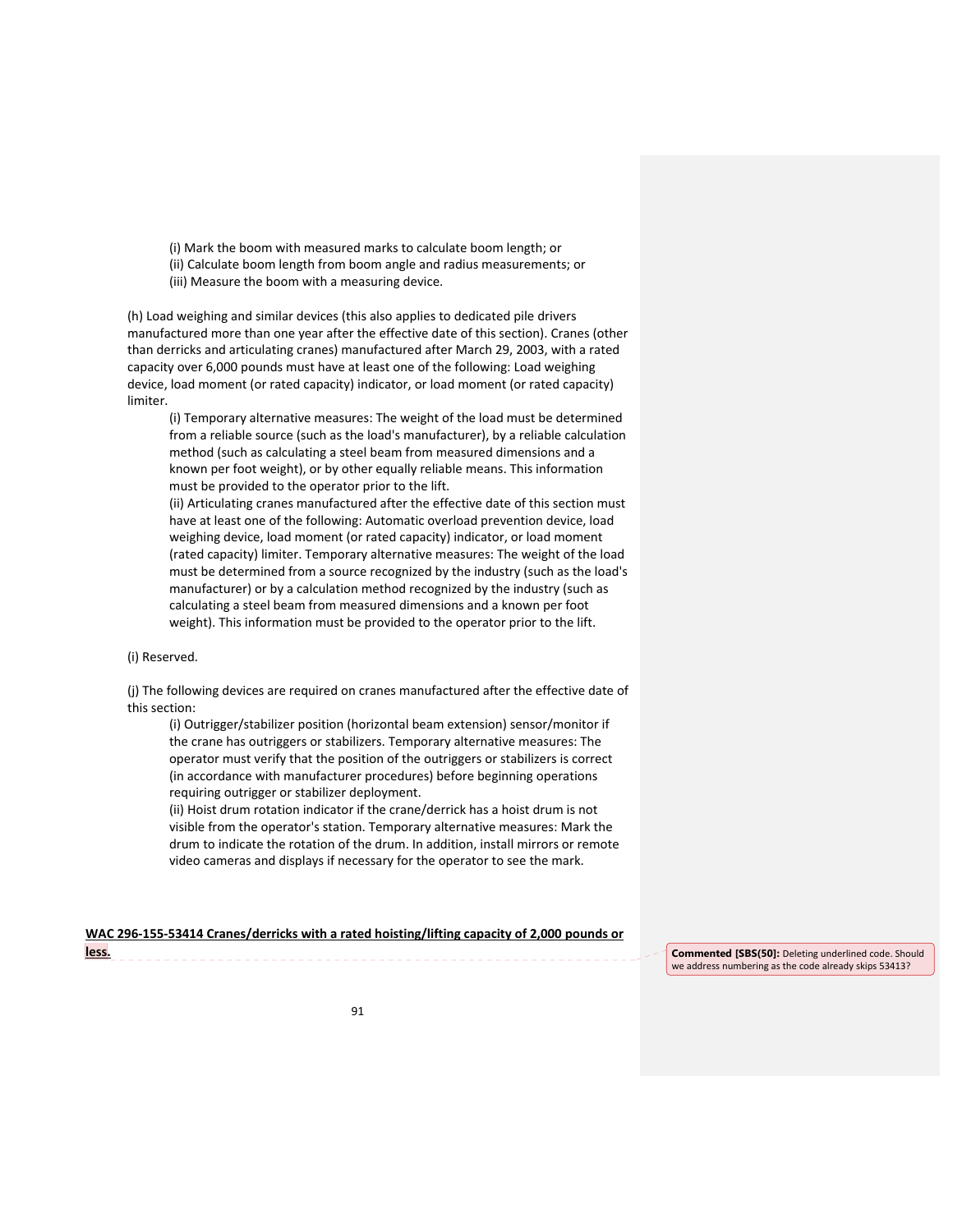For cranes/derricks with a maximum manufacturer-rated hoisting/lifting capacity of 2,000 pounds or less:

(1) The following sections apply: WAC 296‐155‐52900, Scope; WAC 296‐155‐52902, Definitions; WAC 296-155-53400 (34), (36) through (38), (45), (46), (59) and (67), General requirements; WAC 296‐155‐53404, Wire rope; WAC 296‐155‐53406, Signals; WAC 296‐155‐53408, Power line safety; WAC 296‐155‐53700(7), Mobile cranes—General; WAC 296‐155‐53715(5), Mobile cranes—Operations; WAC 296‐155‐539, Tower cranes; WAC 296‐155‐542, Overhead/bridge and gantry cranes; WAC 296-155-543, Derricks.

Note to subsection (1) of this section: Under subsection (2)(a) of this section, WAC 296‐155‐ 53402, (Assembly/disassembly) also apply.

# (2) Assembly/disassembly.

(a) WAC 296‐155‐53402 (Assembly/disassembly) applies.

(b) Components and configuration. You must ensure that:

(i) The selection of components and the configuration of the crane/derrick which affects the capacity or safe operation of the crane/derrick complies with either the:

(A) Manufacturer instructions, recommendations, limitations, and specifications. When these documents and information are unavailable, a registered professional engineer familiar with the type of crane/derrick involved must approve, in writing, the selection and configuration of components; or

(B) Approved modifications that meet the requirements of WAC 296‐155‐ 53400 (58) and (59).

(ii) Post-assembly inspection. Upon completion of assembly, the crane/derrick is inspected to ensure that it is in compliance with subsection (2)(b)(i) of this section.

(c) Manufacturer prohibitions. You must comply with applicable manufacturer prohibitions.

(3) Operation ‐ Procedures.

(a) You must comply with all manufacturer procedures applicable to the operational functions of the crane/derrick, including its use with attachments.

(b) Unavailable operation procedures. You must: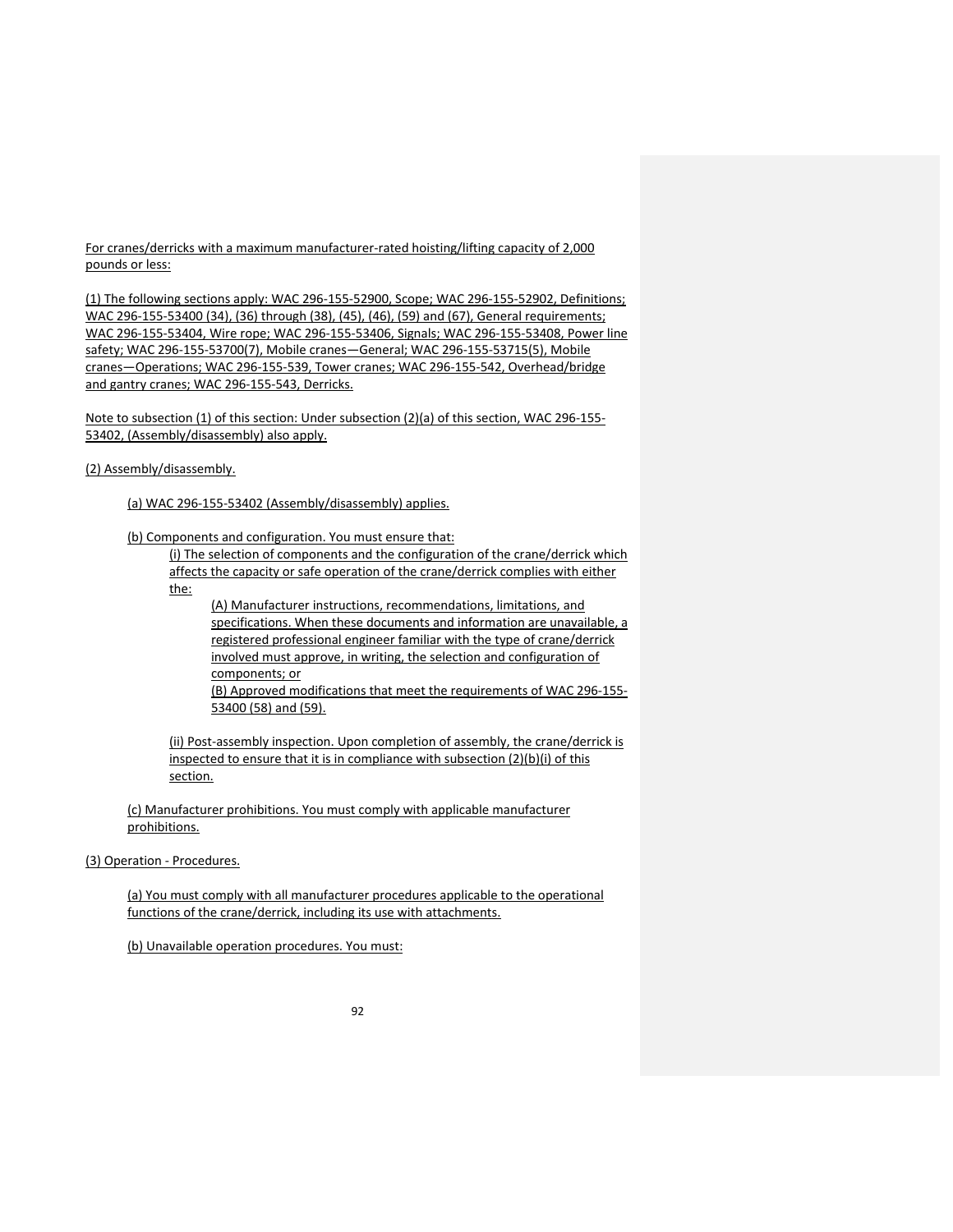(i) Where the manufacturer procedures are unavailable, the employer must develop and ensure compliance with all procedures necessary for the safe operation of the crane/derrick and attachments.

(ii) Ensure that procedures for the operational controls are developed by a qualified person.

(iii) Ensure that procedures related to the capacity of the crane/derrick are developed and signed by a registered professional engineer.

(c) Accessibility. You must ensure that:

(i) The load chart must be available to the operator at the control station. (ii) Procedures applicable to the operation of the crane/derrick, recommended operating speeds, special hazard warnings, instructions and operator's manual, are readily available for use by the operator.

(iii) Where rated capacities are available at the control station only in electronic form and failure occurs that makes the rated capacities inaccessible, the operator must immediately cease operations or follow safe shut‐down procedures until the rated capacities (in electronic or other form) are available.

(4) Safety devices and operational aids.

(a) You must ensure that safety devices and operational aids that are part of the original equipment are maintained in accordance with manufacturer procedures.

(b) Anti two‐blocking. You must ensure that cranes covered by this section manufactured after the effective date of this standard must have either an anti two‐ block device that meets the requirements of WAC 296‐155‐53412 (3)(d), or is designed so that, in the event of a two-block situation, no damage or load failure will occur (for example, by using a power unit that stalls in response to a two-block situation).

(5) Operator qualifications. You must train each operator, ensure that, prior to operating the crane/derrick, the operator is trained on the safe operation of the type of crane/derrick the operator will be using.

(6) Signal person qualifications. You must train each signal person, in the proper use of signals applicable to the use of the crane/derrick.

(7) Keeping clear of the load. WAC 296‐155‐53400(43) applies, except for WAC 296‐155‐53400 (43)(c)(iii) (qualified rigger).

(8) Inspections. You must ensure that the crane/derrick is inspected in accordance with manufacturer procedures.

(9) Hoisting personnel. You must ensure that equipment covered by this section is not used to hoist personnel.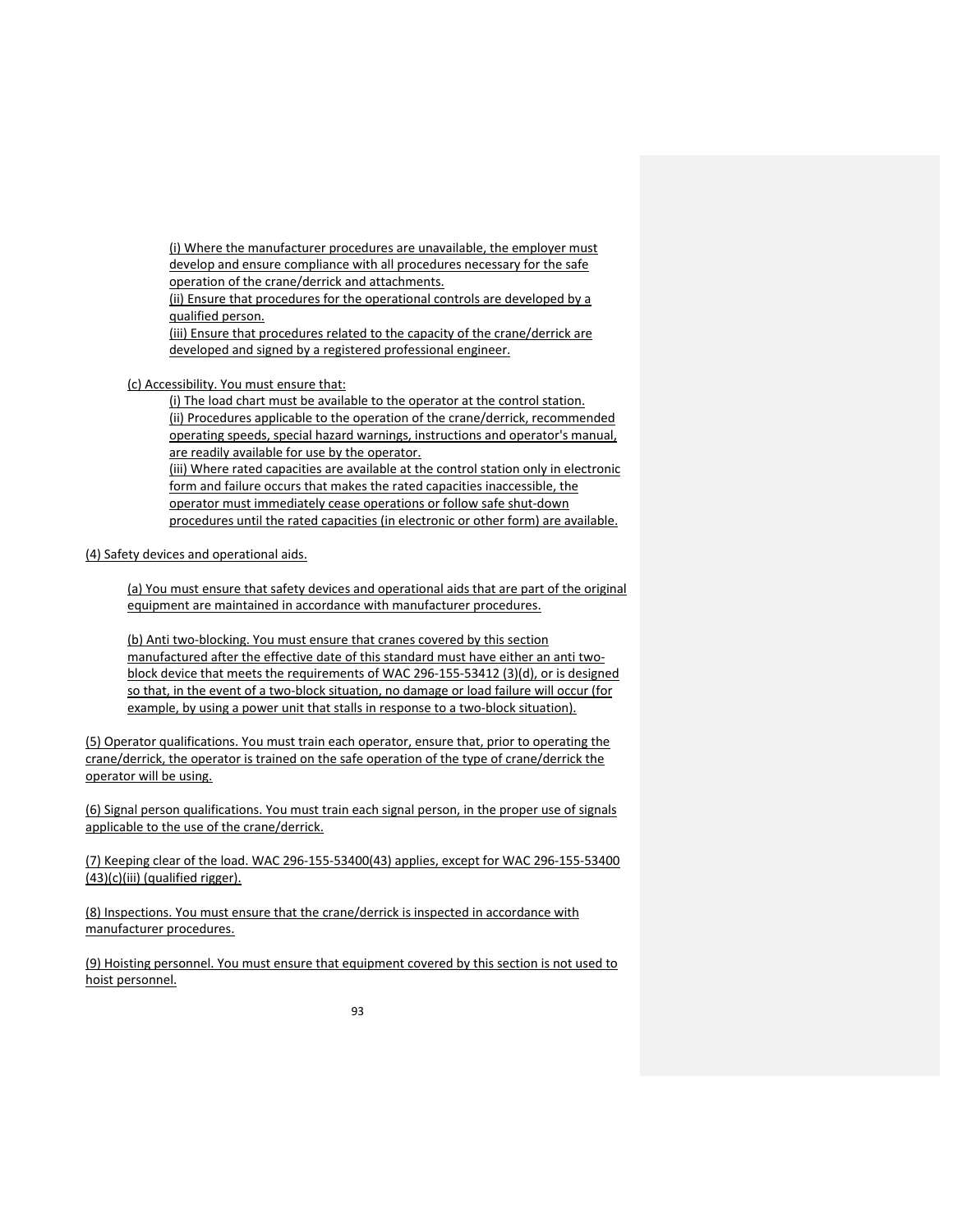(10) Design. You must ensure that the crane/derrick is designed by a qualified engineer.

## **WAC 296‐155‐537 Mobile cranes.**

## **WAC 296‐155‐53700 Mobile cranes – general.**

(1) All crawler or truck cranes  $\left($ greater than 2,000 pounds capacity) in use must meet the applicable requirements for design, construction, testing, inspection, maintenance, and operation as prescribed in the **ASME B30.5-2018**, Safety Standard for Mobile and Locomotive Cranes. It is not the intent of this rule to require retrofitting of existing cranes. However, when an item is being modified, its performance needs to be reviewed by a qualified person and compared to the applicable sections of this rule. For modification requirements see WAC 296‐ 155‐53400 (58) and (59). For cranes manufactured prior to the effective date of this rule the design, construction and testing criteria must meet at a minimum, ASME B30.5-2011.

(2) Mobile cranes must have boom stops to provide resistance from backward overturning. Such as:

- A fixed or telescoping bumper;
- A shock absorbing bumper;
- Hydraulic boom elevation cylinder(s).

(3) Restraints must be provided that will keep the jibs from backward overturning.

(4) Boom angle or radius indicators readable from the operator's station must be provided.

(5) A means must be provided that automatically stops the hoisting of the boom when the boom reaches a predetermined high angle. This can be either:

- A boom hoist disconnect;
- A shutoff;
- or
- Hydraulic relief.

(6) A boom length indicator that is readable from the operator's station must be provided for telescopic booms, unless the load rating is independent of the boom length.

(7) Where the ground is soft or uneven, you must use timber, planking, or other suitable material to provide firm foundation and distribute the load.

(8) All welding procedures and welding operator qualifications must be in accordance with ANSI/AWS D14.3 when welding is to be performed on load‐sustaining members.

**Commented [SBS(51]:** Remove underlined section to remove this exemption

**Commented [SBS(52]:** Newer ASME reference

**Commented [SBS(53]:** Newer ASME reference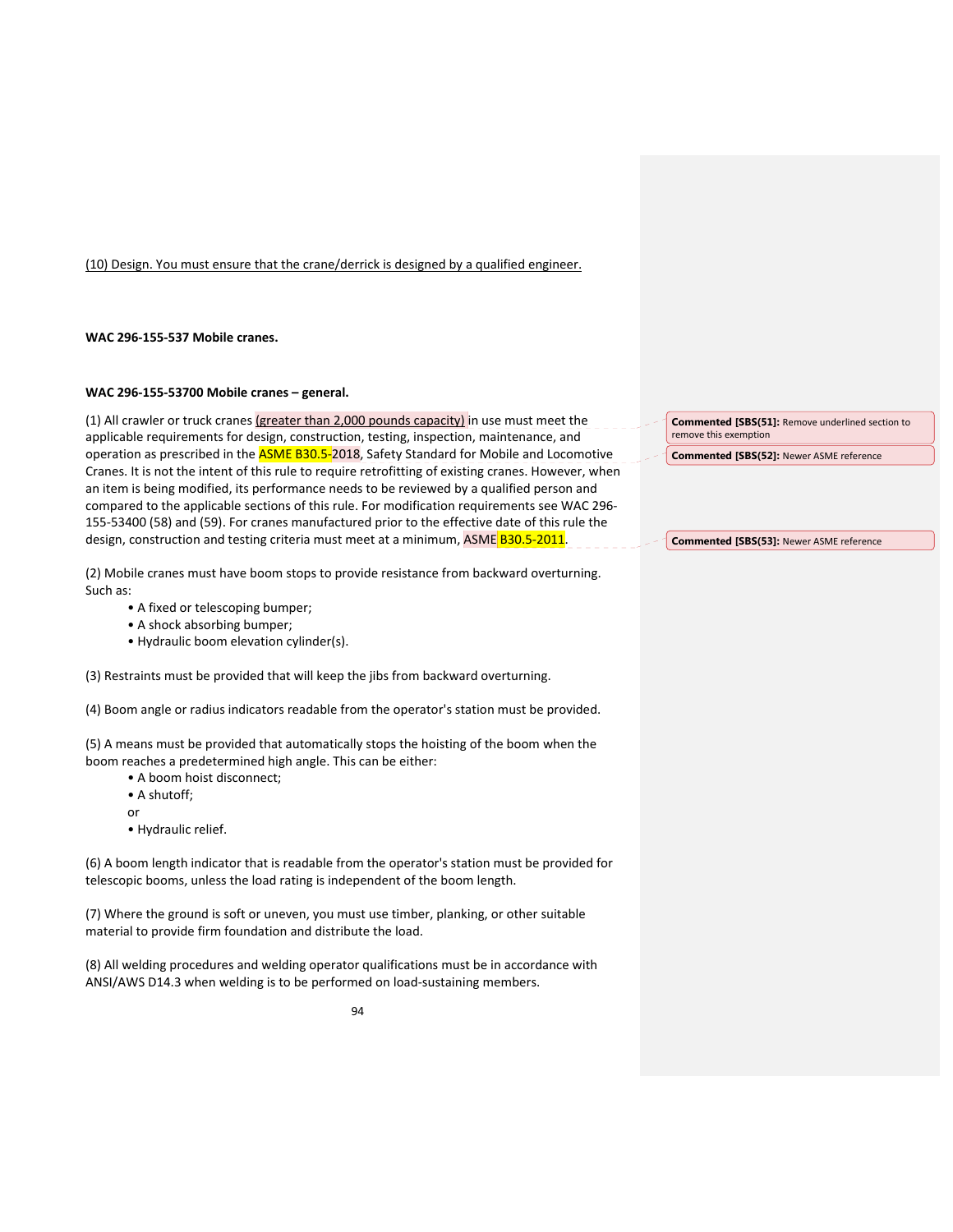### **WAC 296‐155‐53715 Mobile cranes – operations.**

(1) Where applicable, if the load hoist mechanism is not equipped with an automatic brake and the load must remain suspended for any considerable length of time, the operator must hold the drum from rotating in the lowering direction by activating a manually operated brake. The boom hoist brakes must be set, and on rope boom support cranes, a braking mechanism and a ratchet and pawl or other locking device must be engaged to prevent inadvertent lowering of the boom.

(2) On wheel‐mounted cranes, you must not lift loads over the front area, except as permitted by the crane manufacturer.

(3) Rolling outriggers. Mobile cranes using rolling outriggers must use load charts from the crane manufacturer or an RPE that specifically address this configuration. If the crane manufacturer does not address the use of rolling outriggers while some of the crane's weight is on its wheels, then the user must use the "on rubber" chart.

(4) While in transit, you must exercise the following additional precautions:

(a) The boom should be carried in line with the direction of motion.

(b) You must secure the superstructure against rotation (or the boom placed in a boom rack mounted on the carrier), except when negotiating turns when there is an operator in the cab or the boom is supported on a dolly.

(5) You must travel a crane with or without a load in the configuration recommended by the crane manufacturer. In the event a configuration is not specified, then you must not attempt travel with the boom so high that it may bounce back over the cab.

(6) When rotating the crane, you must avoid sudden starts and stops. Rotational speed must be such that the load does not swing out beyond the radius at which it can be controlled. You must use a tag or restraint line when rotation of the load is hazardous.

(7) You must not operate cranes without the ballast or counterweight being in place as specified by the crane manufacturer. Under specific conditions, such as during crane assembly or unusual boom configurations, you must adhere to the crane manufacturer's recommendations for the amount of ballast or counterweight.

(8) You must level the crane per the crane manufacturer's recommendation; in the event that these recommendations are not available you must follow an RPE's recommendation.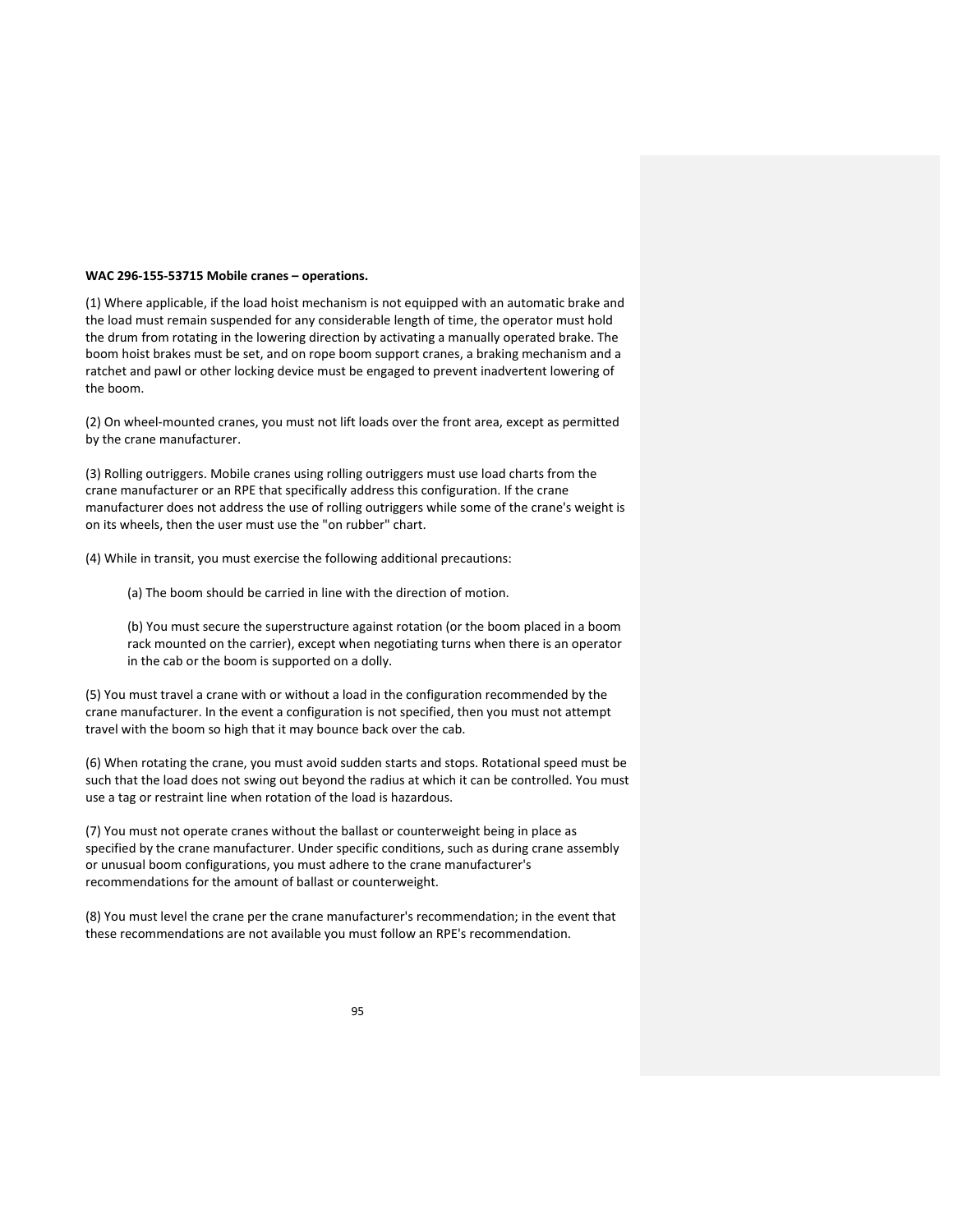## **WAC 296‐155‐538 Articulating boom cranes.**

#### **WAC 296‐155‐53800 Articulating boom cranes – general.**

(1) All articulating boom cranes in use must meet the applicable requirements for design, inspection, construction, testing, maintenance and operation as prescribed in the ASME B30.22-2016, Safety Standard for Articulating Boom Cranes. It is not the intent of this rule to require retrofitting of existing cranes. However, when an item is being modified, its performance needs to be reviewed by a qualified person and compared to the applicable sections of this rule. For modification requirements see WAC 296‐155‐53400 (58) and (59). For cranes manufactured prior to the effective date of this rule the design and construction criteria must meet at a minimum, ASME B30.22-2010.

(2) All articulating boom cranes with a winch must have a two‐blocking damage prevention feature.

(3) All welding and welding operator qualifications for load sustaining members must be in accordance with ANSI/AWS D14.3.

### **WAC 296‐155‐53815 Articulating boom cranes – operations.**

(1) The operator must not engage in any practice that diverts their attention while actually engaged in operating the crane.

(2) Stabilizers/outriggers must be visible to the operator or to a signal person during extension or setting.

(3) When the crane is equipped with stabilizers/outriggers, they must be extended and set per manufacturer's recommendations. When applicable, cribbing under the stabilizers/outriggers must meet the following requirements:

- (a) Strong enough to prevent crushing;
- (b) Of such thickness, width, and length as to completely support the pad.

(4) Crane supports for individual stabilizer/outrigger pads must be level to the manufacturer's specifications or those of a qualified person. Supports may be timbers, cribbing, or other structural members to distribute the load so as not to exceed the allowable bearing capacity of the underlying material.

(5) In transit the boom must be carried in stowed position, as recommended by the manufacturer.

**Commented [SBS(54]:** Newer ASME reference

### **Commented [SBS(55]:** Newer ASME reference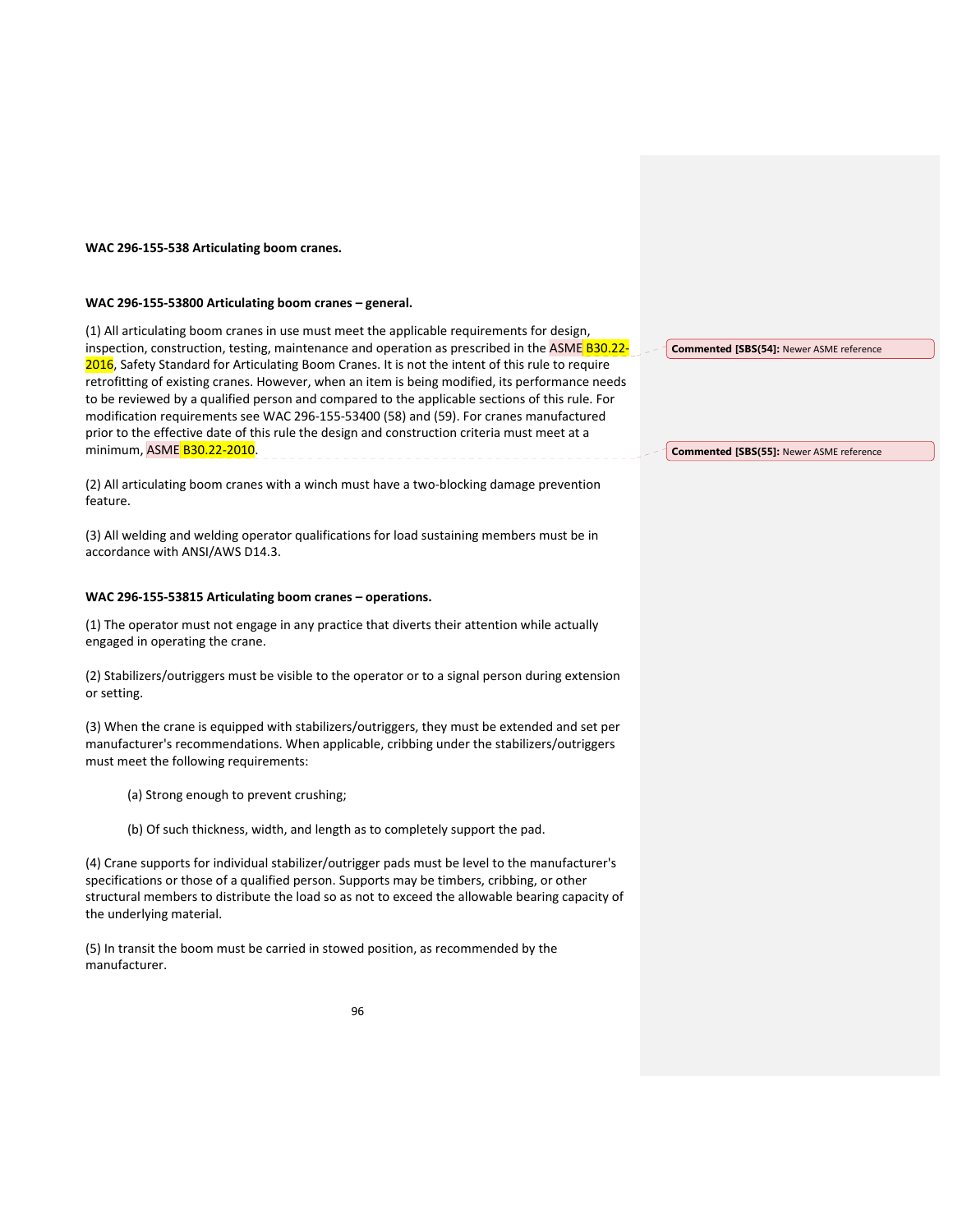(6) The crane must not travel with a load on the hook unless allowed by the manufacturer.

(7) You must not use articulating boom cranes with suspended work platforms (baskets).

(8) The use of attached work platforms to the boom must be approved by the crane manufacturer.

**Note:** Requirements for personnel lifting are located in WAC 296-155-547.

### **WAC 296‐155‐539 Tower cranes.**

#### **WAC 296‐155‐53900 Tower cranes – general.**

(1) This section contains supplemental requirements for tower cranes; all sections of this part apply to tower cranes unless specified otherwise. In addition, the requirements in WAC 296‐ 155‐53402 apply unless otherwise specified, except that the term "assembly/disassembly" is replaced by "erecting, climbing and dismantling," and the term "disassembly" is replaced by "dismantling."

(2) All tower cranes in use must meet the applicable requirements for design, construction, installation, testing, maintenance, inspection, and operation as prescribed by the manufacturer. If the manufacturer's recommendations are not available, follow the requirements in ASME B30.3-2016. It is not the intent of this rule to require retrofitting of existing cranes. However, when an item is being modified, its performance needs to be reviewed by a qualified person and compared to the applicable sections of this rule. For modification requirements see WAC 296‐155‐53400 (58) and (59). For cranes manufactured prior to the effective date of this rule the design and construction criteria must meet at a minimum, ASME B30.3-2009.

(3) You must follow the manufacturer's recommendations when installing, erecting, and dismantling tower cranes. If circumstances do not permit the normal manufacturer's written instructions from being followed, you must follow alternative written instructions from the manufacturer, an RPE, or ASME B30.3-2016.

(4) When cranes are erected/dismantled, written instructions by the manufacturer or qualified person and a list of the weights of each subassembly to be erected/dismantled must be at the site.

(5) An assembly/disassembly director must continuously supervise the erection, jumping and dismantling of the crane.

(6) You must establish procedures before beginning crane erection/dismantling work to implement the instructions and adapt them to the particular needs of the site.

(7) Tower cranes and tower crane assembly parts/components must be inspected by an accredited certifier, prior to assembly, following erection of the tower crane, after each

**Commented [SBS(56]:** Newer ASME reference

**Commented [SBS(57]:** Newer ASME reference

**Commented [SBS(58]:** Newer ASME reference

**Commented [SBS(59]:** The old language only called for a qualified person, which conflicted with the a/d director requirement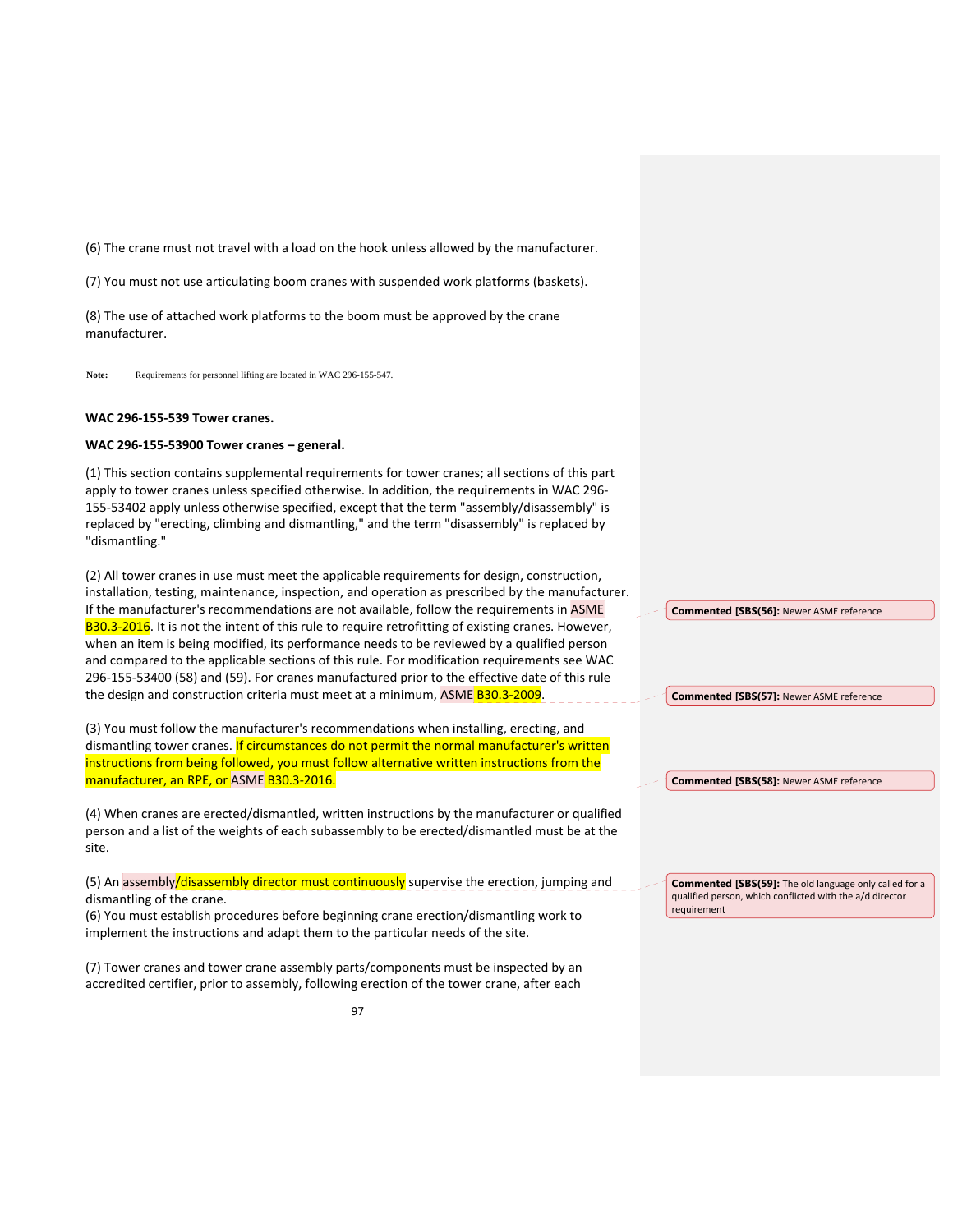climbing operation, or reconfiguring the boom, jib, or counterjib, before placing the crane in service. (See WAC 296‐155‐53206.) You must only use inspected and preapproved components in the assembly of a tower crane.

(8) You must erect tower masts plumb to a tolerance of 1:500 (approximately one inch in 40 feet) unless the manufacturer specifies otherwise and verified by a qualified person.

(9) You must install cranes that are required to weathervane when out‐of‐service with clearance for the boom (jib) and the superstructure to swing through a full 360 degree arc. You must maintain clearances recommended by the crane manufacturer between other weathervaning cranes and fixed objects.

(10) When the crane is out of operation, the jib or boom must be pointed downwind and the slewing brake must be released so as to permit the jib or boom to weathervane, provided the jib or boom has a clear 360 degree rotation.

(11) When the crane is out of operation and a 360 degree rotation is not feasible, you must follow the manufacturer's or RPE's written procedures for restraining the jib or boom from rotation.

(12) Foundations and structural supports. Tower crane foundations and structural supports (including both the portions of the structure used for support and the means of attachment) must be designed by the manufacturer or a registered professional engineer. The design must be followed.

(13) Prior to erecting a tower crane on a nonstandard tower crane base/structural support, you must ensure that the engineering configuration of this base/structural support has been reviewed and acknowledged as acceptable by an independent registered professional structural engineer (RPSE), licensed under chapter 18.43 RCW.

(14) An RPSE must certify that the crane foundation, structural supports and underlying soil provide adequate support for the tower crane with its applied torsional and overturning moments and the horizontal and vertical forces.

(15) The controlling entity that installed the tower crane foundations and structural supports must provide a written statement/documentation to the A/D director stating that they were installed in accordance with their design and requirements the RPE, and the engineer of record if applicable.

(16) You must consult the engineer of record to verify that the host structure is capable of safely resisting the applied crane forces, if this engineer is not available an RSPE must perform this verification. When inside climbing cranes are used, the integrity of the host structure must be reviewed and approved by an RPSE, for the effects of the crane, load, and wind forces at each level of the structure.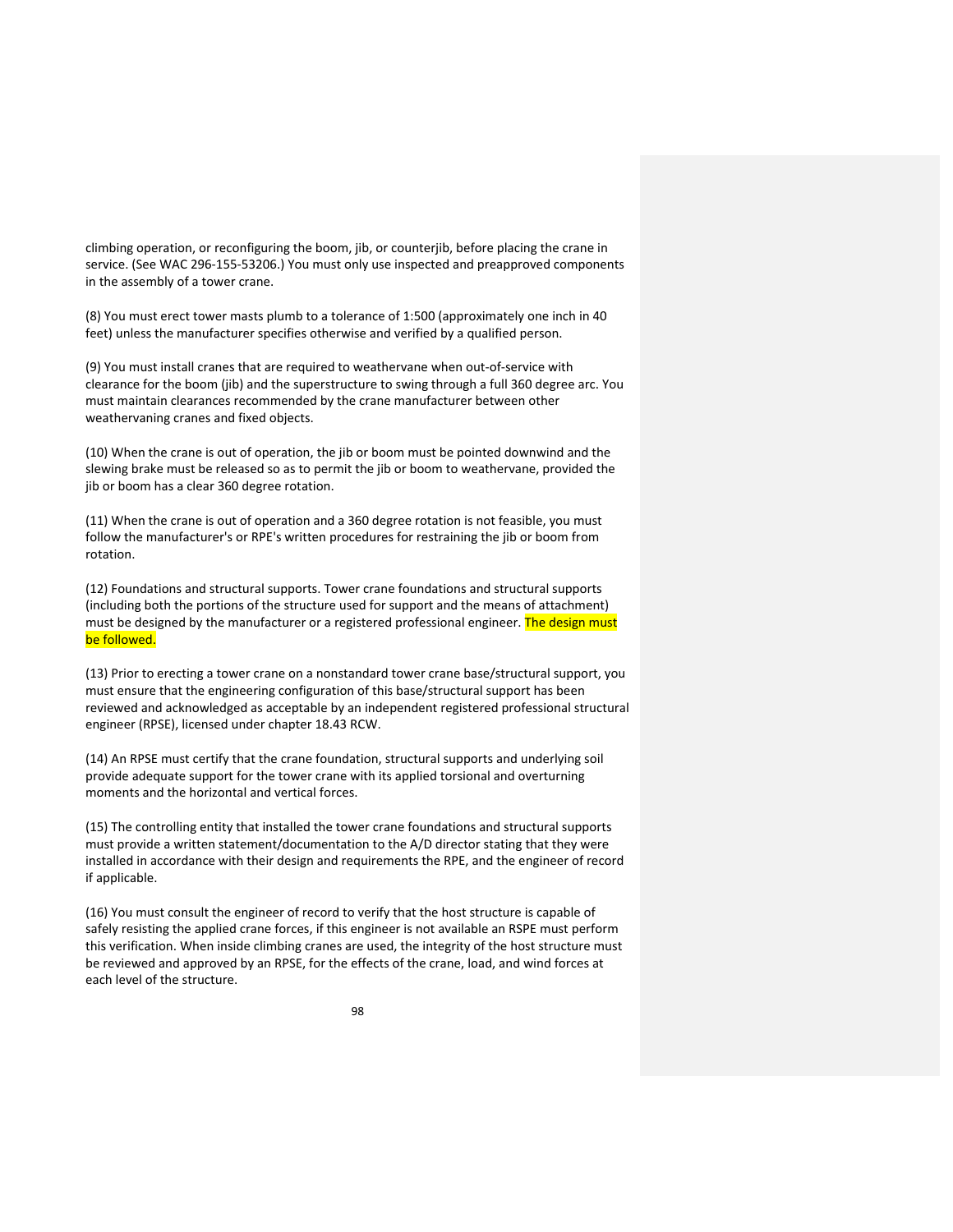(17) Prior to installing a tower crane that will be attached to an existing building, new construction, or structure, an RPSE must certify that the structural attachment to the building is designed to withstand the torsional and overturning moments and the horizontal and vertical forces created by the crane to be installed.

(18) The assembly/disassembly director must address backward stability before slewing, traveling or freestanding tower cranes on ballasted bases.

(19) The top of the support/foundation must be accessible and free of debris, materials and standing water. No materials can be stored on the support unless approved by a qualified person. Tower crane's foundation and fasteners must remain accessible and visible for inspection at all times.

(20) You must not climb tower cranes in concrete structures until the concrete at the levels at which horizontal and vertical supports are to be placed has reached sufficient strength to resist the crane reactions. It may be necessary to test concrete cylinders or cores or to use on‐site testing techniques for this purpose.

(21) Climbing jack systems used for raising a tower crane must be equipped with over-pressure relief valves, direct‐reading pressure gauges, and pilot‐operated hydraulic check valves installed in a manner which will prevent the jack from retracting should a hydraulic line or fitting rupture or fail.

(22) Before climbing or erecting/dismantling, you must balance cranes in accordance with the manufacturer's or a qualified person's instructions. If no such limit has been set, wind velocity must not exceed the limit set by the manufacturer, or 20 miles per hour as indicated by a wind velocity device mounted near the top of the crane. The crane operator must be present during climbing or erecting/dismantling operations.

(23) You must not commence climbing operations until all crane support provisions at the new support level are in place as per the manufacturer's recommendations or as specified by an RPSE.

(24) Crane superstructures and counterjibs (counterweight jib) must be arranged to receive counterweights, made in accordance with the manufacturer's specifications for the specified jib or boom length, and to hold them in position. You must provide means to guard against shifting or dislodgement during crane operation. Manufacturer's specified counterweight weights are not to be exceeded.

(25) Moveable counterweights, if provided, must either move automatically or must be equipped with a position indicator with read out at the operator's station(s).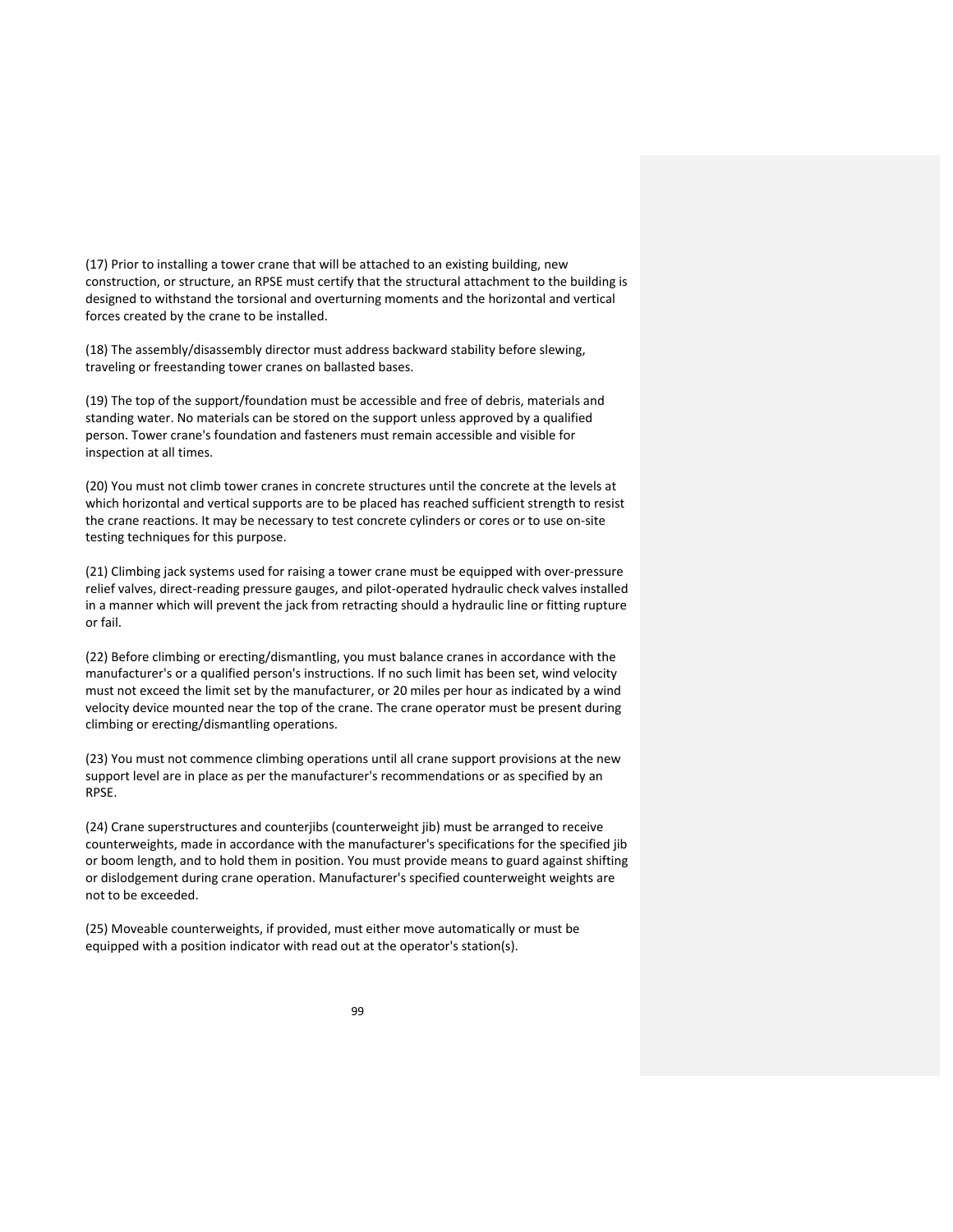(26) When counterweight position is controlled by wire ropes, you must provide means to prevent uncontrolled movement in the event of wire rope or wire rope termination failure.

(27) When counterweight position is controlled by wire ropes and/or linkages between the counterweight and the boom, you must make provisions to avert structural damage if the boom is moved beyond its normal limits.

(28) For cranes utilizing ballast, bases must include provisions to support and position the ballast. You must provide means to guard against shifting or dislodgement of ballast during crane operation.

(29) All electrical equipment must be properly grounded and protection must be provided against lightning per the manufacturer's recommendation or if not available, a registered professional electrical engineer.

(30) Each electrically powered crane must have a main disconnect switch at or near the initial base of the crane. This switch must have provisions for locking in the "off" position.

(31) You must guard or locate equipment so that live parts are not exposed to inadvertent contact by personnel and equipment under normal operating conditions.

(32) You must protect electrical equipment from dirt, grease, oil, and moisture. Fixtures, wiring, and connections exposed to the weather must be of weather resistant type.

(33) Wiring must conform to the provisions of ANSI/NFPA 70 for temporary wiring. Motors, controls, switches, and other electrical equipment must meet the applicable requirements of ANSI/NFPA 70. Hoists, slewing, trolley, and travel controllers must conform to ISO 7752‐1, 2010.

(34) You must make provisions to guard against reversing of each motor due to reversed phase connections.

(35) Electrical circuits between the fixed and rotating portions of the crane must pass through a slip ring assembly that will permit continuous rotation of the upper crane structure in either direction, unless other means are provided to prevent damage to the electrical conductors.

(36) Individual overload protection must be provided for each motor.

(37) Crane trucks must be fitted with sweeps extending below the top of the rail, unless the construction of the rail foundation prohibits such extension, and placed in front of the leading wheels in either direction. Truck wheels/bogies must be guarded.

(38) You must provide a means to limit the drop of truck frames in case of wheel or axle breakage to a distance that will not cause a crane to overturn.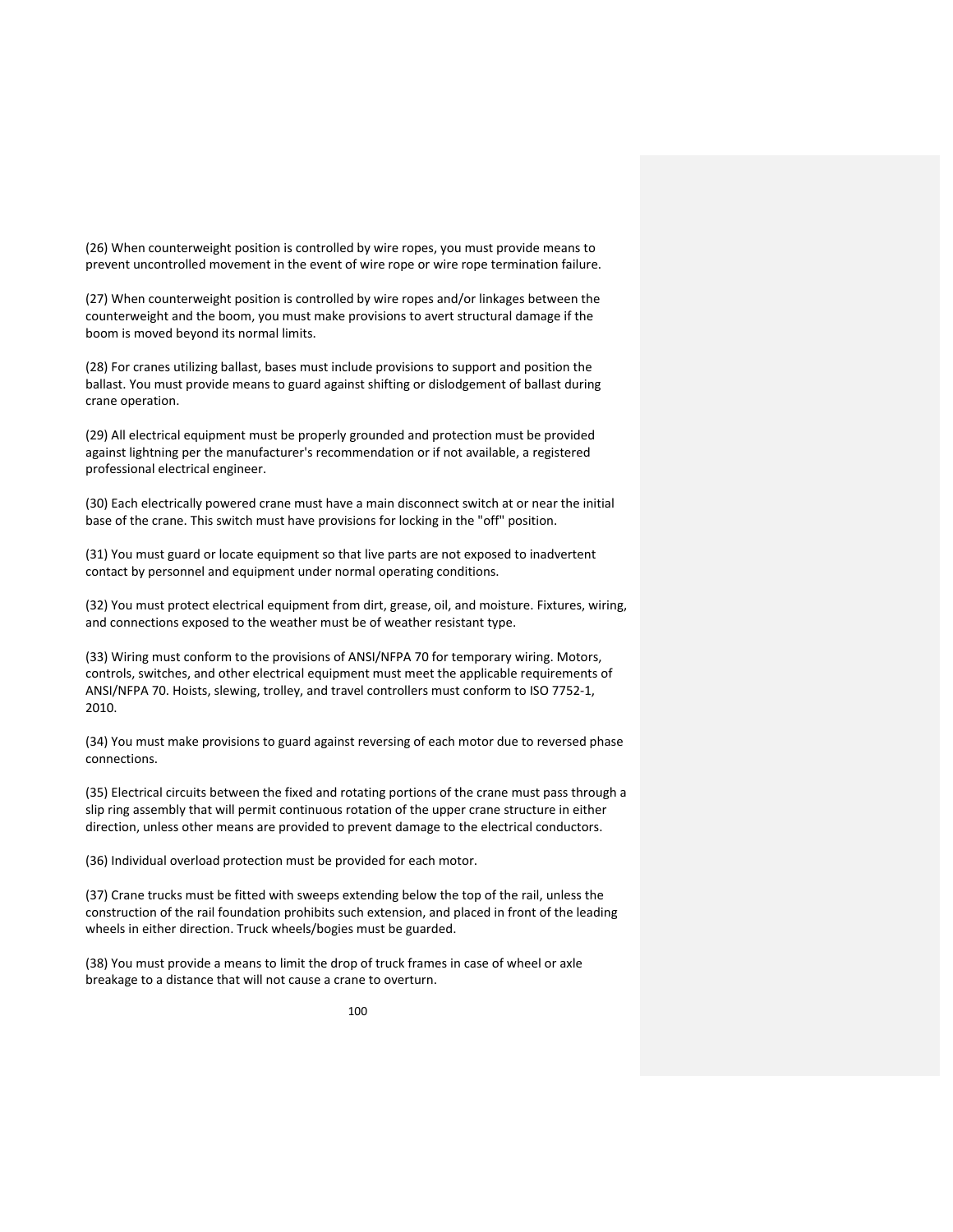(39) Multiple tower crane job sites. On job sites where more than one tower crane is installed, you must locate the cranes such that no crane may come in contact with the structure of another crane. Crane's jibs or booms are permitted to pass over one another. Multiple tower cranes. Prior to the erection of a tower crane, when a tower crane's radius has the ability to overlap with another tower crane, the co-ordination during assemblies and operational radiuses of all cranes be addressed. You must locate the tower cranes such that no crane may come in contact with the structure of another tower crane. Crane's jibs or booms are permitted to pass over one another. Hoist into any portion of another crane must be prevented.

(40) You must position tower cranes, in service, whereby they can slew 360 degrees without either the counterjib or jib/boom striking any building, structure, or other object, unless:

(a) Suitable anticollision devices are installed which will prohibit contact with such objects or;

(b) Direct voice communications are established between any operator of the tower crane(s) involved and a signal person so stationed where the boom and/or counterweight movement, and the object with which it may contact can be observed so that the operator(s) can be warned of imminent danger.

(i) You must establish a secondary means of positive communications as a back‐ up for possible direct voice communication failure.

(ii) Radio communication systems without tone coded squelch are prohibited.

You must not use citizens band radios as a means of communications for tower cranes.

(41) Limit switches must be installed and you must keep them properly adjusted. You must protect or isolate them in a manner which will prevent unauthorized tampering. Limit switches must provide the following functions:

(a) Limit the travel of the trolley to prevent it from hitting the outer end of the jib.

(b) Limit the upward travel of the load block to prevent two-blocking.

(c) Lower over travel limiting devices must be provided for all load hoists where the hook area is not visible to the operator.

(d) In the absence of the crane manufacturer's specifications, limit the load being lifted in a manner whereby no more than 110% of the maximum rated load can be lifted or moved.

(e) Cranes mounted on rail tracks must be equipped with limit switches limiting the travel of the crane on the track and stops or buffers at each end of the tracks.

**Commented [ICD(60]:** DOSH change. With all of the construction, there have been many instances where tower cranes from different job sites have overlapped each other. This change will be more clear that these instances are covered. Should not create additional costs.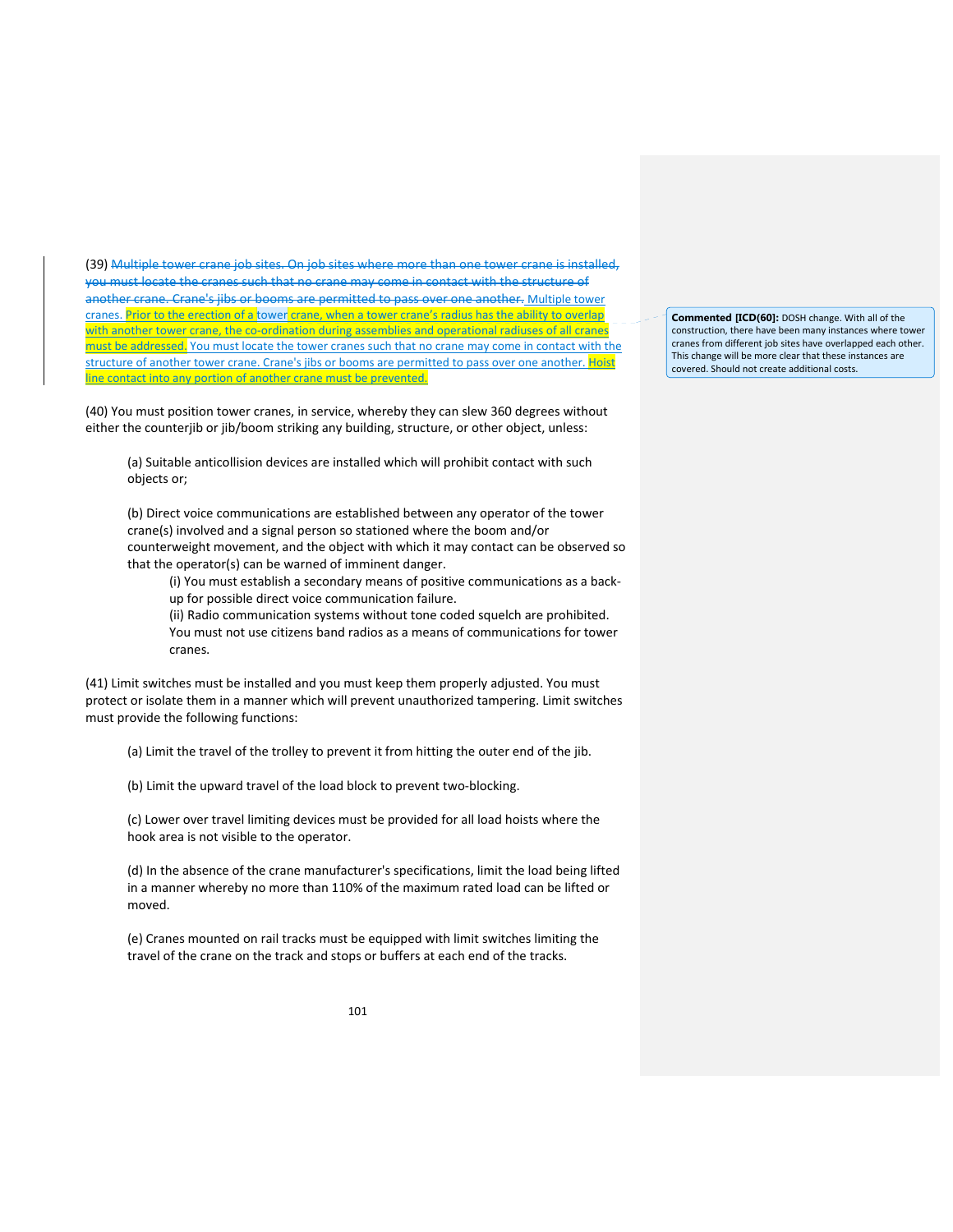(42) All tower cranes manufactured after July 27, 2010, must be equipped with a safety device (also referred to as a limit device) that provides deceleration before the top position of the crane hook is reached.

(43) The load must be free when lifted; it must not be caught on nor attached to other objects. You must limit side loading of jibs to freely suspended loads. You must not use cranes for dragging loads.

(44) When the operator may be exposed to the hazard of falling objects, the tower crane cab and/or remote control station must have adequate overhead protection.

(45) You must provide a safe means for access to the tower, operator's cab and machinery platform.

(46) When necessary for inspection or maintenance purposes, you must provide ladders, walkways with railing or other devices.

(47) All crane brakes must automatically set in event of power failure. Slewing brakes must also function in this manner or be capable of being set manually.

(48) Each tower crane must be provided with a slewing brake capable of holding in both directions preventing the superstructure from rotating during operation and must be capable of being set in the holding position and remaining so without further action on the part of the operator.

(49) The trolley must be provided with an operating brake capable of stopping the trolley in either direction. The system must include a means for holding the trolley without further action on the part of the operator, and must engage automatically if power or pressure to the brake is lost.

(50) In addition to the operating brake, the trolley must be equipped with an automatic braking device capable of stopping trolley in either direction in the event of trolley drive rope breakage, if such ropes are used.

(51) The body or frame of the trolley must be fitted with a means to restrain the trolley from becoming detached from its guide rail(s) in the event of trolley wheel or axle breakage or side loading.

(52) The jib point sheave, if provided, must have at least one broad stripe of bright, contrasting color painted on each side so it can be determined whether or not the sheave is turning.

(53) You must protect employees required to perform duties on the boom/jib of tower cranes against falling in accordance with Part C‐1 of this chapter.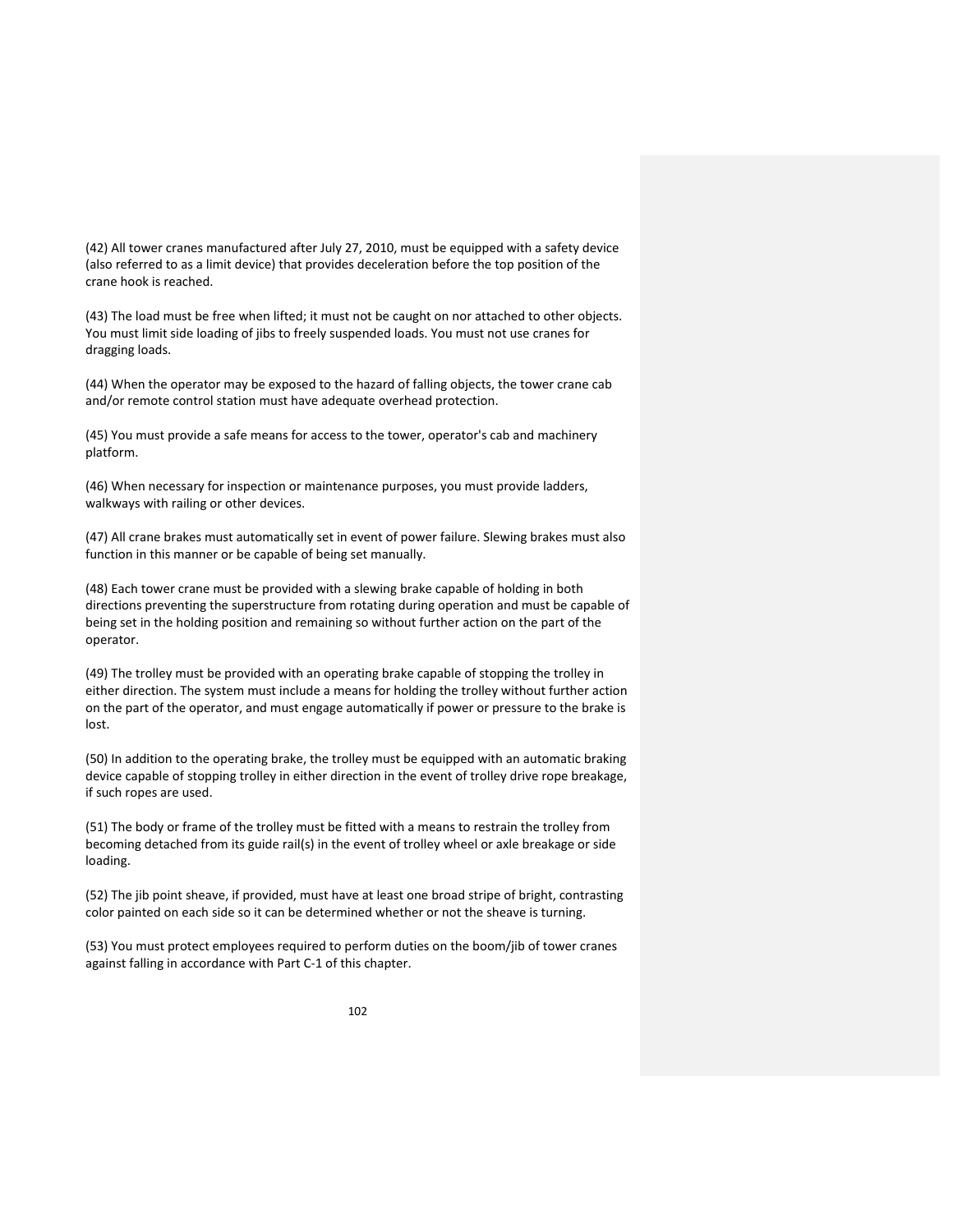(54) An audible signal must automatically sound whenever the crane travels in order to warn persons in the vicinity.

(55) You must mount a wind velocity indicating device at or near the top of the crane. You must provide a velocity readout at the operator's station in the cab, and a visible or audible alarm must be triggered in the cab and at remote control stations when a preset wind velocity has been exceeded.

(56) When the wind velocity indicating device is not functioning, crane operations may continue if another crane on the site is equipped with a functioning wind velocity indicator or if a qualified person determines that ambient wind velocity is within permitted limits.

(57) You must provide indicating devices to:

(a) Display the magnitude of the load on the hook;

(b) Display the boom angle or operating radius, as appropriate. On hammerhead booms (jibs), radius indication may be by means of flags or markers along the length of the boom (jib) so as to be visible to the operator;

(c) Display ambient wind velocity.

(58) You must provide a limiting device to:

(a) Decelerate the trolley travel at both ends of the jib prior to the final limit activation;

(b) Decelerate the luffing boom travel at upper and lower ends prior to final limit activation;

(c) Limit trolley travel at both ends of the jib;

(d) Stop boom luffing at lower and upper limits of boom movement;

(e) Decelerate the hoist up hook travel prior to final limit activation;

(f) Stop load block upper motion before two‐blocking occurs;

(g) Stop load block downward motion to prevent the last two wraps of wire rope from spooling off the hoist drum;

(h) Limit crane travel at both ends of the runway tracks;

(i) Limit lifted load;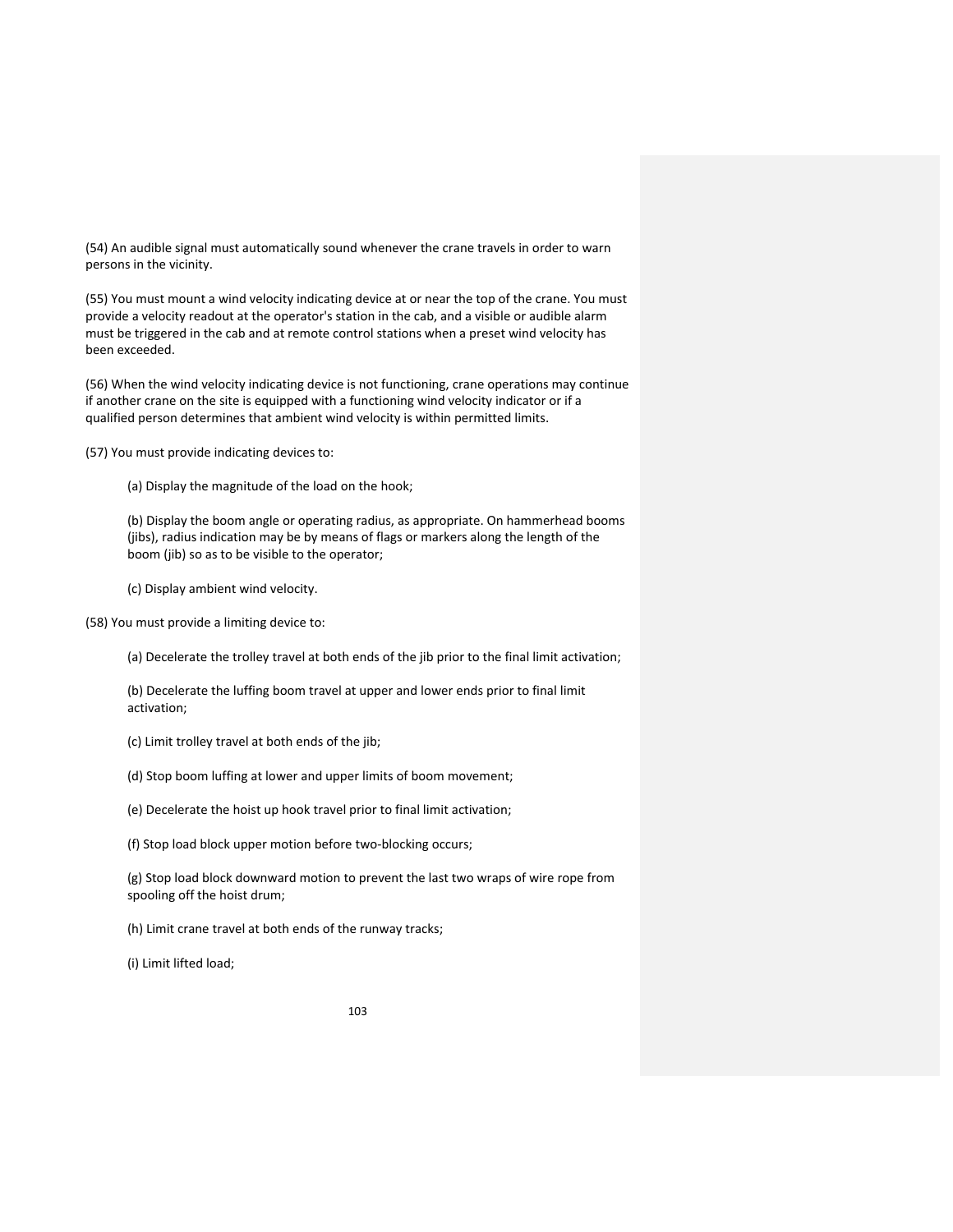(j) Limit operating radius in accordance with lifted load, i.e., limit movement; and

(k) Limit pressures in hydraulic or pneumatic circuits.

(59) You must lock or seal load limiting devices and acceleration/deceleration limiters when provided with a method to inhibit tampering and unauthorized adjustment.

(60) Safety devices.

(a) The following safety devices are required on all tower cranes unless otherwise specified:

(i) Boom stops on luffing boom type tower cranes;

(ii) Jib stops on luffing boom type tower cranes if equipped with a jib attachment;

(iii) Travel rail end stops at both ends of travel rail;

(iv) Travel rail clamps on all travel bogies;

(v) Integrally mounted check valves on all load supporting hydraulic cylinders;

(vi) Hydraulic system pressure limiting device;

(vii) The following brakes, which must automatically set in the event of pressure loss or power failure, are required:

- (A) A hoist brake on all hoists;
- (B) Slewing brake;
- (C) Trolley brake;
- (D) Rail travel brake.

(viii) Deadman control or forced neutral return control (hand) levers;

- (ix) Emergency stop switch at the operator's station;
- (x) Trolley end stops must be provided at both ends of travel of the trolley.

(b) Proper operation required. You must not begin operations unless the devices listed in this subsection are in proper working order. If a device stops working properly during operations, the operator must safely stop operations. You must take the crane out of service, and you must not resume operations until the device is again working properly. You must not use alternative measures.

(61) Operational aids.

(a) The devices listed in this subsection (operational aids) are required on all tower cranes covered by this part, unless otherwise specified.

(b) You must not begin crane operations unless the operational aids are in proper working order, except where you meet the specified temporary alternative measures. You must follow more protective alternative measures, if any are specified by the tower crane manufacturer.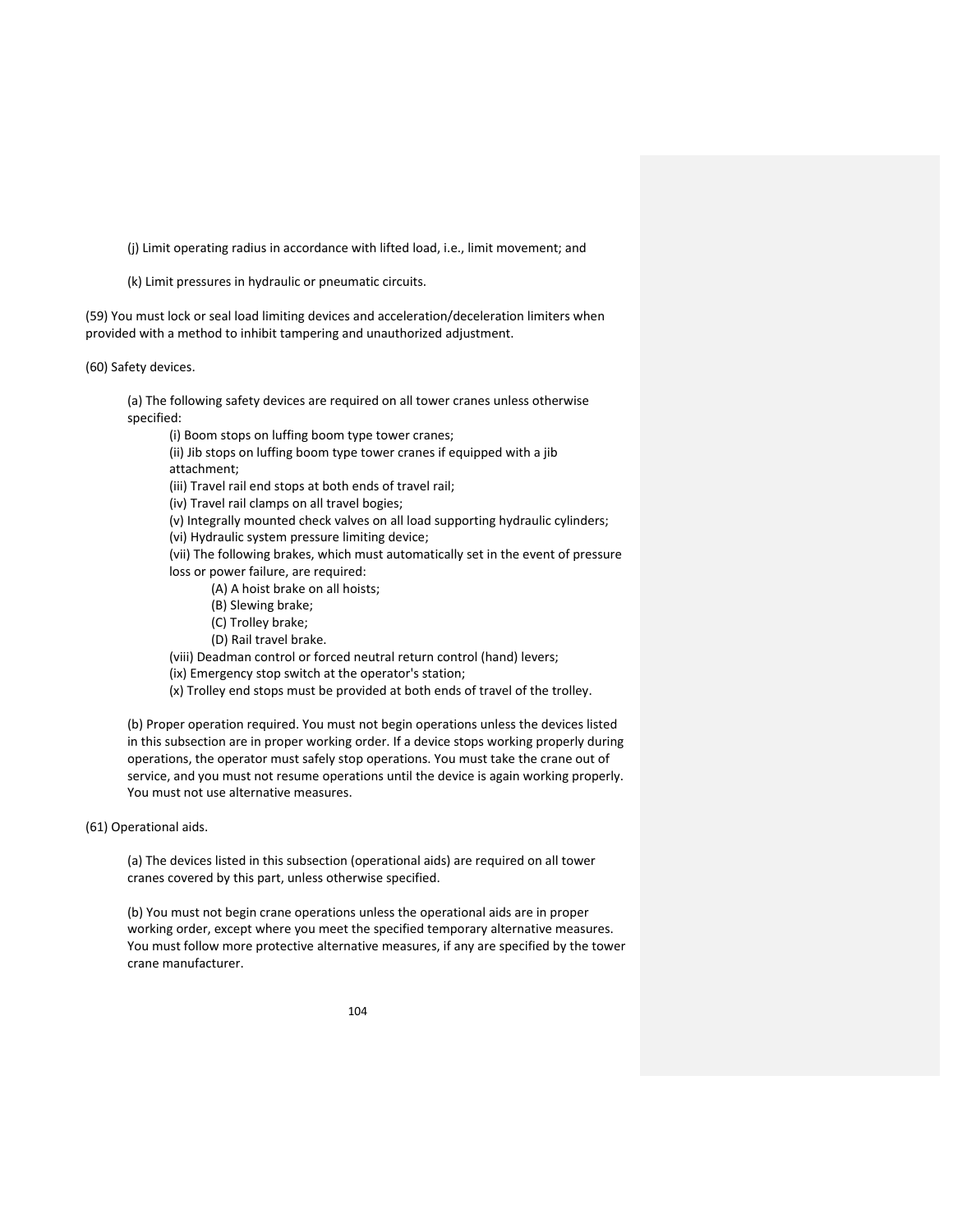(c) When operational aids are inoperative or malfunctioning, you must follow the crane and/or device manufacturer's recommendations for operation or shutdown of the crane until the problems are corrected. Without such recommendations and any prohibitions from the manufacturer against further operation, the following requirements apply:

**Note:** If a replacement part is no longer available, the use of a substitute device that performs the same type of function is permitted and is not considered a modification under WAC 296-155-53400 (58) and (59).

> (i) You must accomplish recalibration or repair of the operational aid as soon as is reasonably possible, as determined by a qualified person.

(ii) Trolley travel limiting device. The travel of the trolley must be restricted at both ends of the jib by a trolley travel limiting device to prevent the trolley from running into the trolley end stops. Temporary alternative measures:

(A) Option A. You must mark the trolley rope (so it can be seen by the operator) at a point that will give the operator sufficient time to stop the trolley prior to the end stops.

(B) Option B. You must use a spotter who is in direct communication with the operator when operations are conducted within 10 feet of the outer or inner trolley end stops.

(iii) Boom hoist limiting device. You must limit the range of the boom at the minimum and maximum radius. Temporary alternative measures: Clearly mark the hoist rope (so it can be seen by the operator) at a point that will give the operator sufficient time to stop the boom hoist within the minimum and maximum boom radius, or use a spotter who is in direct communication with the operator to inform the operator when this point is reached.

(iv) Anti two‐blocking device. The tower crane must be equipped with a device which automatically prevents damage from contact between the load block, overhaul ball, or similar component, and the boom tip (or fixed upper block or similar component). The device(s) must prevent such damage at all points where two‐blocking could occur. Temporary alternative measures: Clearly mark the hoist rope (so it can be seen by the operator) at a point that will give the operator sufficient time to stop the hoist to prevent two‐blocking, or use a spotter who is in direct communication with the operator to inform the operator when this point is reached.

**Note:** This temporary alternative measure cannot be used if lifting personnel in a suspended platform.

(v) Hoist drum lower limiting device. Tower cranes manufactured after the effective date of this section must be equipped with a device that prevents the last two wraps of hoist cable from being spooled off the drum. Temporary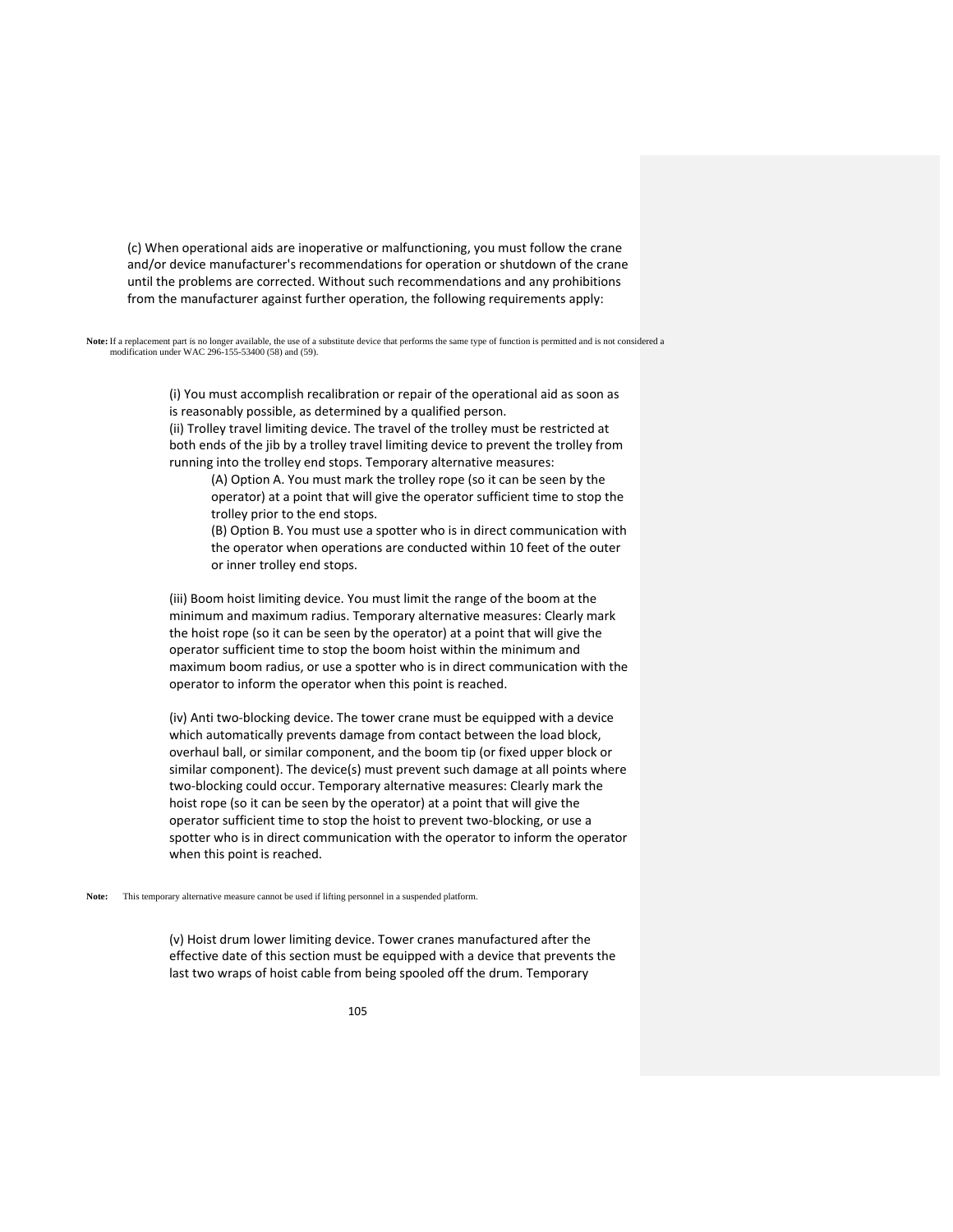alternative measures: Mark the hoist rope (so it can be seen by the operator) at a point that will give the operator sufficient time to stop the hoist prior to last two wraps of hoist cable being spooled off the drum, or use a spotter who is in direct communication with the operator to inform the operator when this point is reached.

(vi) Load moment limiting device. The tower crane must have a device that prevents moment overloading. Temporary alternative measures: You must use a radius indicating device (if the tower crane is not equipped with a radius indicating device, you must measure the radius to ensure the load is within the rated capacity of the crane). In addition, the weight of the load must be determined from a reliable source (such as the load's manufacturer), by a reliable calculation method (such as calculating a steel beam from measured dimensions and a known per foot weight), or by other equally reliable means. You must provide this information to the operator prior to the lift. (vii) Hoist line pull limiting device. You must limit the capacity of the hoist to prevent overloading, including each individual gear ratio if equipped with a multiple speed hoist transmission. Temporary alternative measures: The operator must ensure that the weight of the load does not exceed the capacity of the hoist (including for each individual gear ratio if equipped with a multiple speed hoist transmission).

(viii) Rail travel limiting device. You must limit the travel distance in each direction to prevent the travel bogies from running into the end stops or buffers. Temporary alternative measures: You must use a spotter who is in direct communication with the operator when operations are conducted within 10 feet of either end of the travel rail end stops; the spotter must inform the operator of the distance of the travel bogies from the end stops or buffers.

(ix) Boom hoist drum positive locking device and control. The boom hoist drum must be equipped with a control that will enable the operator to positively lock the boom hoist drum from the cab. Temporary alternative measures: You must manually set the device when required if an electric, hydraulic or automatic type is not functioning.

(x) Boom angle or hook radius indicator.

(A) Luffing boom tower cranes must have a boom angle indicator readable from the operator's station.

(B) Hammerhead tower cranes manufactured after the effective date of this section must have a hook radius indicator readable from the operator's station. Temporary alternative measures: You must determine hook radii or boom angle by measuring the hook radii or boom angle with a measuring device.

(xi) Trolley travel deceleration device. You must automatically reduce the trolley speed prior to the trolley reaching the end limit in both directions. Temporary alternative measures: You must post a notice in the cab of the crane notifying the operator that the trolley travel deceleration device is malfunctioning and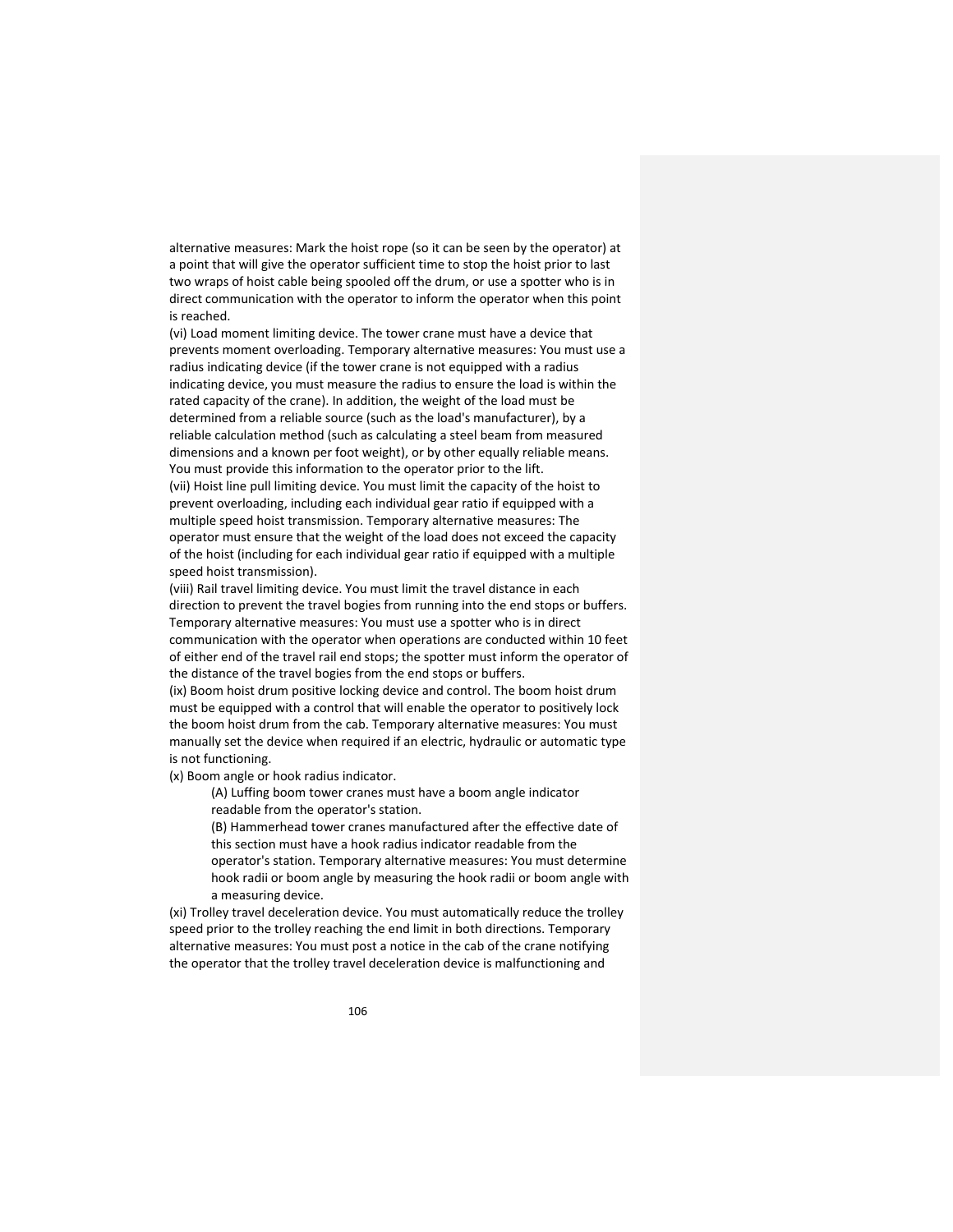instructing the operator to take special care to reduce the trolley speed when approaching the trolley end limits.

(xii) Boom hoist deceleration device. You must automatically reduce the boom speed prior to the boom reaching the minimum or maximum radius limit. Temporary alternative measures: You must post a notice in the cab of the crane notifying the operator that the boom hoist deceleration device is malfunctioning and instructing the operator to take special care to reduce the boom speed when approaching the boom maximum or minimum end limits. (xiii) Load hoist deceleration device. You must automatically reduce the load speed prior to the hoist reaching the upper limit. Temporary alternative measures: You must post a notice in the cab of the crane notifying the operator that the load hoist deceleration device is malfunctioning and instructing the

operator to take special care to reduce the hoist speed when approaching the upper limit.

(xiv) Wind speed indicator. You must provide a device to display the wind speed and it must be mounted at or near the top of the crane structure. Temporary alternative measures: Use of wind speed information from a properly functioning indicating device on another tower crane on the same site, or a qualified person estimates the wind speed.

(xv) Load indicating device. Cranes manufactured after the effective date of this section, must have a device that displays the magnitude of the load on the hook. Displays that are part of load moment limiting devices that display the load on the hook meet this requirement. Temporary alternative measures: The weight of the load must be determined from a reliable source (such as the load's manufacturer), by a reliable calculation method (such as calculating a steel beam from measured dimensions and a known per foot weight), or by other equally reliable means. You must provide this information to the operator prior to the lift.

(62) You must not install advertising signs or similar panels on the crane or tower unless size, design, and positioning satisfy the manufacturer's recommendations, in the absence of the manufacturer's recommendations, you must obtain an RPE's written approval.

(63) For night operations, lighting must be adequate to illuminate the working areas while not interfering with the operator's vision.

(64) All welding procedures and welding operator qualifications for use in repair or alteration of load sustaining members must be in accordance with ANSI/AWS D14.3 or ANSI/AWS D1.1. Where special steels or other materials are used, the manufacturer or a qualified person must provide welding procedure instructions. The type of metal used for load sustaining members must be identified by the manufacturer. In the absence of the manufacturer you must use an RPSE.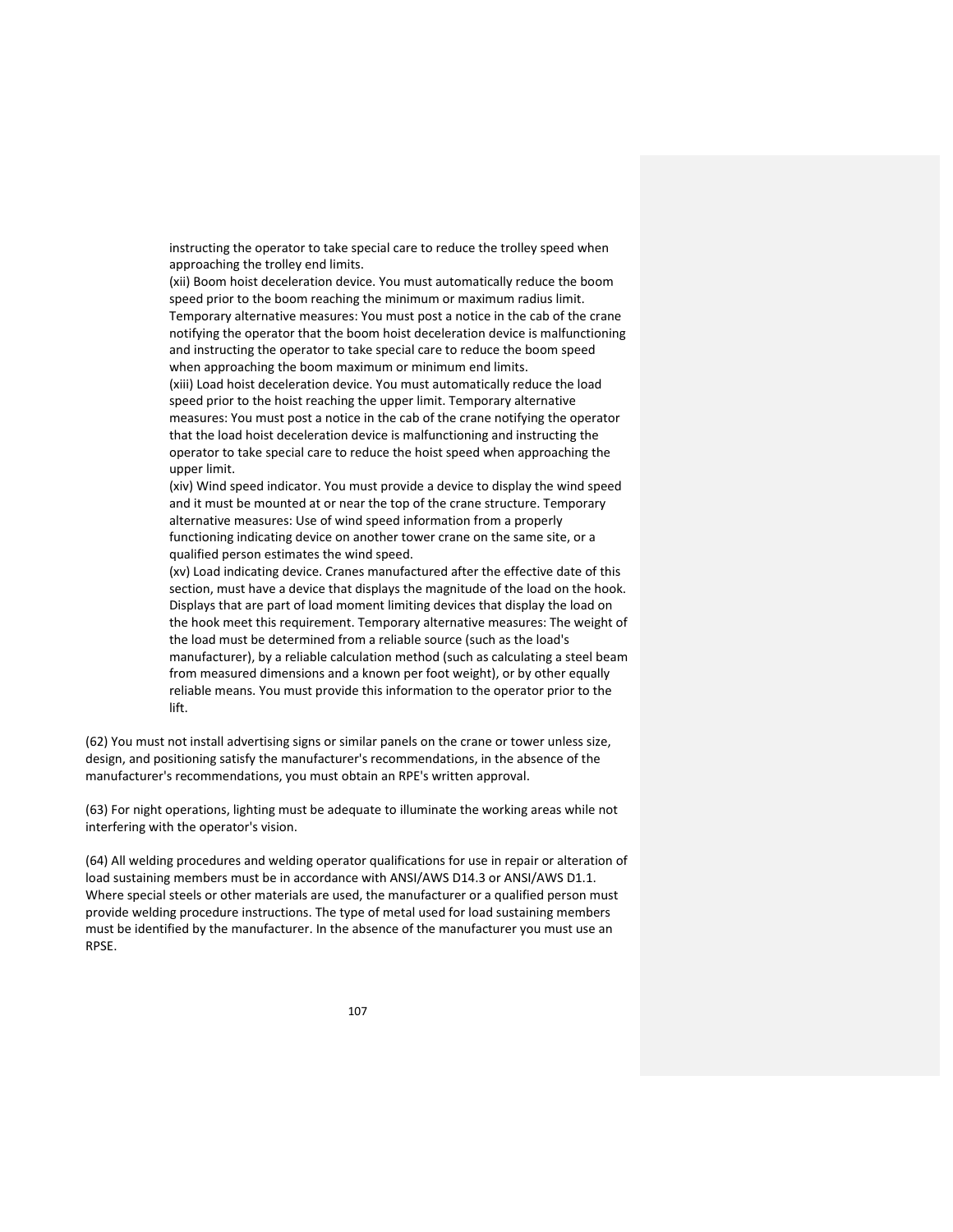## **WAC 296‐155‐53905 Tower cranes – additional inspection criteria.**

(1) In addition to the requirements in WAC 296‐155‐53405, the following additional items must be included:

(a) Tower (mast) bolts and other structural bolts (for loose or dislodged condition) from the base of the tower crane up or, if the crane is tied to or braced by the structure, those above the upper‐most brace support.

(b) The upper‐most tie‐in, braces, floor supports and floor wedges where the tower crane is supported by the structure, for loose or dislodged components.

(2) Annual. In addition to the items that must be inspected under WAC 296‐155‐53405(5), all turntable and tower bolts must be inspected for proper condition and torque.

## **WAC 296‐155‐53915 Tower cranes – operations.**

(1) The operator must not engage in any practice that diverts their attention while actually engaged in operating the crane.

(2) The operator must do the following before leaving the crane unattended:

(a) Set down the load, rigging gear, bucket, lifting magnet, or other devices.

(b) Position trolley in accordance with the manufacturer's recommendations unless the site specific application drawing requires a different position.

(c) Leave the superstructure free to weathervane unless provisions for nonweathervaning have been specified by the manufacturer or by a qualified person.

(d) Disconnect power to operating controls or disengage the master clutch, as applicable.

(e) Place all controls in the "off" or "neutral" position.

(f) Secure the crane against accidental travel.

(g) Stop the internal combustion engine, when provided.

**Exemption:** If crane operation is frequently interrupted during a shift, the crane may remain running while the operator remains on the crane superstructure.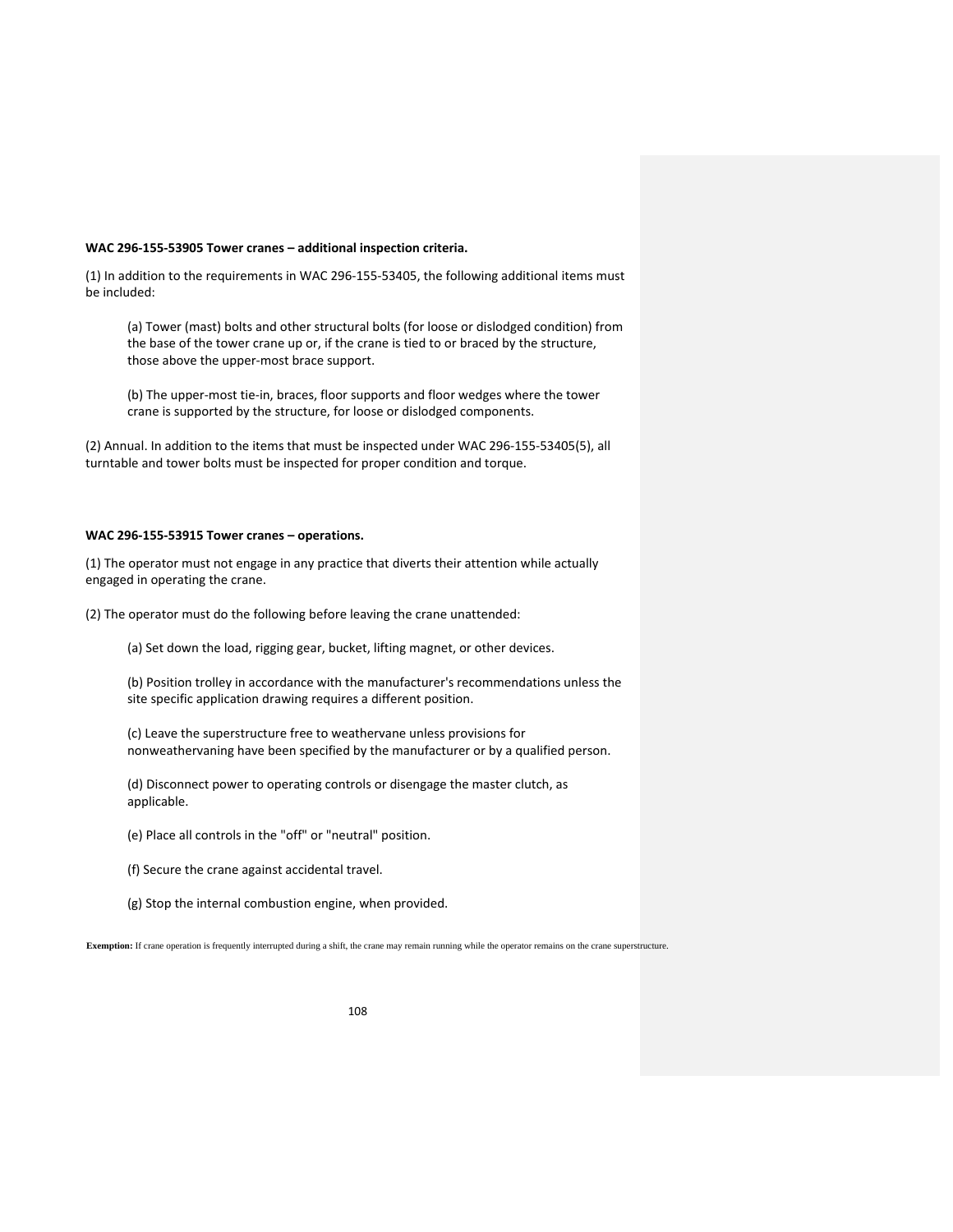(h) Restrain the crane from travel with rail clamps, or other means provided, when a wind alarm is given or on leaving the crane overnight.

**Note:** Additional information relating to cranes being unattended are located in WAC 296-155-53400(52) of this part.

(3) If power fails during operation, the operator must:

(a) Set trolley, hoist, and travel brakes and locking devices, as applicable;

(b) Move all clutch or other power controls to the "off" or "neutral" position;

(c) If practical, you must land the suspended load under brake control.

(4) You must not climb cranes to a new operating level nor operate them when wind speeds exceed the maximum velocity recommended by the manufacturer. Where the manufacturer does not specify this information, an RPE must determine the maximum allowable wind velocity. Climbing operations are not allowed until tie‐ins at the new support level as specified by a qualified person are in place.

(5) Prior to daily operation, you must check operator aids to determine if they are working properly as required in WAC 296‐155‐53405 and 296‐155‐53905.

(6) During adverse weather conditions which reduce visibility, you must perform operations according to the manufacturer's specifications, when not available in accordance with an RPE's written instructions.

(7) You must not lower the load below the point where less than two full wraps of rope remain on the drum.

(8) When slewing the boom (jib), trolleying a load, or traveling the crane, you must avoid sudden starts and stops. Slew and travel speeds must be such that the load does not swing out beyond the radius at which it can be controlled. You must use a tag or restraint line when swinging of the load is hazardous.

(9) You must not operate cranes without the ballast or counterweight in place as specified by the manufacturer. Under specific conditions, such as during crane assembly or disassembly, you must adhere to the manufacturer's recommendations for the amount of partial ballast or counterweight. You must not exceed the maximum ballast or counterweight approved by the manufacturer or an RPE for use on a given crane.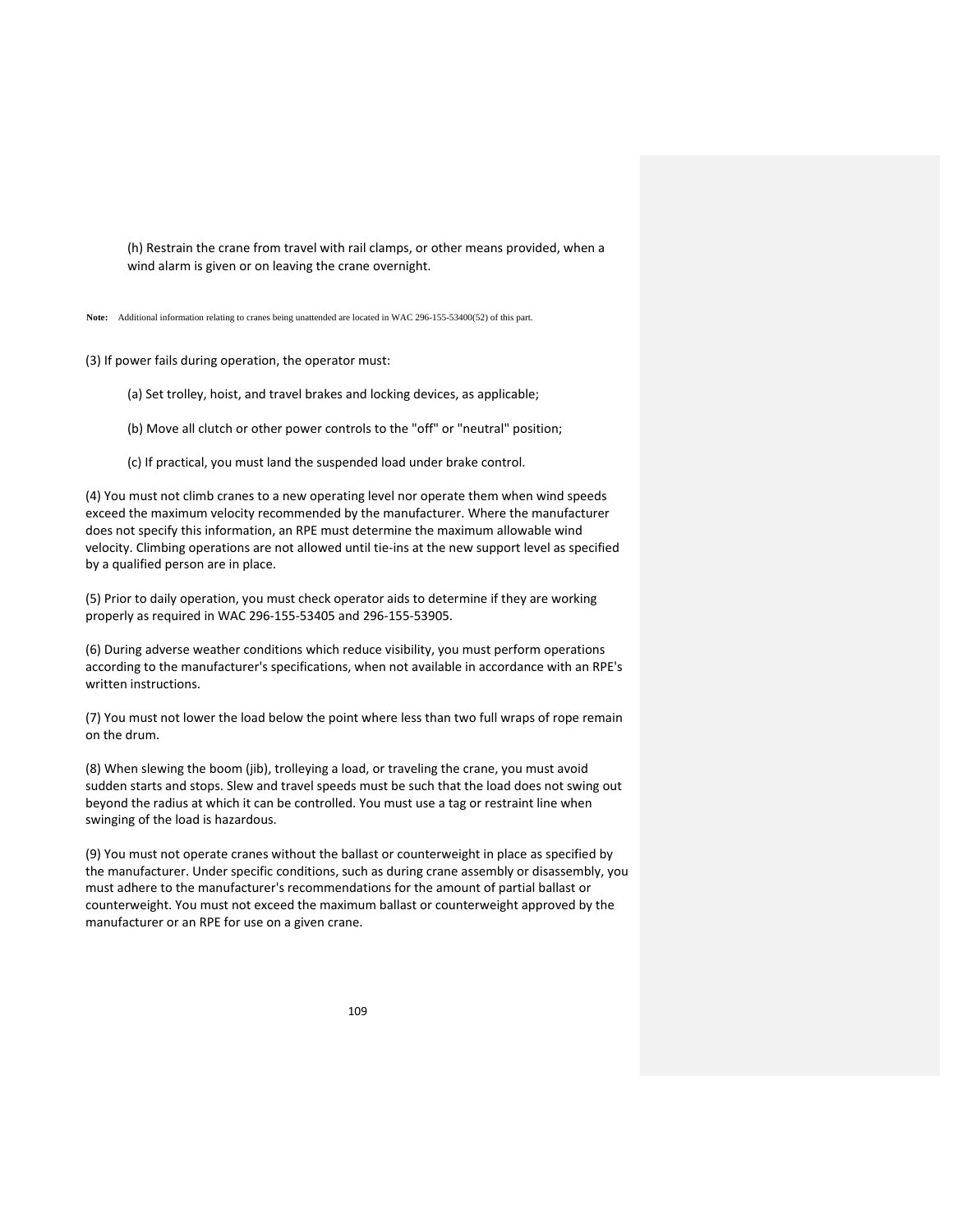### **WAC 296‐155‐541 Self‐erecting tower cranes.**

#### **WAC 296‐155‐54100 Self‐erecting tower cranes – general.**

(1) All self‐erecting tower cranes in use must meet the applicable requirements for design, construction, installation, testing, maintenance, inspection, and operation as prescribed by the manufacturer. For modification requirements see WAC 296‐155‐53400 (58) and (59).

(2) In addition to the requirements in WAC 296‐155‐53402(6), employees must not be in or under the tower, jib, or rotating portion of the crane during erecting, climbing and dismantling operations until the crane is secured in a locked position and the competent person in charge indicates it is safe to enter this area, unless the manufacturer's instructions direct otherwise and only the necessary personnel are permitted in this area.

(3) When cranes are erected, reconfigured, or dismantled, you must follow written instructions by the manufacturer. If circumstances do not permit the normal manufacturer's written instructions from being followed, you must follow alternative written instructions from the manufacturer or an RPE.

(4) You must perform erection, reconfiguration, and dismantling under the supervision of a qualified person.

(5) You must carefully assess the area in which a crane is to be set up to ensure that it is suitable before the crane is taken to site and put into service. The area chosen must be of a sufficient size to enable the crane to be maneuvered into position, set up, operated and dismantled, with sufficient clearances between the crane and surrounding structures, as detailed by application drawings and in the manufacturer's operation and instruction manual.

(6) When setting up a crane, you must take care to ensure that the crane will not contact or approach overhead hazards such as power lines, communications cables or overhead structures.

(7) The assembly/disassembly director must address backward stability before slewing self‐ erecting tower cranes.

(8) Crane supports for individual outrigger pads must be level to the manufacturer's specifications or those of a qualified person. Supports may be timbers, cribbing, or other structural members to distribute the load so as not to exceed the allowable bearing capacity of the underlying material.

(9) All load bearing foundations, supports, and rail tracks must be constructed or installed to support the crane loads and to transmit them to the soil or other support medium. In addition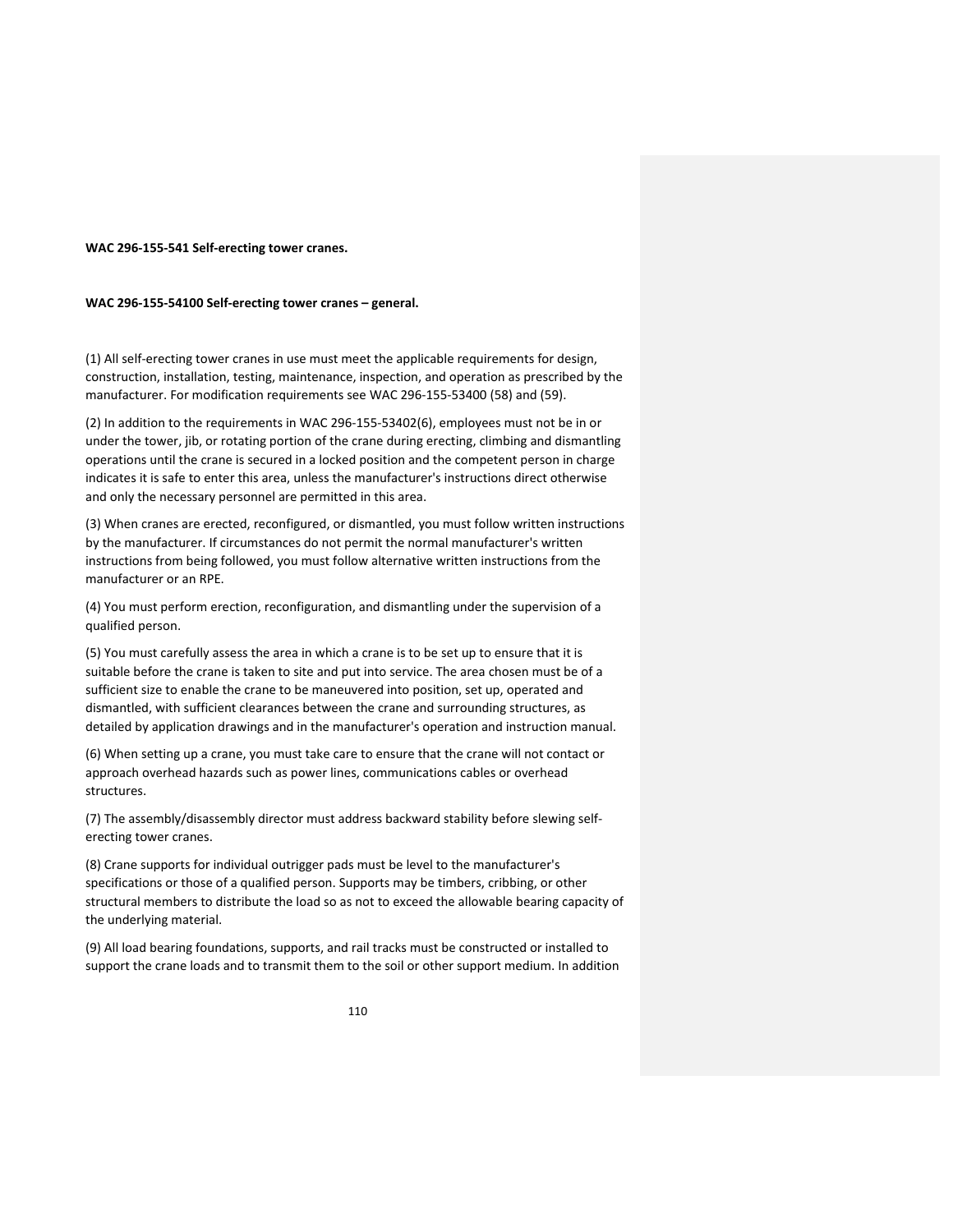to supporting vertical load, foundations and supports, rail supports excepted, must be designed to provide a moment resisting overturning equal to a minimum of 150% of the maximum crane overturning moment. This requirement may be met by means of structural anchors or ballast weights.

(10) In addition to the requirements in WAC 296‐155‐53400 (36) and (37), a qualified person must ensure that the underlying soil is adequate support for the crane with its maximum forces recommended by the manufacturer.

(11) You must install cranes required to weathervane when out‐of‐service with clearance for jib and superstructure to slew a full 360 degree arc unobstructed without encroaching any power line "Danger‐Swing/Crush Zone." You must maintain clearances recommended by the crane manufacturer between weathervaning cranes, fixed objects and other cranes.

(12) When the crane is out of operation and a 360 degree rotation is not provided, follow the manufacturer's or RPE's written procedures.

(13) You must not install advertising signs or similar panels on the crane or tower unless size, design, and positioning satisfy the manufacturer's recommendations. In the absence of the manufacturer's recommendations, you must obtain an RPE's written approval.

(14) Prior to installing a self‐erecting tower crane on a building or structure you must consult the engineer of record to verify that the host structure is capable of safely resisting the applied crane forces, if this engineer is not available an RSPE must perform this verification.

(15) When cranes are erected and after each reconfiguration, before placing the crane in service, all functional motions, motion limiting devices, brakes, and you must test indicating devices for operation.

(a) The order in which tests of a newly erected or reconfigured crane are to be performed is as follows:

(i) Functional motion tests without load. Each test must include:

- (A) Load hoisting and lowering;
- (B) Jib elevating and lowering, or traversing the trolley;
- (C) Slew motion;
- (D) Brakes and clutches;
- (E) Operational aids and motion limiting devices;
- (F) Remote control, if provided.
- (ii) Functional load tests at rated load. Each test must include: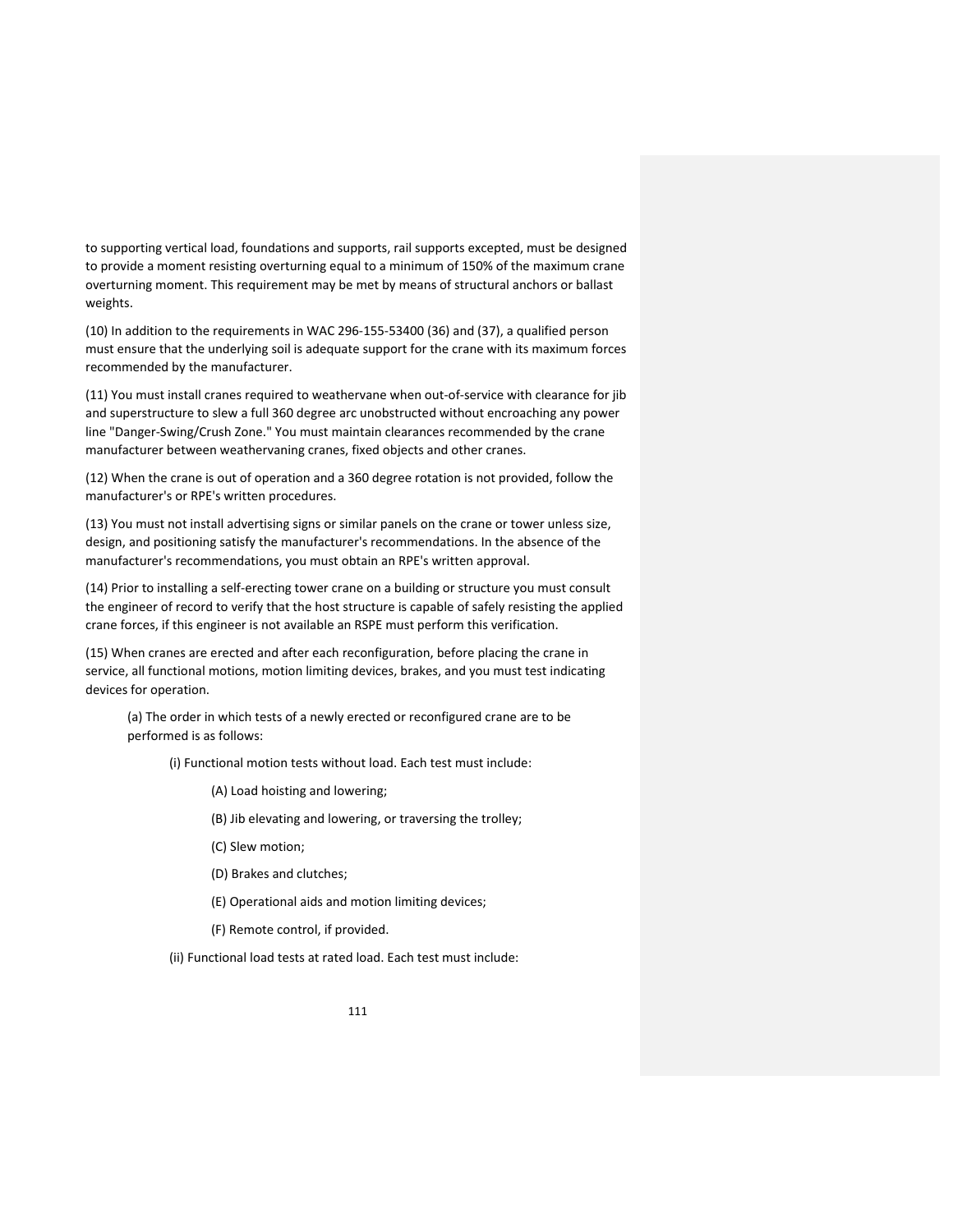- (A) Load hoisting and lowering;
- (B) Jib elevating and lowering, or traversing the trolley;
- (C) Slew motion;
- (D) Brakes and clutches;
- (E) Operational aids and load limiting devices;
- (F) Remote control, if provided.

(b) During the test, you must check the crane supports. Any observed displacement is reason to suspend testing until an evaluation is made by a qualified person.

(16) Conditions that adversely affect the crane at the time of erection, reconfiguration, or dismantling must be a limiting factor that could require suspending the operation. These conditions include but are not limited to:

- (a) Support conditions;
- (b) Wind velocity or gusting winds;
- (c) Heavy rain;
- (d) Fog;
- (e) Extreme cold or heat;
- (f) Ice;
- (g) Artificial lighting.

(17) For night operations, lighting must be adequate to illuminate the working areas while not interfering with the operator's vision.

(18) For cranes utilizing ballast, bases must include provisions to support and position the ballast. You must provide means to guard against shifting or dislodgement during crane operation.

(19) Superstructures must be arranged to receive counterweights, made in accordance with the crane manufacturer's specifications, and to hold them in position. You must provide means to guard against shifting or dislodgement during crane operation.

(20) Counterweights must be securely fastened in place and must be at the location and within the weight tolerance as recommended by the manufacturer.

(21) Limiting devices must be provided to:

(a) Decelerate the trolley and hoist hook prior to activating the motion stop limit;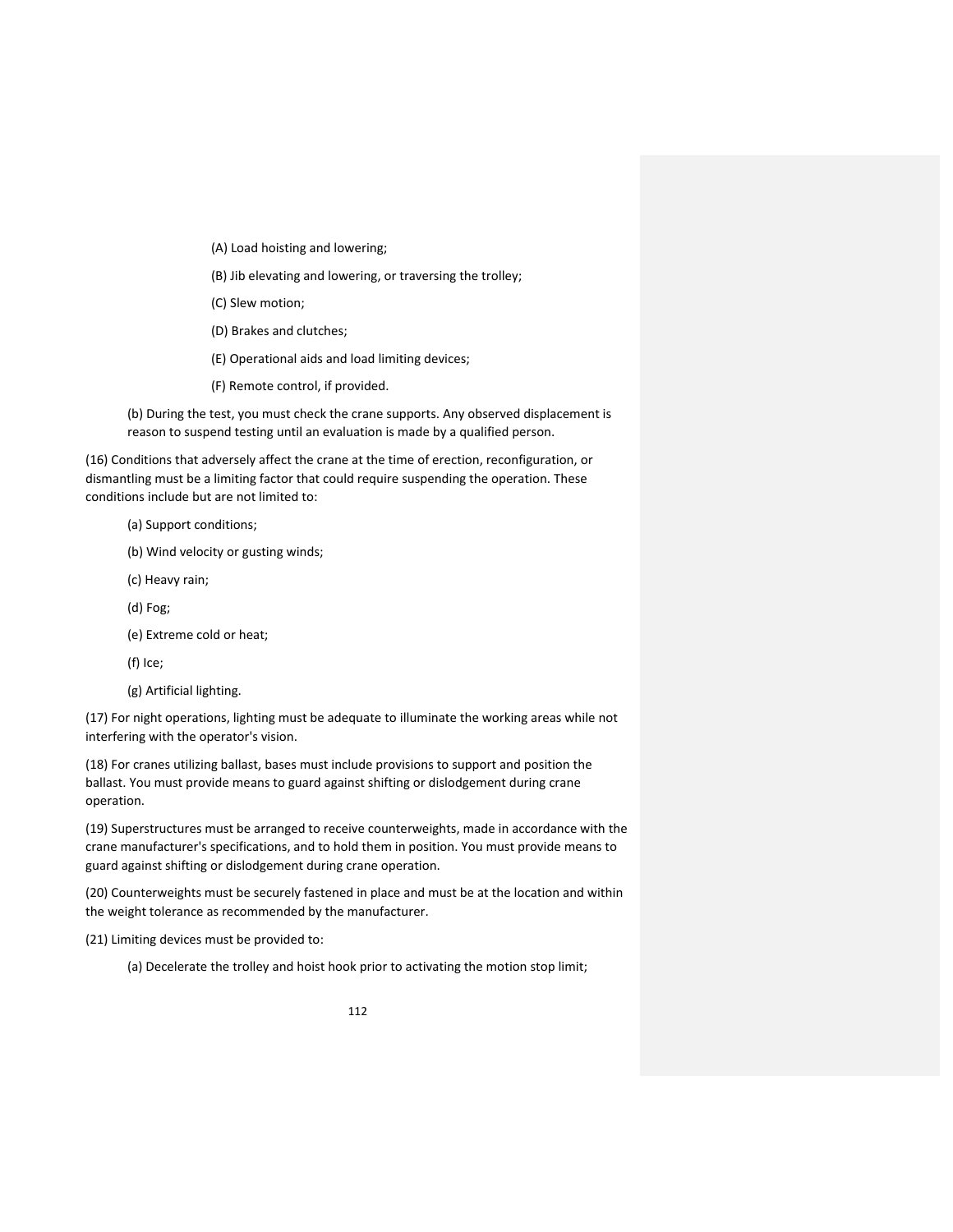(b) Limit trolley travel at both ends of the jib;

(c) Limit jib telescoping at inner and outer position;

(d) Stop load block upward motion before two‐blocking occurs;

(e) Stop load block downward motion to prevent the last two wraps of wire rope from spooling off the hoist drum;

(f) Limit crane travel at both ends of the runway tracks;

(g) Limit lifted load;

(h) Limit operating radius in accordance with lifted load, i.e., limit moment; and

(i) Limit pressures in hydraulic or pneumatic circuits, i.e., pressure relief valves.

(22) Load limiting devices and acceleration/deceleration limiters must be locked or sealed when provided with a method to inhibit tampering and unauthorized adjustment.

(23) All crane brakes must automatically set in event of power failure. Slew brakes must also function in this manner or be capable of being set manually.

(24) Each crane must be provided with a slewing brake capable of holding in both directions preventing the superstructure from rotating during operation and must be capable of being set in the holding position and remaining so without further action on the part of the operator.

(25) The trolley must be provided with an operating brake capable of stopping the trolley in either direction. The system must include a means for holding the trolley without further action on the part of the operator, and must engage automatically if power or pressure to the brake is lost.

(26) In addition to the operating brake, the trolley must be equipped with an automatic braking device capable of stopping the movement of the load trolley in the event of trolley drive rope breakage, if such ropes are used.

(27) The body or frame of the trolley must be fitted with a means to restrain the trolley from becoming detached from its guide rail(s) in the event of trolley wheel or axle breakage or side loading.

(28) All electrical equipment must be properly grounded and protection must be provided against lightning per the manufacturer's recommendations or if not available, a registered professional electrical engineer.

(29) Each electrically powered crane must have an over‐current protected main disconnect switch mounted at or near the initial base of the crane. This switch must have provisions for locking in the off position.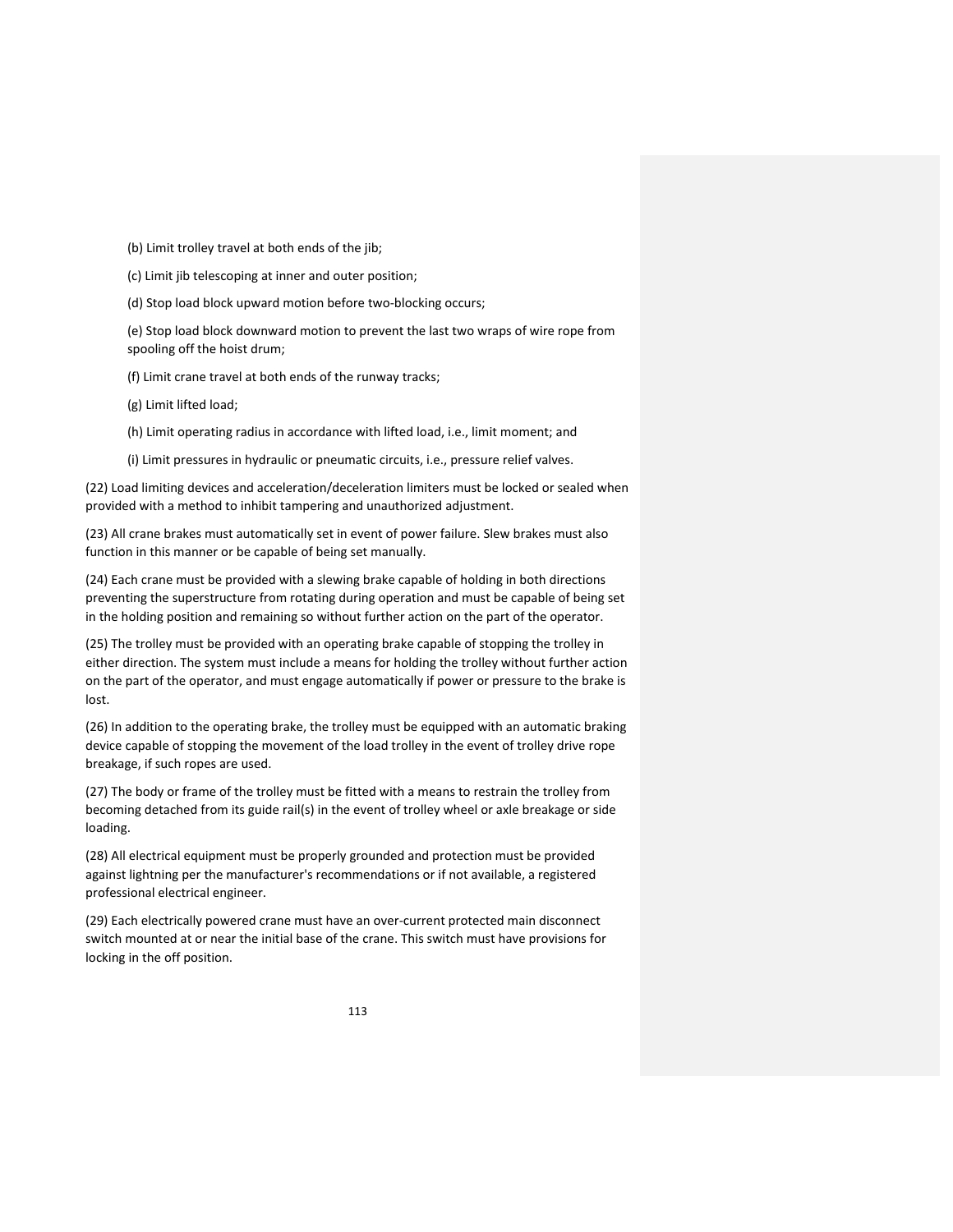(30) You must locate or guard electrical equipment so that live parts are not exposed to inadvertent contact by personnel and equipment under normal operating conditions.

(31) You must protect electrical equipment from dirt, grease, oil, and moisture. Fixtures, wiring, and connections exposed to the weather must be of weather resistant type.

(32) Wiring must conform to the provisions of ANSI/NFPA 70 for temporary wiring. Motors, controls, switches, and other electrical equipment must meet the applicable requirements of ANSI/NFPA 70. Hoists, slewing, trolley, and travel controllers must conform to ISO 7752‐1, 2010.

(33) You must make provisions to guard against any crane function operating in the opposite intended direction due to reversed phase connections.

(34) Electrical circuits between the fixed and rotating portions of the crane must pass through a slip ring assembly that will permit continuous rotation of the upper crane structure in either direction unless other means are provided to prevent damage to the electrical conductors.

(35) Individual overload protection must be provided for each motor.

(36) For traveling cranes, both ends of all tracks must be provided with stops or buffers adjusted for simultaneous contact with both sides of the travel base. Stops attached to rails must be mounted not less than 3 feet (1 m) inboard of the last rail support. Cranes must be equipped with means to prevent running into the buffers or stops while under power.

(37) An audible signal device must be provided with the control located within reach of the operator.

(38) An audible signal must automatically sound whenever the crane travels in order to warn persons in the vicinity.

(39) Bogies must be fitted with sweeps extending below the top of the rail, unless the construction of the rail foundation prohibits such extension, and placed in front of the leading wheels in either direction. Bogie wheels must be guarded.

(40) You must provide a means to limit the drop of bogie frames in case of wheel or axle breakage to a distance that will not cause the crane to overturn.

(41) You must mount a wind velocity indicating device at or near the top of the crane. You must provide a velocity readout at the operator's station or in the cab. Temporary alternative measures: Use of wind speed information from a properly functioning indicating device on another tower crane on the same site, or a qualified person estimates the wind speed.

(42) Safety devices.

(a) The following safety devices are required on all self‐erecting tower cranes unless otherwise specified: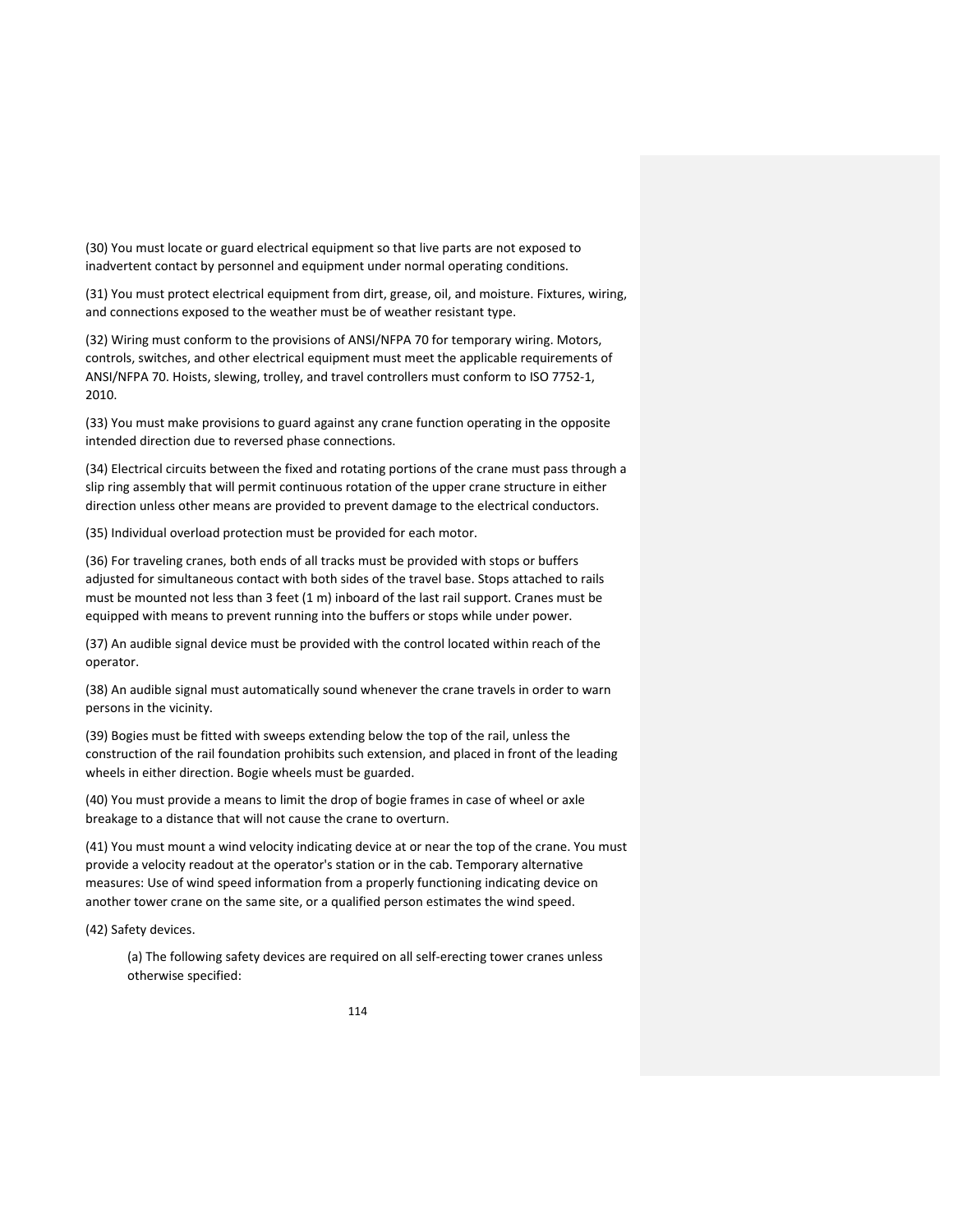(i) Boom stops on luffing boom type self‐erecting tower cranes;

(ii) Jib stops on luffing boom type self‐erecting tower cranes if equipped with a jib attachment;

(iii) Travel rail end stops at both ends of travel rail;

(iv) Travel rail clamps on all travel bogies;

(v) Integrally mounted check valves on all load supporting hydraulic cylinders;

(vi) Hydraulic system pressure limiting device;

(vii) The following brakes, which must automatically set in the event of pressure loss or power failure, are required:

(A) A hoist brake on all hoists;

(B) Slewing brake;

(C) Trolley brake;

(D) Rail travel brake.

(viii) Deadman control or forced neutral return control (hand) levers;

(ix) Emergency stop switch at the operator's station;

(x) Trolley end stops must be provided at both ends of travel of the trolley.

(b) Proper operation required. You must not begin operations unless the devices listed in this subsection are in proper working order. If a device stops working properly during operations, the operator must safely stop operations. You must take the crane out of service, and you must not resume operations until the device is again working properly. Alternative measures are not permitted to be used.

(43) Operational aids.

(a) The devices listed in this subsection (operational aids) are required on all self‐ erecting tower cranes covered by this part, unless otherwise specified.

(b) You must not begin crane operations unless the operational aids are in proper working order, except where the employer meets the specified temporary alternative measures. You must follow protective alternative measures specified by the self‐ erecting tower crane manufacturer, if any.

(c) When operational aids are inoperative or malfunctioning, you must follow the crane and/or device manufacturer's recommendations for operation or shutdown of the crane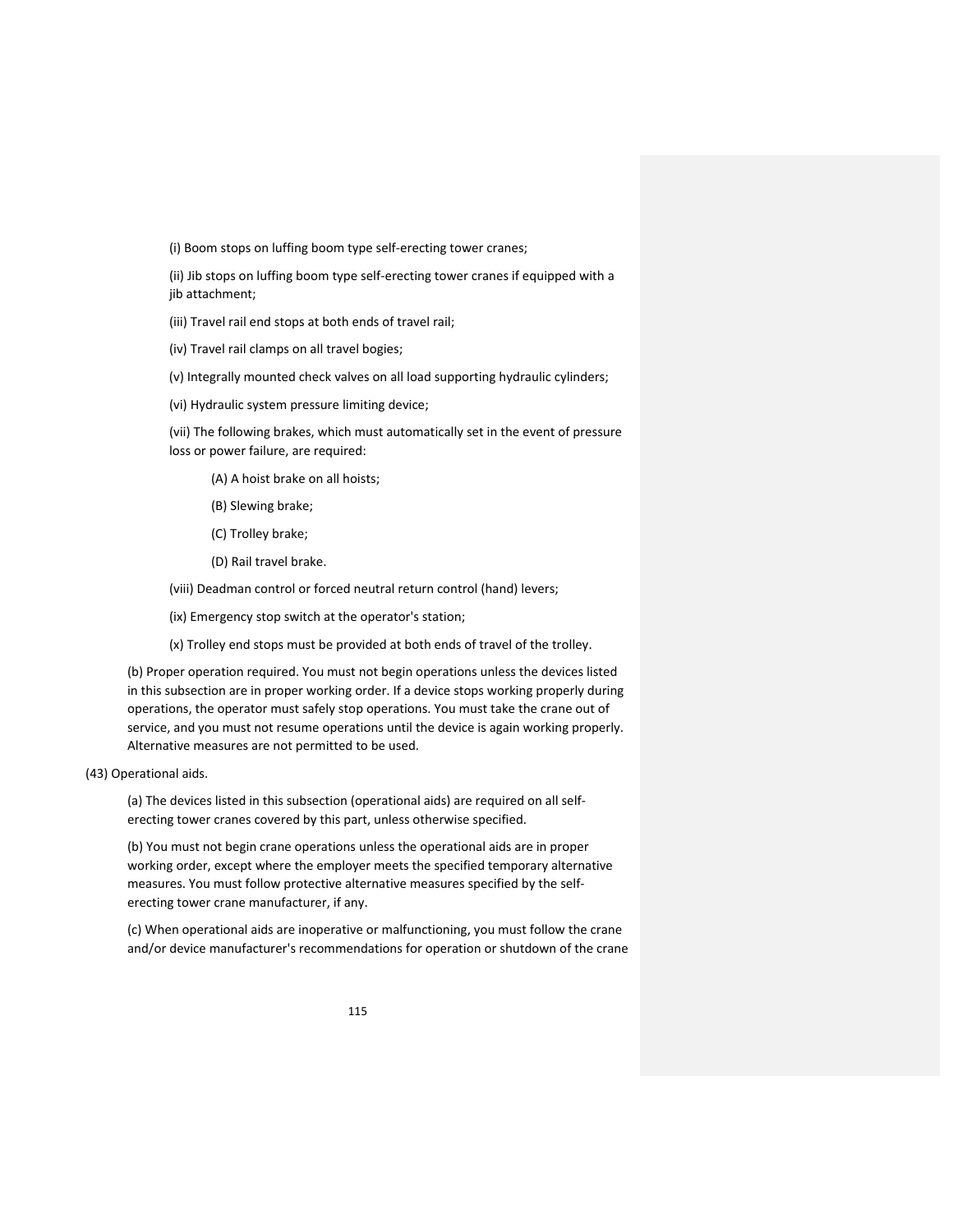until the problems are corrected. Without such recommendations and any prohibitions from the manufacturer against further operation, the following requirements apply:

Note: If a replacement part is no longer available, the use of a substitute device that performs the same type of function is permitted and is not considered a modification under WAC 296-155-53400 (58) and (59).

> (i) You must accomplish recalibration or repair of the operational aid as soon as is reasonably possible, as determined by a qualified person.

(ii) Trolley travel limiting device. The travel of the trolley must be restricted at both ends of the jib by a trolley travel limiting device to prevent the trolley from running into the trolley end stops. Temporary alternative measures:

(A) Option A. You must mark the trolley rope (so it can be seen by the operator) at a point that will give the operator sufficient time to stop the trolley prior to the end stops.

(B) Option B. You must use a spotter who is in direct communication with the operator when operations are conducted within 10 feet of the outer or inner trolley end stops.

(iii) Boom hoist limiting device. You must limit the range of the boom at the minimum and maximum radius. Temporary alternative measures: Clearly mark the hoist rope (so it can be seen by the operator) at a point that will give the operator sufficient time to stop the boom hoist within the minimum and maximum boom radius, or use a spotter who is in direct communication with the operator to inform the operator when this point is reached. (iv) Anti two‐blocking device. The self‐erecting tower crane must be equipped with a device which automatically prevents damage from contact between the load block, overhaul ball, or similar component, and the boom tip (or fixed upper block or similar component). The device(s) must prevent such damage at all points where two‐blocking could occur. Temporary alternative measures: Clearly mark the hoist rope (so it can be seen by the operator) at a point that will give the operator sufficient time to stop the hoist to prevent two‐blocking, or use a spotter who is in direct communication with the operator to inform the operator when this point is reached.

**Note:** This temporary alternative measure cannot be used if lifting personnel in a suspended platform.

(v) Hoist drum lower limiting device. Self‐erecting tower cranes manufactured after the effective date of this section must be equipped with a device that prevents the last two wraps of hoist cable from being spooled off the drum. Temporary alternative measures: Mark the hoist rope (so it can be seen by the operator) at a point that will give the operator sufficient time to stop the hoist prior to last two wraps of hoist cable being spooled off the drum, or use a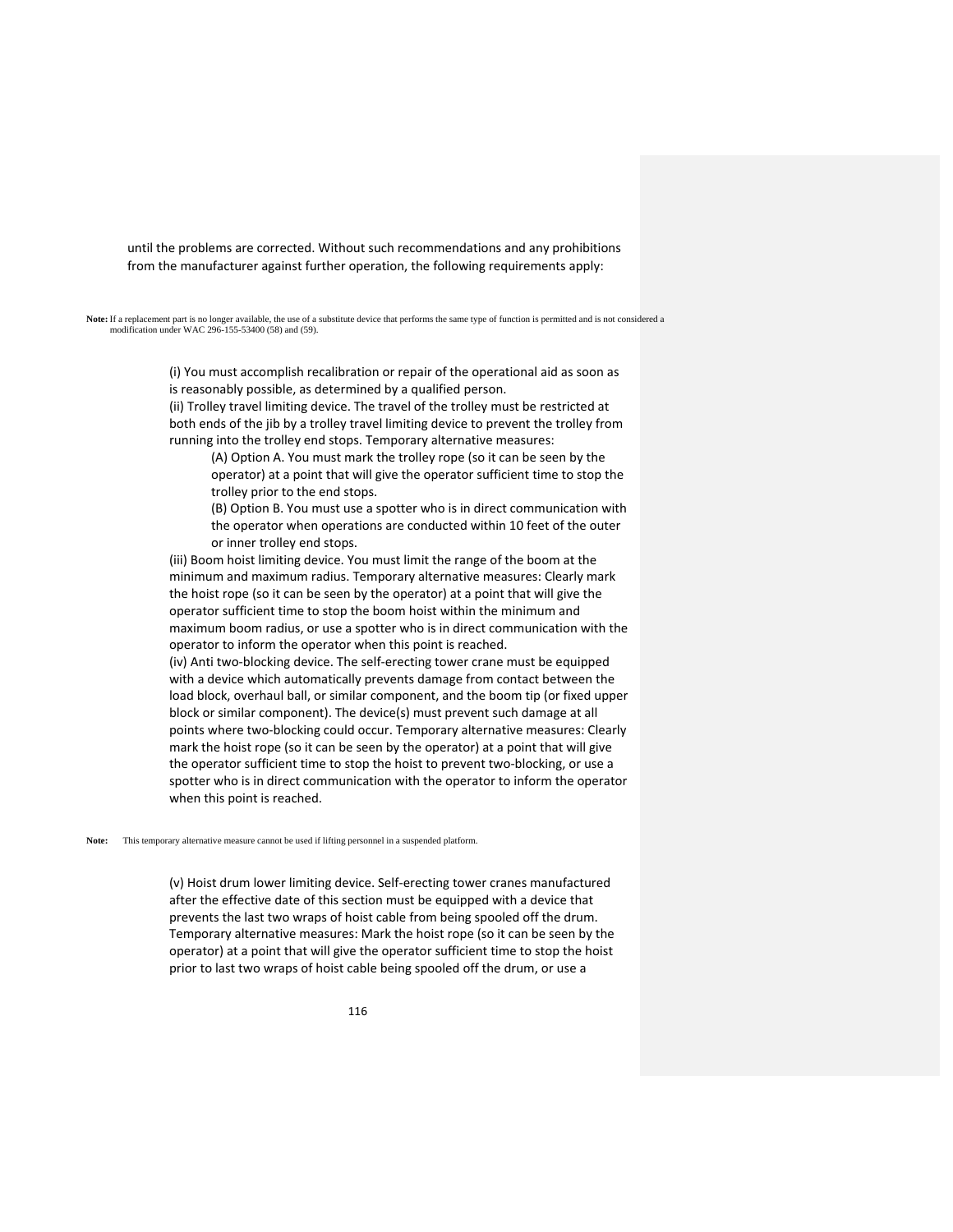spotter who is in direct communication with the operator to inform the operator when this point is reached.

(vi) Load moment limiting device. The self‐erecting tower crane must have a device that prevents moment overloading. Temporary alternative measures: You must use a radius indicating device (if the tower crane is not equipped with a radius indicating device, you must measure the radius to ensure the load is within the rated capacity of the crane). In addition, the weight of the load must be determined from a reliable source (such as the load's manufacturer), by a reliable calculation method (such as calculating a steel beam from measured dimensions and a known per foot weight), or by other equally reliable means. You must provide this information to the operator prior to the lift.

(vii) Hoist line pull limiting device. You must limit the capacity of the hoist to prevent overloading, including each individual gear ratio if equipped with a multiple speed hoist transmission. Temporary alternative measures: The operator must ensure that the weight of the load does not exceed the capacity of the hoist (including for each individual gear ratio if equipped with a multiple speed hoist transmission).

(viii) Rail travel limiting device. You must limit the travel distance in each direction to prevent the travel bogies from running into the end stops or buffers. Temporary alternative measures: You must use a spotter who is in direct communication with the operator when operations are conducted within 10 feet of either end of the travel rail end stops; the spotter must inform the operator of the distance of the travel bogies from the end stops or buffers.

(ix) Boom hoist drum positive locking device and control. The boom hoist drum must be equipped with a control that will enable the operator to positively lock the boom hoist drum from the cab. Temporary alternative measures: You must manually set the device when required if an electric, hydraulic or automatic type is not functioning.

(x) Boom angle or hook radius indicator.

(A) Luffing boom self‐erecting tower cranes must have a boom angle indicator readable from the operator's station.

(B) Self‐erecting hammerhead cranes manufactured after the effective date of this section must have a hook radius indicator readable from the operator's station. Temporary alternative measures: You must determine the radii or boom angle by measuring the hook radii or boom angle with a measuring device.

(xi) Trolley travel deceleration device. You must automatically reduce the trolley speed prior to the trolley reaching the end limit in both directions. Temporary alternative measures: You must post a notice in the cab of the crane notifying the operator that the trolley travel deceleration device is malfunctioning and instructing the operator to take special care to reduce the trolley speed when approaching the trolley end limits.

(xii) Boom hoist deceleration device. You must automatically reduce the boom speed prior to the boom reaching the minimum or maximum radius limit.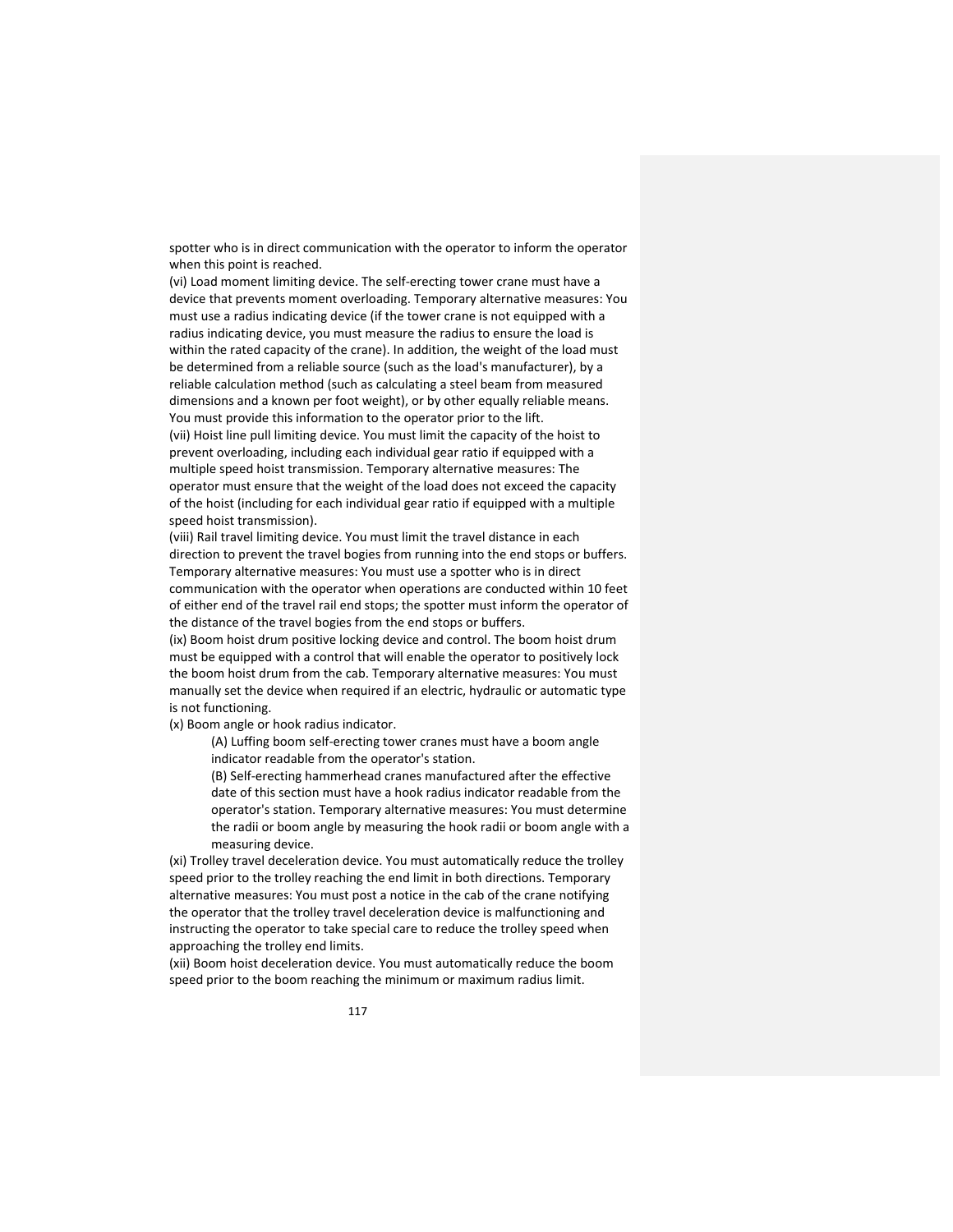Temporary alternative measures: You must post a notice in the cab of the crane notifying the operator that the boom hoist deceleration device is malfunctioning and instructing the operator to take special care to reduce the boom speed when approaching the boom maximum or minimum end limits.

(xiii) Load hoist deceleration device. You must automatically reduce the load speed prior to the hoist reaching the upper limit. Temporary alternative measures: You must post a notice in the cab of the crane notifying the operator that the load hoist deceleration device is malfunctioning and instructing the operator to take special care to reduce the hoist speed when approaching the upper limit.

(xiv) Wind speed indicator. You must provide a device to display the wind speed and it must be mounted at or near the top of the crane structure. Temporary alternative measures: Use of wind speed information from a properly functioning indicating device on another crane on the same site, or a qualified person estimates the wind speed.

(xv) Load indicating device. Cranes manufactured after the effective date of this section, must have a device that displays the magnitude of the load on the hook. Displays that are part of load moment limiting devices that display the load on the hook meet this requirement. Temporary alternative measures: You must determine the weight of the load from a reliable source (such as the load's manufacturer), by a reliable calculation method (such as calculating a steel beam from measured dimensions and a known per foot weight), or by other equally reliable means. You must provide this information to the operator prior to the lift.

(44) All welding procedures and welding operator qualifications for use in repair or alteration of load sustaining members must be in accordance with ANSI/AWS D14.3 or ANSI/AWS D1.1. Where special steels or other materials are used, the manufacturer or a qualified person must provide welding procedure instructions. The type of metal used for load sustaining members must be identified by the manufacturer. In the absence of the manufacturer you must use an RPSE.

#### **WAC 296‐155‐54115 Self‐erecting tower cranes – operations.**

(1) The operator must not engage in any practice that diverts their attention while actually engaged in operating the crane.

(2) Before leaving the crane unattended the operator must:

- (a) Set down the load, rigging gear, bucket, lifting magnet, or other devices;
- (b) Land any load suspended below the hook;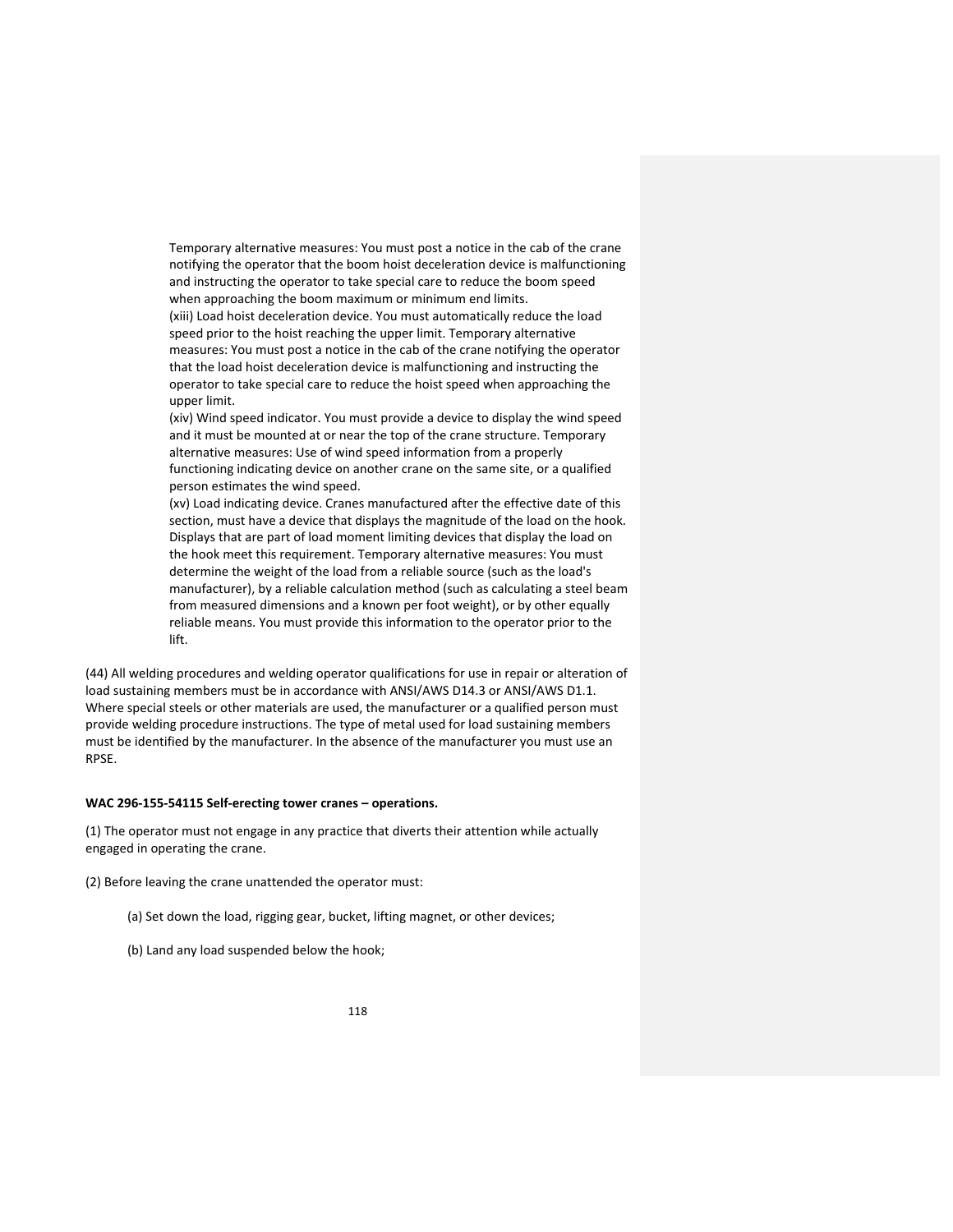(c) Put controls in the off or neutral position;

(d) Set brakes and other locking devices;

(e) Disengage the main control circuit;

(f) Stop the engine: An exception to this may exist when crane operation is frequently interrupted during a shift and the operator must leave the crane. Under these circumstances, the engine may remain running and (a) through (e) of this subsection apply. The operator must be situated where any entry to the crane can be observed.

(g) Leave the superstructure free to weathervane unless provisions for nonweathervaning have been specified by the manufacturer or by a qualified person.

**Note:** Additional information relating to cranes being unattended are located in WAC 296-155-53400(52) of this part.

(3) If power fails during operation, the operator must:

(a) Set all brakes and locking devices;

(b) Move all clutch or other power controls to the "off" or "neutral" position;

(c) If practical, the suspended load must be landed under brake control, according to the manufacturer's procedures.

(4) The operator must be familiar with the crane and its proper care. If adjustments or repairs are necessary, the operator must report the condition to the competent person. The next operator must be notified of the condition.

(5) All controls must be tested by the operator at the start of a new shift, if possible. If any controls fail to operate properly, you must adjust or repair them before operations are initiated.

(6) You must not operate cranes when wind speeds exceed the maximum velocity recommended by the manufacturer. Where the manufacturer does not specify this information, an RPE must determine the maximum allowable velocity.

(7) Prior to daily operation, you must check operator aids to determine if they are working properly as required in WAC 296‐155‐53405(3).

(8) During adverse weather conditions which reduce visibility, you must perform operations in accordance with the manufacturer's specifications, when not available follow RPE's recommendations for reduced function speeds and with signaling means appropriate to the situation.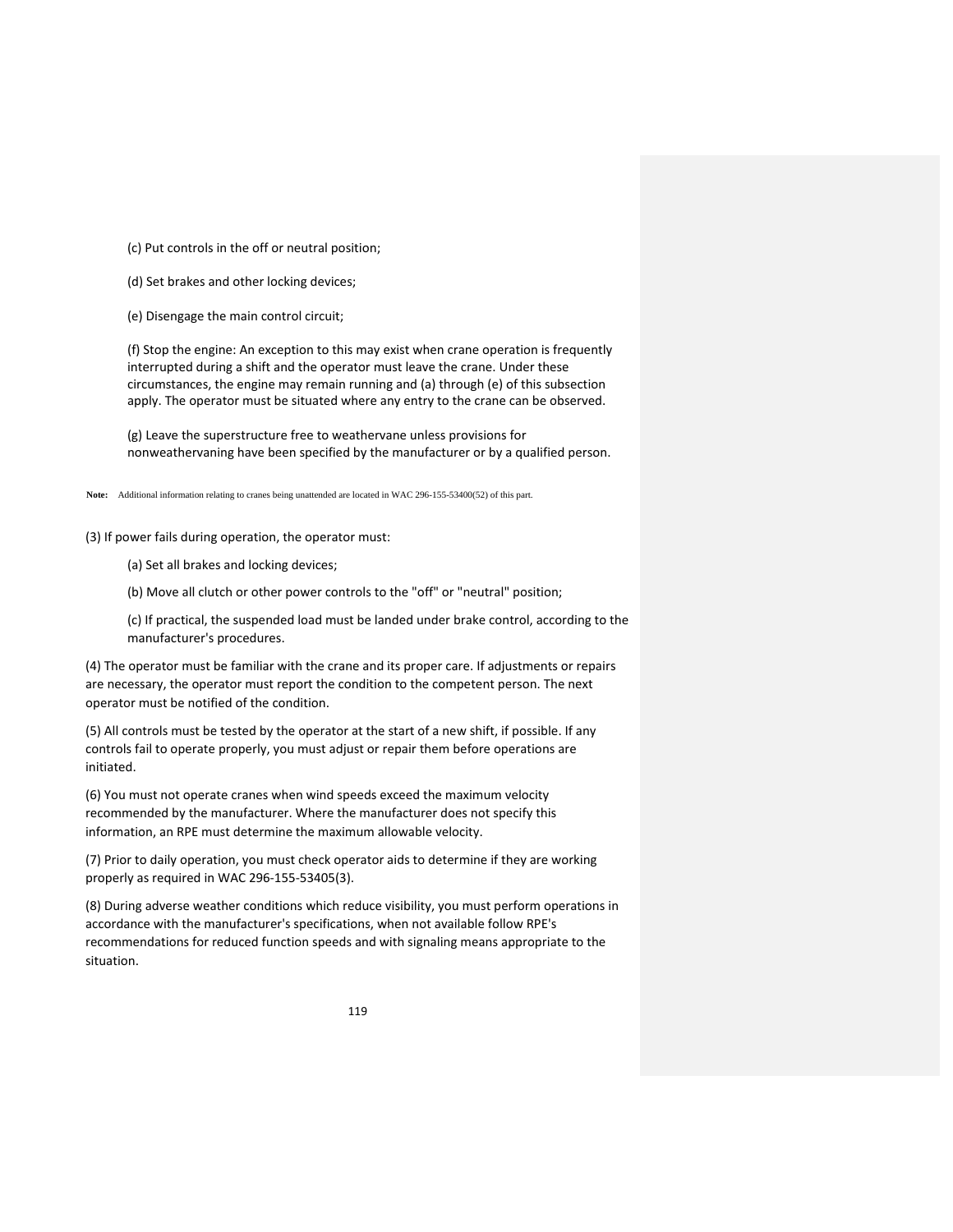(9) No less than two full wraps of rope must remain on the load hoist drum(s) at any time during operation.

(10) When slewing the boom (jib), trolleying a load, or traveling the crane, you must avoid sudden starts and stops. Slew and travel speeds must be such that the load does not swing out beyond the radius at which it can be controlled. You must use a tag or restraint line when uncontrolled rotation of the load is hazardous.

(11) You must not operate cranes without the ballast or counterweight in place as specified by the manufacturer. Under specific conditions, such as during crane assembly or disassembly, you must adhere to the manufacturer's recommendations for the amount of partial ballast or counterweight. You must not exceed the maximum ballast or counterweight approved by the manufacturer for use on a given crane.

(12) The load must be free when lifted; it must not be caught on nor attached to other objects. Side loading of jibs must be limited to freely suspended loads. You must not use cranes for dragging loads.

### **WAC 296‐155‐542 Overhead/bridge and gantry cranes.**

#### **WAC 296‐155‐54200 Overhead/bridge and gantry cranes – general.**

(1) Permanently installed overhead/bridge and gantry cranes which are located in a manufacturing facility or powerhouse must follow the requirements of WAC 296‐24‐235 (General safety and health standards), even when a construction activity is being performed. This requirement applies to overhead, bridge, gantry cranes, including semigantry, cantilever gantry, wall cranes, storage bridge cranes, and others having the same fundamental characteristics.

(2) Overhead and gantry cranes that are not permanently installed must follow the applicable requirements in chapter 296‐155 WAC Part L.

(3) Cranes included in this section must meet the applicable requirements for design, inspection, construction, testing, maintenance and operation as prescribed in:

(a) **ASME B30.2-**2016, Safety Standard for Overhead and Gantry Cranes (Top Running Bridge, Single or Multiple Girder, Top Running Trolley Hoist).

(b) ASME B30.11‐2010, Safety Standards for Monorails and Underhung Cranes.

(c) ASME B30.17-2015, Safety Standards for Overhead and Gantry Cranes (Top Running Bridge, Single Girder, Underhung Hoist). **Commented [SBS(62]:** Newer ASME reference

**Commented [SBS(61]:** Newer ASME reference

120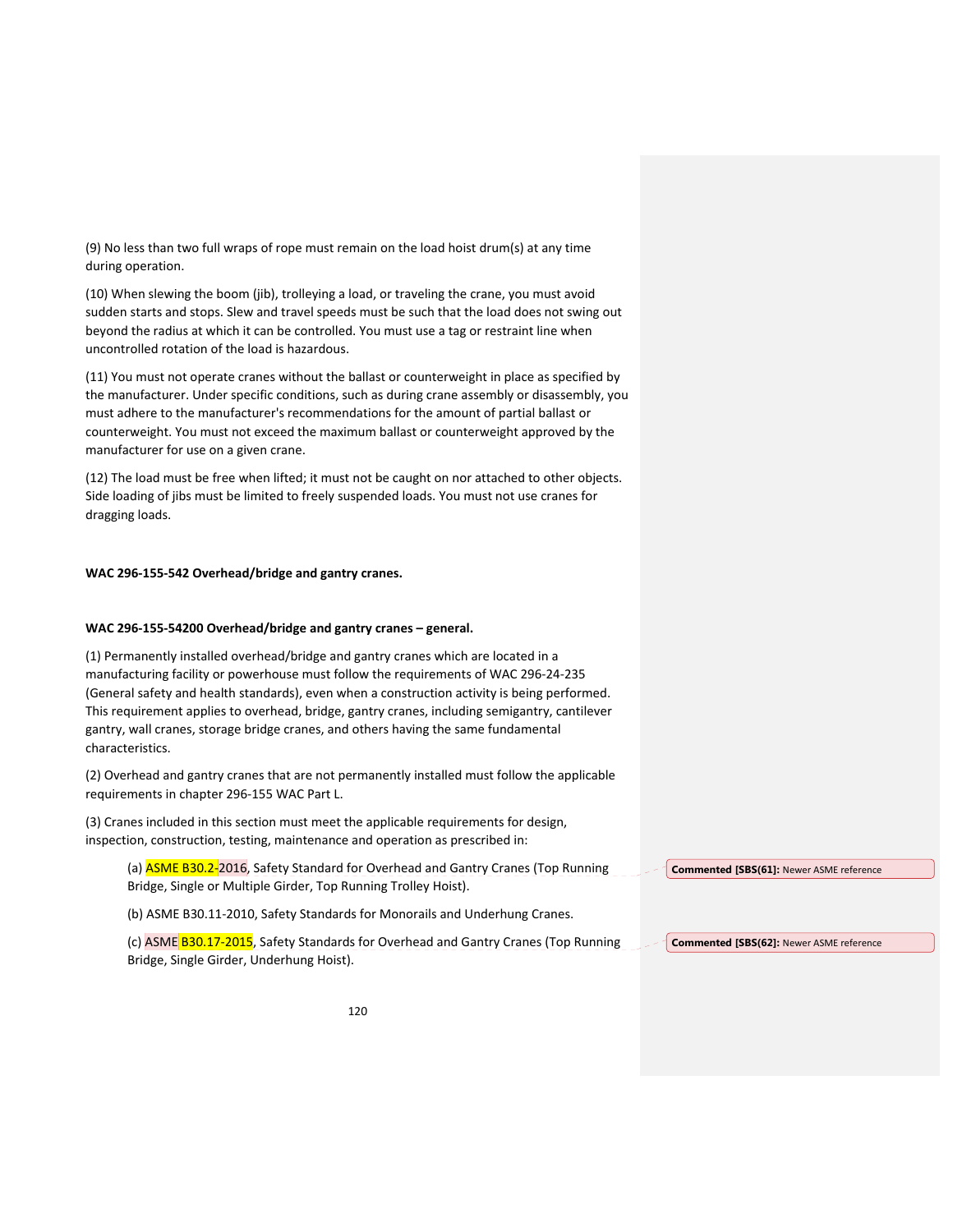(d) It is not the intent of this rule to require retrofitting of existing cranes. However, when an item is being modified, its performance needs to be reviewed by a qualified person and compared to the applicable sections of this rule. For modification requirements see WAC 296‐155‐53400 (58) and (59). For cranes manufactured prior to the effective date of this rule the design and construction criteria must meet at a minimum, ASME B30.2.0‐1990.

(4) The rated load of the crane must be plainly marked on each side of the crane, and if the crane has more than one hoisting unit, each hoist must have its rated load marked on it or its load block, and this marking must be clearly legible from the ground or floor.

(5) The crane or surrounding structure must be marked to provide operating directions that match and are visible from the crane's operating controls, i.e., north/south, east/west or forward/back, left/right.

(6) Overhead and gantry cranes with bridge trucks must be equipped with sweeps which extend below the top of the rail and project in front of the truck wheels.

(7) Except for floor‐operated cranes, an effective warning device must be provided for each crane equipped with a power traveling mechanism.

(8) You must provide a wind‐indicating device for all outdoor overhead and gantry cranes. The device must be mounted on the crane runway structure and must give a visible and audible alarm to the crane operator at a predetermined wind velocity. A single wind-indicating device may serve as an alarm for more than one crane.

(9) Electrical.

(a) Wiring and equipment must comply with Article 610 of ANSI/NFPA No. 70, National Electrical Code and chapter 296‐155 WAC Part I.

(b) The control circuit voltage must not exceed 600 volts for AC or DC.

(c) The voltage at pendant pushbuttons must not exceed 150 volts for AC and 300 volts for DC.

(d) Where multiple conductor cable is used with a suspended pushbutton station, the station must be supported in a manner that will protect the electrical conductors against strain.

(e) You must construct pendant control stations to prevent electrical shock. The pushbutton enclosure must be at ground potential and marked for identification of functions.

(10) All welding procedures and welding operator qualifications to be used on load sustaining members must be in accordance with ANSI/AWS D1.1, except as modified by ANSI/AWS D14.1.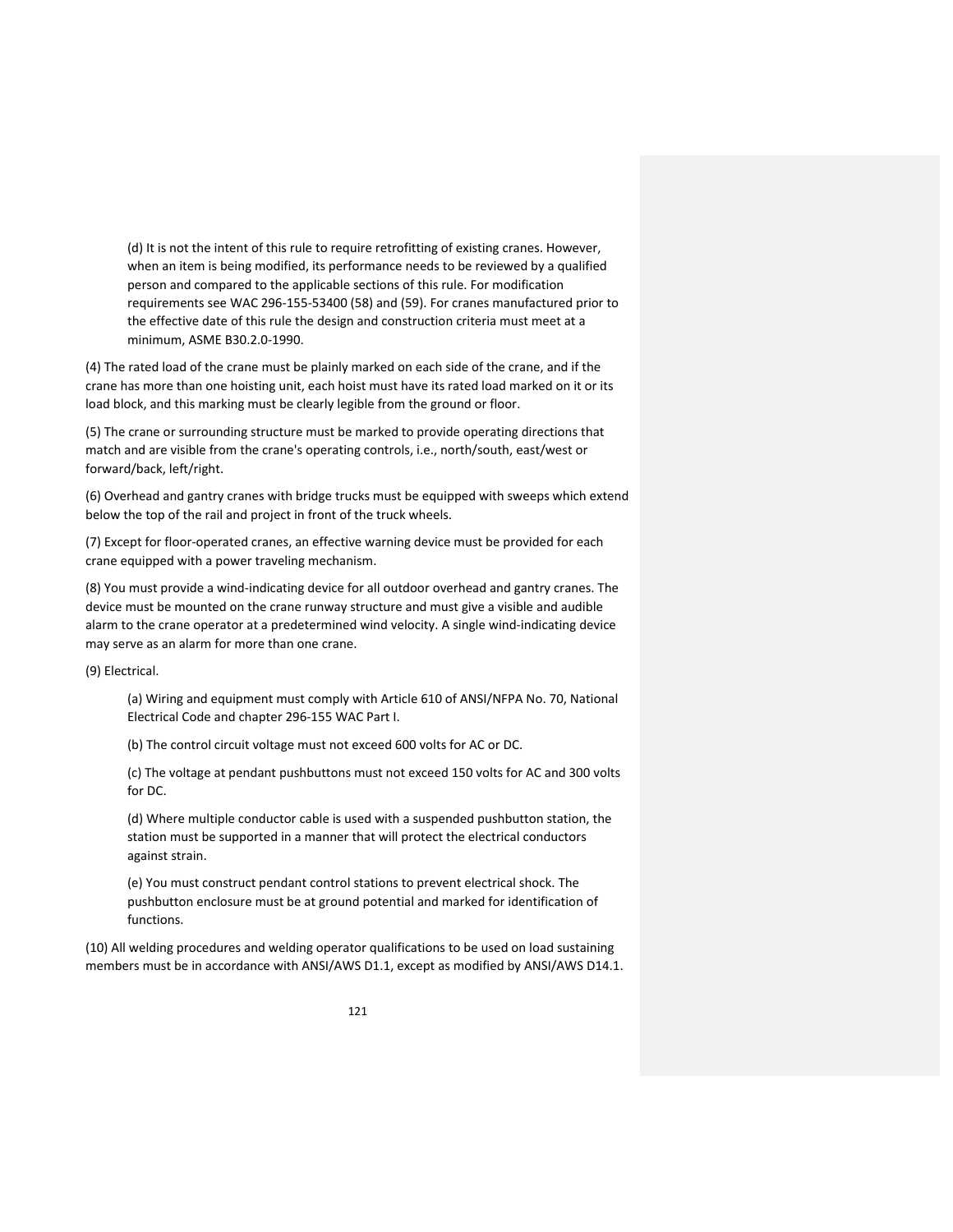#### **WAC 296‐155‐54215 Overhead/bridge and gantry cranes – operations.**

(1) The operator must not engage in any practice that diverts their attention while actually engaged in operating the crane.

(2) The operator must do the following before leaving a cab‐operated crane or a cab‐operated carrier unattended:

(a) Remove any attached load and raise the hook to the highest allowable position.

(b) Place controllers or master switches in the "off" position and deenergize the main switch (crane disconnect) of the specific crane.

**Note:** Additional information relating to cranes being unattended is located in WAC 296-155-53400(52) of this part.

(3) If power fails during operation, the operator must:

(a) Move all clutch or other power controls to the "off" position;

(b) Prior to reuse of the crane you must check operating motions for proper direction.

(4) The operator must be familiar with the crane and its proper care. If adjustments or repairs are necessary, the operator must report the condition to the competent person. The next operator must be notified of the condition.

(5) You must not lower the load below the point where less than two full wraps of wire rope remain on the drum.

(6) When two or more cranes are used to lift a load, one qualified person must be in charge of the operation. This person must analyze the operation and instruct all personnel involved in the proper positioning, rigging of the load, and the movements to be made.

(7) The operator must not leave the position at the controls while the load is suspended over an area accessible to people.

(8) For cab and remote operated cranes, when the load or hook approaches near or over personnel, a warning signal must be sounded.

(9) Hoist limit switch.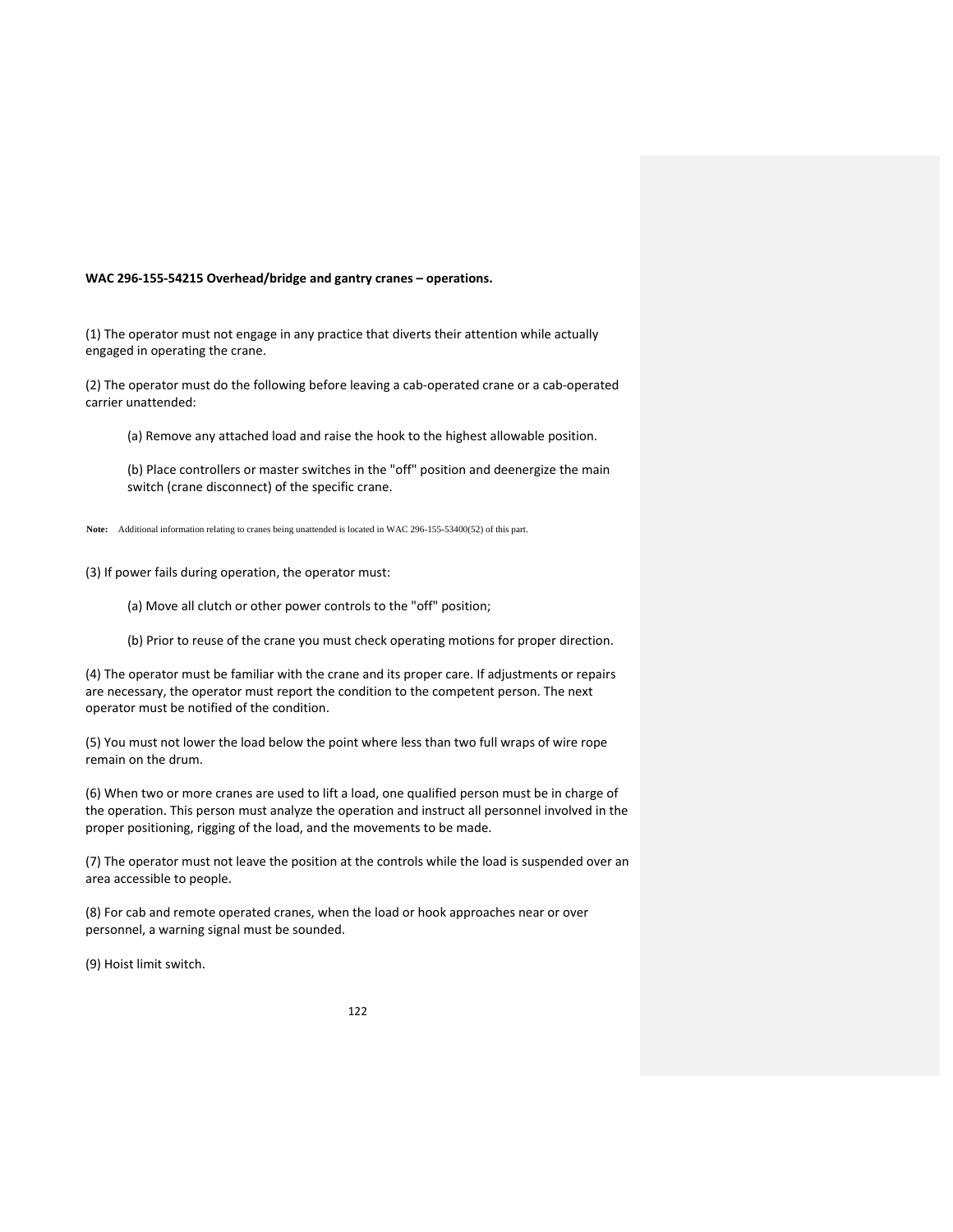(a) At the beginning of each operator's shift, you must test the upper limit switch of each hoist under no load.

(b) You must never use the hoist limit switch which controls the upper limit of travel of the load block as an operating control.

#### **WAC 296‐155‐543 Derricks.**

## **WAC 296‐155‐54300 Derricks – general.**

(1) This section contains supplemental requirements for derricks, whether temporarily or permanently mounted; all sections of this part apply to derricks unless specified otherwise. A derrick is powered equipment consisting of a mast or equivalent member that is held at or near the end by guys or braces, with or without a boom, and its hoisting mechanism. The mast/equivalent member and/or the load is moved by the hoisting mechanism (typically basemounted) and operating ropes. Derricks include: A‐frame, basket, breast, Chicago boom, gin pole (except gin poles used for erection of communication towers), guy, shearleg, stiffleg, and variations of such equipment.

(2) Derricks. All derricks in use must meet the applicable requirements for design, construction, installation, inspection, testing, maintenance, and operation as prescribed in American National Standard Institute B30.6-2015, Safety Standard for Derricks. It is not the intent of this rule to require retrofitting of existing derricks. However, when an item is being modified, its performance needs to be reviewed by a qualified person and compared to the applicable sections of this rule. For modification requirements see WAC 296‐155‐53400 (58) and (59). For derricks manufactured prior to the effective date of this rule the design and construction criteria must meet at a minimum, ASME B30.6-2010.

(3) Derricks must be constructed to meet all stresses imposed on members and components when installed and operated in accordance with the manufacturer's/builder's procedures and within its rated capacity.

(4) You must follow the manufacturer's recommendations when installing, erecting, operating, maintenance and dismantling derricks. If the manufacturer's recommendations are not available, follow the requirements in ASME B30.6-2015.

(5) When derricks are erected/dismantled, written instructions by the manufacturer or qualified person and a list of the weights of each subassembly to be erected/dismantled must be at the site.

**Commented [SBS(63]:** Newer ASME reference

**Commented [SBS(64]:** Newer ASME reference

**Commented [SBS(65]:** Newer ASME reference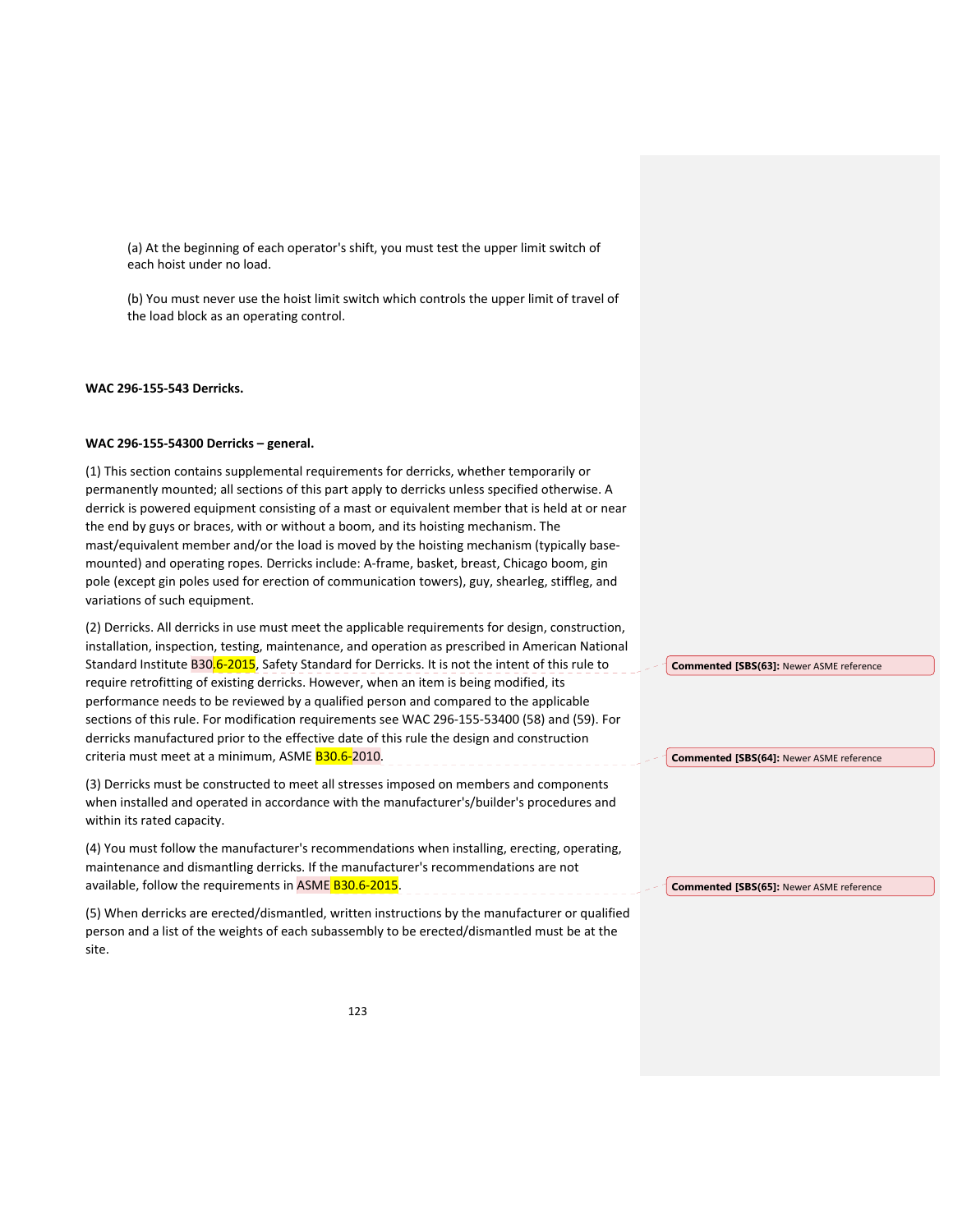(6) You must establish procedures before beginning derrick erection/dismantling work to implement the instructions and adapt them to the particular needs of the site.

(7) A qualified person must supervise the erection and dismantling of the derrick.

(8) Derricks and their crane assembly parts/components must be inspected by an accredited certifier, prior to assembly and following erection of the derrick before placing the crane in service (see WAC 296‐155‐53212). Only inspected and preapproved components are allowed to be used in the assembly of a derrick.

(9) Prior to erecting a derrick on a nonstandard base/structural support, you must ensure that the engineering configuration of this base/structural support has been reviewed and acknowledged as acceptable by an independent registered professional structural engineer (RPSE), licensed under chapter 18.43 RCW.

(10) An RPSE must certify that the derrick foundation, structural supports and underlying soil provide adequate support for the derrick with its applied torsional and overturning moments and the horizontal and vertical forces.

(11) Derricks must be attached to bases/structural supports in compliance with the manufacturer's or an RPSE's instructions.

(12) Prior to installing a derrick that will be attached to an existing building, new construction, or structure, an RPSE must certify that the structural attachments to the building are designed to withstand the torsional and overturning moments and the horizontal and vertical forces created by the derrick to be installed.

(13) You must consult the engineer of record to verify that the host structure is capable of safely resisting the applied derrick forces, if this engineer is not available an RPSE must perform this verification.

(14) Derrick superstructures and machine deck (counterweight jib/counter‐jibs) must be arranged to receive counterweights, made in accordance with the manufacturer's specifications for the specified jib or boom length, and to hold them in position. You must provide means to guard against shifting or dislodgement during derrick operation. Manufacturer's specified counterweight weights are not to be exceeded.

(15) For derricks utilizing ballast, bases must include provisions to support and position the ballast. You must provide means to guard against shifting or dislodgement of ballast during derrick operation.

(16) All electrical equipment must be properly grounded and protection must be provided against lightning per the manufacturer's recommendations or if not available, a registered professional electrical engineer.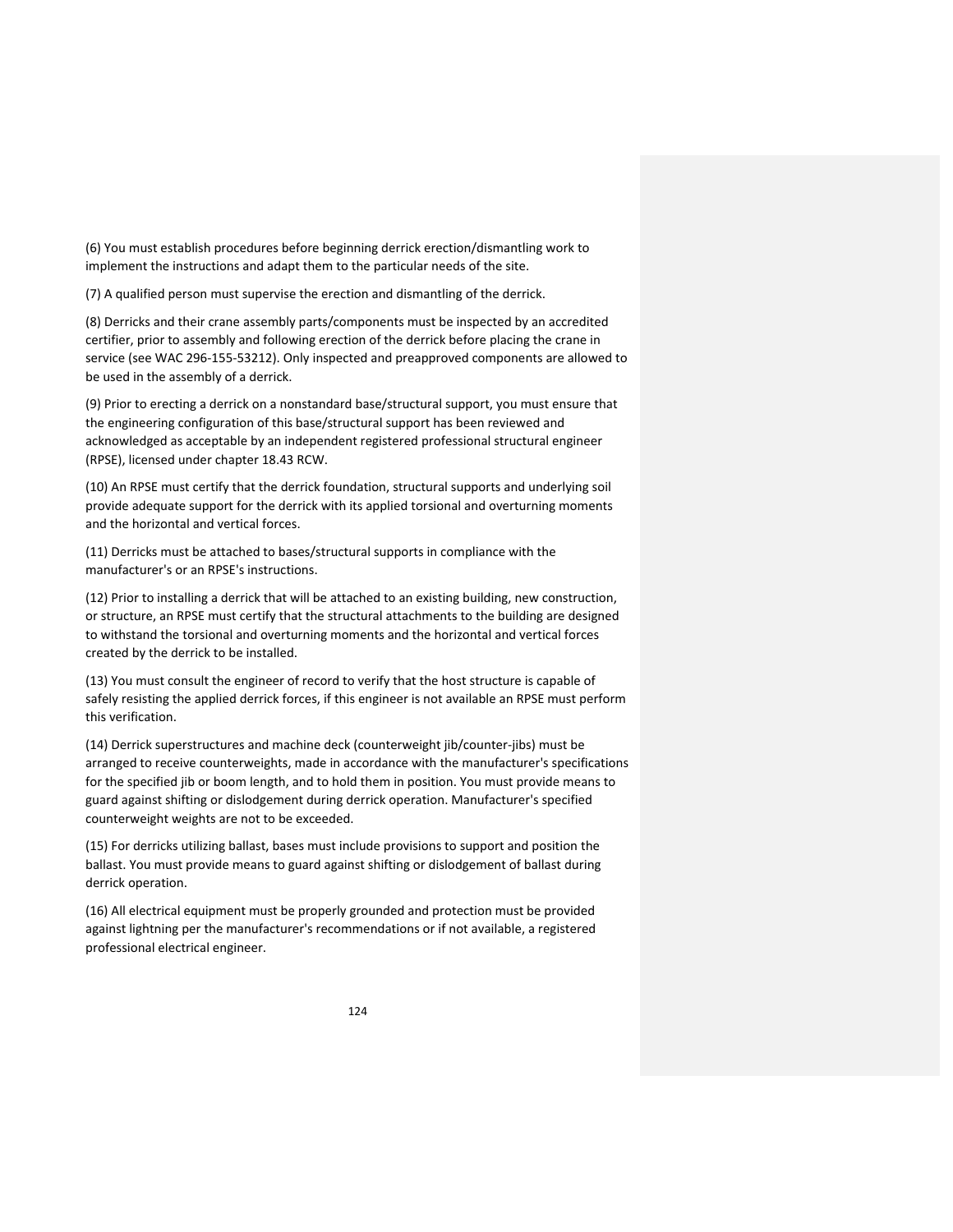(17) Each electrically powered derrick must have a main disconnect switch at or near the initial base of the derrick. This switch must have provisions for locking in the "off" position.

(18) You must locate or guard electrical equipment so that live parts are not exposed to inadvertent contact by personnel and equipment under normal operating conditions.

(19) You must protect electrical equipment from dirt, grease, oil, and moisture. Fixtures, wiring, and connections exposed to the weather must be of weather resistant type.

(20) Wiring must conform to the provisions of ANSI/NFPA 70 for temporary wiring. Motors, controls, switches, and other electrical equipment must meet applicable requirements of ANSI/NFPA 70. Hoists, slewing, trolley, and travel controllers must conform to ISO 7752‐1, 2010.

(21) You must make provisions to guard against reversing of each motor due to reversed phase connections.

(22) Electrical circuits between the fixed and rotating portions of the derrick must pass through a slip ring assembly that will permit continuous rotation of the upper derrick structure in either direction, unless other means are provided to prevent damage to the electrical conductors.

(23) Individual overload protection must be provided for each motor.

(24) You must protect employees required to perform duties on the boom/jib of derricks against falling in accordance with Part C‐1 of this chapter.

(25) You must not install advertising signs or similar panels on the derrick unless size, design, and positioning satisfy the manufacturer's recommendations, in the absence of the manufacturer's recommendations, you must obtain an RPE's written approval.

(26) For night operations, lighting must be adequate to illuminate the working radius while not interfering with the operator's vision.

(27) All welding procedures and welding operator qualifications for use in repair or alteration of load sustaining members must be in accordance with ANSI/AWS D14.3 or ANSI/AWS D1.1. Where special steels or other materials are used, the manufacturer or a qualified person must provide welding procedure instructions. The type of metal used for load sustaining members must be identified by the manufacturer. In the absence of the manufacturer you must use an RPSE.

## **WAC 296‐155‐54305 Derricks – construction.**

(1) **Guy derricks.**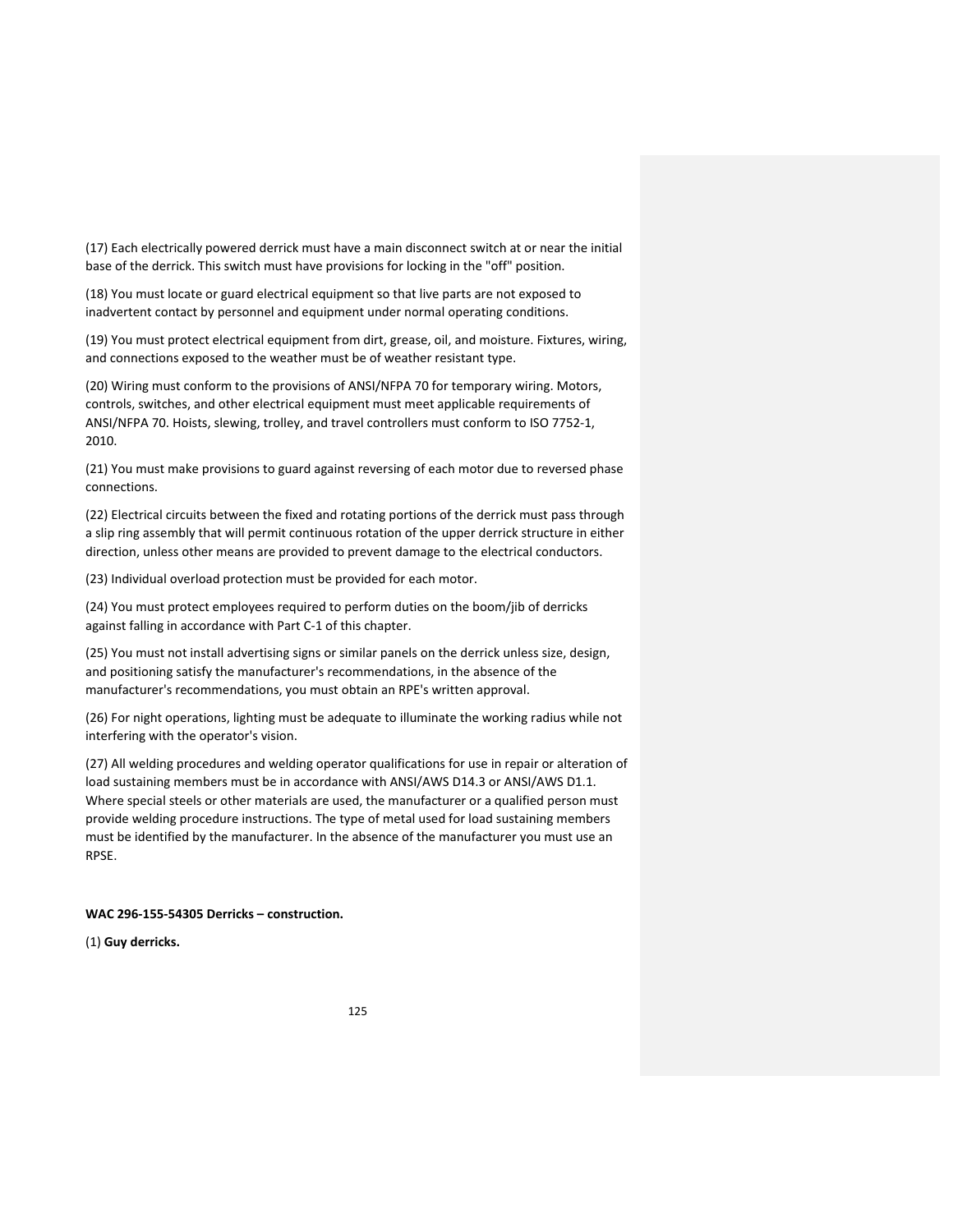(a) The minimum number of guys must be 6, with equal spacing, except where a qualified person or derrick manufacturer approves variations from these requirements and revises the rated capacity to compensate for such variations.

(b) You must not use guy derricks unless you have the following guy information from the manufacturer or a qualified person, when not available from the manufacturer:

- (i) The number of guys.
- (ii) The spacing around the mast.
- (iii) The size, grade, and construction of rope to be used for each guy.

(c) For guy derricks manufactured after December 18, 1970, in addition to the information required in subsection (b) of this section, you must have the following guy information from the manufacturer or a qualified person, when not available from the manufacturer:

(i) The amount of initial sag or tension.

(ii) The amount of tension in guy line rope at anchor.

(d) The mast base must permit the mast to rotate freely with allowance for slight tilting of the mast caused by guy slack.

## (e) The mast cap must:

(i) Permit the mast to rotate freely.

- (ii) Withstand tilting and cramping caused by the guy loads.
- (iii) Be secured to the mast to prevent disengagement during erection.
- (iv) Be provided with means for attaching guy ropes.

(2) Stiffleg derricks.

(a) The mast must be supported in the vertical position by at least two stifflegs; one end of each must be connected to the top of the mast and the other end securely anchored.

(b) The stifflegs must be capable of withstanding the loads imposed at any point of operation within the load chart range.

(c) The mast base must:

(i) Permit the mast to rotate freely (when necessary). (ii) Permit deflection of the mast without binding.

(d) You must prevent the mast from lifting out of its socket when the mast is in tension.

(e) The stiffleg connecting member at the top of the mast must:

(i) Permit the mast to rotate freely (when necessary).

- (ii) Withstand the loads imposed by the action of the stifflegs.
- (iii) Be secured so as to oppose separating forces.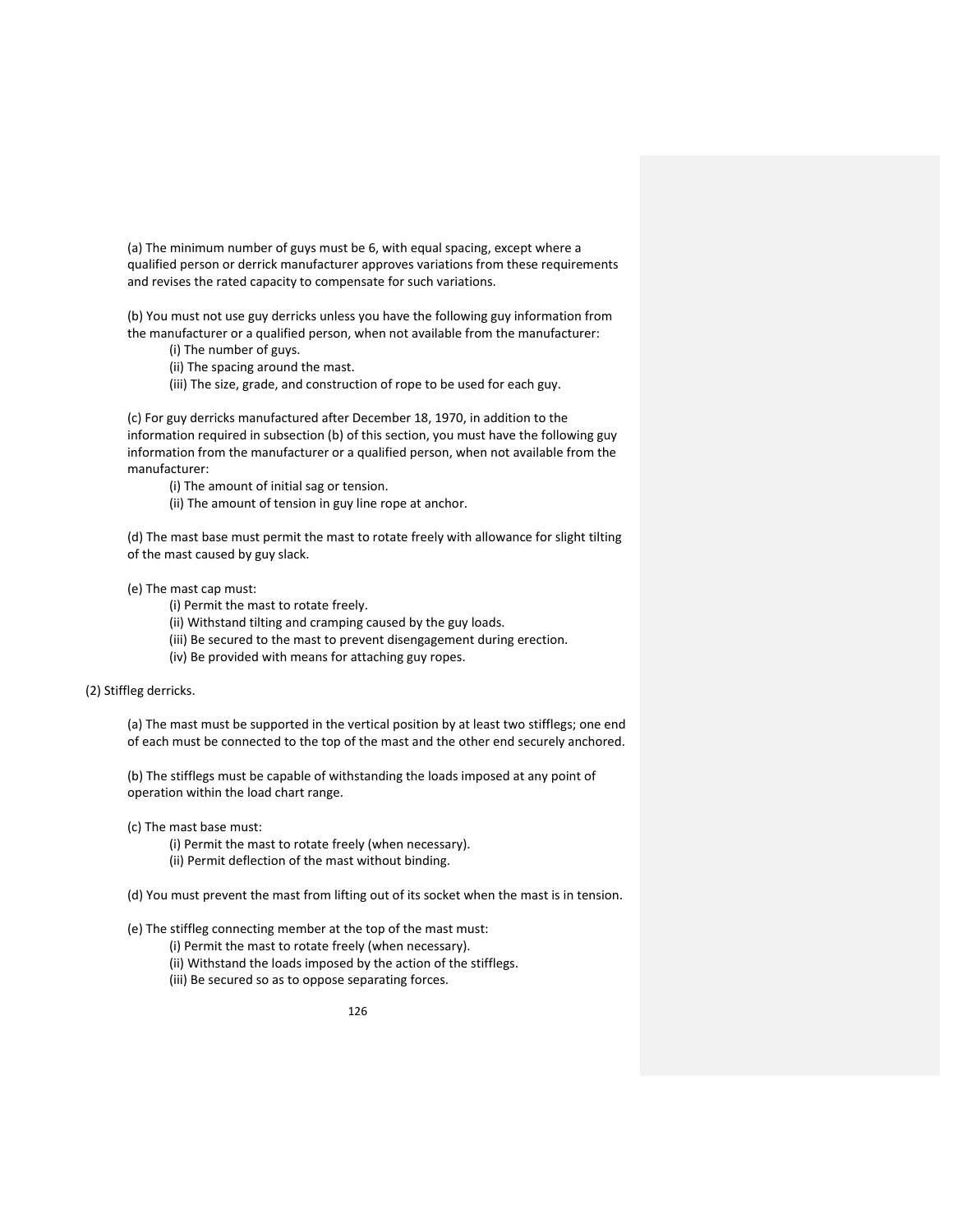(3) Gin pole derricks.

(a) Guy lines must be sized and spaced so as to make the gin pole stable in both boomed and vertical positions.

**Exception:** Where the size and/or spacing of guy lines do not result in the gin pole being stable in both boomed and vertical positions, you must ensure that the derrick is not used in an unstable position.

(b) The base of the gin pole must permit movement of the pole (when necessary).

(c) The gin pole must be anchored at the base against horizontal forces (when such forces are present).

(4) Chicago boom derricks. The fittings for stepping the boom and for attaching the topping lift must be arranged to:

(a) Permit the derrick to swing at all permitted operating radii and mounting heights between fittings.

(b) Accommodate attachment to the upright member of the host structure.

(c) Withstand the forces applied when configured and operated in accordance with the manufacturer's/builder's procedures and within its rated capacity.

(d) Prevent the boom or topping lift from lifting out under tensile forces.

(5) Anchoring and guying.

(a) You must use load anchoring data developed by the manufacturer or a registered professional engineer.

(b) Guy derricks.

(i) You must anchor the mast base per the manufacturer's recommendations. In the absence of the manufacturer's recommendations you must use an RPSE. (ii) The guys must be secured to the ground or other firm anchorage. (iii) The anchorage and guying must be designed to withstand maximum horizontal and vertical forces encountered when operating within rated capacity with the particular guy slope and spacing specified for the application.

(c) Stiffleg derricks.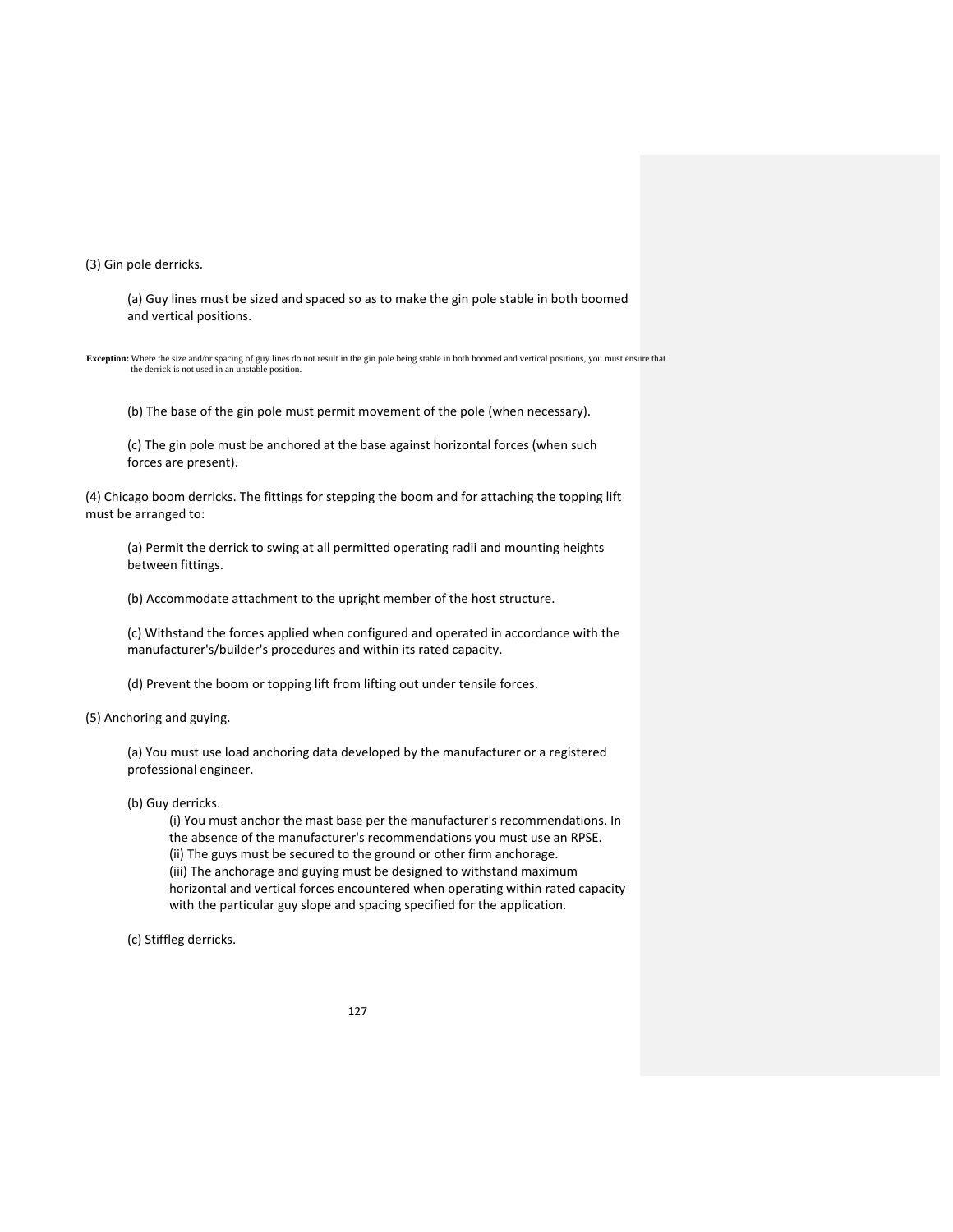(i) The mast base and stifflegs must be anchored per the manufacturer's recommendations. In the absence of the manufacturer's recommendations you must use an RPSE.

(ii) The mast base and stifflegs must be designed to withstand maximum horizontal and vertical forces encountered when operating within rated capacity with the particular stiffleg spacing and slope specified for the application.

(d) Gin pole derricks.

(i) Side guys must be located so that they do not usurp the topping‐lifted load; (ii) Side guys must be evenly played out or in depending on their position relative to the boom foot pivot.

(6) Swingers and hoists.

(a) The boom, slewing mechanism, and hoists must be suitable for the derrick work intended and must be anchored to prevent displacement from the imposed loads.

(b) Base‐mounted drum hoists. Base‐mounted drum hoists must meet the requirements of ASME B30.7-2016, including the following:

(i) Load ratings must be the manufacturer's recommended single rope pull in pounds (kilograms), at a specified rate of speed, on a given size drum, and prescribed number of layers of rope.

(ii) Markings. Hoists are to be marked with the following identification for each drum:

(A) Load rating;

(B) Drum size consisting of barrel diameter, barrel length, and flange diameter;

(C) Rope size(s);

(D) Rope speed in feet per minute (meters per second);

(E) Rated power supply.

(iii) Attachments and anchorages for hoist bases must provide mounting of the hoist and must be capable of withstanding loads imposed by the hoist under operating conditions. The weight of the hoist and loads imposed by the load ropes must be provided for.

(iv) Location of drum hoists. Drum hoists must be located in a manner that provides proper rope spooling on the drums.

### **WAC 296‐155‐54320 Derricks – operations.**

(1) The operator must not engage in any practice that diverts their attention while actually engaged in operating the derrick.

**Commented [SBS(66]:** Newer ASME reference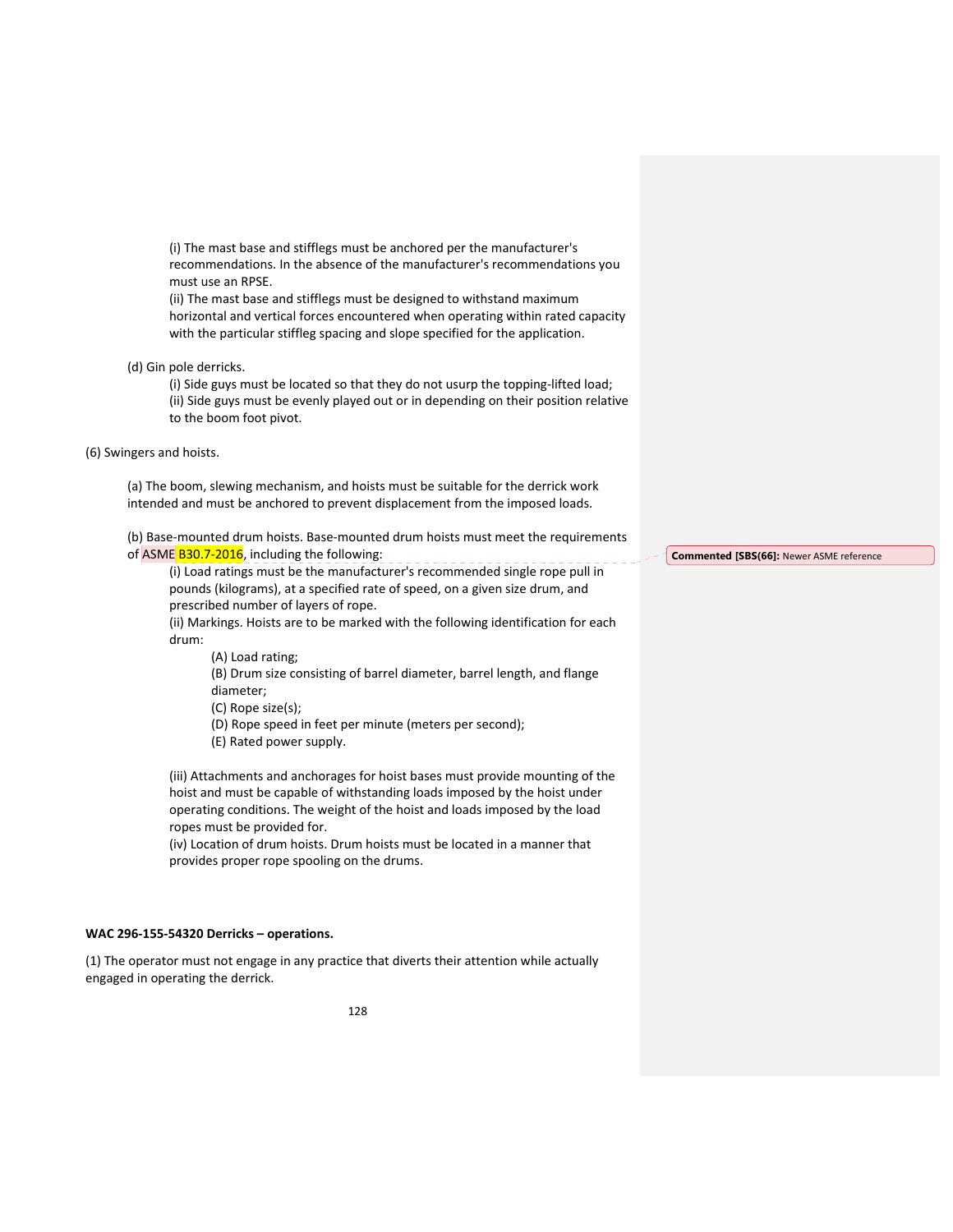(2) The operator must do the following before leaving the derrick unattended:

(a) Set down any attached load.

(b) Disengage clutches.

(c) Put the handles of controls in the "off" position.

(d) Open main switch or stop the engine.

(e) Engage the manual locking devices in the absence of automatic holding equipment.

**Note:** Additional information relating to cranes being unattended is located in WAC 296-155-53400(52) of this part.

(3) If power fails during operation, the derrick hoist operator must:

(a) If practical, you must land the suspended load under brake control, according to the manufacturer's procedures or an RPE;

(b) Set all brakes or locking devices;

(c) Move all clutch or other power controls to the "off" position.

(4) The operator must be familiar with the derrick and its proper care. If adjustments or repairs are necessary, the operator must report the condition to the competent person, and must also notify the next operator.

(5) The operator must test all controls at the start of a new shift. If any controls do not operate properly, you must adjust or repair them before operations are begun.

(6) You must not lower the load below the point where less than two full wraps of rope remain on the drum.

(7) When slewing a derrick, you must avoid sudden starts and stops. Slewing speed must be such that the load does not swing out beyond the radius at which it can be controlled. You must use a tag or restraint line when slewing of the load is hazardous.

(8) Use of winch heads.

(a) You must not handle ropes on a winch head without the knowledge of the operator.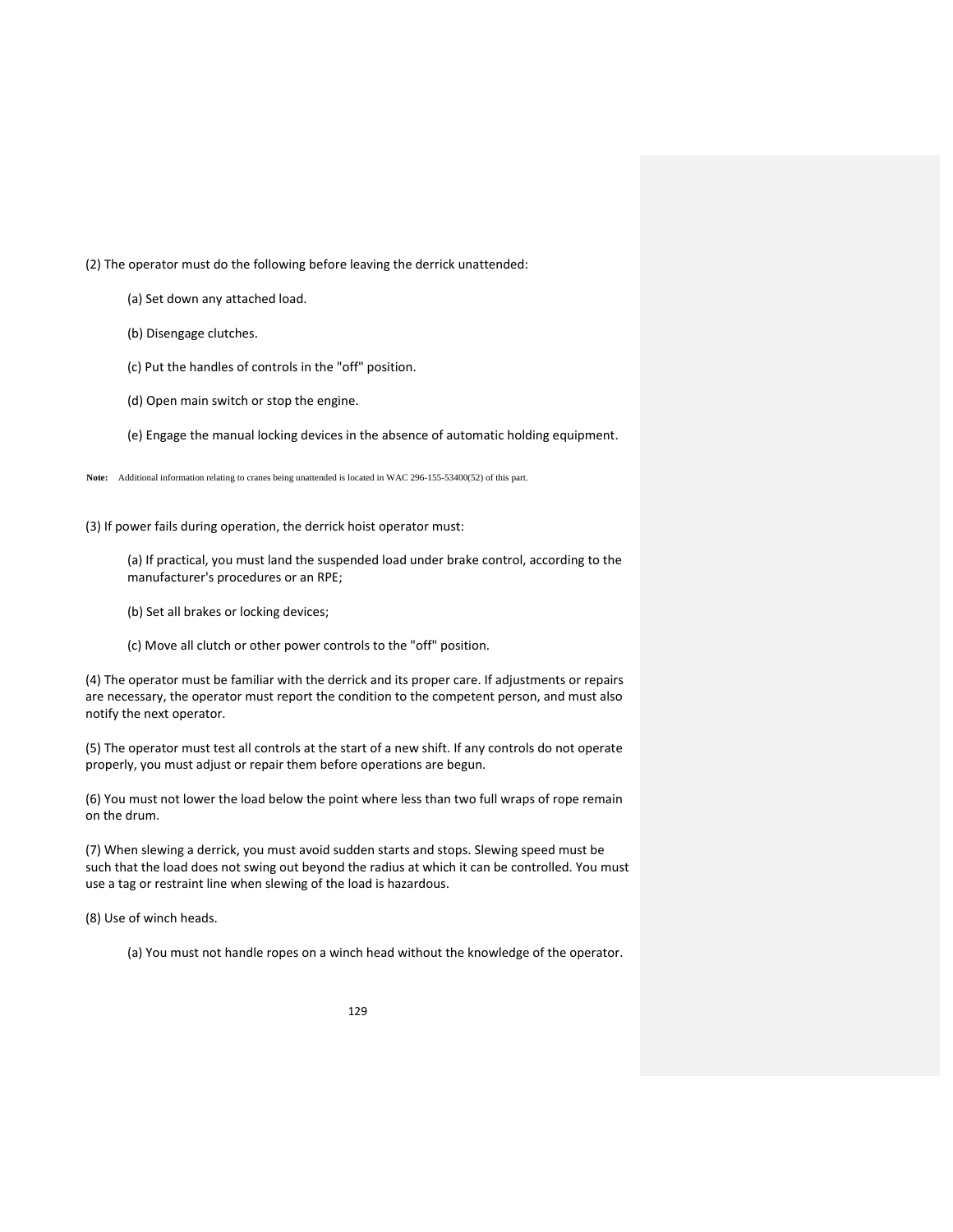(b) While a winch head is being used, the operator must be within reach of the power unit control lever.

#### (9) Securing the derrick.

(a) When the boom is being held in a fixed position, dogs, pawls, or other positive holding mechanisms on the boom hoist must be engaged.

(b) When taken out of service for 30 days or more, you must secure the derrick according to the manufacturer's recommendations. In the absence of the manufacturer's recommendations you must use an RPE.

#### **WAC 296‐155‐544 Additional requirements for other types of cranes/derricks.**

## **WAC 296‐155‐54400 Floating cranes/derricks and land cranes/derricks on barges.**

(1) This section contains supplemental requirements for floating cranes/derricks and land cranes/derricks on barges, pontoons, vessels or other means of flotation (i.e., vessel/flotation device). The sections of this part apply to floating cranes/derricks and land cranes/derricks on barges, pontoons, vessels or other means of flotation, unless specified otherwise. The requirements of this section do not apply when using jacked barges when the jacks are deployed to the river, lake, or sea bed and the barge is fully supported by the jacks.

(2) General requirements. The requirements in subsections (3) through (10) of this section apply to both floating cranes/derricks and land cranes/derricks on barges, pontoons, vessels or other means of flotation.

### (3) Work area control.

(a) The requirements of WAC 296‐155‐53400(42) (work area control) apply, except for WAC 296‐155‐53400 (42)(b)(ii).

(b) You must either:

(i) Erect and maintain control lines, warning lines, railings or similar barriers to mark the boundaries of the hazard areas; or

(ii) Clearly mark the hazard areas by a combination of warning signs (such as, "Danger ‐ Swing/Crush Zone") and high visibility markings on the equipment that identify the hazard areas. In addition, you must train each employee to understand what these markings signify.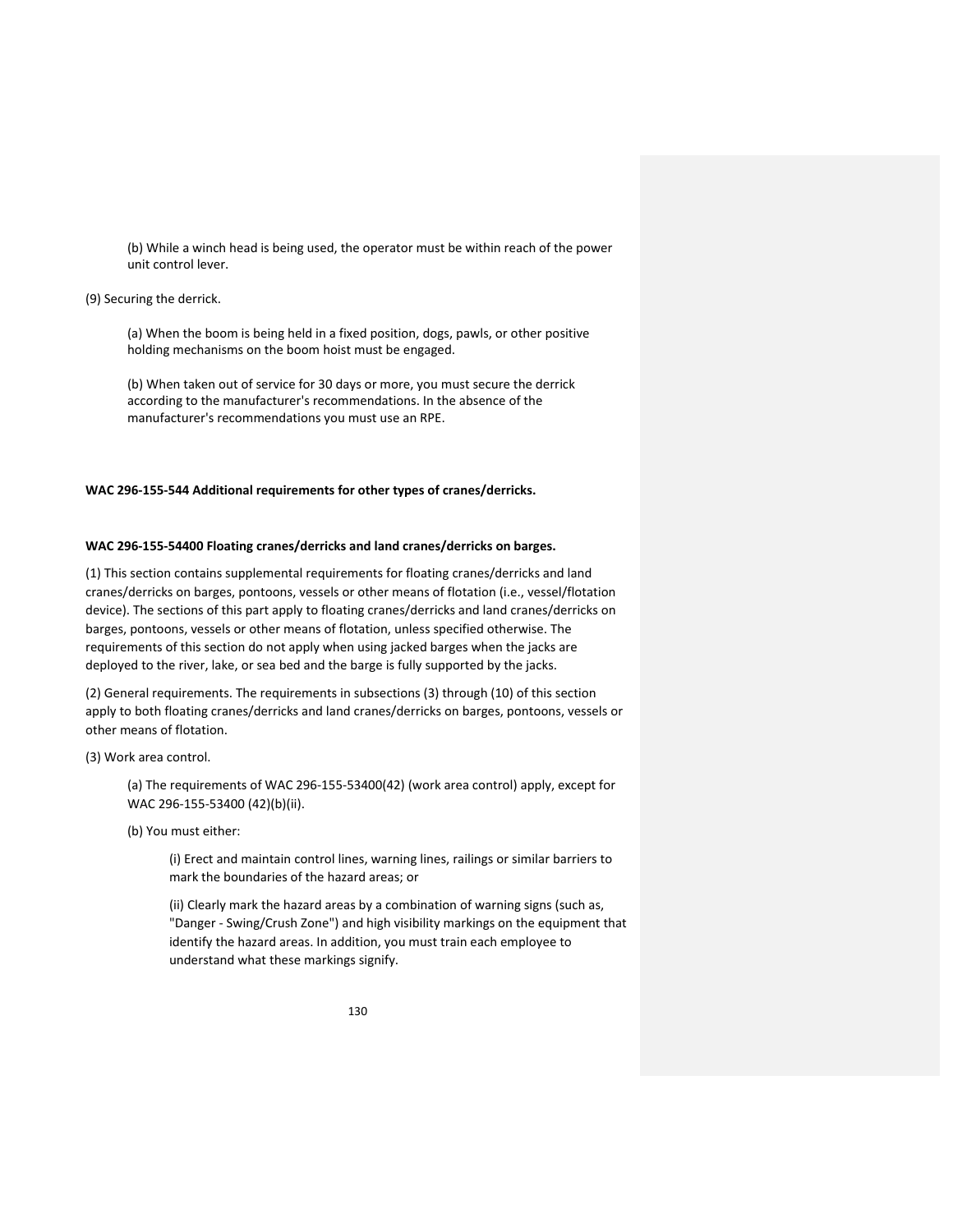(4) Keeping clear of the load. WAC 296‐155‐53400(43) does not apply.

(5) Additional safety devices. In addition to the safety devices listed in WAC 296‐155‐53410, the following safety devices are required:

(a) Barge, pontoon, vessel or other means of flotation list and trim indicator. The safety device must be located in the cab or, when there is no cab, at the operator's station.

(b) Positive equipment house lock.

(c) Wind speed and direction indicator. A competent person must determine if wind is a factor that needs to be considered; if wind needs to be considered, you must use a wind speed and direction indicator.

(6) Operational aids.

(a) An anti two‐block device is required only when hoisting personnel or hoisting over an occupied cofferdam or shaft.

(b) WAC 296‐155‐53412 (3)(h) (Load weighing and similar devices) does not apply to dragline, clamshell (grapple), magnet, drop ball, container handling, concrete bucket, and pile driving work performed under this section.

(7) Accessibility of procedures applicable to equipment operation. If the crane/derrick has a cab, the requirements of WAC 296‐155‐53400(6) apply. If the crane/derrick does not have a cab, you must ensure that:

(a) Rated capacities (load charts) are posted at the operator's station. If the operator's station is moveable (such as with pendant‐controlled equipment), the load charts are posted on the equipment.

(b) Procedures applicable to the operation of the equipment (other than load charts), recommended operating speeds, special hazard warnings, instructions and operators manual, must be readily available on board the vessel/flotation device.

(8) Inspections. In addition to meeting the requirements of WAC 296‐155‐53405 for inspecting the crane/derrick, you must inspect the barge, pontoons, vessel or other means of flotation used to support a floating crane/derrick or land crane/derrick, to ensure that:

(a) Shift. For each shift inspection, the means used to secure/attach the equipment to the vessel/flotation device is in proper condition, including wear, corrosion, loose or missing fasteners, defective welds, and (when applicable) insufficient tension.

(b) Monthly. For each monthly inspection: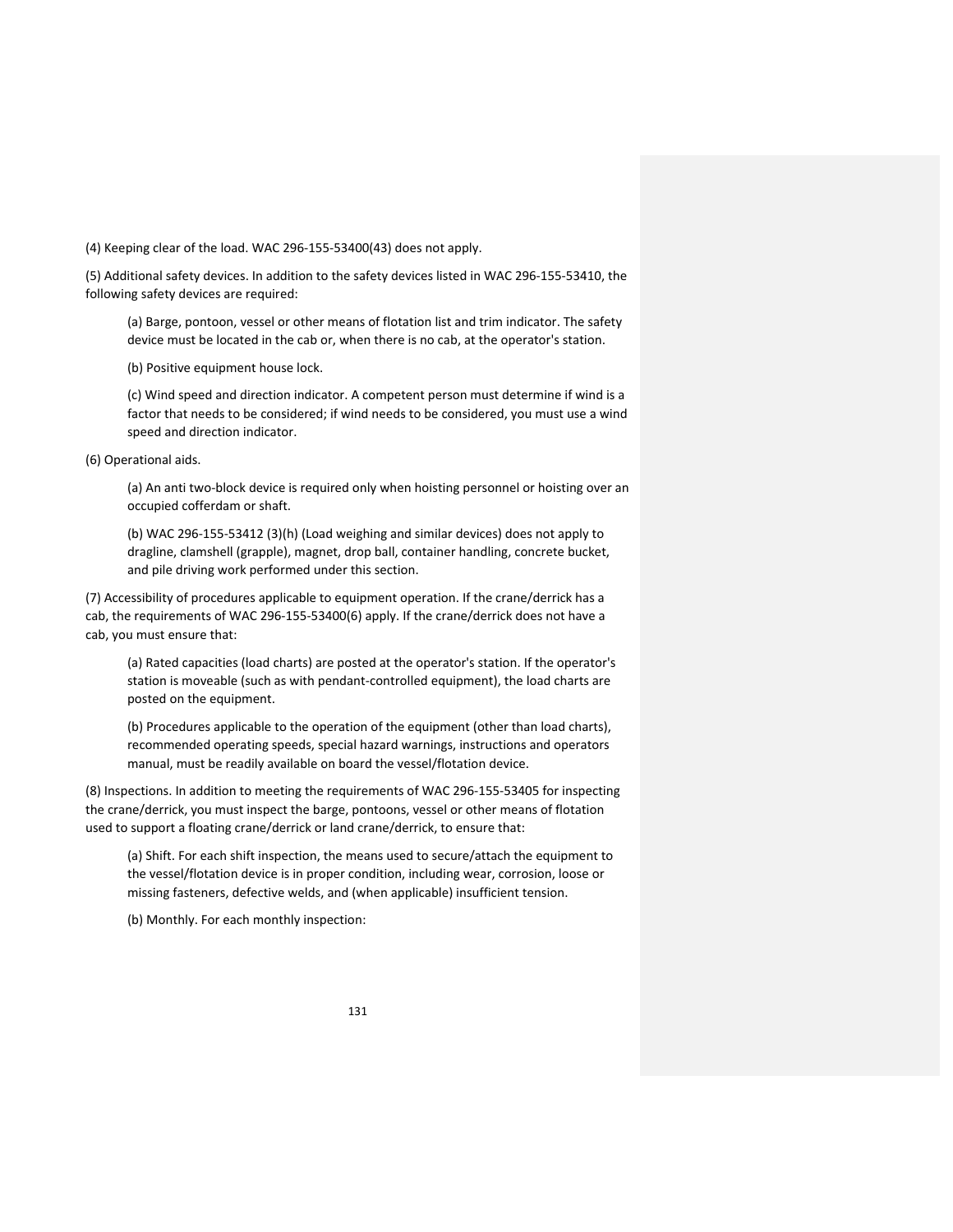(i) The means used to secure/attach the equipment to the vessel/flotation device is in proper condition, including inspection for wear, corrosion, and (when applicable) insufficient tension.

(ii) The vessel/flotation device is not taking on water.

(iii) The deck load is properly secured.

(iv) The vessel/flotation device is watertight based on the condition of the chain lockers, storage, fuel compartments, and hatches.

(v) The firefighting and lifesaving equipment is in place and functional.

(c) The shift and monthly inspections are conducted by a competent person, and:

(i) If any deficiency is identified, an immediate determination is made by a qualified person whether the deficiency constitutes a hazard.

(ii) If the deficiency is determined to constitute a hazard, the vessel/flotation device is removed from service until the deficiency has been corrected.

(d) Annual: External vessel/flotation device inspection. For each annual inspection:

(i) The external portion of the barge, pontoons, vessel or other means of flotation used is inspected annually by a qualified person who has expertise with respect to vessels/flotation devices and that the inspection includes the following items:

(A) The items identified in this subsection.

(B) Cleats, bitts, chocks, fenders, capstans, ladders, and stanchions, for significant corrosion, wear, deterioration, or deformation that could impair the function of these items.

(C) External evidence of leaks and structural damage; evidence of leaks and damage below the waterline may be determined through internal inspection of the vessel/flotation device.

(D) 4‐corner draft readings.

(E) Firefighting equipment for serviceability.

(ii) Rescue skiffs, lifelines, work vests, life preservers and ring buoys are inspected for proper condition.

(iii) If any deficiency is identified, an immediate determination is made by the qualified person whether the deficiency constitutes a hazard or, though not yet a hazard, needs to be monitored in the monthly inspections.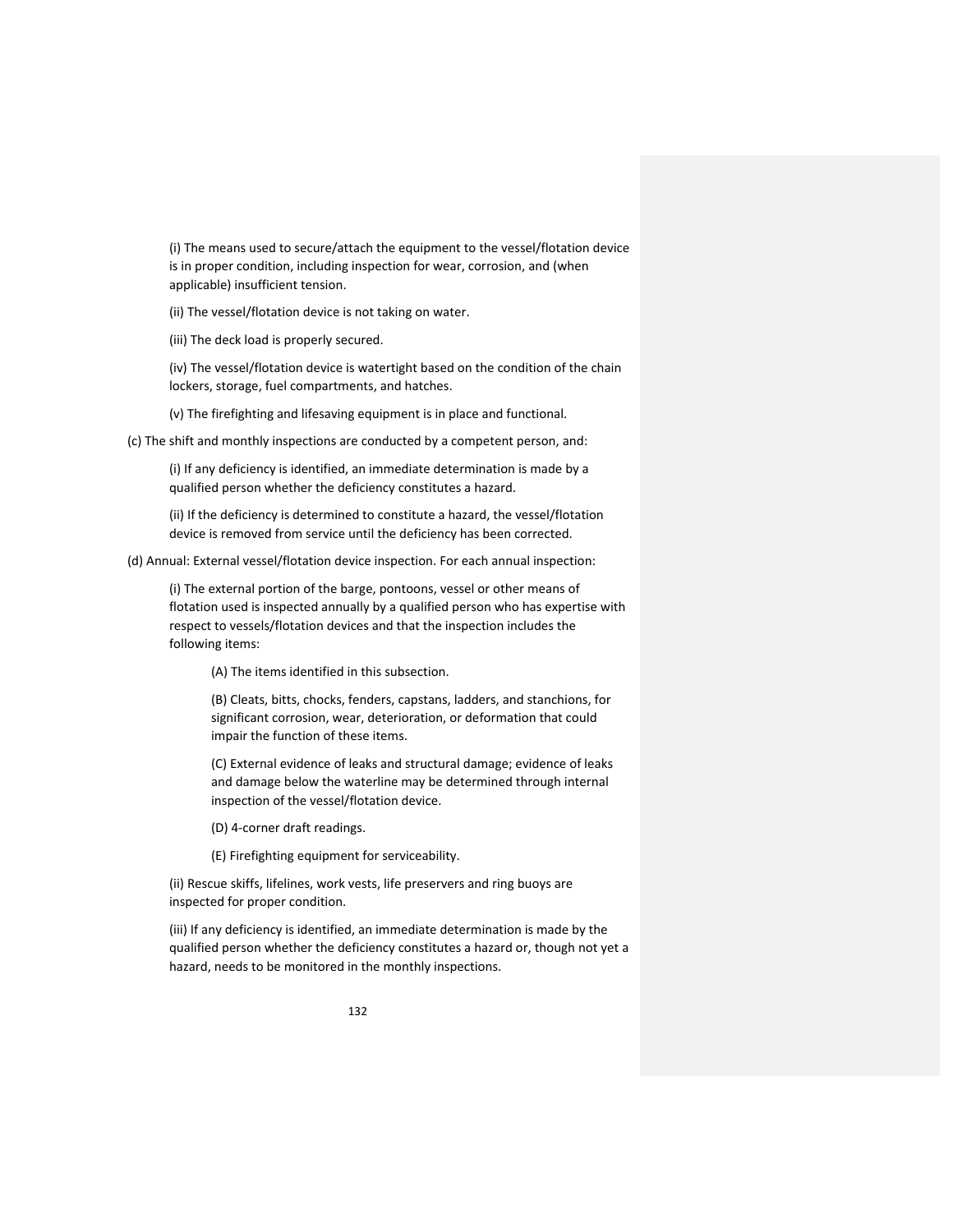(A) If the qualified person determines that the deficiency constitutes a hazard, the vessel/flotation device is removed from service until it has been corrected. See requirements in WAC 296‐155‐53400(68).

(B) If the qualified person determines that, though not presently a hazard, the deficiency needs to be monitored, the deficiency is checked in the monthly inspections.

(e) 4‐year: Internal vessel/flotation device inspection. For each 4‐year inspection:

(i) A marine engineer, marine architect, licensed surveyor, or other qualified person who has expertise with respect to vessels/flotation devices surveys the internal portion of the barge, pontoons, vessel, or other means of flotation.

(ii) If the surveyor identifies a deficiency, an immediate determination is made by the surveyor as to whether the deficiency constitutes a hazard or, though not yet a hazard, needs to be monitored in the monthly or annual inspections, as appropriate.

(A) If the surveyor determines that the deficiency constitutes a hazard, the vessel/flotation device is removed from service until it has been corrected.

(B) If the surveyor determines that, though not presently a hazard, the deficiency needs to be monitored, the deficiency is checked in the monthly or annual inspections, as appropriate.

(f) Documentation. The monthly and annual inspections required in (b) and (d) of this subsection are documented in accordance with WAC 296-155-53405, respectively, and that the 4‐year inspection required in this section is documented, except that you must retain the documentation for that inspection for a minimum of 4 years. You must make all such documents available, during the applicable document retention period, to all persons who conduct inspections in accordance with WAC 296‐155‐53405.

(9) Working with a diver. You must meet the following additional requirements when working with a diver in the water:

(a) If a crane/derrick is used to get a diver into and out of the water, you must not use it for any other purpose until the diver is back on board. When used for more than one diver, you must not use it for any other purpose until all divers are back on board.

(b) The operator must remain at the controls of the crane/derrick at all times.

(c) In addition to the requirements in WAC 296‐155‐53406 (Signals), either: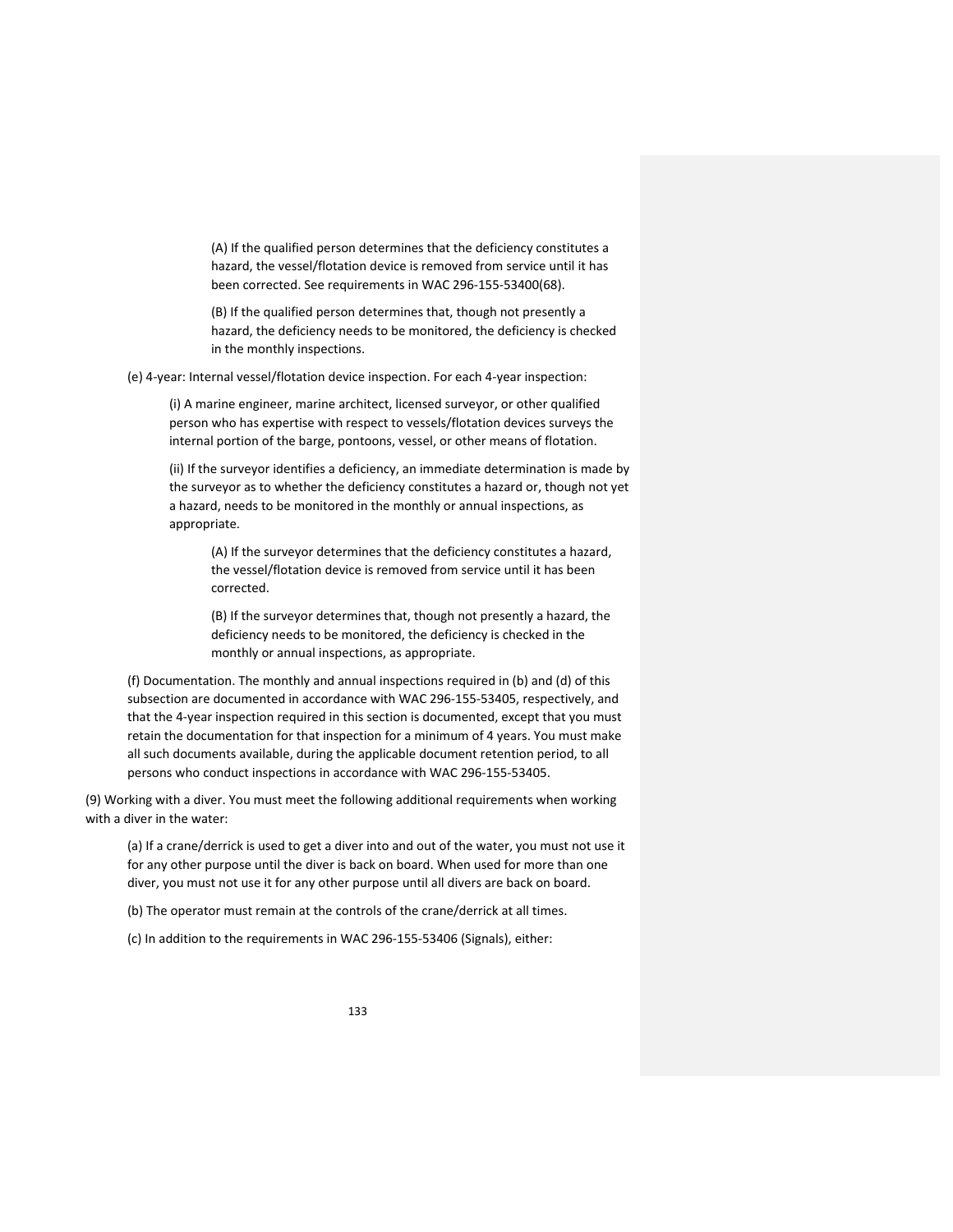(i) A clear line of sight must be maintained between the operator and dive tender; or

(ii) The signals between the operator and dive tender must be transmitted electronically.

(d) The means used to secure the crane/derrick to the vessel/flotation device (see subsection (12)(e) of this section) must not allow any amount of shifting in any direction.

(10) Barge, pontoons, vessel or other flotation manufacturer's specifications and limitations.

(a) You must ensure that the barge, pontoons, vessel, or other means of flotation must be capable of withstanding imposed environmental, operational and in‐transit loads when used in accordance with the manufacturer's specifications and limitations.

(b) You must ensure that the manufacturer's specifications and limitations with respect to environmental, operational, and in‐transit loads for a barge, pontoon, vessel, or other means of flotation are not exceeded or violated.

(c) When the manufacturer's specifications and limitations are unavailable, you must ensure that the specifications and limitations established by a marine engineer, marine architect, licensed surveyor, or other qualified person who has expertise with respect to environmental, operational and in‐transit loads for the barge, pontoons, vessel, or other means of flotation are not exceeded or violated.

(11) Floating cranes/derricks. For equipment designed by the manufacturer (or employer) for marine use by permanent attachment to barges, pontoons, vessels or other means of flotation:

(a) Load charts.

(i) You must not exceed the manufacturer load charts applicable to operations on water. When using these charts, you must comply with all parameters and limitations (such as dynamic and environmental parameters) applicable to the use of the charts.

(ii) You must ensure that load charts take into consideration a minimum wind speed of 40 miles per hour.

(b) You must ensure that the requirements for maximum allowable list and maximum allowable trim as specified in Table 6 of this section are met.

|                                                                                     |                | Table 6        |  |  |
|-------------------------------------------------------------------------------------|----------------|----------------|--|--|
| Equipment designed for marine use by permanent<br>attachment (other than derricks): |                |                |  |  |
|                                                                                     | Maximum        | Maximum        |  |  |
| <b>Rated Capacity</b>                                                               | Allowable List | Allowable Trim |  |  |
| 25 tons or less                                                                     | 5 degrees      | 5 degrees      |  |  |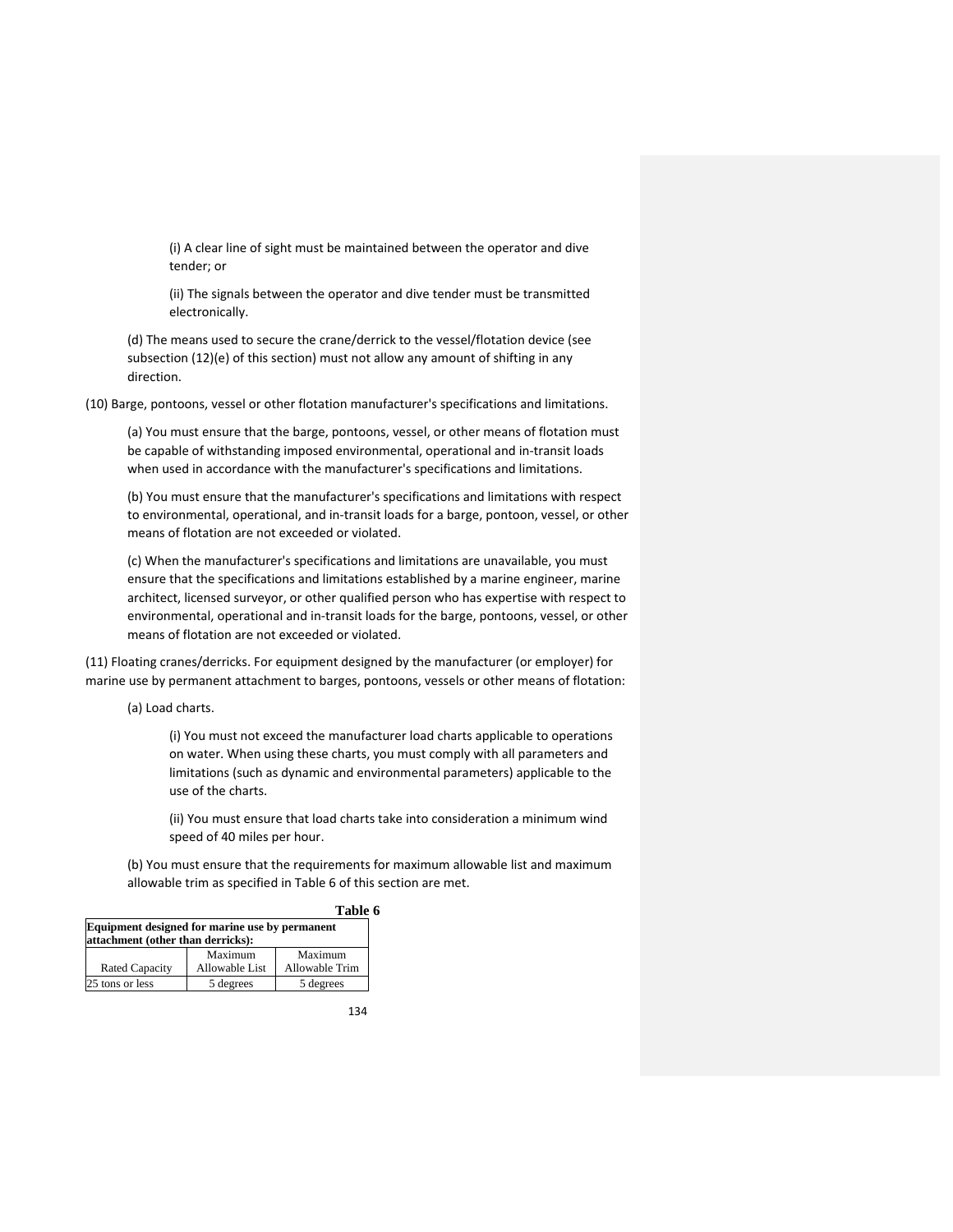| Over 25 tons                                                 | 7 degrees  | 7 degrees  |  |  |  |  |
|--------------------------------------------------------------|------------|------------|--|--|--|--|
| Derricks designed for marine use by permanent<br>attachment: |            |            |  |  |  |  |
| Any rated capacity                                           | 10 degrees | 10 degrees |  |  |  |  |

(c) You must ensure that the equipment is stable under the conditions specified in Tables 7 and 8 of this section. (Note: Freeboard is the vertical distance between the water line and the main deck of the vessel.)

|                         |            | Table 7                     |
|-------------------------|------------|-----------------------------|
| <b>Operated at</b>      | Wind speed | <b>Minimum</b><br>freeboard |
| Rated capacity          | $60$ mph   | $2$ ft                      |
| Rated capacity plus 25% | $60$ mph   | $2f$ t                      |
| High boom, no load      | $60$ mph   | $2f$ t                      |
|                         |            | Table 8                     |

|                                                                 | ------        |  |
|-----------------------------------------------------------------|---------------|--|
| For backward stability of the boom:                             |               |  |
| <b>Operated at</b>                                              | Wind<br>speed |  |
| High boom, no load, full back list (least stable)<br>condition) | $90$ mph      |  |

(d) If the equipment is employer‐made, you must not use it unless you have documents demonstrating that the load charts and applicable parameters for use meet the requirements of (a) through (c) of this subsection. Such documents must be signed by a registered professional engineer who is a qualified person with respect to the design of this type of equipment (including the means of flotation).

(e) You must ensure that the barge, pontoons, vessel or other means of flotation used:

(i) Are structurally sufficient to withstand the static and dynamic loads of the crane/derrick when operating at the crane/derrick's maximum rated capacity with all planned and actual deck loads and ballasted compartments. (ii) Have a subdivided hull with one or more longitudinal watertight bulkheads for reducing the free‐surface effect.

(iii) Have access to void compartments to allow for inspection and pumping.

(12) Land cranes/derricks. For land cranes/derricks used on barges, pontoons, vessels or other means of flotation, you must ensure that: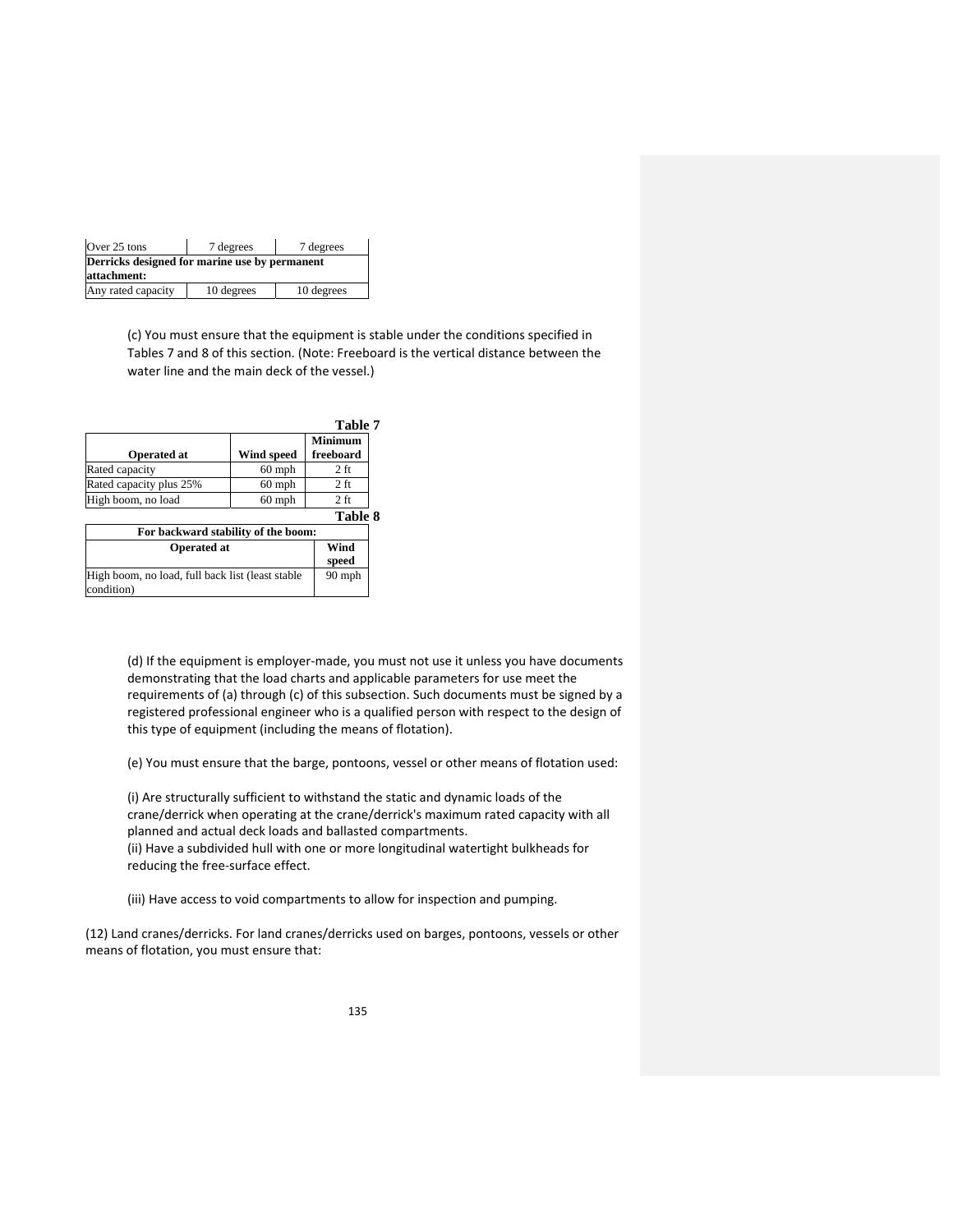(a) The rated capacity of the equipment (including, but not limited to, modification of load charts) applicable for use on land is reduced to:

(i) Account for increased loading from list, trim, wave action, and wind.

(ii) Be applicable to a specified location(s) on the specific barge, pontoons, vessel or other means of flotation that will be used, under the environmental

conditions expected and encountered.

(iii) The conditions required in (c) and (d) of this subsection are met.

(b) The rated capacity modification required in (a) of this subsection is performed by the equipment manufacturer, or a qualified person who has expertise with respect to both land crane/derrick capacity and the stability of vessels/flotation devices.

(c) For list and trim.

(i) The maximum allowable list and the maximum allowable trim for the barge, pontoon, vessel or other means of flotation must not exceed the amount necessary to ensure that the conditions in (d) of this subsection are met. In addition, the maximum allowable list and the maximum allowable trim does not exceed the least of the following: 5 degrees, the amount specified by the crane/derrick manufacturer, or, when, an amount is not so specified, the amount specified by the qualified person.

(ii) The maximum allowable list and the maximum allowable trim for the land crane/derrick does not exceed the amount specified by the crane/derrick manufacturer, or, when, an amount is not so specified, the amount specified by the qualified person.

## (d) For the following conditions:

(i) All deck surfaces of the barge, pontoons, vessel or other means of flotation used are above water.

(ii) The entire bottom area of the barge, pontoons, vessel or other means of flotation used is submerged.

(e) Physical attachment, corralling, rails system and centerline cable system meet the requirements in Option (1), Option (2), Option (3), or Option (4) of this section, and that whichever option is used also meets the requirements of (e)(v) of this subsection.

(i) Option (1) ‐ Physical attachment. The crane/derrick is physically attached to the barge, pontoons, vessel or other means of flotation. Methods of physical attachment include crossed‐cable systems attached to the crane/derrick and vessel/flotation device, bolting or welding the crane/derrick to the vessel/flotation device, strapping the crane/derrick to the vessel/flotation device with chains, or other methods of physical attachment.

(ii) Option (2) ‐ Corralling. The crane/derrick is prevented from shifting by installing barricade restraints (i.e., a corralling system). You must ensure that corralling systems do not allow the equipment to shift by any amount of shifting in any direction.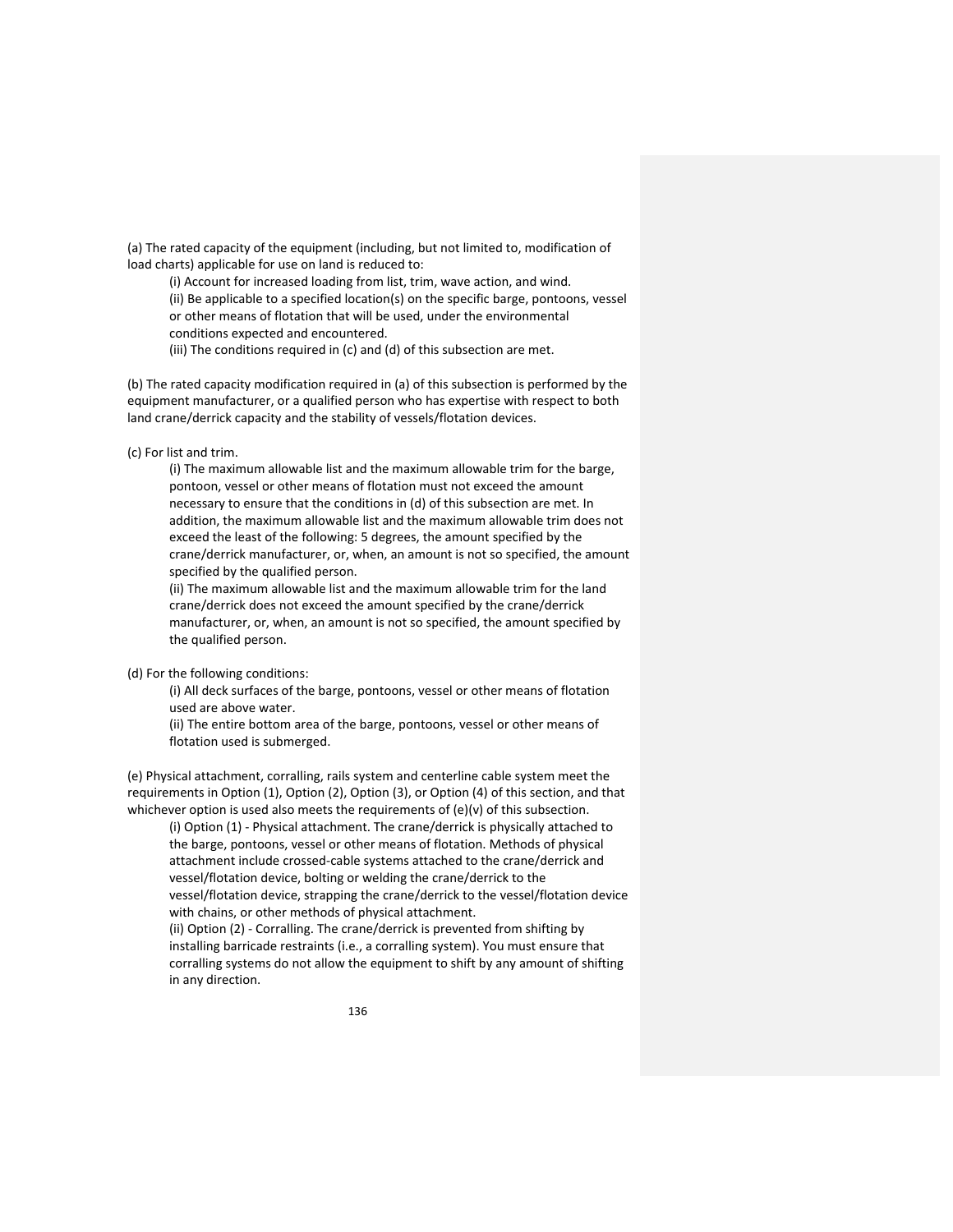(iii) Option (3) ‐ Rails. You must prevent the crane/derrick from shifting by being mounted on a rail system. You must ensure that rail clamps and rail stops are used unless the system is designed to prevent movement during operation by other means.

(iv) Option (4) ‐ Centerline cable system. The crane/derrick is prevented from shifting by being mounted to a wire rope system. You must ensure that the wire rope system meets the following requirements:

(A) The wire rope and attachments are of sufficient size and strength to support the side load of crane/derrick.

(B) The wire rope is attached physically to the vessel/flotation device. (C) The wire rope is attached to the crane/derrick by appropriate attachment methods (such as shackles or sheaves) on the undercarriage, and that the method used will allow the crew to secure the crane/derrick from movement during operation and to move the crane/derrick longitudinally along the vessel/flotation device for repositioning. (D) Means are installed to prevent the crane/derrick from passing the forward or aft end of the wire rope attachments.

(E) The crane/derrick is secured from movement during operation.

(v) The systems/means used to comply with Option (1), Option (2), Option (3), or Option (4) of this section are designed by a marine engineer, registered professional engineer familiar with floating crane/derrick design, or qualified person familiar with floating crane/derrick design.

(f) Exception. For mobile auxiliary cranes used on the deck of a floating crane/derrick, the requirement specified by (e) of this subsection to use Option (1), Option (2), Option (3), or Option (4) does not apply when the employer demonstrates implementation of a plan and procedures that meet the following requirements:

(i) A marine engineer or registered professional engineer familiar with floating crane/derrick design develops and signs a written plan for the use of the mobile auxiliary crane.

(ii) The plan is designed so that the applicable requirements of this section are met despite the position, travel, operation, and lack of physical attachment (or corralling, use of rails or cable system) of the mobile auxiliary crane.

(iii) The plan specifies the areas of the deck where the mobile auxiliary crane is permitted to be positioned, travel, and operate, and the parameters and limitations of such movements and operation.

(iv) The deck is marked to identify the permitted areas for positioning, travel, and operation.

(v) The plan specifies the dynamic and environmental conditions that must be present for use of the plan.

(vi) If the dynamic and environmental conditions in  $(f)(v)$  of this subsection are exceeded, the mobile auxiliary crane is attached physically or corralled in accordance with Option (1), Option (2) or Option (4) of (e) of this subsection.